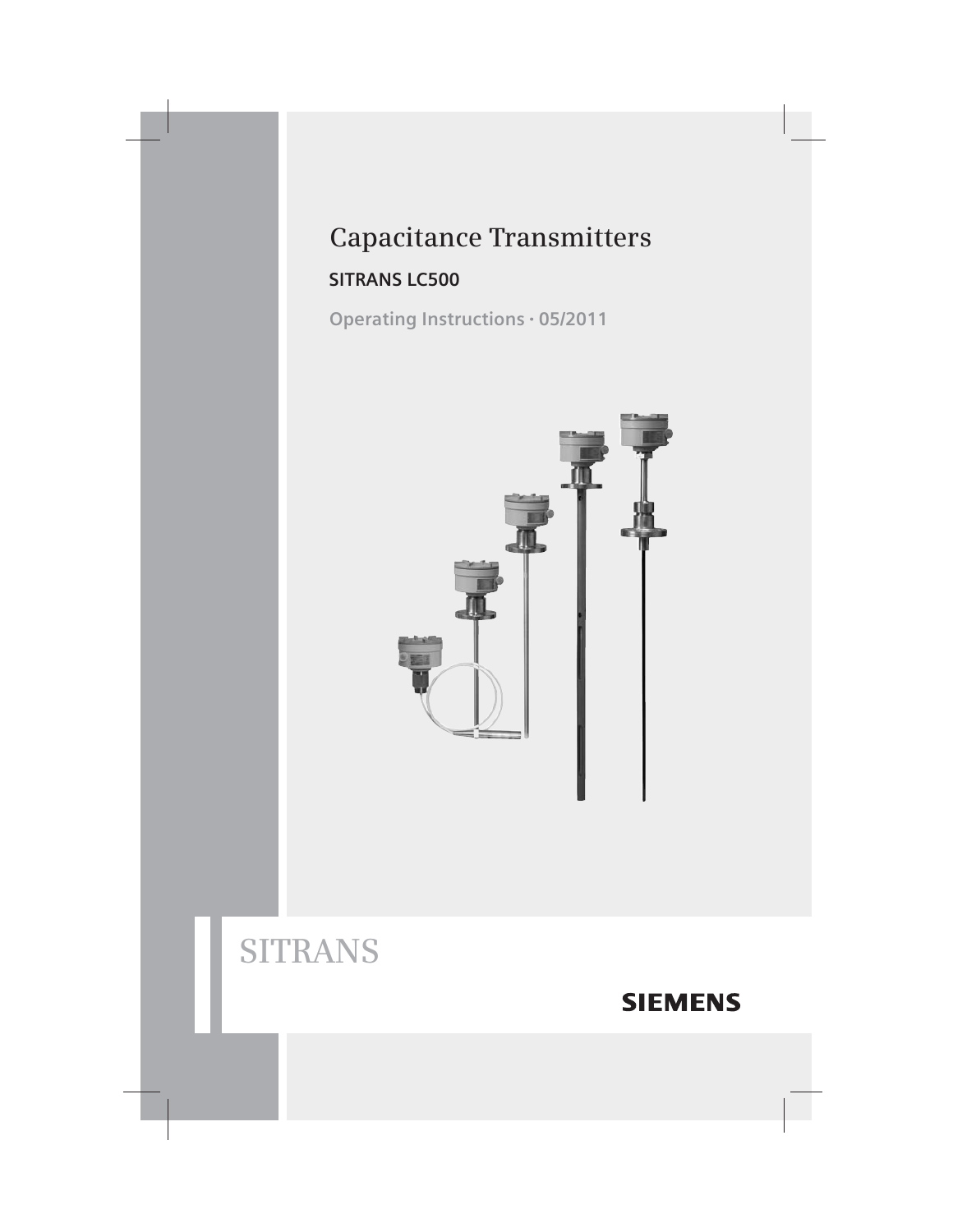**Safety Guidelines:** Warning notices must be observed to ensure personal safety as well as that of others, and to protect the product and the connected equipment. These warning notices are accompanied by a clarification of the level of caution to be observed.

**Qualified Personnel:** This device/system may only be set up and operated in conjunction with this manual. Qualified personnel are only authorized to install and operate this equipment in accordance with established safety practices and standards.

#### **Unit Repair and Excluded Liability:**

- The user is responsible for all changes and repairs made to the device by the user or the user's agent.
- All new components are to be provided by Siemens Milltronics Process Instruments.
- Restrict repair to faulty components only.
- Do not reuse faulty components.

**Warning:** Cardboard shipping package provides limited humidity and moisture protection. This product can only function properly and safely if it is correctly transported, stored, installed, set up, operated, and maintained.

This product is intended for use in industrial areas. Operation of this equipment in a residential area may cause interference to several frequency based communications.

**Note:** Always use product in accordance with specifications.

| <b>Copyright Siemens AG 2011. All Rights</b><br><b>Reserved</b>                                                                                                                                                                                                                                                                                                                                                     | <b>Disclaimer of Liability</b>                                                                                                                                                                                                                                                                                                                     |
|---------------------------------------------------------------------------------------------------------------------------------------------------------------------------------------------------------------------------------------------------------------------------------------------------------------------------------------------------------------------------------------------------------------------|----------------------------------------------------------------------------------------------------------------------------------------------------------------------------------------------------------------------------------------------------------------------------------------------------------------------------------------------------|
| This document is available in bound version and in<br>electronic version. We encourage users to purchase<br>authorized bound manuals, or to view electronic<br>versions as designed and authored by Siemens<br>Milltronics Process Instruments, Siemens Milltronics<br>Process Instruments will not be responsible for the<br>contents of partial or whole reproductions of either<br>bound or electronic versions. | While we have verified the contents of this<br>manual for agreement with the<br>instrumentation described, variations remain<br>possible. Thus we cannot quarantee full<br>agreement. The contents of this manual are<br>regularly reviewed and corrections are<br>included in subsequent editions. We welcome<br>all suggestions for improvement. |
|                                                                                                                                                                                                                                                                                                                                                                                                                     | Technical data subject to change.                                                                                                                                                                                                                                                                                                                  |

MILLTRONICS<sup>®</sup> is a registered trademark of Siemens Milltronics Process Instruments.

**Contact SMPI Technical Publications European Authorized Representative at the following address:** Technical Publications **Sigment** Siemens AG Siemens AG **Industry Sector** Siemens Milltronics Process Instruments 76181 Karlsruhe 1954 Technology Drive, P.O. Box 4225 Deutschland Peterborough, Ontario, Canada, K9J 7B1 Email: techpubs.smpi@siemens.com

- 
- For a selection of Siemens Milltronics level measurement manuals, go to: www. siemens.com/processautomation. Under Process Instrumentation, select Level *Measurement* and then go to the manual archive listed under the product family.
- For a selection of Siemens Milltronics weighing manuals, go to: **www. siemens.com/processautomation**. Under Weighing Technology, select Continuous Weighing Systems and then go to the manual archive listed under the product family.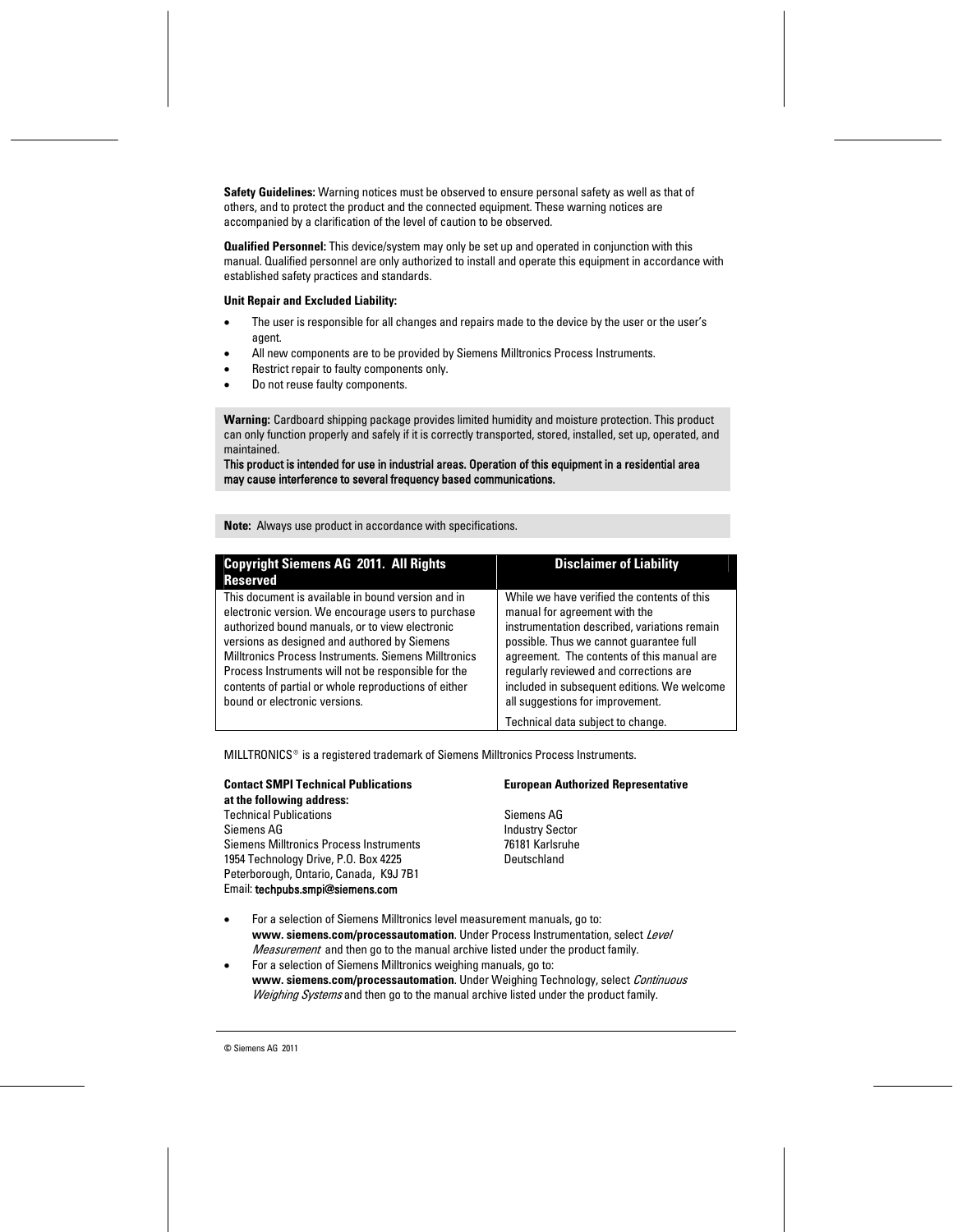# **Table of Contents**

| Process Connection and Seal Configuration of SITRANS LC500  18 |  |
|----------------------------------------------------------------|--|
|                                                                |  |
|                                                                |  |
|                                                                |  |
|                                                                |  |
|                                                                |  |
|                                                                |  |
|                                                                |  |
|                                                                |  |
|                                                                |  |
|                                                                |  |
|                                                                |  |
|                                                                |  |
|                                                                |  |
|                                                                |  |
|                                                                |  |
|                                                                |  |
|                                                                |  |
|                                                                |  |
|                                                                |  |
|                                                                |  |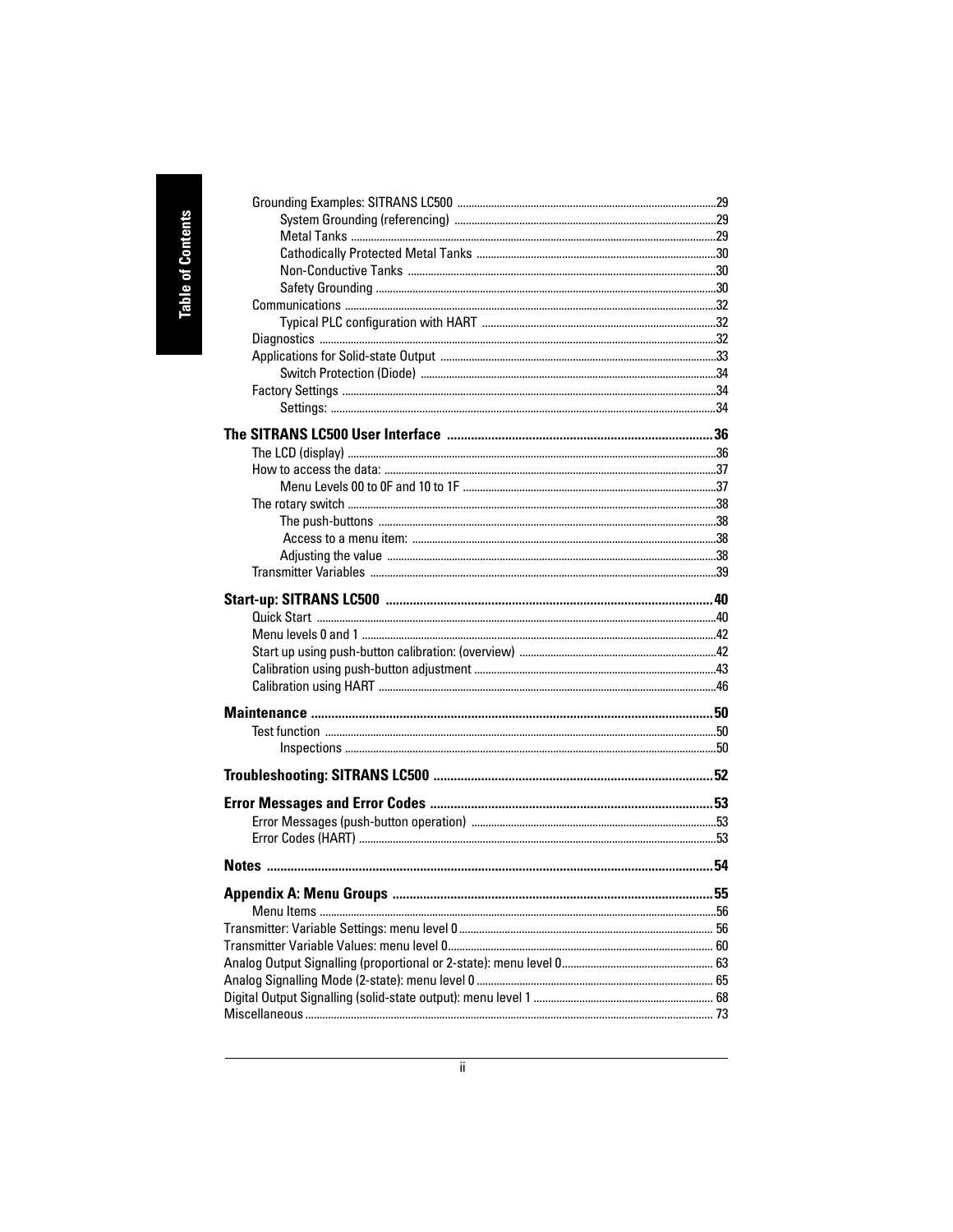| Appendix E: SITRANS LC500, alternate versions and application details  84 |  |
|---------------------------------------------------------------------------|--|
|                                                                           |  |
|                                                                           |  |
|                                                                           |  |
|                                                                           |  |
|                                                                           |  |
|                                                                           |  |
|                                                                           |  |
|                                                                           |  |
|                                                                           |  |
|                                                                           |  |
|                                                                           |  |
|                                                                           |  |
|                                                                           |  |
|                                                                           |  |
|                                                                           |  |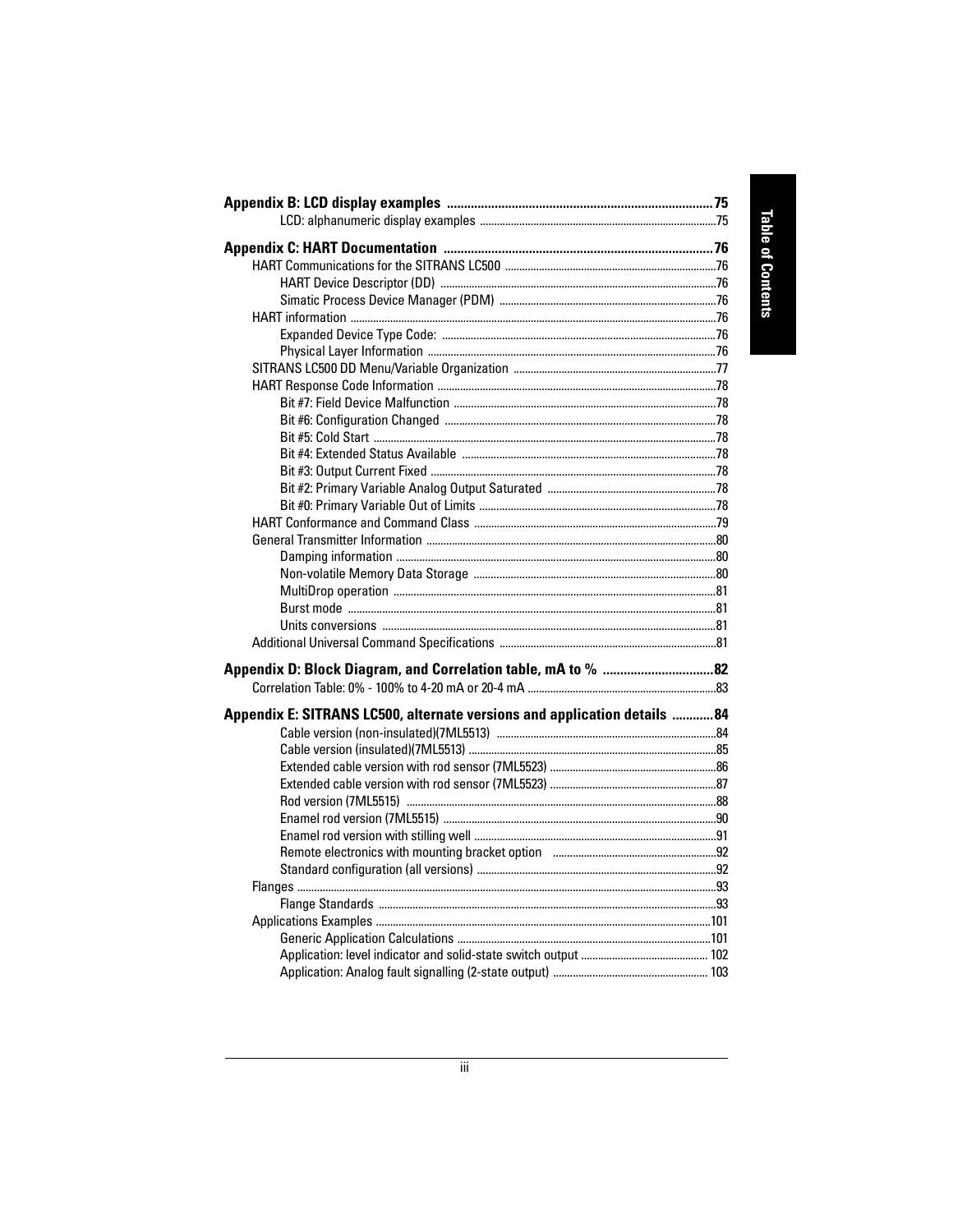| h |   |
|---|---|
|   |   |
|   |   |
|   | G |
|   |   |
|   |   |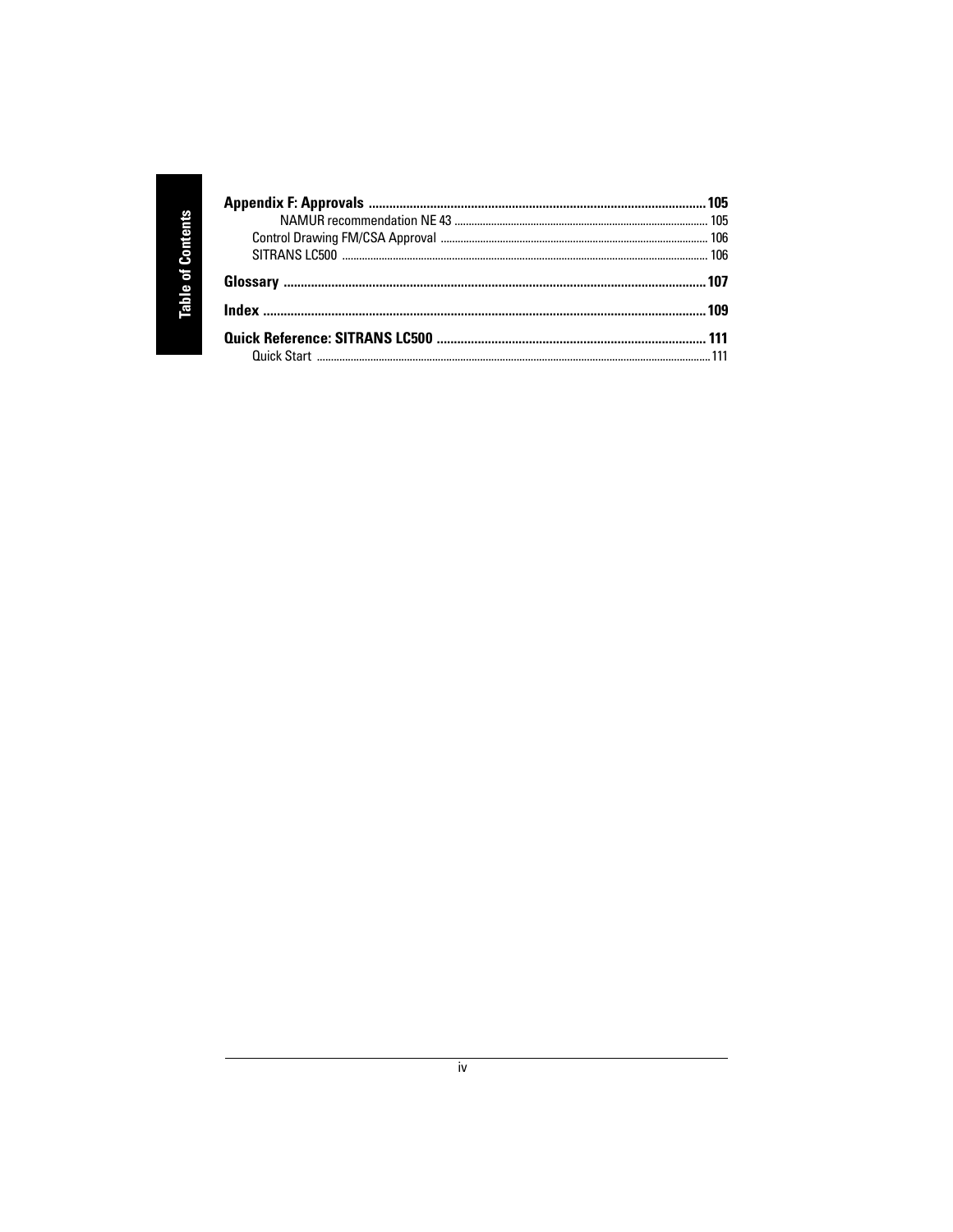# <span id="page-6-0"></span>**Safety Notes**

V

Special attention must be paid to warnings and notes highlighted from the rest of the text by grey boxes.

**WARNING: relates to a caution symbol on the product, and means that failure to observe the necessary precautions can result in death, serious injury, and/or considerable material damage.**

**WARNING: means that failure to observe the necessary precautions can result in death, serious injury, and/or considerable material damage.**

**CAUTION: means that failure to observe the necessary precautions can result in considerable material damage.**

**Note:** means important information about the product or that part of the operating manual.

|   | <b>Alternating Current</b>                                                                                                                               |
|---|----------------------------------------------------------------------------------------------------------------------------------------------------------|
|   | <b>Direct Current</b>                                                                                                                                    |
|   | Earth (ground) Terminal                                                                                                                                  |
| ₹ | <b>Protective Earth Terminal</b>                                                                                                                         |
|   | <b>Frame or Chassis Terminal</b>                                                                                                                         |
| 士 | Cathodic protection resulting in a potential difference: for example,<br>between the ground on the instrument and the potential of the vessel<br>or tank |

# <span id="page-6-1"></span>**Safety marking symbols**

# <span id="page-6-2"></span>**The Manual**

### **Notes:**

- Please follow the installation and operating procedures for a quick, trouble-free installation and to ensure the maximum accuracy and reliability of your SITRANS LC500.
- This manual applies to the SITRANS LC500 only.
- This product is intended for use in industrial areas. Operation of this equipment in a residential area may cause interference to several frequency based communications.

**WARNING: This product can only function properly and safely if it is correctly transported, stored, installed, set up, operated, and maintained**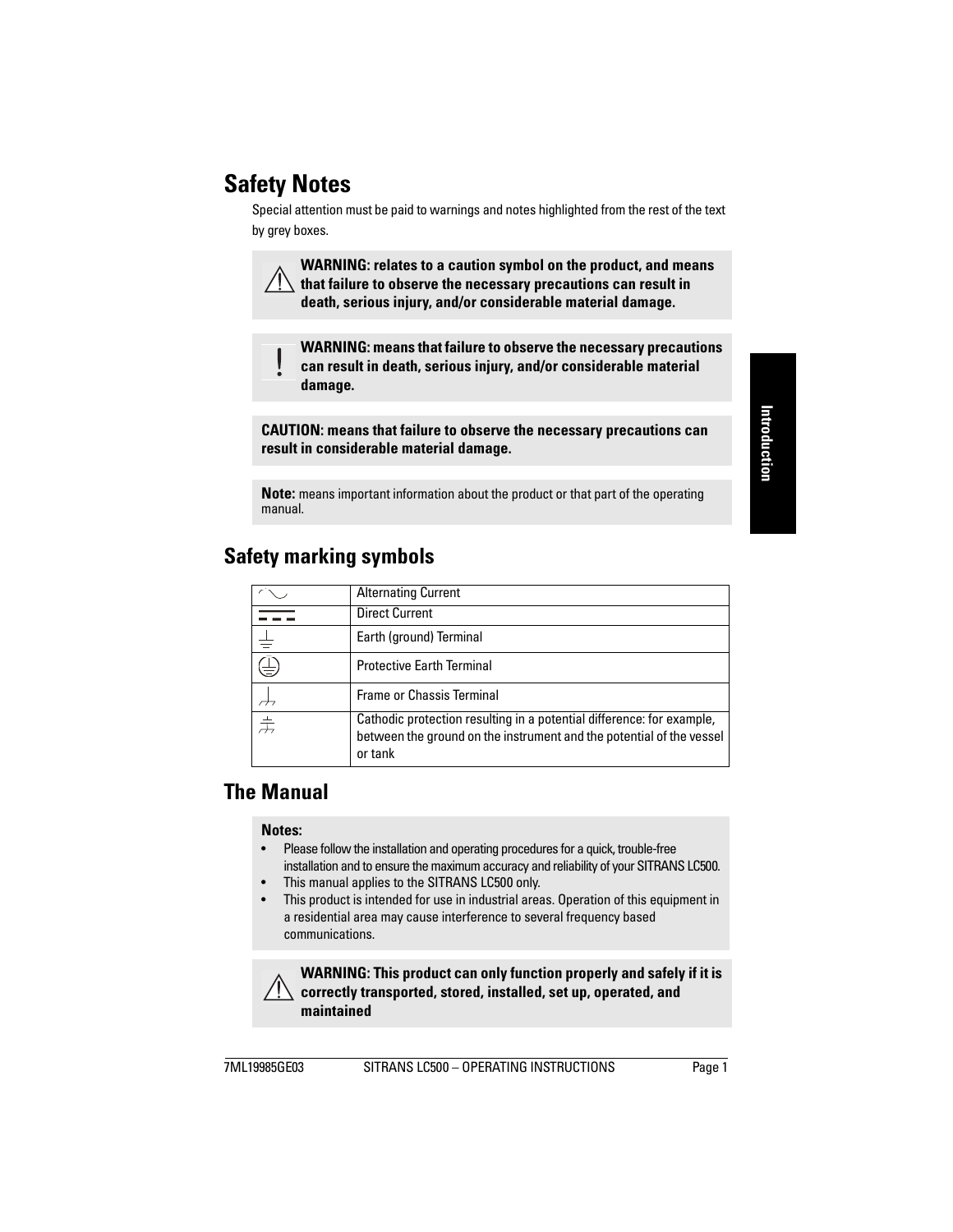This manual will help you set up your SITRANS LC500 for optimum performance. We always welcome suggestions and comments about manual content, design, and accessibility.

Please direct your comments to techpubs.smpi@siemens.com. For other Siemens Milltronics level measurement manuals, go to: www.siemens.com/level and look under Level Measurement.

## <span id="page-7-0"></span>**Application Examples**

- General Purpose, Dust Ignition Proof, and Explosion Proof
- A wide range of applications in high pressure and temperature, chemically aggressive, and other extreme measurement/detection environments
- Liquids, Solids, Quality, and Interface measurement
- Viscous non-conducting and conducting liquids

## <span id="page-7-1"></span>**Technical Support**

Support is available 24 hours a day.

To find your local Siemens Automation Office address, phone number and fax number go to:

www.siemens.com/automation/partner

- Click on the tab Contacts by Product then drill down to find your product group (+Process Automation > +Process Instrumentation > Level Measuring Instruments).
- Select the team Technical Support. Click on Next.
- Click on the appropriate continent, then select the country followed by the city. Click on Next.

For on-line technical support go to:

#### www.siemens.com/automation/support-request

- Enter the device name (SITRANS LC500) or order number, then click on Search, and select the appropriate product type. Click on Next.
- You will be prompted to enter a keyword describing your issue. Then either browse the relevant documentation, or click on Next to email a detailed description of your issue to Siemens Technical Support staff.

| Siemens A&D Technical Support Center: | phone<br>fax | +49 180 50 50 222<br>$+49$ 180 50 50 223+ |
|---------------------------------------|--------------|-------------------------------------------|
|                                       |              |                                           |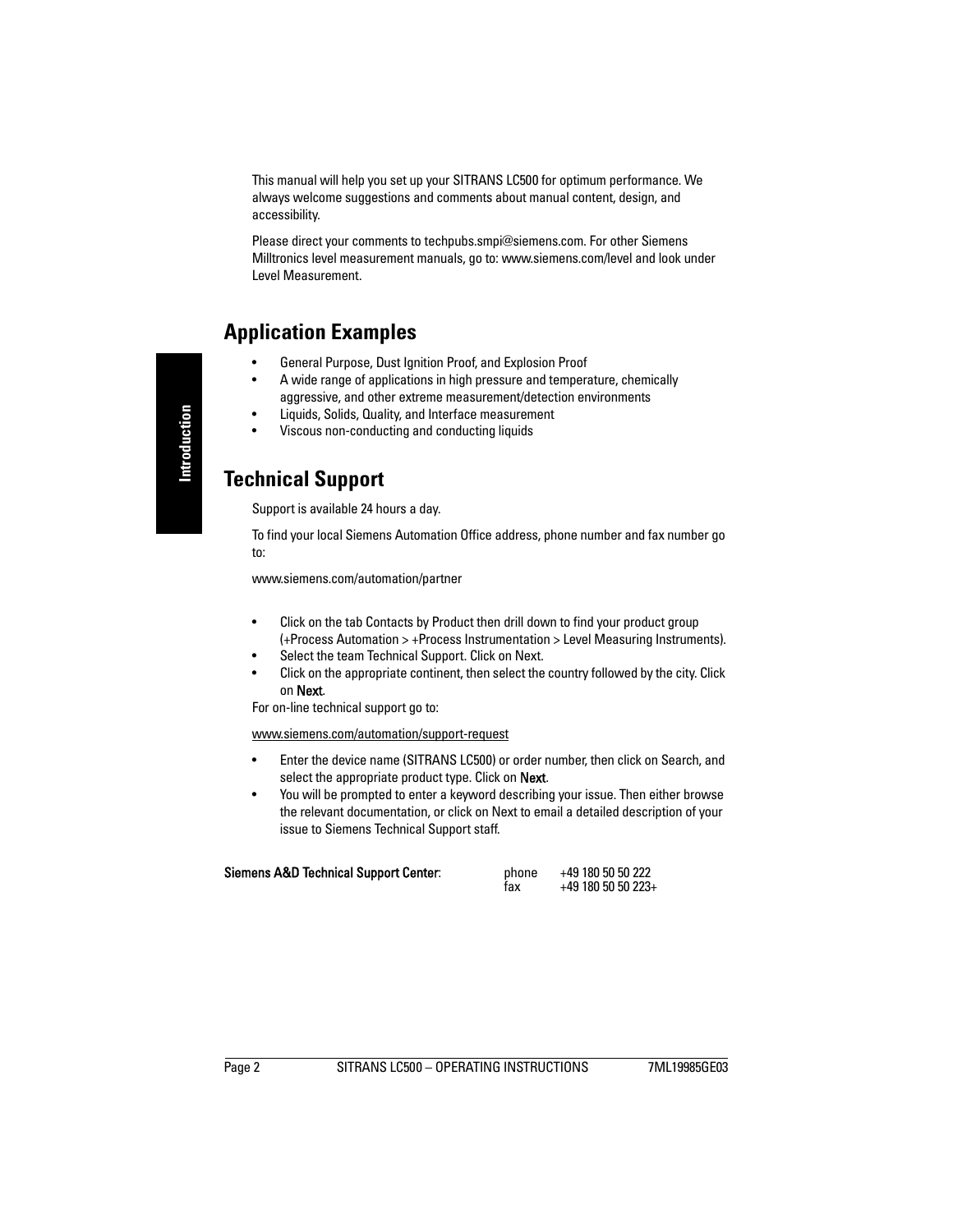# <span id="page-8-0"></span>**Abbreviations and Identifications**

| <b>Short form</b>    | <b>Long Form</b>                                                                           | <b>Description</b>                  | <b>Units</b>    |
|----------------------|--------------------------------------------------------------------------------------------|-------------------------------------|-----------------|
| A/D                  | Analog to Digital                                                                          |                                     |                 |
|                      | Conformité Européene / Factory<br>CE / FM / CSA Mutual / Canadian Standards<br>Association | safety approval                     |                 |
| D/A                  | Digital to Analog                                                                          |                                     |                 |
| <b>DAC</b>           | <b>Digital Analog Converter</b>                                                            |                                     |                 |
| <b>DCS</b>           | <b>Distributed Control System</b>                                                          | control room apparatus              |                 |
| ESD                  | <b>Electrostatic Discharge</b>                                                             |                                     |                 |
| Ex                   | <b>Explosion Proof</b>                                                                     | safety approval                     |                 |
| Exd                  | <b>Flame Proof</b>                                                                         | safety approval                     |                 |
| <b>FV</b>            | <b>Full Vacuum</b>                                                                         |                                     |                 |
| <b>HART</b>          | <b>Highway Addressable Remote</b><br>Transducer                                            |                                     |                 |
| LRV                  | Lower Range Value                                                                          | value for 0 %                       | 4 mA            |
| LSL                  | <b>Lower Sensor Limit</b>                                                                  | below which no PV is<br>anticipated |                 |
| μF                   | micro Farads                                                                               | $10^{-6}$                           | Farad           |
| μs                   | micro Seconds                                                                              | $10^{-6}$                           | Seconds         |
| <b>PFD</b>           | <b>Pressure Equipment Directive</b>                                                        | safety approval                     |                 |
| pF                   | pico Farads                                                                                | $10^{-12}$                          | Farad           |
| ppm                  | parts per million                                                                          |                                     |                 |
| PV                   | <b>Primary Variable</b>                                                                    | measured value                      |                 |
| <b>Stilling Well</b> | Grounded metal tube with<br>openings                                                       |                                     |                 |
| <b>SV</b>            | <b>Secondary Variable</b>                                                                  | equivalent value                    |                 |
| <b>SVLRV</b>         | <b>Secondary Variable Lower</b><br>Range Value                                             | 0% equivalent value                 |                 |
| <b>SVURV</b>         | <b>Secondary Variable Upper</b><br>Range Value                                             | 100% equivalent value               |                 |
| TV                   | <b>Transmitter Variable</b>                                                                |                                     |                 |
| <b>URV</b>           | <b>Upper Range Value</b>                                                                   | value for 100%                      | $20 \text{ mA}$ |
| USL                  | <b>Upper Sensor Limit</b>                                                                  | above which no PV is<br>anticipated |                 |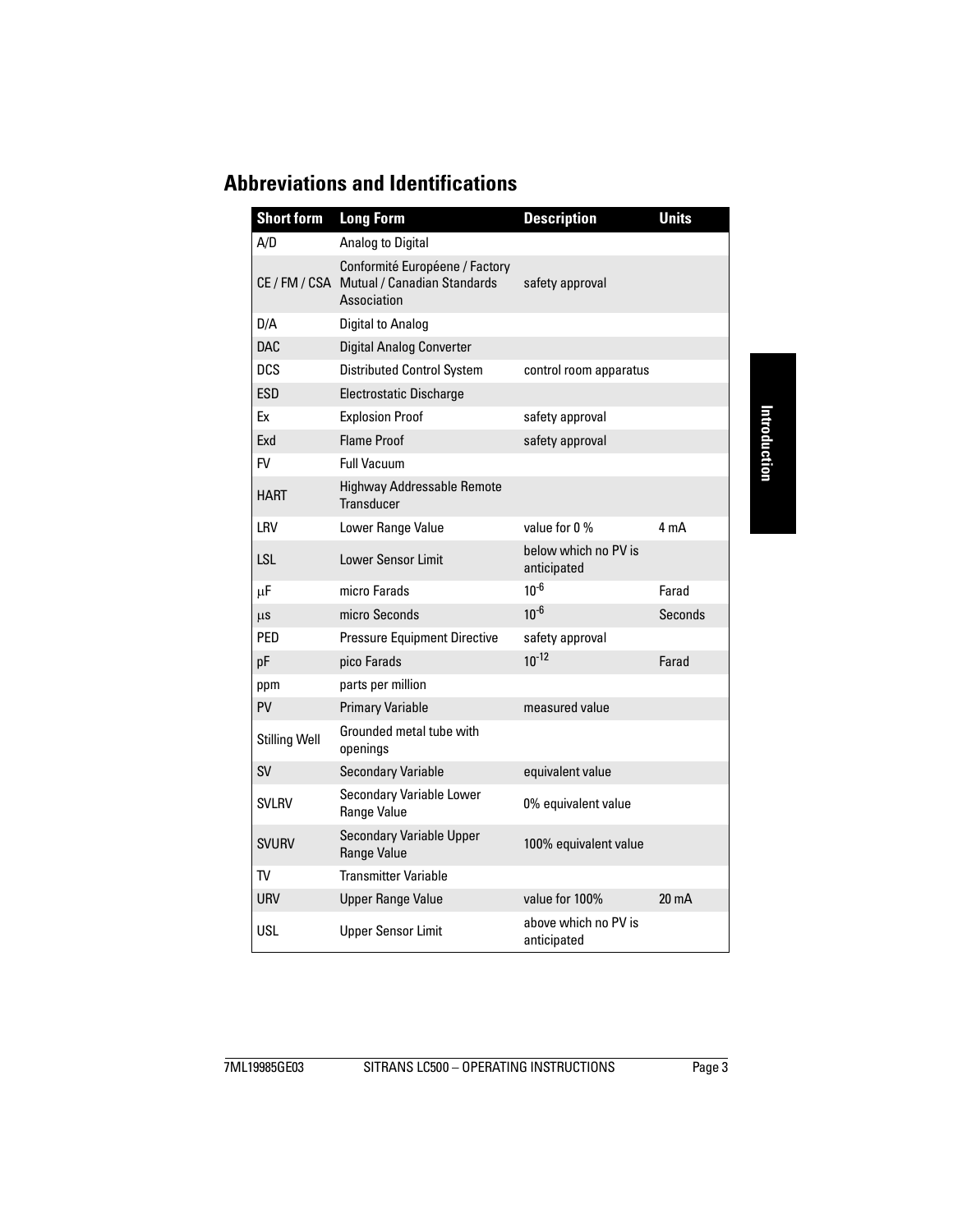# <span id="page-9-0"></span>**SITRANS LC500 Overview**

SITRANS LC500 is a high performance 2-wire capacitance instrument for continuous level and interface measurement in extreme or critical conditions. It uses a unique frequencybased measurement system and patented Active-Shield technology to deliver highly accurate, repeatable results. The measurement is unaffected by moisture, vapors, foam, temperature and pressure variations, or material build-up around the mounting glands.

SITRANS LC500 combines a sophisticated, easy-to-adjust transmitter with a measurement electrode and process seal selected from a range of options<sup>1</sup>, to suit a wide variety of applications. The advanced electronics and integrated local display provide for one-step calibration without interrupting the process, and the probe shield design eliminates the need for frequent recalibration.

SITRANS LC500 can be used as a level controller, by connecting the mA output and/or the solid-state switch to a relay, and activating a pump via an auxiliary power circuit.

The SITRANS LC500 is equipped with:

- Smart 2-wire transmitter
- Remote adjustable commissioning / control capabilities via HART<sup>2</sup>
- Analog (2-wire) 4 to 20mA / 20 to 4 mA output
- Solid-state and Current detection (4 or 20 mA / 20 or 4 mA, two-state functionality)
- Adjustable hystereses on/off for solid-state output and for current signal
- Damping functionality
- Signal current (measurement/detection) according to NAMUR NE 43
- Integrated local display for commissioning and services activities
- Full range of local/remote diagnostic facilities
- Polarity-insensitive current loop
- Integrated zener safety barrier

 $1.$  Customized probe configurations can also be provided.

<sup>&</sup>lt;sup>2.</sup> HART<sup>®</sup> is a registered trademark of the HART Communications Foundation, Austin, Texas, USA.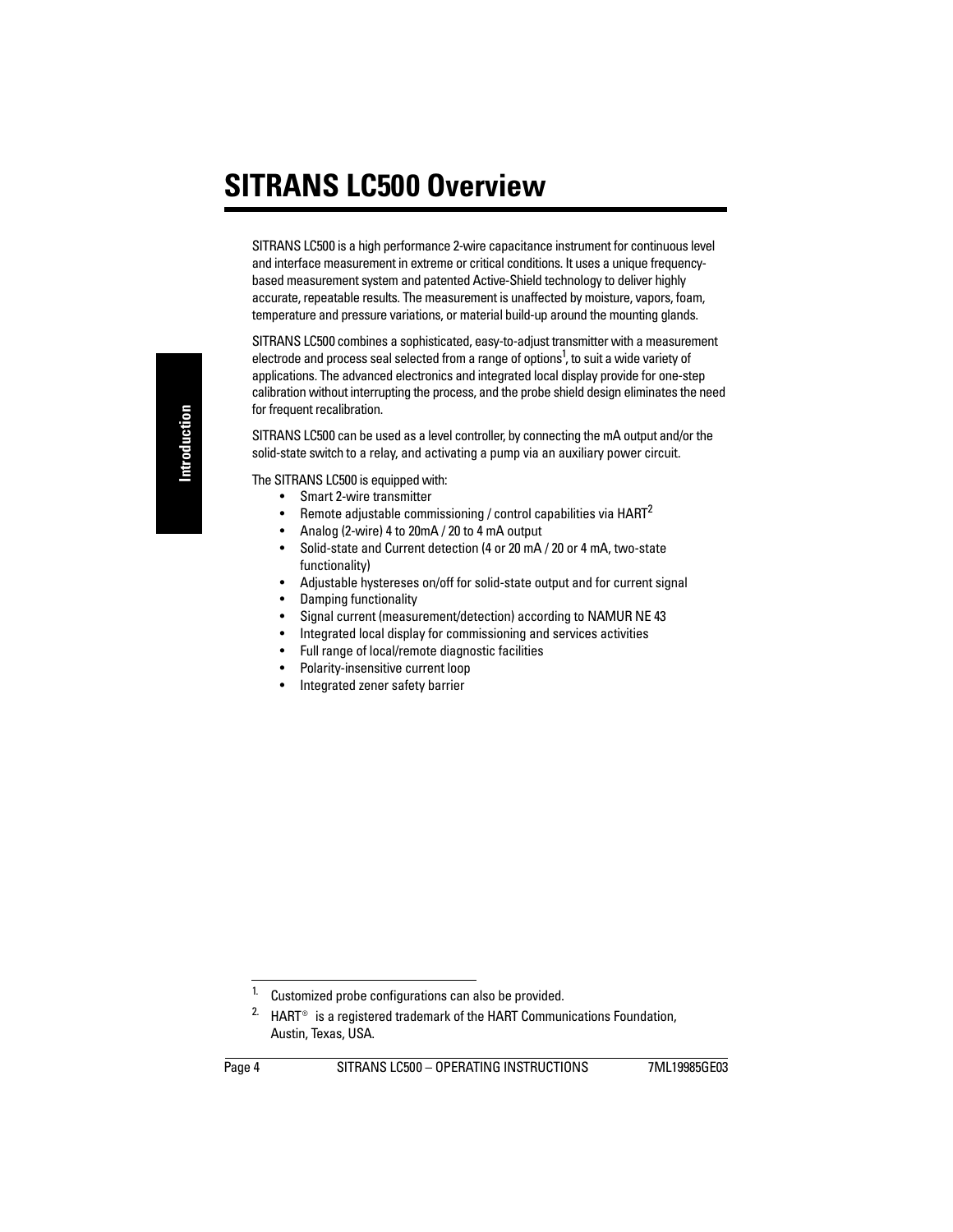### <span id="page-10-0"></span>**Power**

Supply voltage

| <b>Environmental</b>                    |                                                     |
|-----------------------------------------|-----------------------------------------------------|
| Loop current                            | 3.6 to 22 mA $/$ 22 to 3.6 mA (2-wire current loop) |
| $\bullet$ maximum:<br>$\bullet$ minimum | 33 V DC<br>12 V DC at 3.6 mA (9.5 V DC at 22 mA)    |
|                                         |                                                     |

| indoor/outdoor                                                                                                                                                                                  |
|-------------------------------------------------------------------------------------------------------------------------------------------------------------------------------------------------|
| 2000 m max.                                                                                                                                                                                     |
| -40 to +85 <sup>o</sup> C (-40 to +185 <sup>o</sup> F)<br>-40 to +70 <sup>o</sup> C (-40 to +158 <sup>o</sup> F) for T6<br>-40 to +85 $\mathrm{^0C}$ (-40 to +185 $\mathrm{^0F}$ ) for T5 to T1 |
| suitable for outdoor (Type 4X / NEMA 4X / IP65, IP68<br>enclosure)                                                                                                                              |
| I                                                                                                                                                                                               |
| 4                                                                                                                                                                                               |
|                                                                                                                                                                                                 |
|                                                                                                                                                                                                 |
|                                                                                                                                                                                                 |
| 1 to 3300 pF                                                                                                                                                                                    |
| $3.3$ pF                                                                                                                                                                                        |
| 420 kHz $@$ Cx = 0 pF                                                                                                                                                                           |
| deviation <0.1% of actual measurement value                                                                                                                                                     |
| 0.1% full scale                                                                                                                                                                                 |
|                                                                                                                                                                                                 |

Temperature stability 0.15 pF (0pF) or <0.25% (typically <0.1%) of actual

measurement value, whichever is greater over the full

temperature range of the transmitter

Repeatability 0.1% actual measurement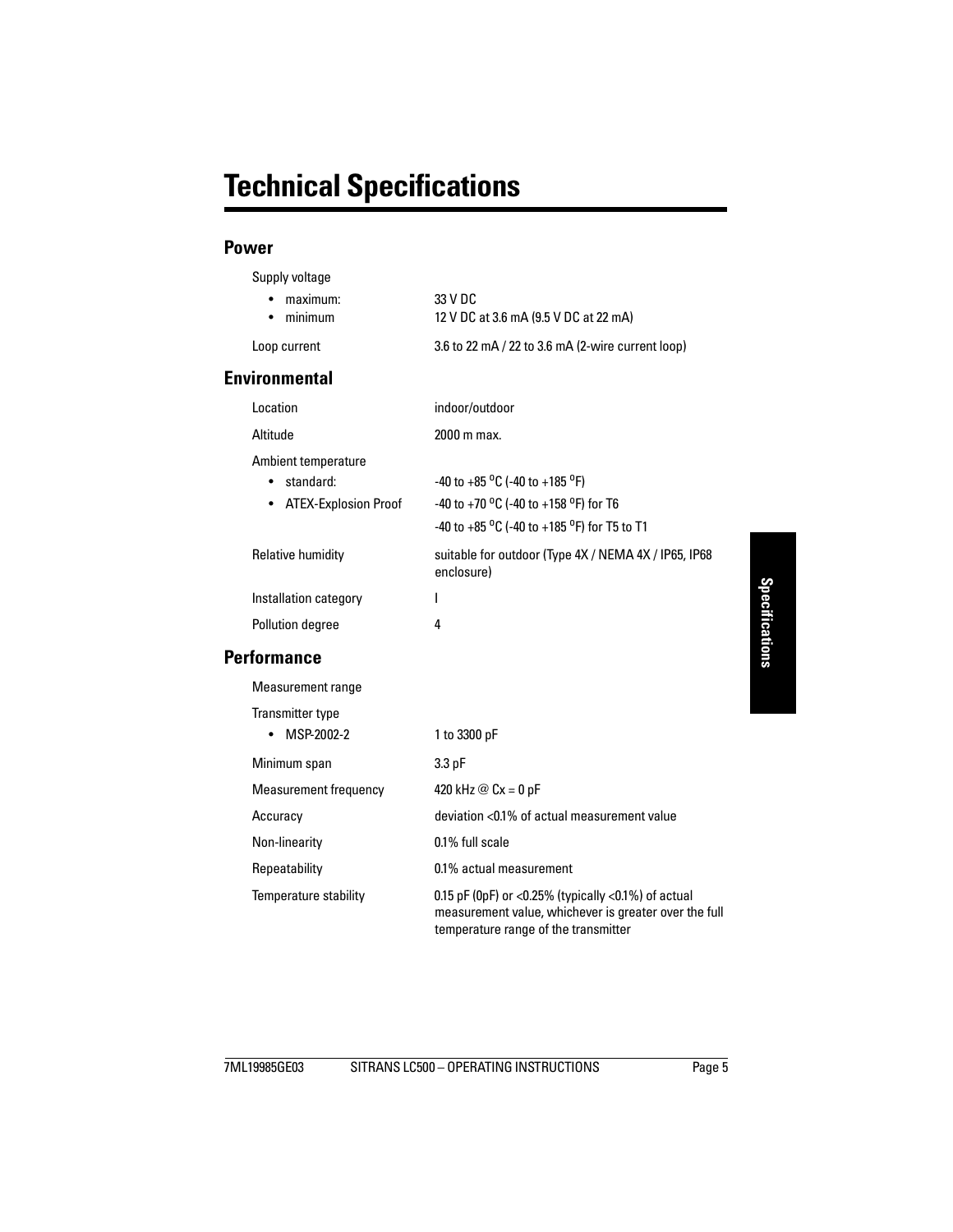- Safety  **Current signalling according to NAMUR NE 43;** 3.6 to 22 mA / 22 to 3.6 mA
	- probe input ESD protected to 55 kV
	- inputs/outputs fully galvanically isolated
	- polarity-insensitive current loop
	- fully potted
	- integrated safety barrier
- Diagnostics (Includes primary variable (PV) out of limits
- fault alarm) **•** system failure measurement circuit
	- deviation between A/D and D/A converter values
	- check sum
	- watch dog
	- self-checking facility

- **Outputs** 
	- galvanically isolated
	- damping range 1 to 10,000
	- Current loop
		- continuous signal 4 to 20 mA / 20 to 4 mA
		- 2-state functionality 4 or 20 mA / 20 or 4 mA, on or off
		- time delay 1 to 100 sec. activating / de-activating
		- adjustable hysteresis (on / off) 0 to 100%, min. 1% of range

Solid-state switch

- 
- adjustable hysteresis (on / off) 0 to 100%, min. 1% of range
- max switching voltage 30 V DC/30 V peak AC
- 

• time delay 1 to 100 sec. activating / de-activating

• max. load current 82 mA

### **User Interface**

Local digital display 4 1/2 digit LCD

• 16 Positions 0 to 9, A to F

programming menu items

Rotary function switch for selecting programmable menu items

Push-buttons: RED (+), BLUE (–) used in conjunction with rotary switch, for

### **Communications**

HART<sup>1</sup> Communication protocol

<sup>&</sup>lt;sup>1.</sup> HART<sup>®</sup> is a registered trademark of the HART Communications Foundation.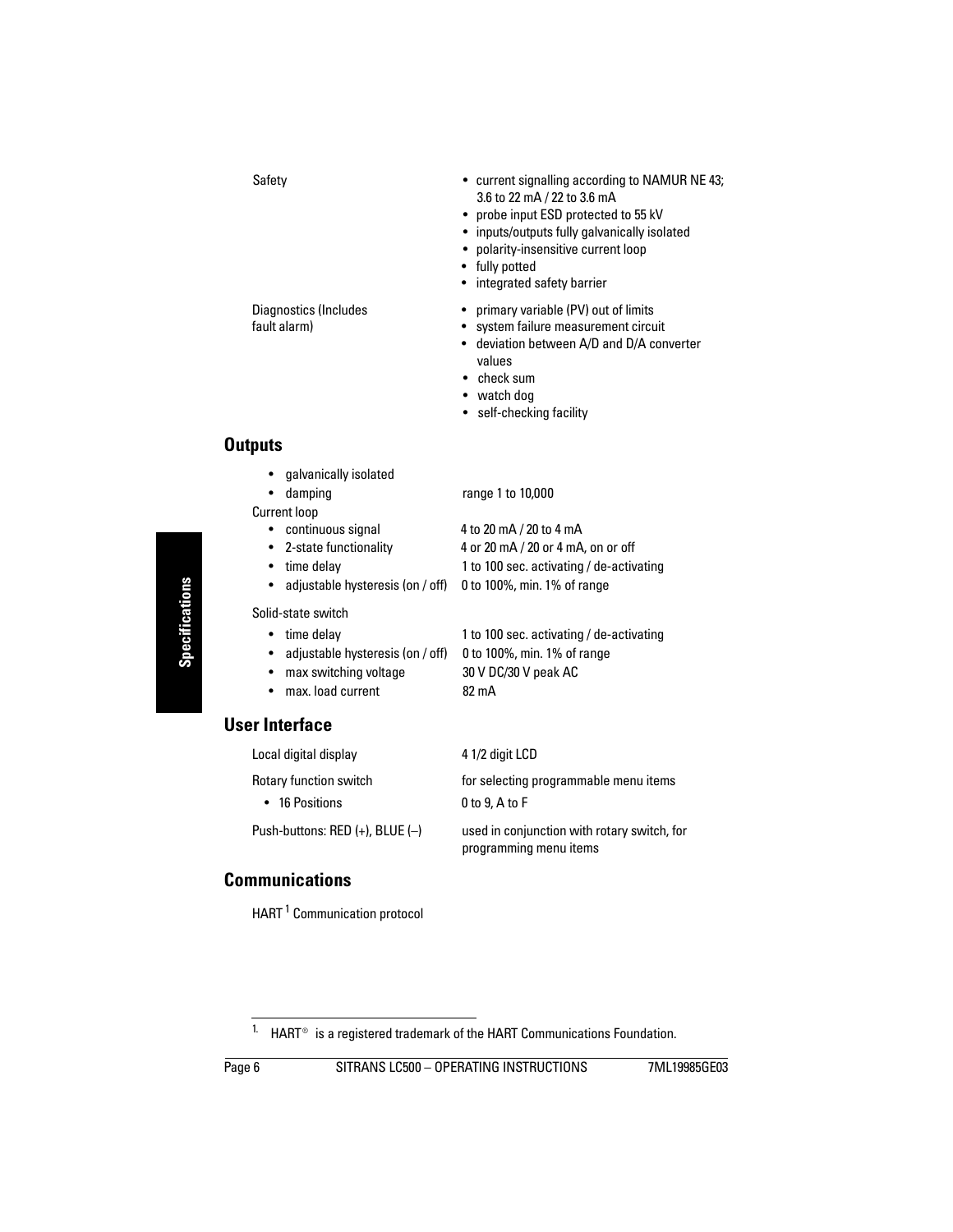# **Specifications Specifications**

### **Electrodes**

Process connections

| • threaded connection | AISI 316 L stainless steel, 3/4", 1", 1-1/4", 1-1/2", 2", NPT,<br>BSPT, JIS                                            |
|-----------------------|------------------------------------------------------------------------------------------------------------------------|
| flat-faced flanges    | AISI 316 L stainless steel ANSI, DIN <sup>1</sup>                                                                      |
| Probe diameter        |                                                                                                                        |
| $\bullet$ Cable:      | $9 \text{ mm} (0.35")$                                                                                                 |
| Rod:                  | 16 mm (0.63") or 24 mm (0.95")                                                                                         |
| Probe length          |                                                                                                                        |
| • Rod version:        | up to $3500$ mm $(138n)$ with 16 mm $(0.63n)$ diameter probe<br>up to 5500 mm (216") with 24 mm (0.95") diameter probe |
| Cable version:        | $35 \text{ m}$ (15 ft.)                                                                                                |
| Probe insulation      | PFA, Enamel <sup>2</sup>                                                                                               |
| <b>Wetted Parts</b>   |                                                                                                                        |

| Probe insulation    | PFA / Enamel                                              |
|---------------------|-----------------------------------------------------------|
| Threaded connection | AISI 316 L stainless steel                                |
| Flange              | AISI 316 L stainless steel or Teflon <sup>3</sup> covered |

### **Enclosure (electronic)**

| • construction       | aluminum, epoxy-coated; diameter 160 mm (6.3") |
|----------------------|------------------------------------------------|
| • cable entry        | $2 \times 1/2$ " NPT                           |
| • ingress protection | Type 4X / NEMA 4X / IP65, IP68                 |

### **Weight**

Depends on configuration.

# **Example:**<br>rod:

PFA insulated, 16 mm (0.63") dia., 1 m (39.4") insertion length weight: approx. 5 kg

<sup>1.</sup> Please see *[Flange Standards](#page-98-2)* on [page 93](#page-98-2) for a table showing flange sizes.

<sup>&</sup>lt;sup>2.</sup> Only available as Rod version, max. length 1500 mm (59"), and only for use in applications where  $pH \leq 7$ .

 $3.$  Teflon<sup>®</sup> is a registered trademark of Dupont.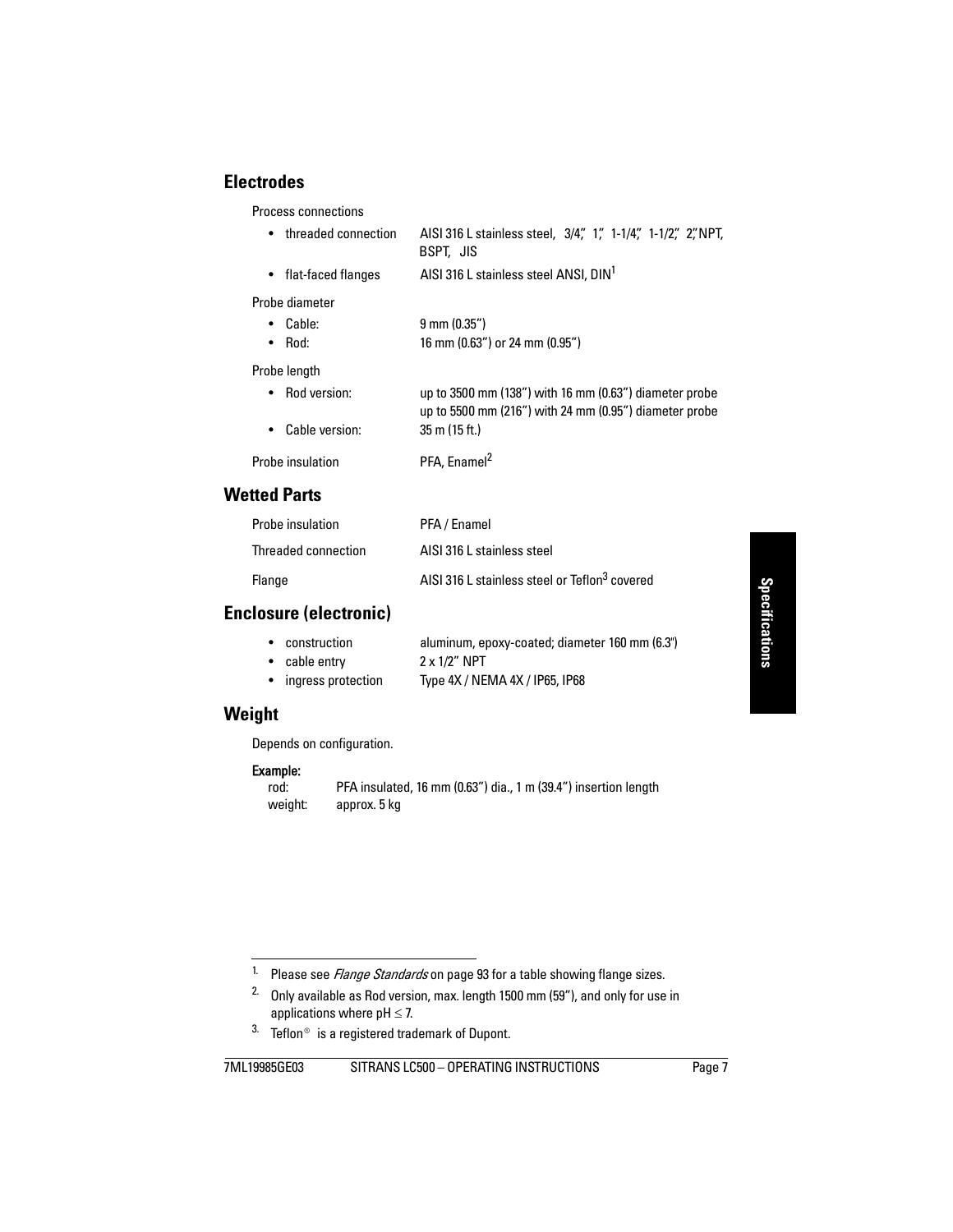### **Process Conditions**

Pressure range<sup>1</sup>

• standard (PFA)  $-1$  to 150 bar g (2175 psi g) • High temperature version (Enamel) -1 to 345 bar g (5004 psi g)

Temperature range<sup>1</sup>

- standard (PFA)  $-50$  to  $+200$  °C ( $-58$  to  $+392$  °F)
- High temperature version  $-60$  to  $+400$  °C ( $-76$  to  $+752$  °F)
- Cryogenic version  $-200$  to  $+200$  °C (-328 to  $+392$  °F)

### **Approvals**

| ×<br>۰. |  |
|---------|--|

| Complies with the following European Directives: |
|--------------------------------------------------|
| EMC Directive 2004/108/EC.                       |
| ATEX Directive 94/9/EC, and                      |
| PED Directive 97/23/EC                           |
|                                                  |

### C-TICK

| Dust Ignition Proof (DIP)                 | FM/CSA: | ATEX II 3GD (EEx nA [ib] IIC T4T6)<br>Class I, Div. 2, Gr. A, B, C, D T4<br>Class II, Div. 1, Gr. E, F, GT4<br>Class III, Div. 1, Gr. E, F, G T4 |
|-------------------------------------------|---------|--------------------------------------------------------------------------------------------------------------------------------------------------|
| Flame-proof/<br>Explosion-proof enclosure | FM:     | ATEX II 1/2 GD (EEx d [ia] IIC T6T1)<br>Class I, Div. 1, Gr. A, B, C, D T4                                                                       |
| <b>Lloyds Register of Shipping</b>        |         | Categories ENV1, ENV2, ENV3, ENV5                                                                                                                |

### **Notes:**

- See [Appendix F: Approvals](#page-110-2) on [page 105](#page-110-2) for details of certification.
- Intrinsically Safe (IS) approval [ATEX II 1 G (EEx ia IIC T4...T6), FM/CSA:Class I, Div. 1, Gr. A,B,C,D T4] no longer available. For LC500 devices purchased prior to June 2008 with IS approval, refer to Instruction Manual 7ML19985GE01, Edition 1.2. Go to www.siemens.com/level. From the LC500 product page, search the Instructions and Manuals archive.

<sup>&</sup>lt;sup>1.</sup> Please refer to [page 19,](#page-24-1) Temperature/ Pressure Curve chart, for specific combinations of temperature and pressure.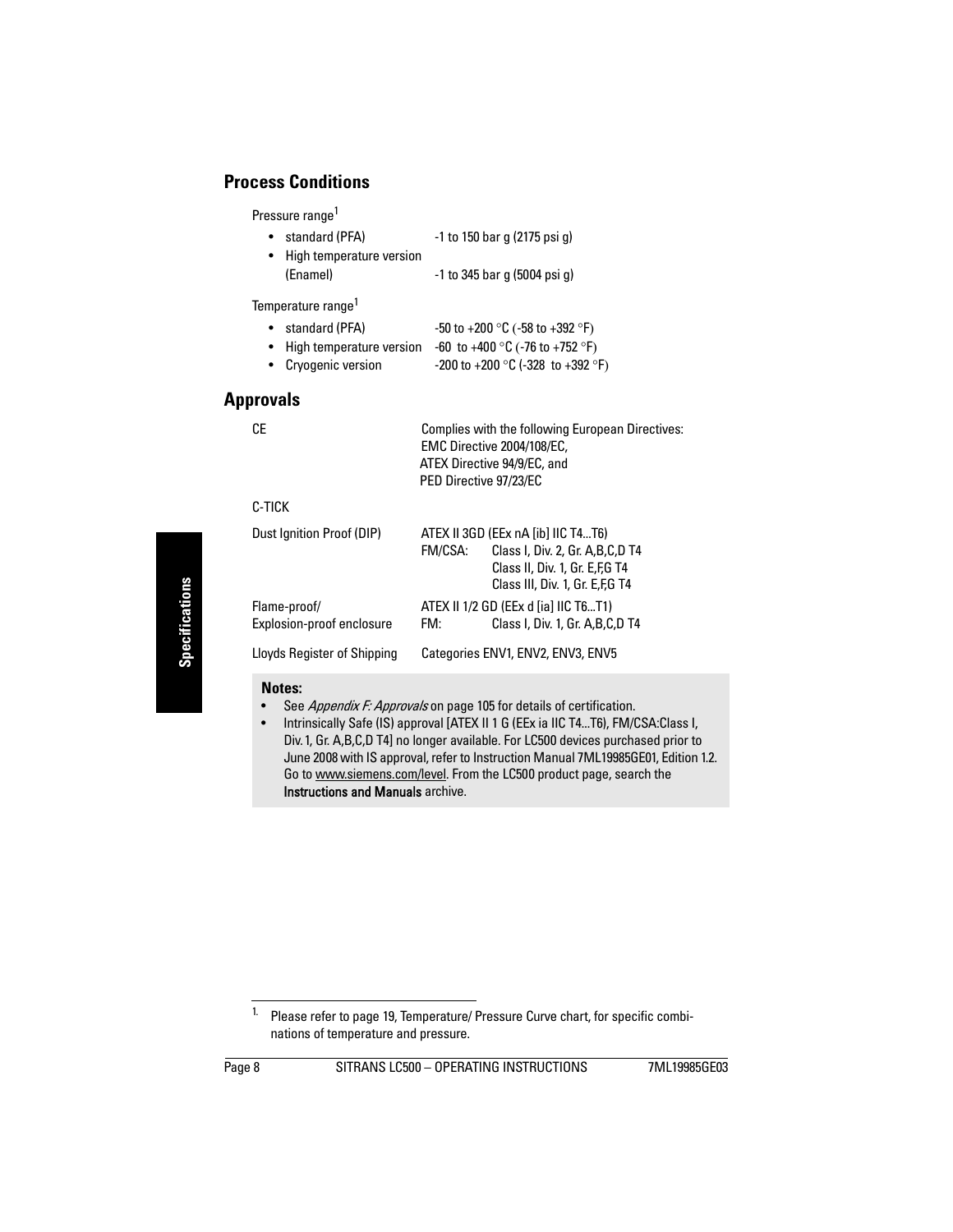# <span id="page-14-1"></span><span id="page-14-0"></span>**Operating Principles**

Capacitance<sup>1</sup> measurement operates by forming a variable capacitor resulting from the installation of a vertical measurement electrode in a vessel or silo. The tank wall usually forms the reference electrode of the capacitor. Whatever material is sandwiched between the two electrodes forms the dielectric. This will be composed of the vessel contents (air, vapor, liquid, solid, or a combination) and, if the measurement electrode is insulated, the insulating layer (PFA, for example). The dielectric gives a capacitance value that is proportional to level.

Capacitance is affected by the surface area of the electrodes, the separation distance between the electrodes, and the dielectric constant of the vessel contents. The dielectric constant is the measure of a material's ability to store energy. The relative dielectric constant of air (vacuum) is 1: all other materials have a higher value.

**Note:** To preserve linearity of the measurement, both electrodes must be parallel. (When the vessel contents are conductive, the measurement electrode is insulated and the interface between the insulating layer and the contents acts as a parallel reference electrode independent of the tank wall.)

# <span id="page-14-2"></span>**The SITRANS LC500 variable frequency oscillator**

The SITRANS LC500 probe is equipped with a variable frequency oscillator which responds to the capacitance: a change in capacitance is registered as a change in frequency. The relationship between capacitance and frequency is inverse, resulting in high resolution and accuracy. The variable frequency maintains a constant relationship to the reading.

### **Capacitance measurement in a cylindrical metal tank**

In a cylindrical tank, it is possible to determine the initial capacitance in air by factoring in the length of the probe, diameter of the probe, diameter of the tank, and the relative dielectric constant of air.

<sup>&</sup>lt;sup>1.</sup> For definitions relating to capacitance, see the glossary, page [107.](#page-112-1)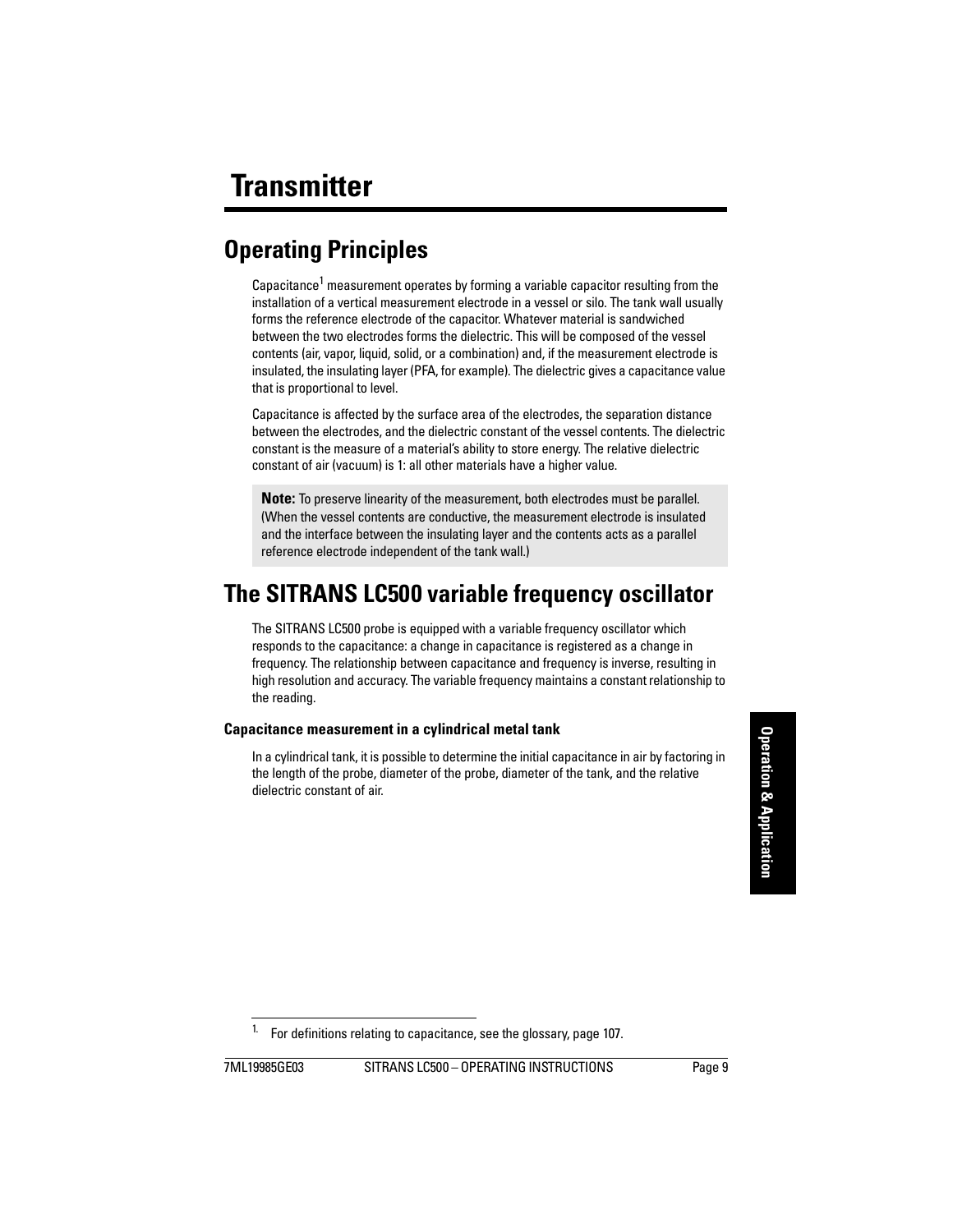The formula<sup>1</sup> is: 
$$
C = \frac{K \times \varepsilon \times L}{Log(D/d)}
$$
  
where C = capacitance  
 $K = \text{constant}$   
 $\varepsilon = \text{dielectric constant}$   
 $L = \text{active measurement length}$   
 $D = \text{diameter of tank}$   
 $d = \text{probe diameter.}$ 

(For detailed application examples, see [page 101](#page-106-2).)

The transmitter measures the capacitance of the measurement electrode relative to the tank wall (reference electrode) and transforms it to a 4-20 mA signal. Any material that covers the probe will cause an increase in capacitance relative to an uncovered probe surrounded by air. As the product level rises the capacitance will increase.

#### **Non-conductive or conductive contents**

In practice, the SITRANS LC500 probe is usually insulated. If the vessel contents are nonconductive, the dielectric is composed of the vessel contents and the insulation, and the separation distance is from the probe to the tank wall. The tank wall is the reference electrode, and it must be connected to the ground point on the instrument.



**Note:** For simplicity, the probe is shown centrally mounted. If it is to be mounted offcentre, take care to ensure the electrode remains parallel to the tank wall.

If the vessel contents are conductive, the electrode must be insulated. In this case the dielectric is the insulation layer and the interface between the conductive contents and the insulating sleeve acts as the reference electrode. This reduces the separation distance for the filled portion of the tank to the thickness of the insulation. It also creates a linear reference electrode independent of the tank wall.

<sup>&</sup>lt;sup>1.</sup> This formula applies to a centrally mounted probe: for a probe mounted off-centre, the formula must be adjusted.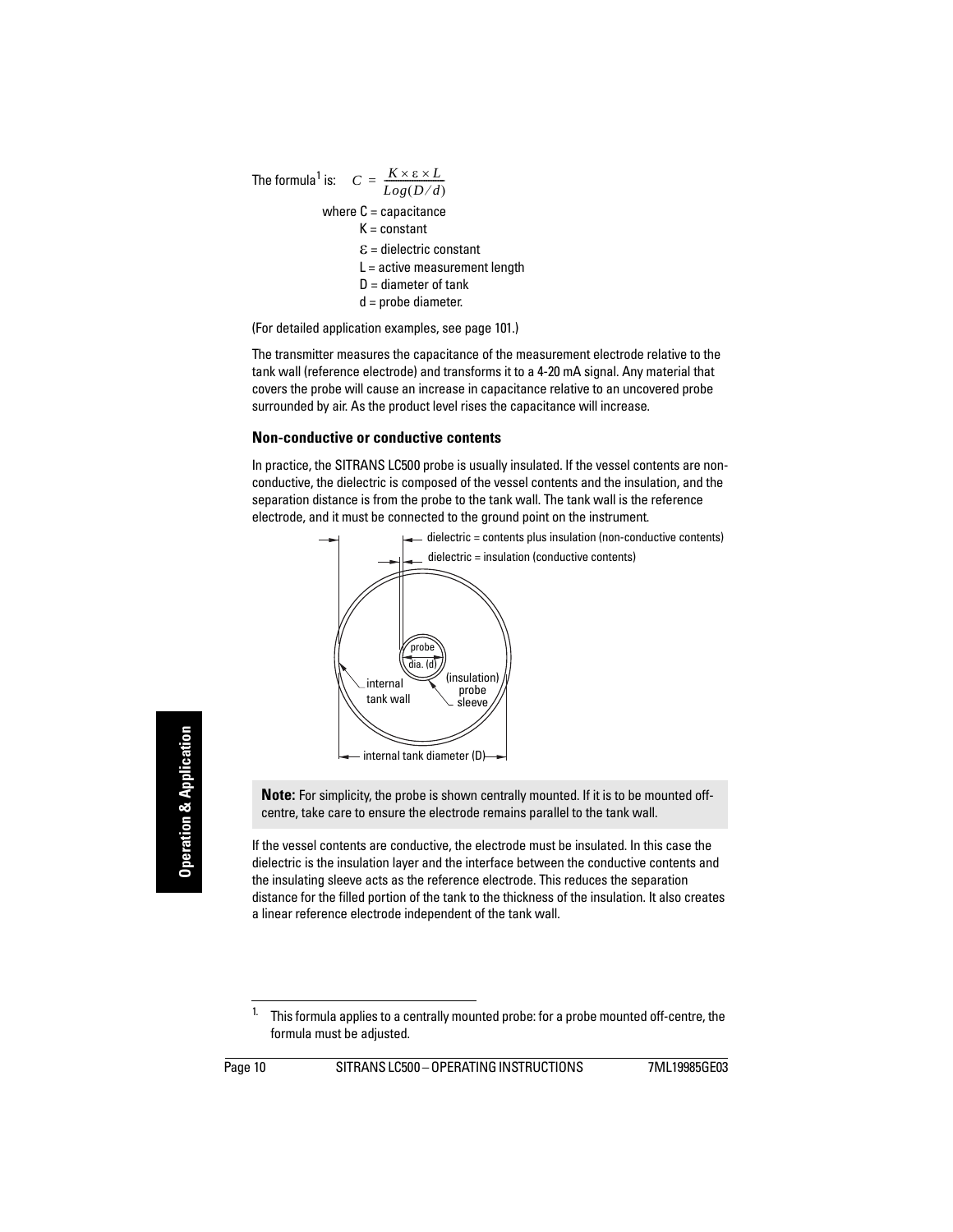### **In a non-conductive or irregular tank**

Where the vessel contents are non-conductive:

- a reference electrode parallel to the measurement electrode is required
- the reference electrode must be grounded to the instrument
- a stilling well can form the reference electrode.

Where the vessel contents are conductive:

- the interface between the contents and the electrode insulation acts as the reference electrode
- a connection from the vessel contents to the instrument ground is required
- a stilling well can provide a means of connecting the contents to the instrument ground.

### **The stilling well**

The stilling well is a metal tube concentric with the electrode, with vent openings to facilitate level equalization. Its diameter is somewhat larger than that of the electrode, depending on the application. The stilling well can either be integral to the SITRANS LC 500, or it may be part of the tank<sup>1</sup>.

# <span id="page-16-0"></span>**The SITRANS LC500 electrode**

The SITRANS LC500 electrode, comprising a measurement section and an active shield section, is the primary sensor of the system. It supplies the electrical capacitance value of the measurement section relative to the environment (tank wall or stilling well).

The SITRANS LC500 patented Active-Shield Technology electrically isolates the measurement section and prevents any non-measurement capacitance from interfering with the measurement. (Capacitance changes could result from uncontrolled variations occurring in the connection cable, process connection, and non-active parts of the probe). This results in a better ratio of initial capacitance to total capacitance, resulting in higher accuracy.

The tank wall, or the stilling well if it is part of the tank, must be grounded.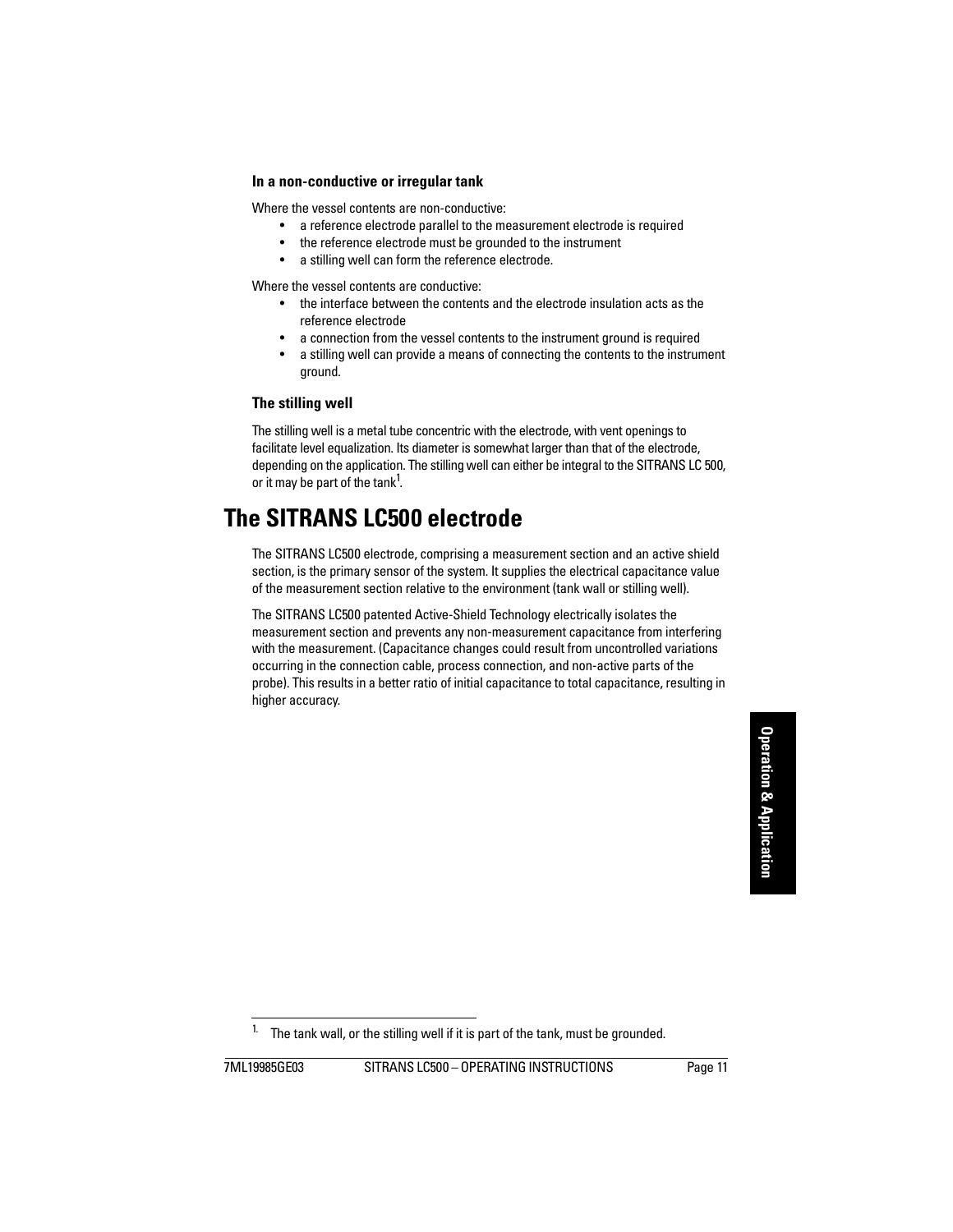

The measurement is further protected from interference by a buffer, which applies the frequency signal from the measurement section to the active shield section. This effectively eliminates any electrical potential difference between the shield and the measurement section and prevents additional changes in capacitance occurring.



The relative lengths of the measurement section and active shield section can be specified to suit a particular application. If the measured range will be short relative to the total length of the electrode, specify a short measurement section. This increases the achievable resolution of the measurement, since any change in level will be greater relative to the length of the measurement section.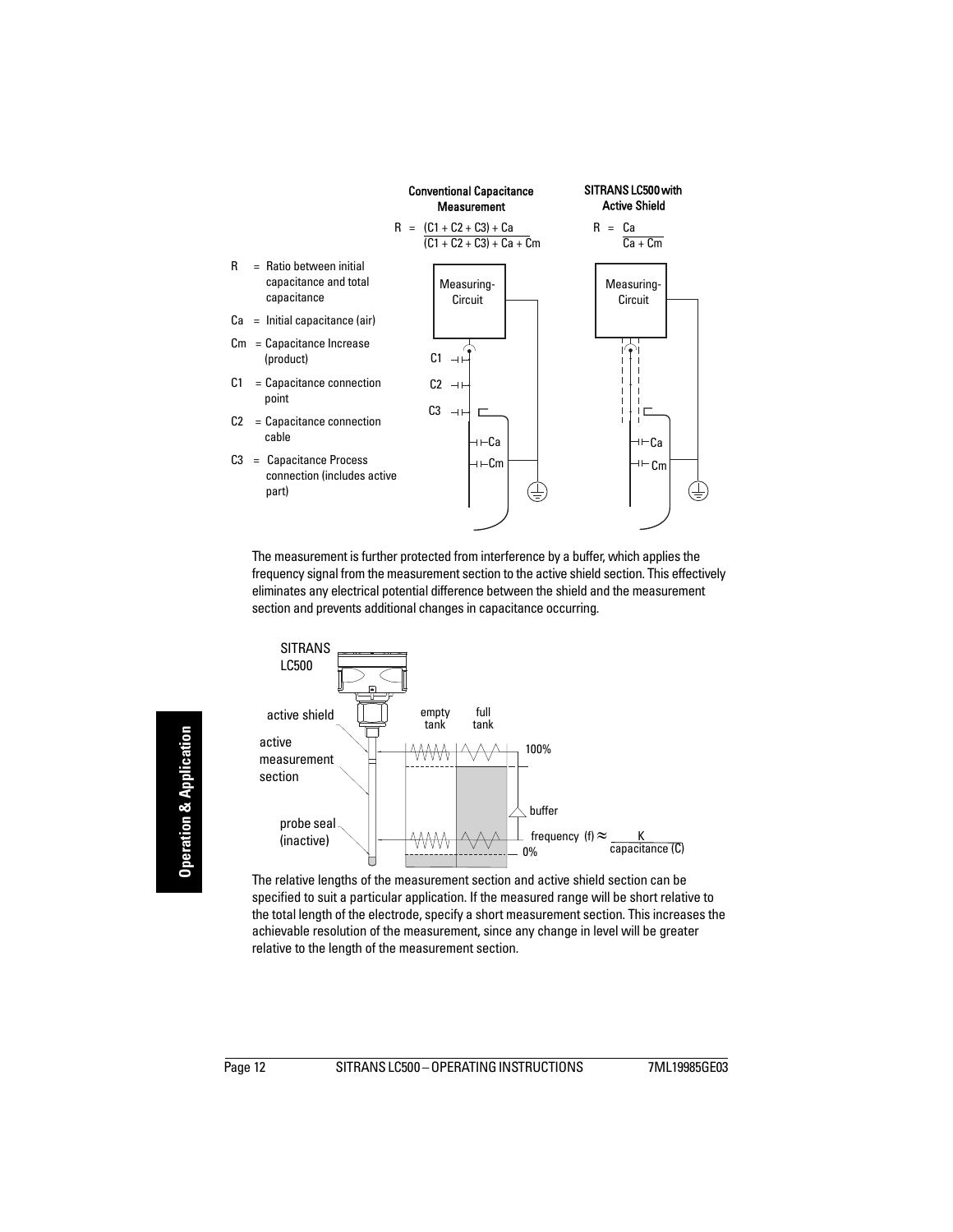The entire SITRANS LC500 transmitter is potted in epoxy resin as part of the intrinsic safety protection. The potting also protects the electronics against mechanical vibration and moisture influences.

The transmitter is connected to the electrode by a mini coaxial cable, and grounded to a connection point inside the enclosure. The external ground lug on the enclosure provides a means of connecting the instrument system ground to a grounded tank or stilling well<sup>1</sup>. (For more detailed information on grounding requirements, please see Grounding Examples, [page 29.](#page-34-3))

The measuring range of the SITRANS LC500 is 3300 pF (1.0 pF  $\approx$  10<sup>-12</sup>F).

**Note:** For safety purposes, and to ensure reliable measurement signals, the external ground lug provided on the SITRANS LC500 enclosure must be firmly connected by an adequate cable to the grounded vessel or stilling well<sup>[1](#page-18-1)</sup>.

# <span id="page-18-0"></span>**Application: SITRANS LC500**

The SITRANS LC500 provides an analog and a solid-state output. The analog output can be either a continuous signal proportional to the reading, or in 2-state mode, a mA signal operating according to NAMUR recommendations for fault signalling<sup>2</sup>.

0% (LRV) and 100% (URV) can be set anywhere within the measurement range.

- 1. The loop current provides either:
	- a. an analog signal:
		- a reading proportional to level (PV) under normal conditions
		- an out-of-limits display, 'ool', alternating with PV, in fault conditions (if the process level exceeds the limit settings [USL] or [LSL])

### or:

- b. in 2-state mode, provides a mA output:
	- 4 mA or 20 mA output for 0% and 100%, under normal conditions
	- a 3.6 or 22 mA output in fault conditions (when 2-state fault signalling [menu 08] is enabled, if the process level exceeds the limit settings [USL or LSL])
- 2. The solid-state output can be set to 'contact open' or 'contact closed', relative to a covered probe: it can be wired to an external relay and used to activate an external alarm or a pump via an auxiliary power circuit. It can be activated under normal conditions by the threshold settings, or Fault signalling can be enabled at menu 18.

<sup>2.</sup> See [page 102](#page-107-1) for detailed examples.

<span id="page-18-1"></span><sup>&</sup>lt;sup>1.</sup> Where the stilling well is welded to the tank.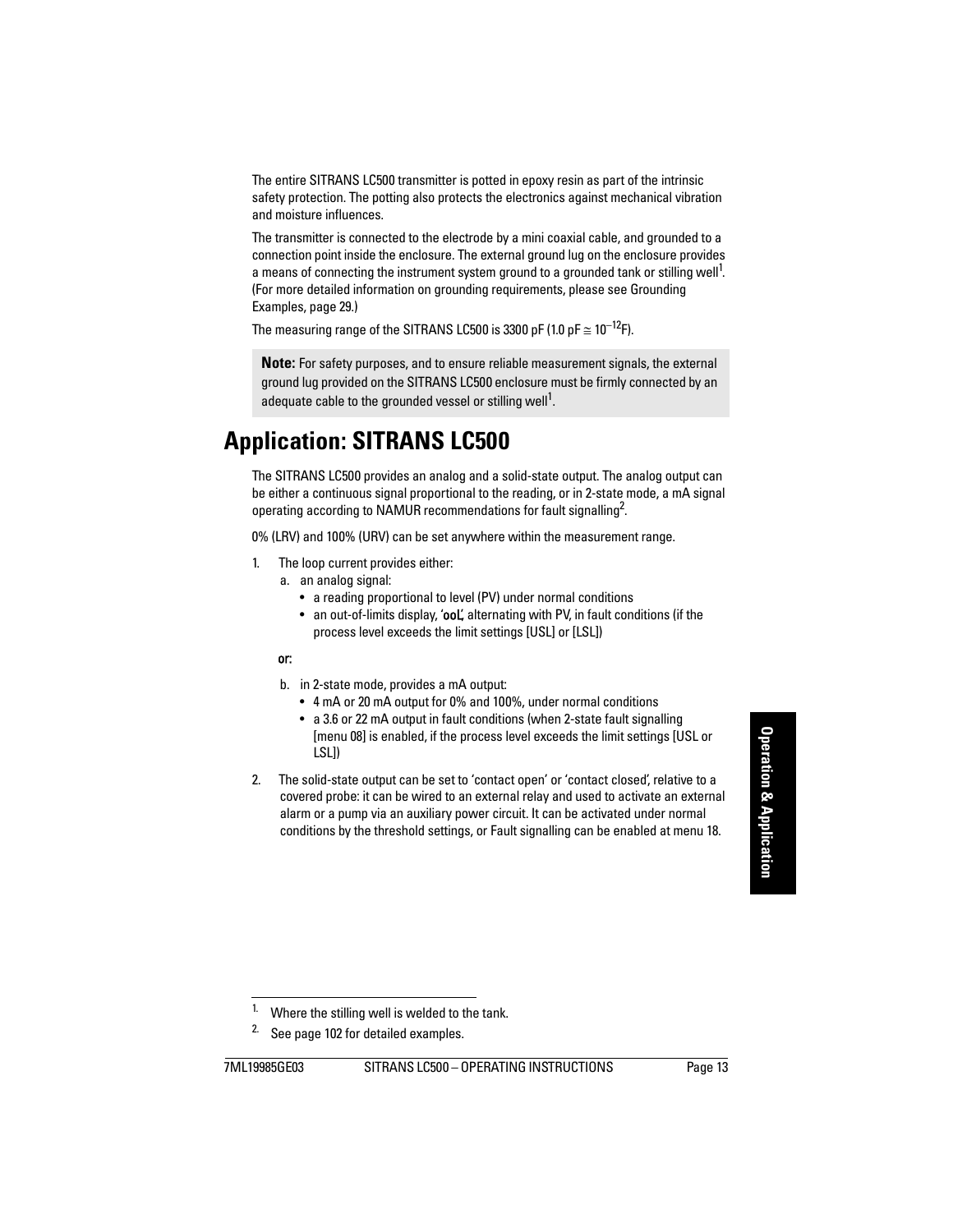

- 3. Upper Threshold Setting and Lower Threshold Setting activate and deactivate the 2-state output, and/or the solid-state output: the settings can be modified to adjust the hysteresis (the window within which the probe is considered 'covered').
- 4. The speed of response to activation and deactivation of the solid-state and/or 2-state output can be modified by Upper and/or Lower Threshold delays.
- 5. The PV reading can be stabilized if necessary by applying Damping.
- 6. Overfill or underfill protection can be set in the absence of those conditions by applying the Delta Range Setting.
- 7. Analog Fault Signalling (menu 08) and Digital Fault Signalling (menu 18) take precedence over the threshold settings (menus 07 and 17).

## <span id="page-19-0"></span>**Level Measurement**

The continuous 4-20 or 20-4 mA signal is proportional to the surface level of the product, with an accuracy of 0.1% of the actual measurement (for example, 1mm/m).

Typically, Lower Range Value (LRV - 0%) is set to 4 mA and Upper Range Value (URV - 100%) is set to 20 mA: but the reverse is possible if required. The measurement takes place anywhere within that range. The LCD displays the value as mA, or pF, or percent, depending on the setting for the transmitter variable (TV). If you are using HART, you have the option to define the units.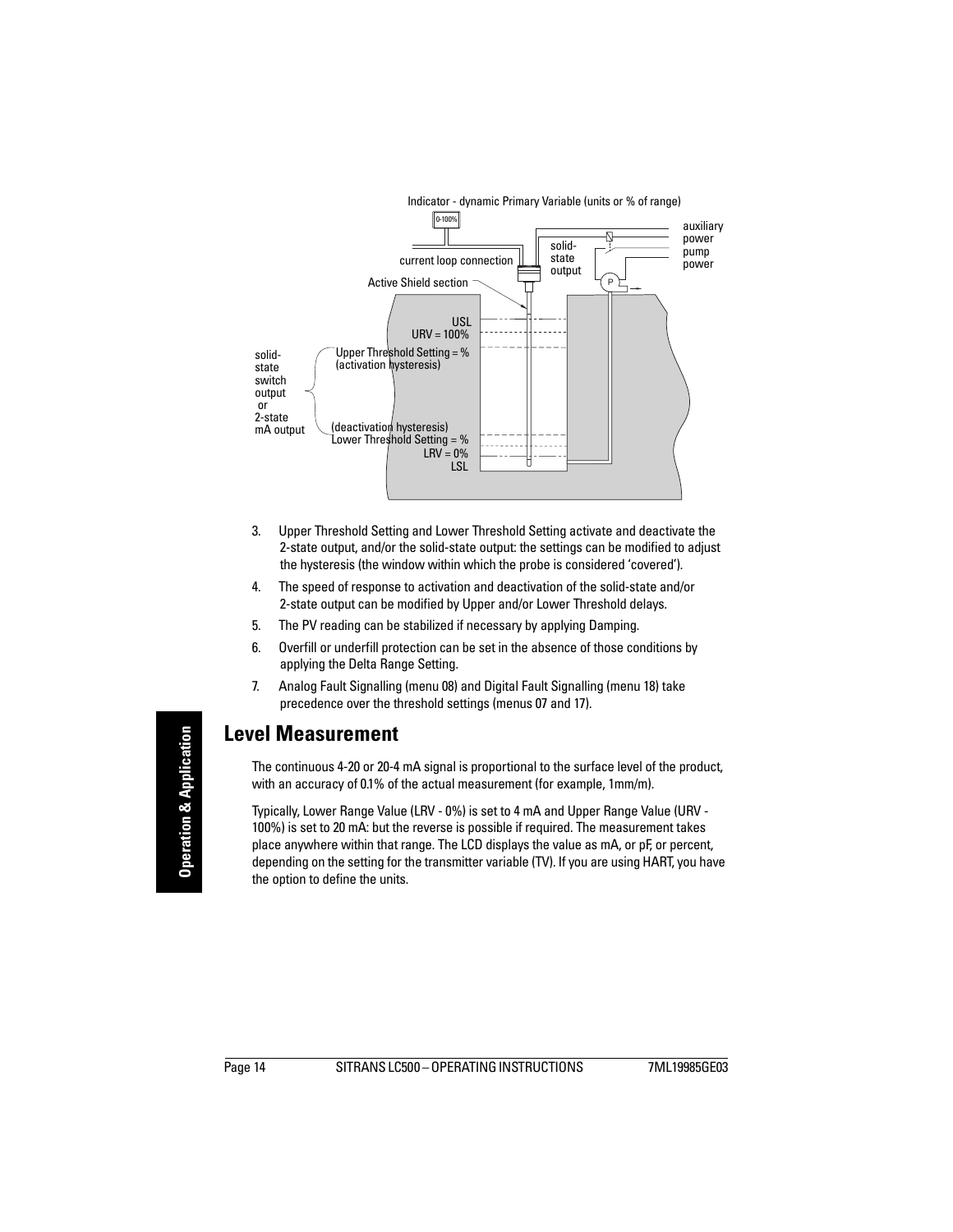### <span id="page-20-0"></span>**Interface Measurement**

The capacitance of the electrode system is dependent on the dielectric constant of the product surrounding the probe. By comparing the capacitances resulting from different products with different dielectric constants, it is possible to determine which product is surrounding the probe.

#### **For miscible products:**

Contamination of one product by another can be measured:

100% product A 4 mA 100% product B 20 mA Values in between 4 and 20 mA represent the ratio of the two products.

#### **For immiscible products:**

The interface between two products can be detected by the change in capacitance from one to the other. (See example, For Vessels filled with Oil on [page 101](#page-106-3).)

### <span id="page-20-1"></span>**Switch action**

### **2-state Switch**

The mA output can be used as a 2-state switch set to either 4 or 20 mA. It can be set to go to 4 mA if the probe is covered and 20 mA if the probe is uncovered, or the reverse.

#### **Solid-state Switch**

The solid-state output can be set to 'contact open' or 'contact closed' with a covered probe.

### **Adjustable hysteresis and time delay**

The adjustable hysteresis and time delay settings allow you to adjust the switch action for applications with a lot of surface movement.

#### Examples:

With a moving surface that fluctuates between 79% and 80%, if the hysteresis is set so that 80 is on and 79 is off, the alarm will constantly alternate between on and off. Either set a time delay, or adjust the hysteresis:

- Set the time delay to 10 seconds (for example): the alarm will be on only after the surface has been at 80% for at least 10 seconds.
- Reset the hysteresis for 70 (for example): the unit will ignore small surface fluctuations between 79 and 80%.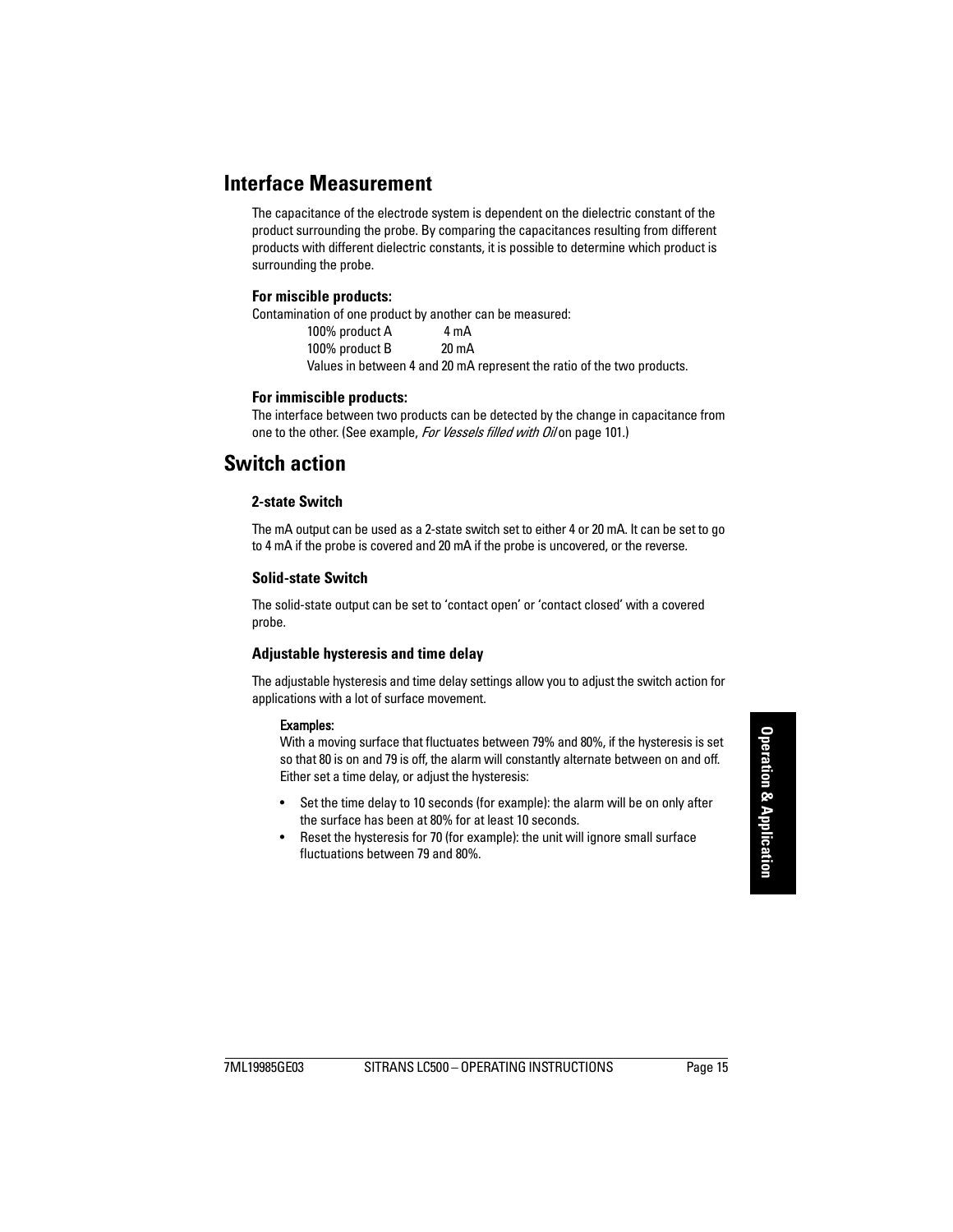# <span id="page-21-0"></span>**Fault Signalling**

The SITRANS LC500 has three fault signalling options:

- via the loop-current
- via HART
- via the solid-state output or solid-state relay.

### **Via the loop current**

When using the mA signal, the SITRANS LC500 operates according to NAMUR standards<sup>1</sup> for fault signalling. The fault/failure signal can be triggered by a failure in the measuring system, such as:

- a checksum error
- a loss of signal caused by a defect in the module
- a short circuit in the sensor
- a process failure if the level exceeds the limit settings and if the unit is programmed to detect this

You can set the Upper and Lower Sensor Limits (menus 0B and 0C) outside the Upper and Lower Range Value settings. In this case, if the process value is outside its nominal range (the span between LRV and URV), but still not at a fault/failure level, the continuous mA output will saturate to 3.8 mA or 20.5 mA. If the process value is outside the Upper or Lower Sensor Limits, this will be registered as a fault/failure.

Depending on the setting chosen for 2-state Fault Signalling (menu 08), the signal will go to either 3.6 mA (F: Lo) or to 22 mA (F:Hi). If you do not use communications to receive status information, we recommend enabling analog fault signalling (menu 08), in order to be warned if a fault or failure occurs. (This feature is disabled by default.)

### **Via HART**

See [page 76](#page-81-7) for *[HART Response Code Information](#page-83-8)*. Each HART message is accompanied by a response code. It is then up to the Host to decide what to do in the case of a fault situation. The Host may decide to issue Command 48, which returns more detailed information.

### **Via the solid-state output**

The solid-state switch can be wired up to an external relay, to provide a second level of protection. It can then be used to activate a failure alarm, or a level switch. (See [page 102](#page-107-1) for details of an application using SITRANS LC500 as a level indicator, with the two-state output connected to a relay that activates a pump.)

<sup>&</sup>lt;sup>1.</sup> See *[NAMUR recommendation NE 43](#page-110-3)* on [page 105](#page-110-3) for more details.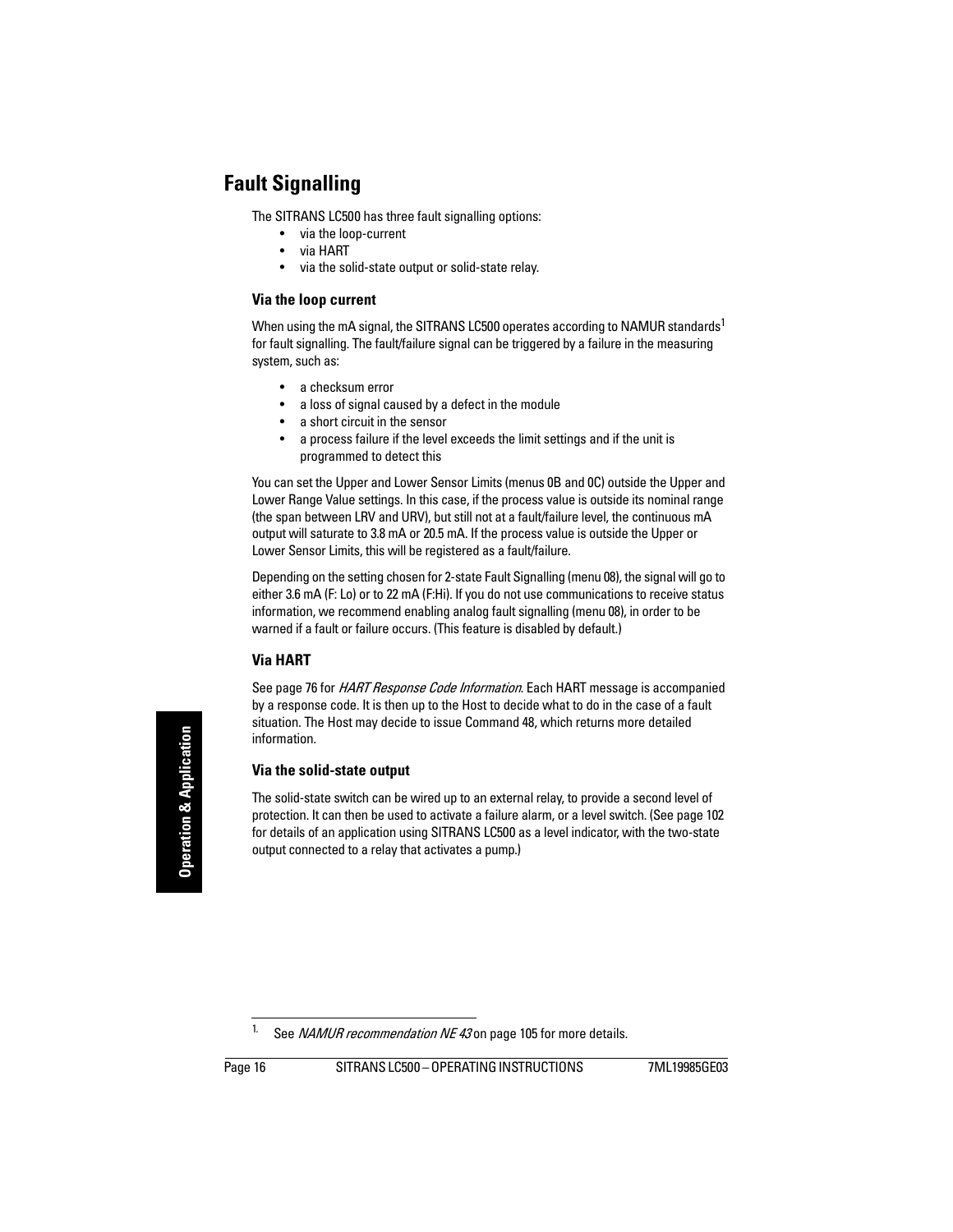<span id="page-22-0"></span>The probe (electrode) comprises a measurement section and an active shield section. This electrode connects to the capacitance detector portion of the two-wire loop powered electronic transmitter. The transmitter module is mounted in a powder-coated aluminum enclosure which provides reliable operation in environments with dust, moisture, and high-frequency interference.

# <span id="page-22-1"></span>**SITRANS LC500 Electrode (Probe) Characteristics**

Apply to all general connection configurations:

- The standard SITRANS LC500 insulated electrode is designed for use in both conducting and non-conducting liquid applications.
- Most electrodes consist of an active shield portion and a measurement portion, which combine to form the complete electrode. (This is not the case for cable electrodes or electrodes with ceramic/enamel insulation.)
- The sum of the active shield length and the measurement length is the total insertion length.
- The active shield design provides continuous immunity from changes in conditions at the top of the vessel where levels of vapors, dust, and condensation may be constantly changing.
- The design of the active shield isolates the starting capacitance of the electrode from the effects of changes in capacitance due to temperature and pressure fluctuations that could cause small changes in the seal geometry.
- The carefully-controlled diameter of the electrodes and insulation produces a linear output over a wide range of capacitance values (1 pF to 3300 pF).
- The end seal is formed as an integral part of the electrode insulation, giving smooth and uniform characteristics (tested to 55 kV).
- Standard single cone seal

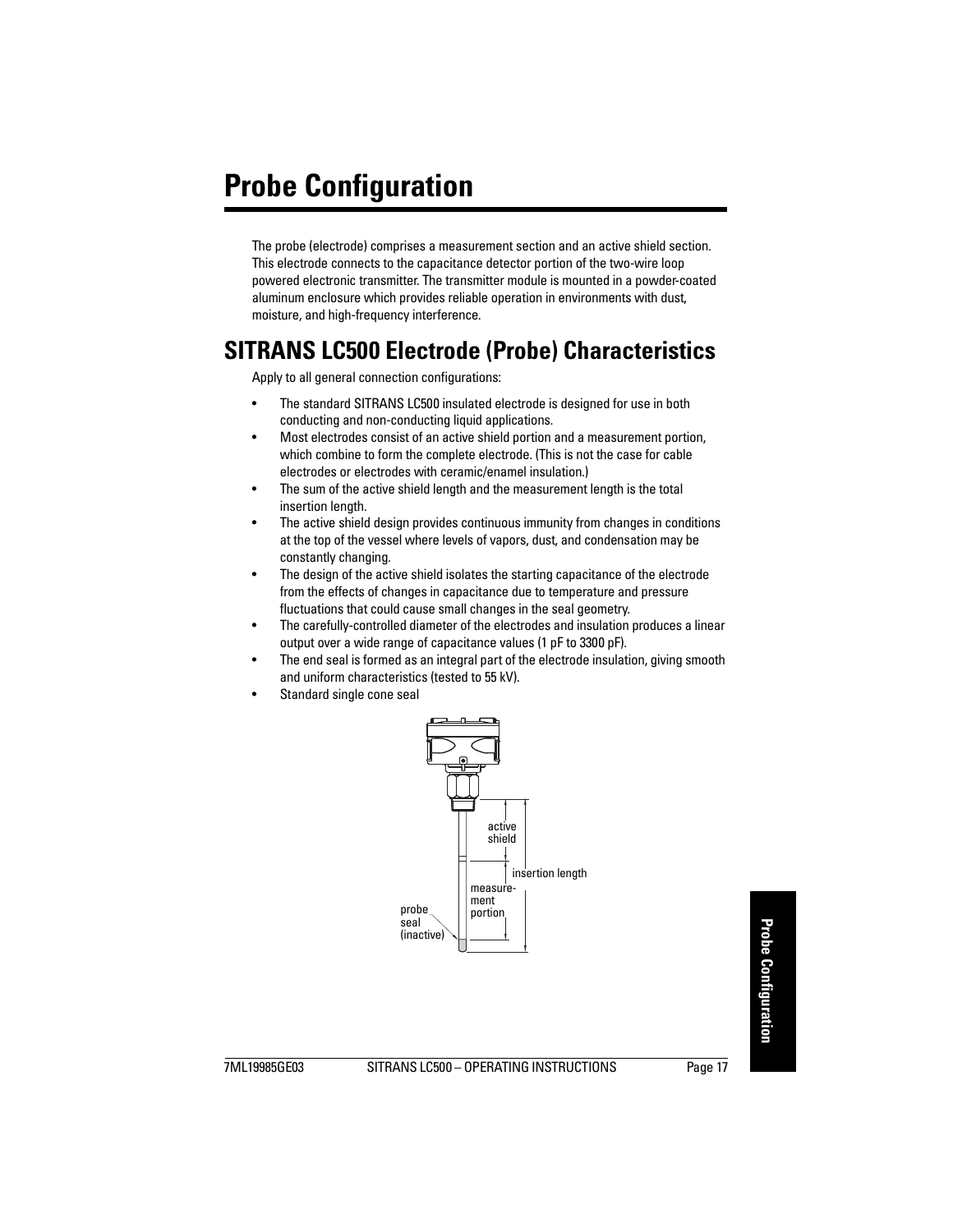# <span id="page-23-0"></span>**Electrode Assembly**

## <span id="page-23-1"></span>**Process Connections**

The standard threaded process connection (S-Series) with PFA insulated electrode, including the active shield, provides good results in all measurement situations within the temperature, pressure, and corrosive capabilities of the materials and seals. This remains true over a wide range of dielectric constants in both non-conducting and conducting materials.

Any standard process connection is available with the SITRANS LC500, and special versions can be fabricated to match the mounting and application requirements. A wide range of threaded and flanged fittings is available. (Contact your local Siemens Milltronics representative for details, or check our website at: www.siemens-milltronics.com.)

# <span id="page-23-2"></span>**Seal Types**

The basic internal seal for the SITRANS LC500 has a conical-shaped, preloaded pressure/leak resistant construction. Up to three levels of seal protection are implemented depending on the integrity requirements of the application. A single or double cone internal seal forms one or two barriers against leaking, and a third flange face gasket is also available in the D and DD seal construction. The flange face seal also provides a design with no metal wetted parts if required.

| <b>Process Connection</b>    | <b>Seal Type</b> | <b>Seal Description</b>                                                                       |  |
|------------------------------|------------------|-----------------------------------------------------------------------------------------------|--|
| Threaded                     | S                | Single Cone                                                                                   |  |
| <b>Welded Flange</b>         | S                | Single Cone                                                                                   |  |
|                              | S                | Single Cone                                                                                   |  |
|                              | D                | Single Cone + Teflon flange seal                                                              |  |
| <b>Solid Machined Flange</b> | DD               | Double Cone + Teflon flange seal. (Consult your<br>local Siemens Milltronics representative.) |  |
|                              | SD               | Double Cone (used for stilling well applications)                                             |  |

# <span id="page-23-3"></span>**Process Connection and Seal Configuration of SITRANS LC500**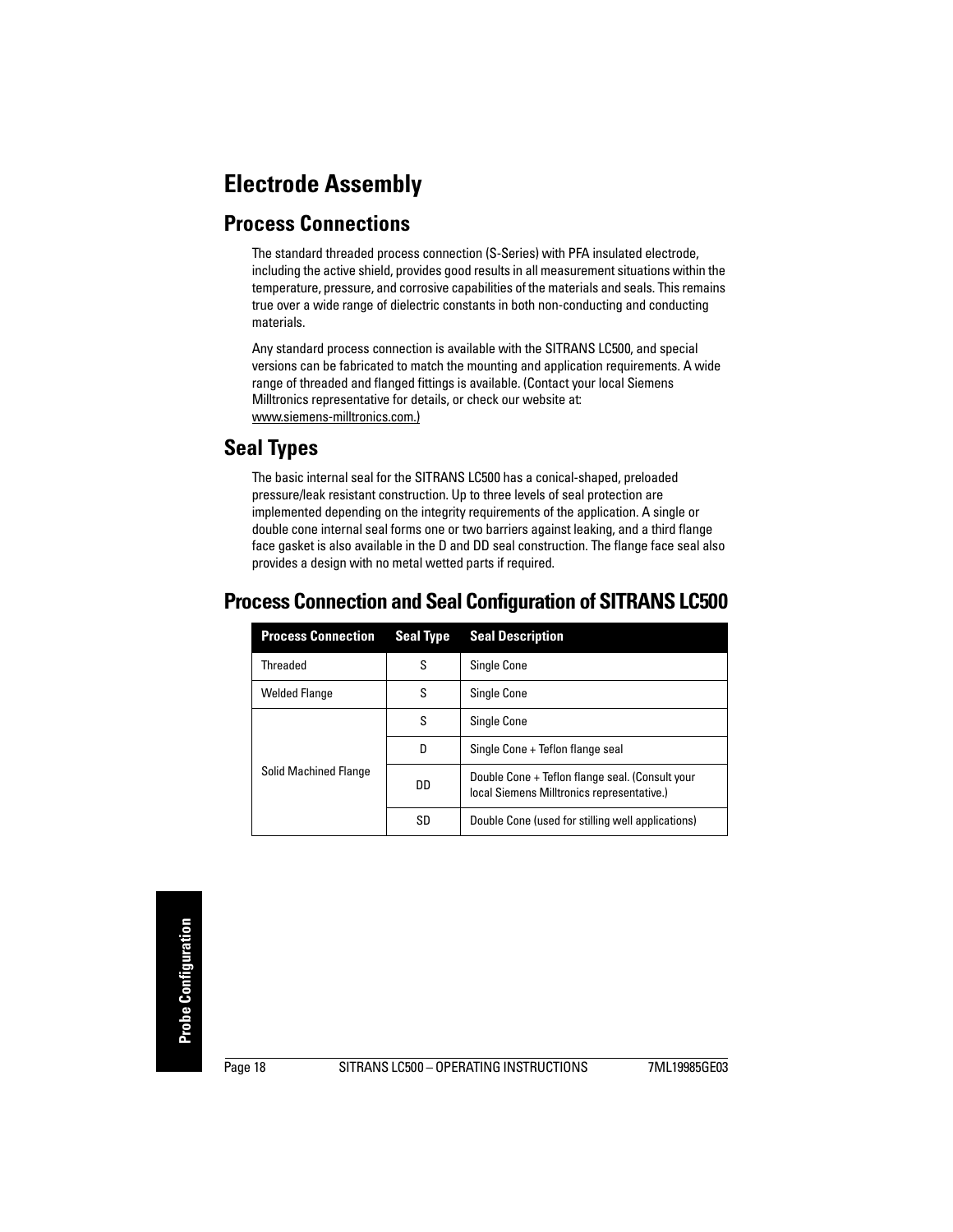# <span id="page-24-0"></span>**Pressure and Temperature Considerations**

The maximum temperature and pressure of operation for the standard SITRANS LC 500 level probe is 200 $\degree$ C (392 $\degree$ F) and 200 bar (2900 psi). Please consult the pressure curve on page 19 for qualifications that must be applied to these maximums.

Enamel probes are recommended when the process temperature exceeds 200 $^{\circ}$ C, and/or in combination with very high pressure.

Note: Consult your Siemens Milltronics representative if the material to be measured may be incompatible with the SITRANS LC500 materials of construction.

### <span id="page-24-1"></span>**Temperature Versus Pressure Curve for SITRANS LC500 PFA-insulated Level Probe**

As the temperature approaches 75°C (167°F), the maximum pressure must be derated $^1$ . When the temperature reaches 200 $\degree$ C (392 $\degree$ F), the maximum pressure is limited to 50 bar (725 psi). This curve is typical for water only. For other, more aggressive chemicals the derating curve will be more severe.



Reference Product: Water

#### **Notes:**

• For high temperature and pressure ratings for the Enamel probe, please contact your Siemens Milltronics representative.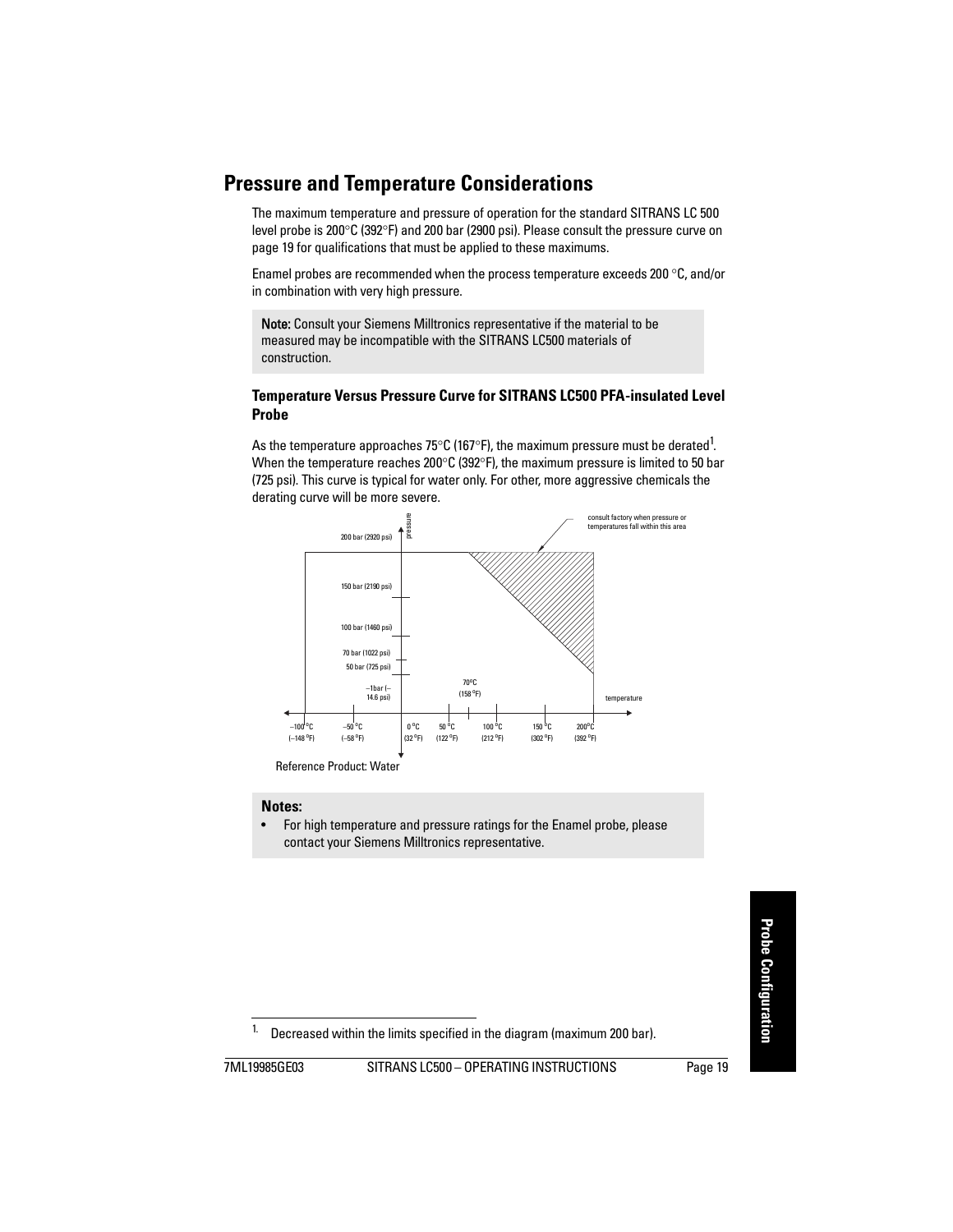# <span id="page-25-0"></span>**Non-standard applications**

Applications outside the standard capabilities of the S-Series require a different design configuration. These non-standard applications include:

| <b>Non-Standard Application</b>                                          | <b>SITRANS LC500 Configuration</b>                |
|--------------------------------------------------------------------------|---------------------------------------------------|
| Non-metallic tanks with both conducting<br>and non-conducting liquids.   | Use stilling well for second electrode reference. |
| Non-conducting liquids in spherical and<br>horizontal-cylindrical tanks. | Use a stilling well as linearizer.                |
| Highly corrosive materials requiring no<br>metallic wetted parts.        | Use flange mount with PFA Facing (7ML5517).       |

For more details on alternate configurations, see, Appendix E: SITRANS LC500, alternate [versions and application details](#page-89-2) on [page 84](#page-89-2).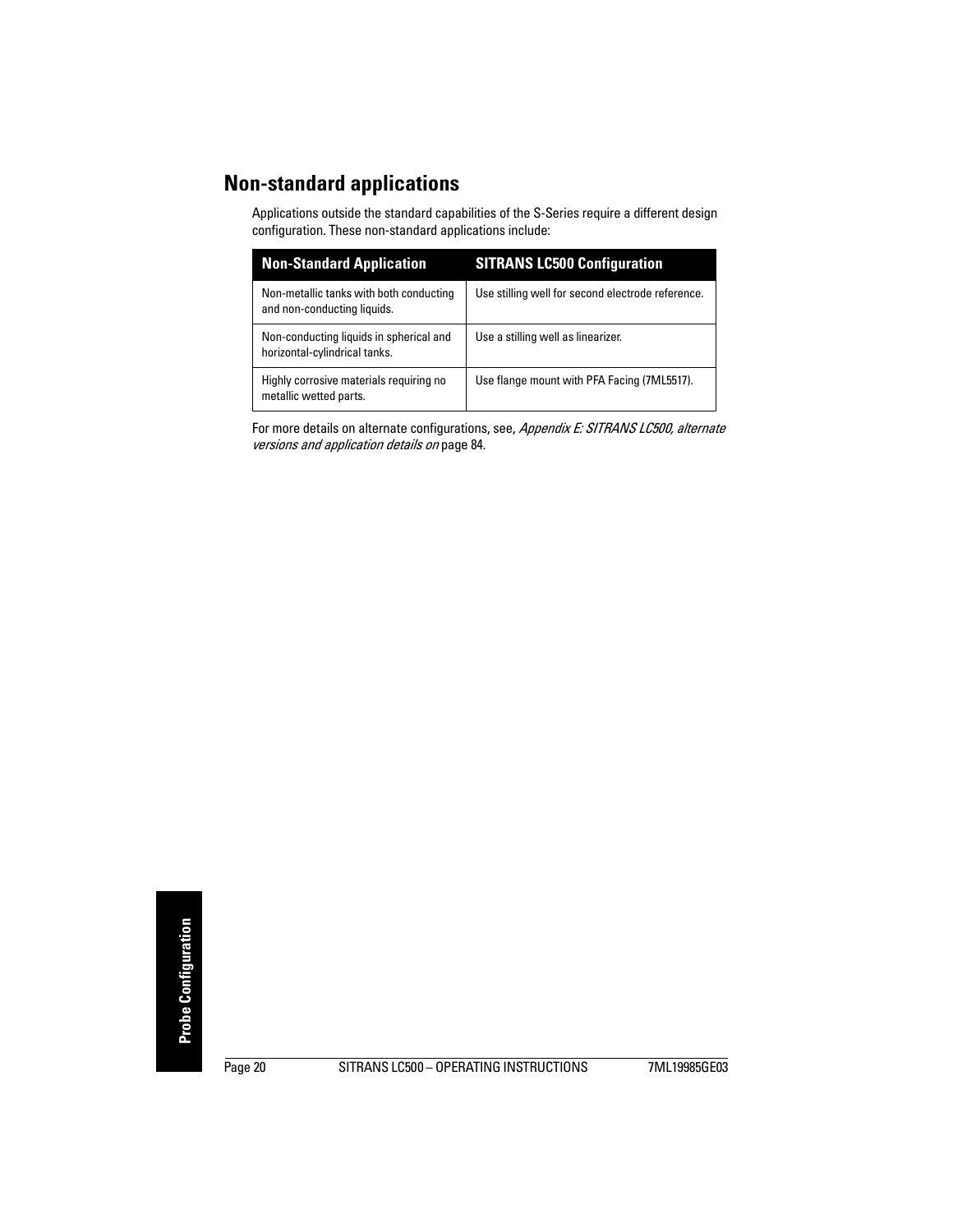#### <span id="page-26-0"></span>**Notes:**

- Installation shall only be performed by qualified personnel and in accordance with local governing regulations.
- This product is susceptible to electrostatic discharge. Follow proper grounding procedures.
- **WARNINGS:**
- **Disconnect the device before any welding is carried out in the vicinity of the instrument.**
- **Provide protection when the solid-state switch is activating an external relay to prevent possible switch/relay damage resulting from inductive spikes generated by the relay coil. (See [Protection for solid](#page-27-2)[state switch](#page-27-2) on page [22](#page-27-2) for details.)**

# <span id="page-26-1"></span>**Handling Precautions**

**WARNING: To prevent damage, all LC500 units with a rod longer than 2 m (6.5 ft) must be handled as described below.**

### When lifting LC500 from a horizontal position, support it at these three points:

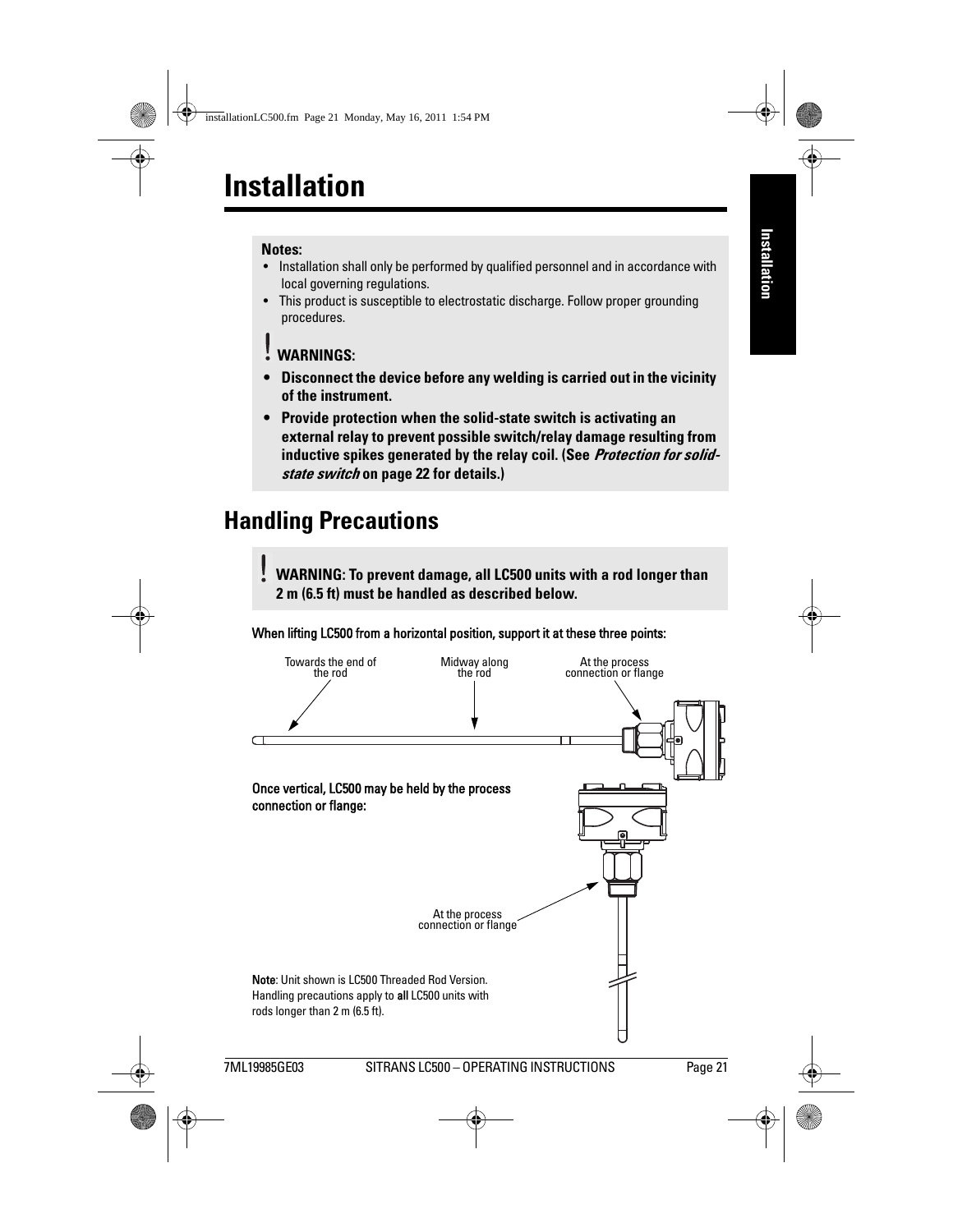# <span id="page-27-0"></span>**Handling Electrodes**

- **WARNINGS:**
- **Do not scratch or gouge the PFA electrode insulation since this could reduce the integrity of the insulation and the useful life of the electrode.**
- **Be careful with an enamel-insulated electrode1 .**
- **Do not damage the insulation jacket on the electrode during shipping, packing, and installation2 . Any damage to the electrode can prevent proper performance.**
- **(ATEX 95): Precautions MUST be taken to avoid ignition due to hazardous electrostatic discharges:**
	- **a. Where an isolated probe is used in gas, vapor, or a nonconductive liquid that is potentially explosive, requiring apparatus group IIC equipment.**
	- **b. Where the probe is used in a potentially explosive dusty atmosphere.**
- <sup>1.</sup> Normally the enamel insulation is protected by a stilling well, which is part of the design.
- <sup>2.</sup> Most electrodes use PFA insulation, a very dense and reliable type of Teflon<sup>®</sup> that prevents leakage and corrosion of the metal electrode and acts as an insulator when conductive materials are being measured.

# <span id="page-27-1"></span>**Mounting Instructions**

The SITRANS LC500 is easily installed: simply mount the instrument on the process connection of the vessel.

#### **Notes:**

- The transmitter is specified for use at temperatures ranging from  $-40$  °C to 85 °C (-40 °F to 185 °F): if your process temperature is outside this range, a standard option is available with a thermal isolator.
- Before mounting the SITRANS LC500, check to ensure the threads are matching to avoid damaging them.

### <span id="page-27-2"></span>**Protection for solid-state switch**

- for dc circuits: connect protection diodes in the correct polarity across the relay coil
- for ac circuits: connect a Voltage Dependent Resistor (VDR) or other ac compatible component (such as zeners and protection diodes in combination) in the correct polarity across the relay coil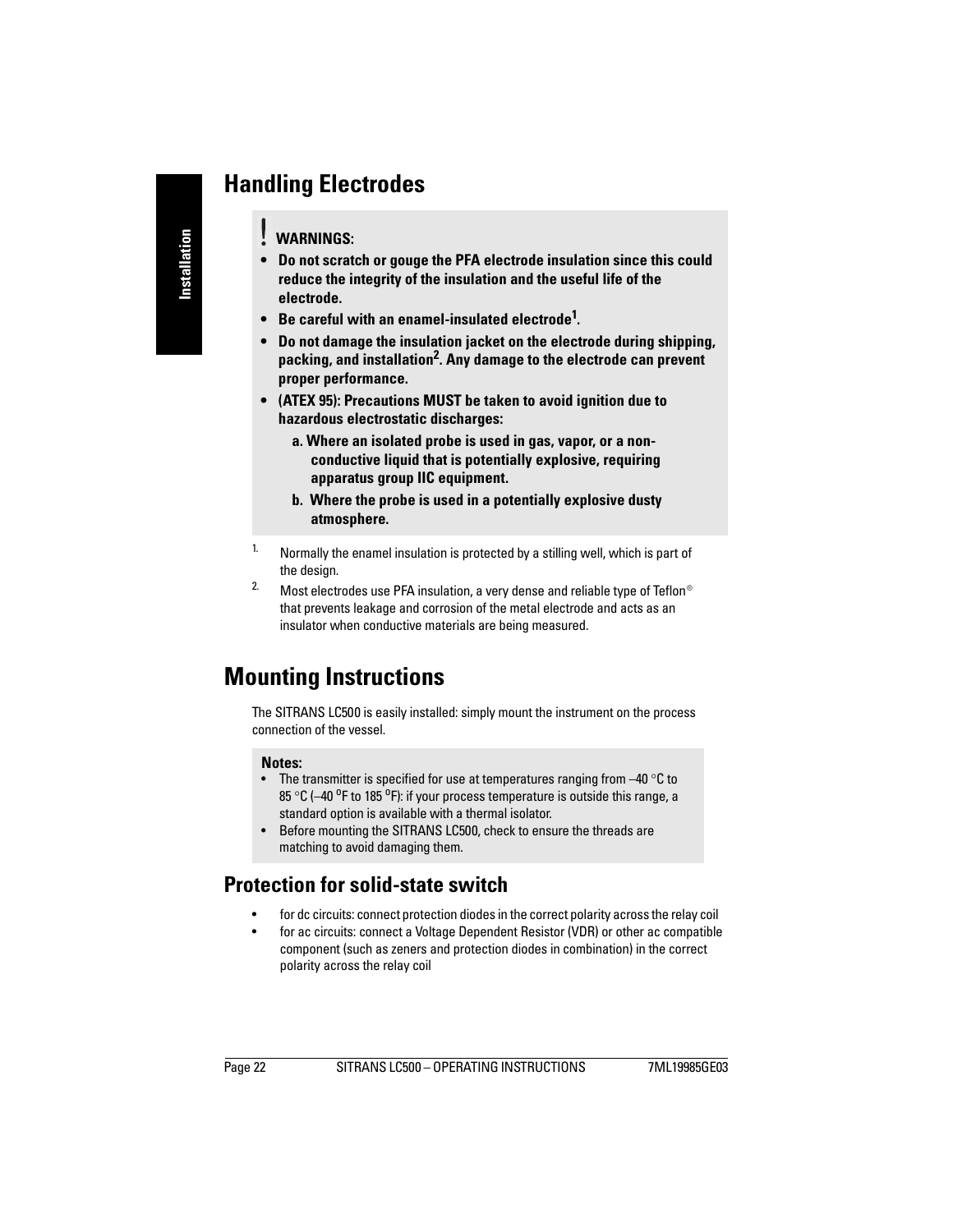# Installation **Installation**

# <span id="page-28-0"></span> **Process Cautions**

CAUTION: Consider material surface configuration when installing unit.



### CAUTIONS:

- With a centrally mounted cable version, take care that the tensile load does not exceed probe or vessel rating
- With a cable version mounted close to the tank wall, take care that the product does not push the cable against the tank wall: a spring can be used as a retainer.



## <span id="page-28-1"></span>**SITRANS LC500: Standard Level Version**

Available with the following features:

- Threaded flanges, welded flanges, and single-piece flanges
- S series process seals
- Selections of standard ANSI and DIN flanges
- The most common electrode is insulated with PFA. Enamel (HP seal) is also available (rigid design only).
- Various process connection materials
- Both Rod and Cable versions

See [Appendix E: SITRANS LC500, alternate versions and application details](#page-89-2), page 84 onward, for details on dimensions, and for application examples.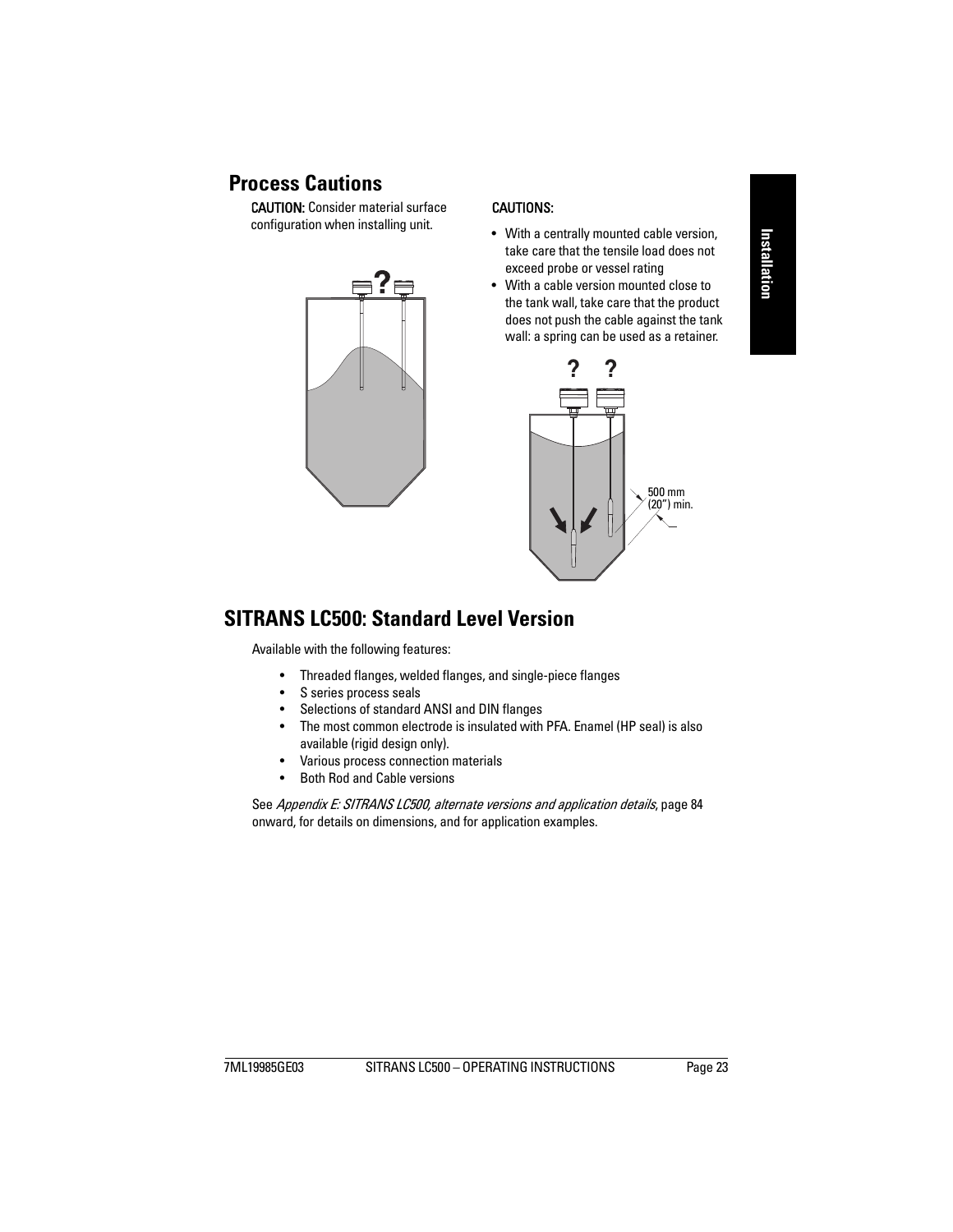# <span id="page-29-1"></span><span id="page-29-0"></span>**Wiring**



- **The DC input terminals shall be supplied from a source providing electrical isolation between the input and output, in order to meet the applicable safety requirements of IEC 61010-1.**
- **Observe the specifications of the examination certificate valid in your country.**
- **Observe the laws and regulations valid in your country for electrical installations in potentially explosive atmospheres.**
- **Ensure that the available power supply complies with the power supply specified on the product nameplate and specified in the examination certificate valid in your country.**
- **Dust-proof protection caps in the cable inlets must be replaced by suitable screw-type glands or dummy plugs, which are appropriately certified for transmitters with explosion-proof protection.**
- **The lid must not be opened in wet locations while the unit is powered. (A wet location is a location where water or another conductive fluid may be present and is likely to increase the risk of electric shock.)**

# <span id="page-29-2"></span>**Supply**

#### **Notes:**

- The transmitter is powered by the current loop and needs at least 9.5-13 Volt on the terminals: 9.5 V at 22 mA or 12 V at 3.6 mA.
- The maximum supply is 33 Volt. If the voltage is higher the device will shut down.
- The loop-circuit will withstand voltages up to 250 Vac/Vdc without any damage.

The SITRANS LC500 uses a switched power supply circuit, which makes the most efficient use of the available power present on the terminals. If the signal current is low, (4mA), the terminal voltage will be high, and if the signal current is high, (20 mA), the terminal voltage may be low, due to all the resistive elements in the loop, such as the barrier and sense resistor.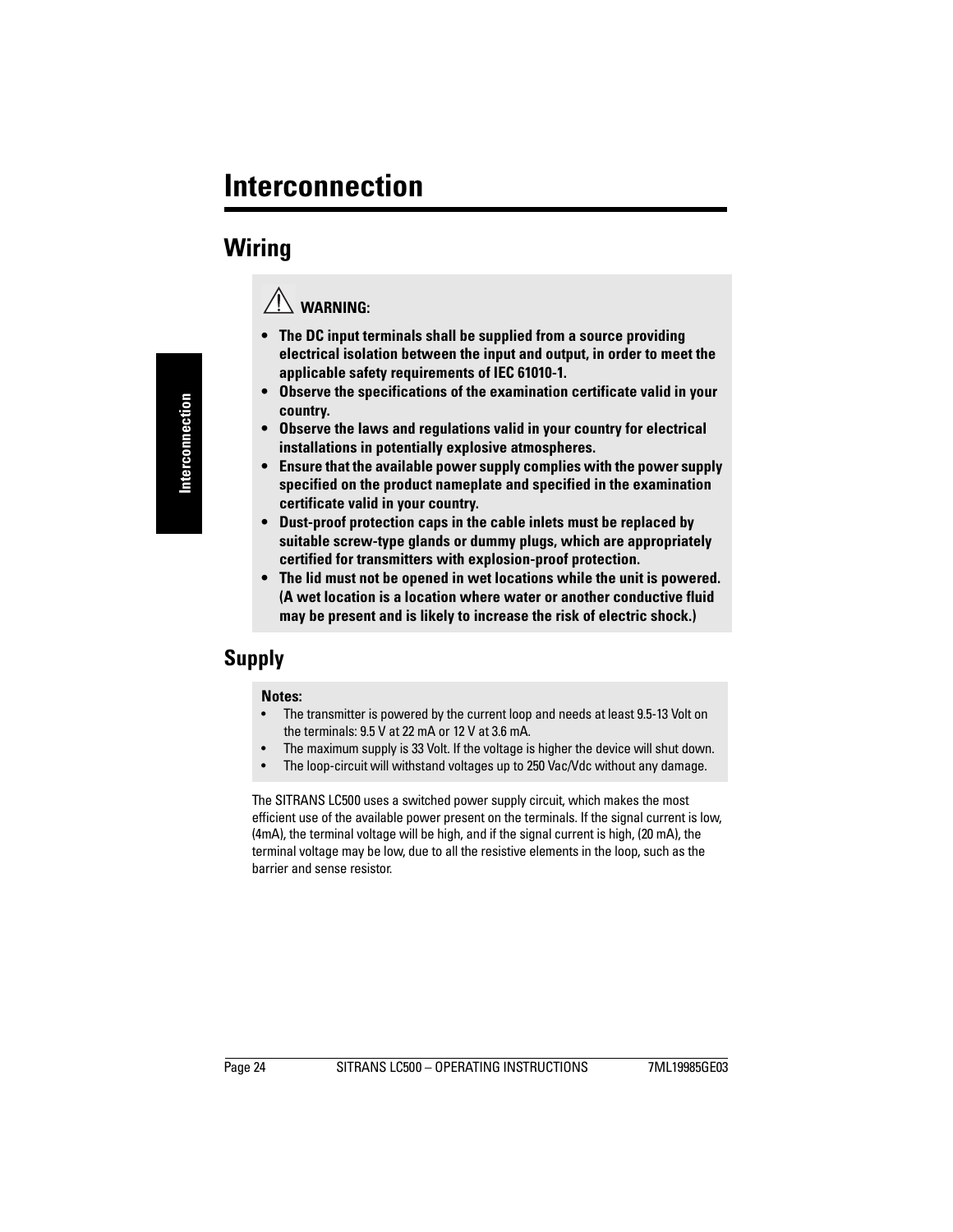Voltage drop versus mA for current transmitter operation



voltage drop over 250 ohm measuring resistance

voltage drop over 280 ohm in barrier

voltage drop over blocking diode in barrier

margin or voltage drop over instrument cable operation voltage,

transmitter

#### Examples:

- With a 250 Ohm sensing resistor, no barrier and negligible cable resistance, the overall supply voltage should be at least 15.0 V.
- With a 250 Ohm sensing resistor, a barrier of 280 Ohm, and 20 Ohm cable resistance (500 m), the total resistance is 550 Ohm, so the overall supply voltage should be at least 20.5 Volts.
- For a multi-drop application, where the measuring supply is fixed to 4 mA, the voltage on the terminals of the SITRANS LC500 should be at least 12 Volts.

The loop circuit is completely isolated from the measurement circuit. It is designed so that the internal capacitance and inductance on the terminals are isolated and do not factor in safety calculations.

### <span id="page-30-0"></span>**Cable**

#### **Notes:**

- $\bullet$   $\;$  To maintain reliable transfer of the HART modem signals, the RC $^1$  time constant of the connections should be less than 65 μSec. .
- For output signals (from the SITRANS LC500), only the cable and barrier resistance are relevant. For input signals the measurement resistance is also relevant.
- Use twisted pair cable, screened as a pair. $2$
- <sup>1.</sup> RC = Resistance  $*$  Capacitance
- $2.$  Or, if you use a common screen over a cable containing multiple twisted pairs, do not use other pairs for signals that could interfere with HART signals.

### <span id="page-30-1"></span>**Selecting the correct instrumentation cable**

- you need to know the cable length, the barrier type (if applicable), and the measurement resistance
- select a cable that will give you a capacitance time constant of less than 65 μSec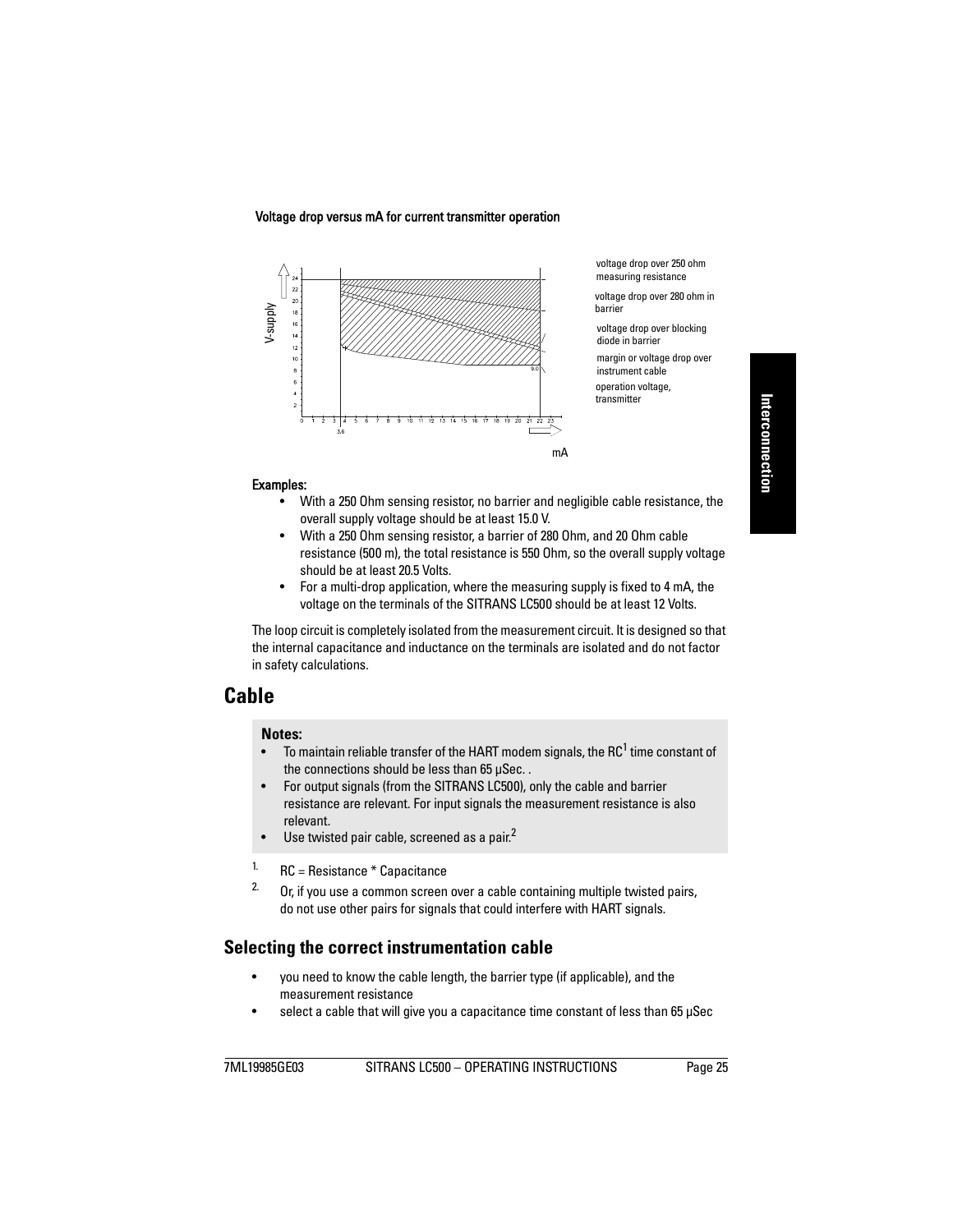1. Calculate the capacitance for a time constant of 65 μSec, using the following formula:

 $t = R \times C$  (time constant = Resistance  $*$  Capacitance)

R is the sum of the load resistor and cable resistance.

 $C$  is the sum of the cable capacitance and the capacitances of the connected device/devices.

2. Determine the cable length allowed, by subtracting the capacitance value of the device (or devices) on the loop from the total capacitance, and using the maximum allowable limit of 100 pF per meter (or 1 nF per 10 meters).

#### Example

1. Calculate the cable capacitance which will give a time constant of 65 μSec: A twisted pair cable with a conductor cross-section of 1 mm<sup>2</sup> (AWG 18 equivalent) has a copper resistance of 73.6 Ohm/km and a capacitance of 100 pF/m (or 1 nF/10m).

For a standard 28 V 280 Ohm barrier and a 250 Ohm measuring resistance, with a 100 meter cable:

Resistance =  $280$  (barrier) +  $250$  (sensing device) +  $7.36$  (cable)=  $537.36$ 

$$
t = R \times C
$$
  
\n
$$
C = t/R
$$
  
\n
$$
65 \times 10^{-6} \text{ s} = 537.36 \times C \text{ nF}
$$
  
\n
$$
C = (65 \times 10^{-6} / 537.36) = 121 \text{ nF}
$$

2. Calculate the length of cable allowed, by subtracting the capacitance value that the device presents on the loop from the total capacitance. SITRANS LC500 has no measurable capacitance value, but assume 5 nF. Then use the maximum capacitance limit (1 m /10 nF) to determine the cable length.

$$
121 - 5 = 116 \text{ nF}
$$

$$
116 \times 10 = 1160 \text{ m}
$$

### **IIB type/class hazardous area applications: maximum cable length**

In IIB type/class hazardous area applications the maximum allowed capacitance value is 330 nF, as long as you are not using HART. If you are using HART, the maximum cable length will be limited. Depending on cable specifications, the maximum length lies between 1 and 3 km.

### **Multi-drop applications: maximum cable length**

In a multi-drop application, the total capacitance of all the devices must be calculated. With five devices, at  $5 * 5$  nF, the allowable cable length will be considerably limited.

### **Notes:**

- If the device is part of a multi-drop setup, the SITRANS LC500 sets the current to 4 mA, which inhibits analog signalling, including fault signalling.
- Multi-drop is a HART mode where devices are set to a fixed current, and the device is interrogated periodically. The maximum number of devices on one loop is 15, one of which can be an analog mode device.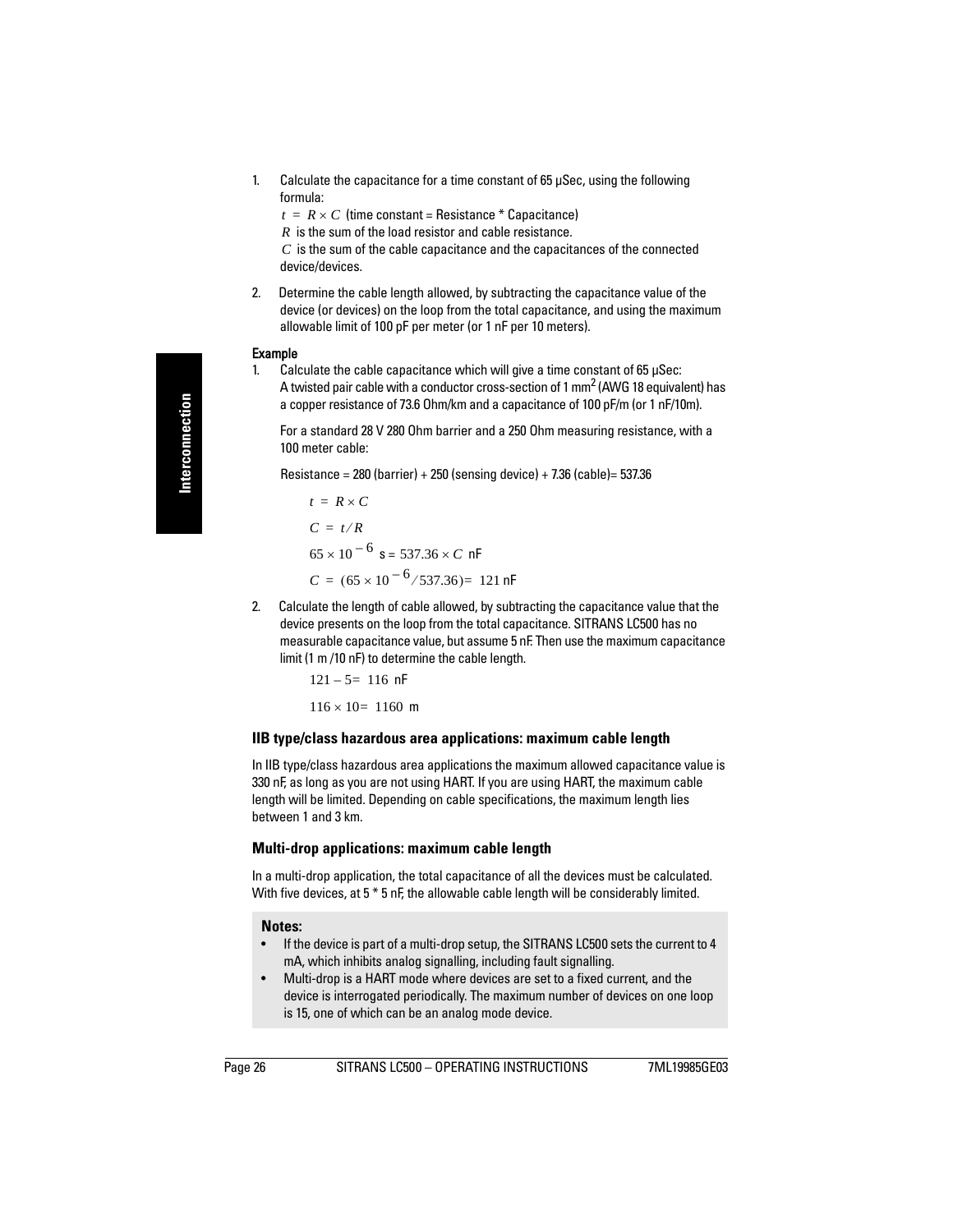# <span id="page-32-0"></span>**Terminals**

The SITRANS LC500 is equipped with two terminal blocks, both insensitive to polarity.

One terminal block  $\bar{\mathcal{Z}}$  is intended for connecting the instrument cable (loop power).

The other terminal block  $\sqrt[k]{\overline{}}$  provides the solid-state switch output.

# <span id="page-32-1"></span>**Connecting SITRANS LC500**

The processor integrated circuit is covered by a label which contains product information and which also acts as a protective seal against moisture.

### **WARNING: Damage or removal of the protective label voids the warranty for the SITRANS LC500.**

- 1. Loosen the retaining set-screw and remove the enclosure cover.
- 2. Loosen the cable gland and thread the cable through it.
- 3. Connect the power / signal conductor wires to the current loop terminal block  $\bigotimes$ (any polarity).
- 4. Ground the enclosure: (see instructions on next page for details).
- 5. Check to ensure all connections are good.
- 6. Tighten the cable gland to form a good seal.
- 7. Replace the enclosure cover and tighten the retaining set-screw.

**Note:** If you plan to calibrate the unit using push-button adjustment, do so before replacing the cover.

### <span id="page-32-2"></span>**Connection Diagram**

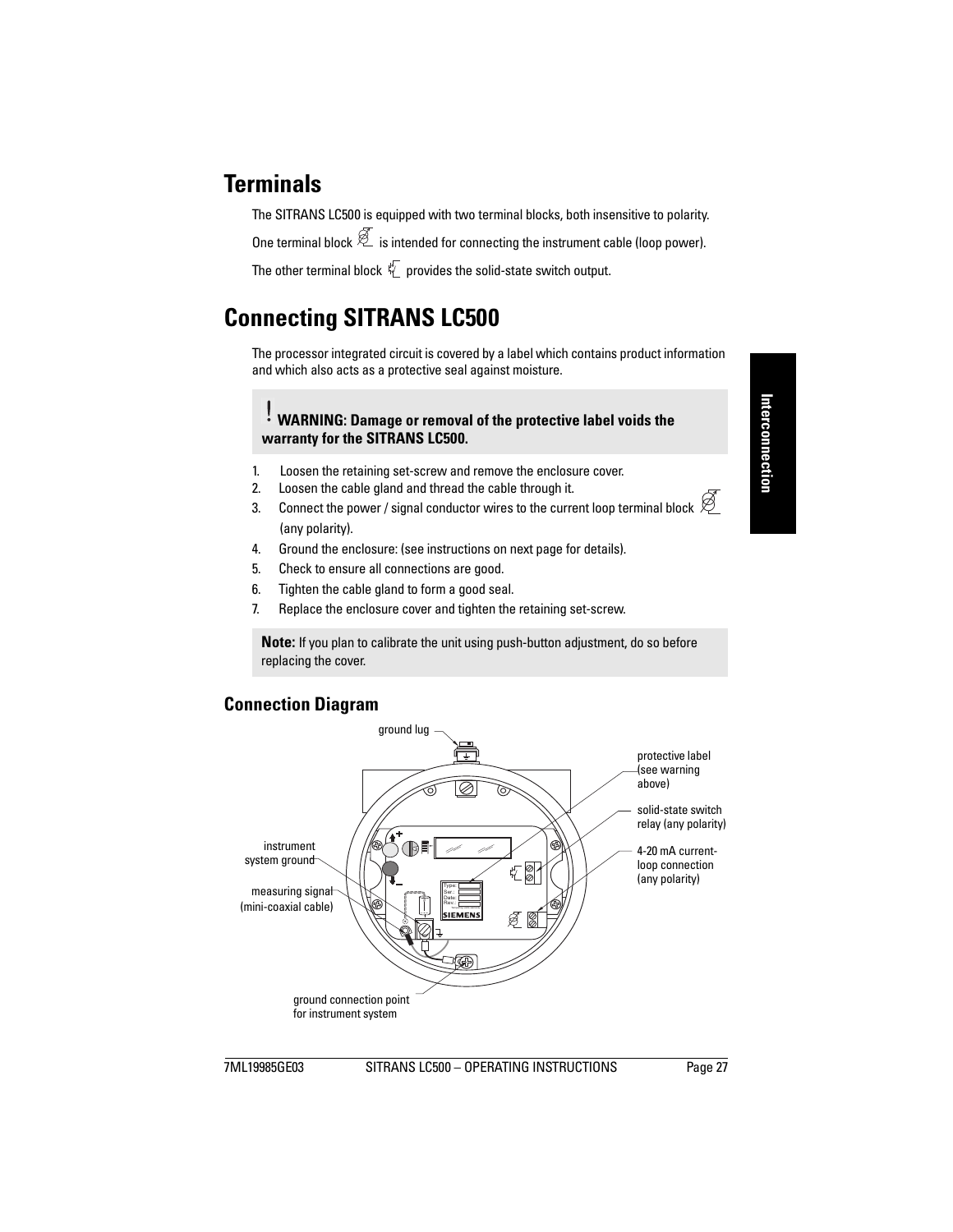# <span id="page-33-0"></span>**Protection for solid-state switch**

- For dc circuits: connect protection diodes in the correct polarity across the relay coil.
- For ac circuits: connect a Voltage Dependent Resistor (VDR) or other ac compatible component (such as zeners and protection diodes in combination) in the correct polarity across the relay coil.

# <span id="page-33-1"></span>**Grounding instructions**

#### **Notes:**

- Since the measurement occurs between the Measurement and Ground connections, it is important to have good, low-resistance, reliable connections in this circuit.
- Use a ground connection wire with a sufficiently large diameter relative to its length, and not less than 1 mm<sup>2</sup>.
- The SITRANS LC500 measurement circuit is completely isolated from the loop circuitry: this allows either line of the loop circuit to be grounded if requirements for Ex safety are followed and if the power supply voltage is less than 33 Vdc.

Connect the housing and the process connection with either the stilling well<sup>1</sup> and/or tank wall, using the ground lug on the housing.



**WARNING: When connecting the probe, do not leave moisture or metal scrap (from the cable shielding, for example) inside the housing. This could interfere with transmitter operation, or cause a short circuit.** 

<sup>&</sup>lt;sup>1.</sup> Where the stilling well is welded to the tank.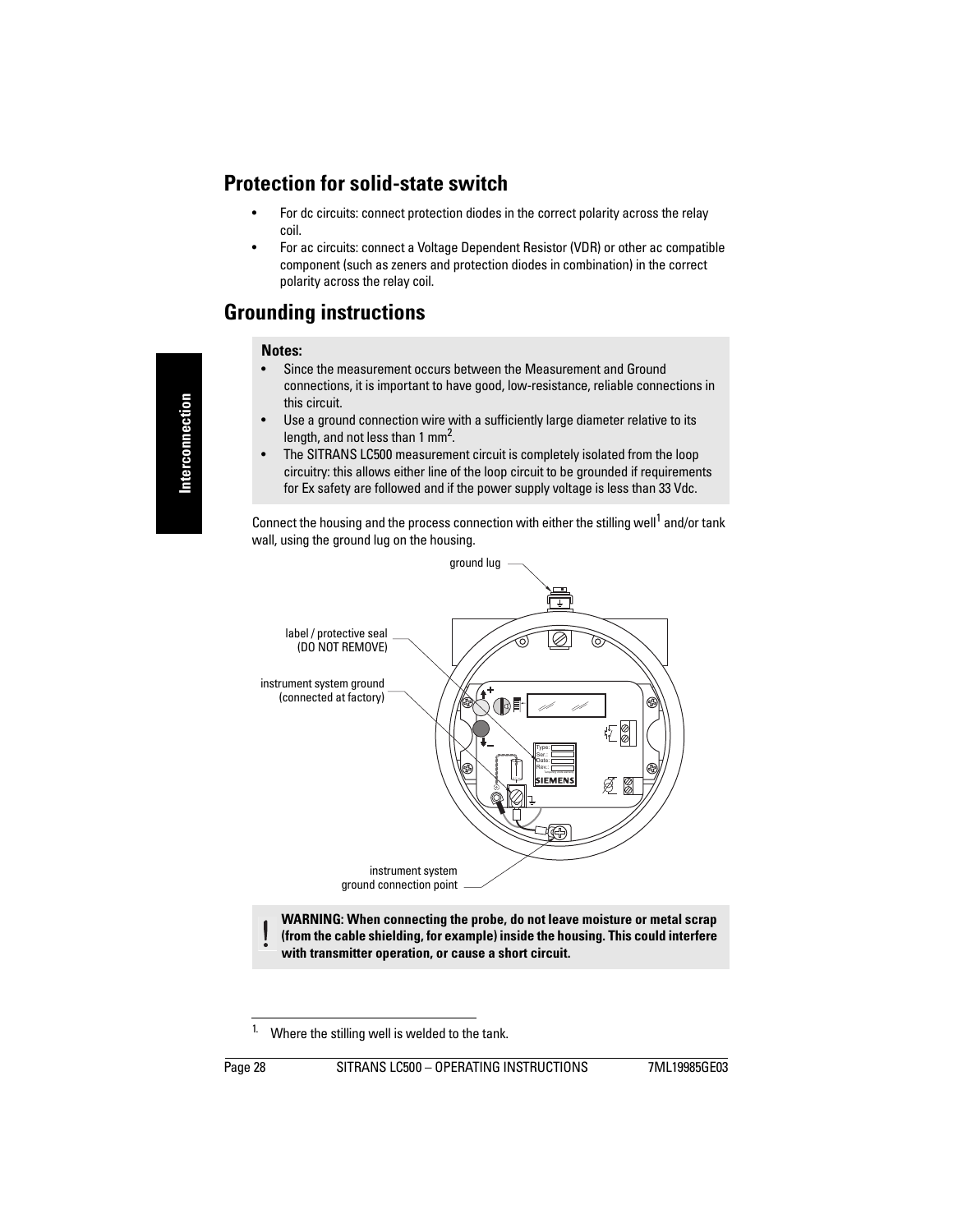# <span id="page-34-3"></span><span id="page-34-0"></span>**Grounding Examples: SITRANS LC500**

Grounding is important for two reasons:

- 1. To prevent interference to the signal: system grounding
- 2. For safety purposes: safety grounding

Several common applications are illustrated. They are separated into two groups: the first group illustrates System Grounding and the second illustrates Safety Grounding.

# <span id="page-34-1"></span>**System Grounding (referencing)**

For the measuring system to function correctly, the reference electrode must be properly grounded. Make sure that there is a reliable connection from the instrument housing to the reference electrode (usually a metal tank). Some common applications involving system grounding include:

- metal tanks
- metal tanks, cathodically protected
- non-conductive tanks

<span id="page-34-2"></span>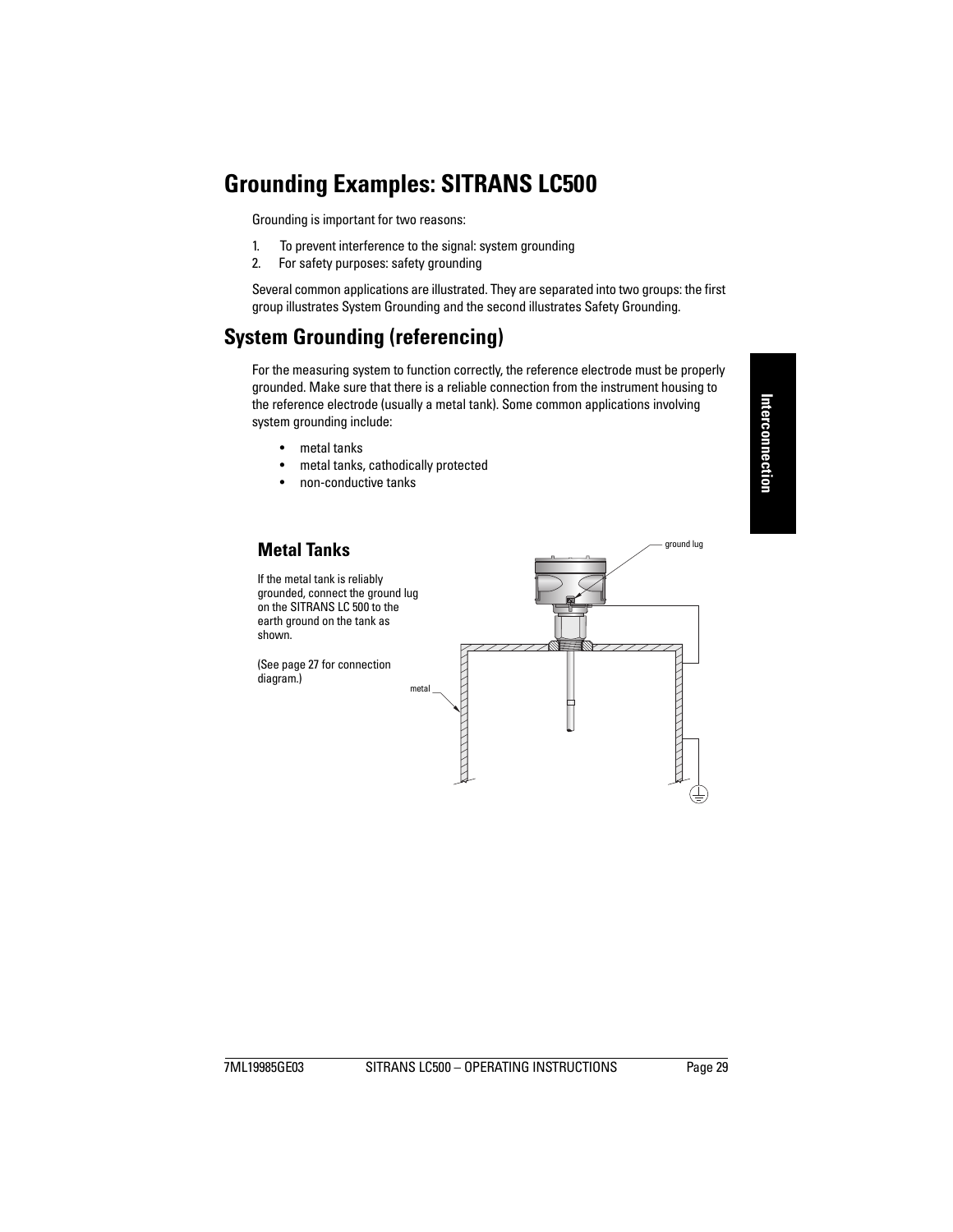### <span id="page-35-0"></span>**Cathodically Protected Metal Tanks**

Cathodically protected metal tanks are never directly grounded. However, the impedance of the supply source is so low that it will not cause any problems. The shielding of the loop cable should be grounded at one end only (the tank end) to avoid short-circuiting the cathode protection voltage.

The ground lug on the SITRANS LC 500 can be connected to the tank as shown.

(See [page 28](#page-33-1) for further grounding details.)



**Note:** Grounding the SITRANS LC500 as illustrated above provides only system grounding for referencing purposes: it does not provide safety grounding.

### <span id="page-35-1"></span>**Non-Conductive Tanks**

Non-metallic tanks always require a stilling well or proper grounded conductive medium.

Connect the ground lug on the SITRANS LC 500 to earth ground. If the stilling well is integral to the SITRANS LC500, it is now grounded.

If the vessel has a stilling well provided, make sure that the metal parts of the stilling well are properly grounded.



## <span id="page-35-2"></span>**Safety Grounding**

The safety grounding requirements are determined by the application and the connected instruments. The SITRANS LC500 transmitter does not have any special requirements due to the galvanic separation between the measurement section and the loop section.

Depending on the DCS characteristics, there are three possible grounding options: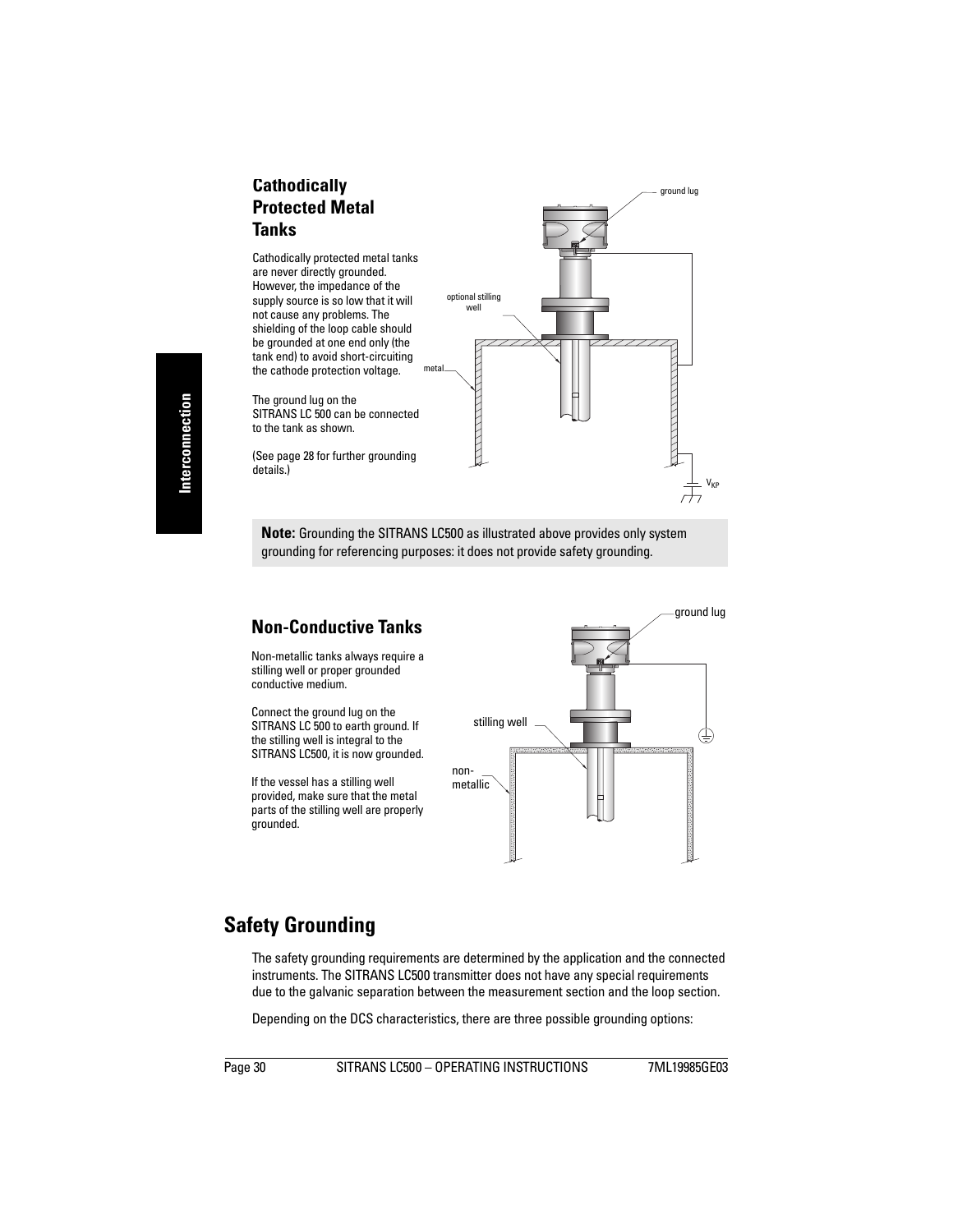- If the DCS measures the current through the loop compared to a common zero Volt point, do not ground the negative side of the current loop because measurement inputs can be short-circuited.
- If the DCS measures the current in the positive wire or connector, the negative side of the current loop can be grounded.
- If the DCS has galvanically separated inputs for each measurement channel the grounding method can be chosen as required.

In hazardous applications a Stahl-type barrier is required, and it is typically mounted on a DIN rail inside a customer-supplied enclosure located in the non-hazardous area.

### **Example 1**

If no specific Ex conditions apply, the SITRANS LC500 can be directly connected to the DCS. The supply voltage, however, should remain within the limits set by the SITRANS LC 500. Connecting a SITRANS LC500 to a DCS does not influence that equipment. One of the connection cables can be grounded if desired.

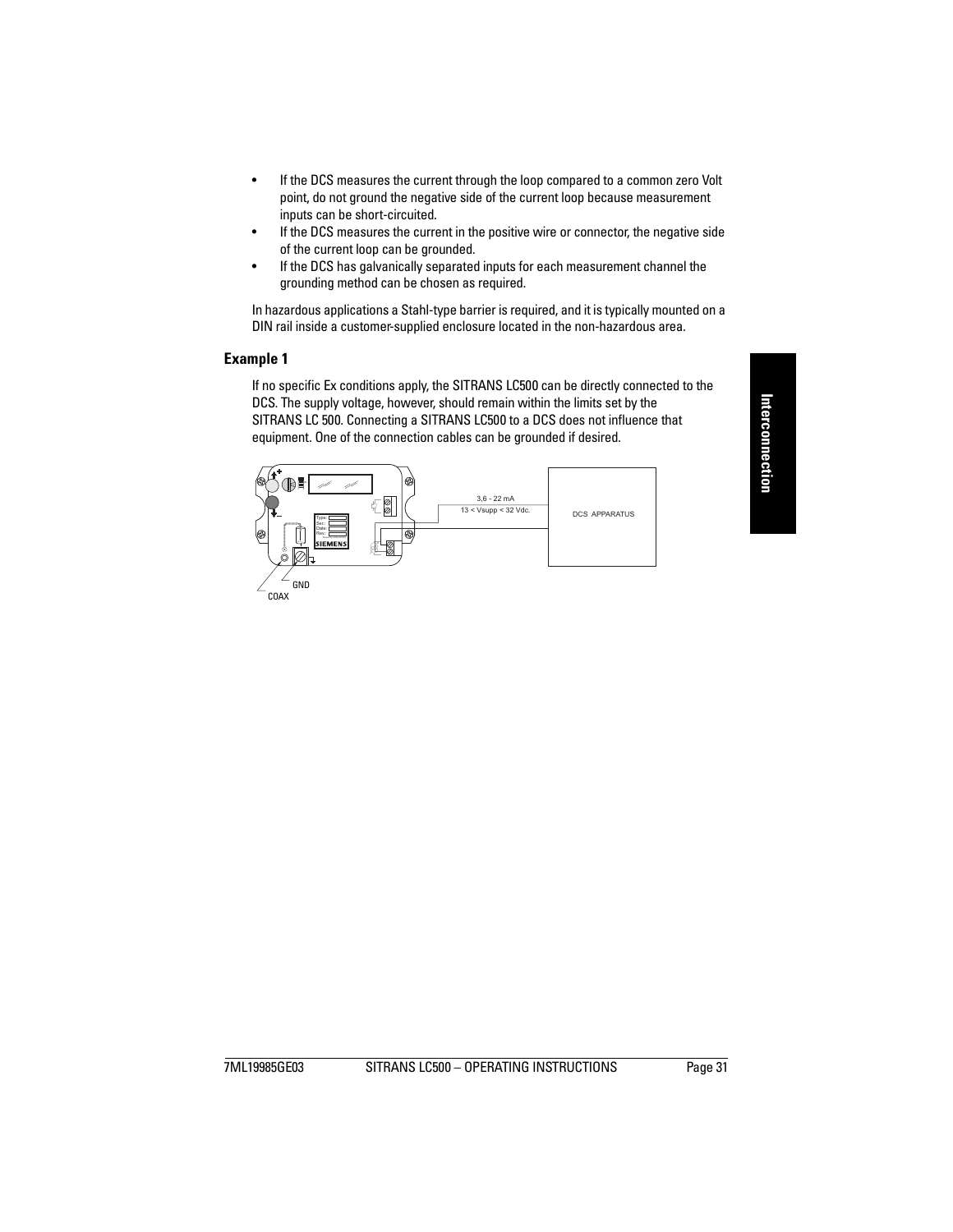# **Communications**

The SITRANS LC500 is equipped with HART communication protocol so that settings and values can be obtained and altered locally or remotely.

# <span id="page-37-0"></span>**Typical PLC configuration with HART**



# **Diagnostics**

The internal diagnostic functions continuously monitor the operation of the transmitter. An error signal is generated if a failure or irregularity occurs.

The SITRANS LC500 sends the signal current according to the NAMUR NE 43 recommendation. During normal operation the current remains within the range from 3.8 to 20.5 mA. If the process exceeds its normal limits but is not in a fault or failure situation, the signal current will be outside the measurement range (4 to 20 mA) but will be limited to either 3.8 or 20.5 mA.

If a fault or a failure is detected, the signal current is set to either 3.6 mA or 22 mA, depending on the settings you have chosen. (This feature may be disabled by the user.)

<sup>&</sup>lt;sup>1.</sup> Depending on the system design, the power supply may be separate from the PLC, or it may be part of the PLC.

 $2.$  A 250 Ohm resistor is required only when the PLC is connected to a HART modem or a HART communicator.

<sup>&</sup>lt;sup>3.</sup> The HART communicator and a PCL/laptop computer cannot both be connected to the 4-20 mA loop simultaneously.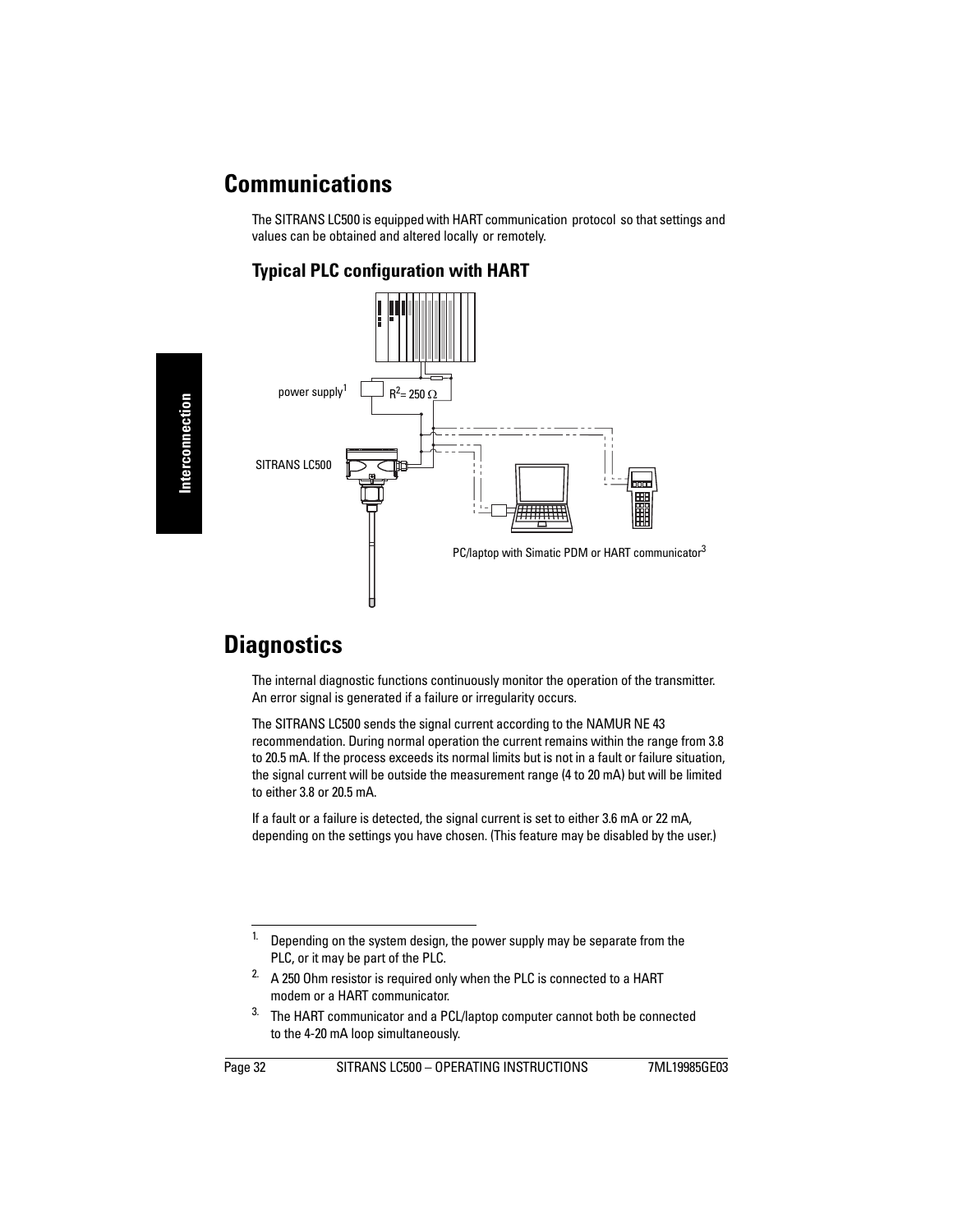# **Current values used as signals from digital transmitters**



Whenever the local situation allows, the zero adjustment and the full scale can be set using the push-button feature and the appropriate menu selection. In most cases it is possible to do a one point calibration<sup>1</sup> by using the push-buttons to input the actual level in %.

The total isolation between the measurement circuit and the current- loop circuit provides immunity during the use of cathode protected measuring tanks. Connection to PLC equipment is possible without any difficulty.

- The Upper Range Value (URV) and Lower Range Value (LRV) should be within the USL to LSL range, but can be set anywhere within that range.
- An interruption of the measuring connection will be detected: a loose or interrupted connection results in up to 0.5 pF capacitance, which is below the adjusted LSL and thus signals a FAULT condition.

# **Applications for Solid-state Output**

The solid-state output is a polarity independent switch output. The solid-state switch has two possible functions.

- it can be activated/deactivated when the product level reaches the upper/ lower threshold settings (set in menus 15 and 16)
- or it can be activated if a fault or failure is detected<sup>2</sup> (set in menu 18)

See [page 102](#page-107-0) for an illustration of a typical application using SITRANS LC 500 as a level indicator, with the solid-state output connected to a relay which activates a pump.

The solid-state switch has its own parameter set: menu items 13 to18, (see Menu Levels [00 to 0F and 10 to 1F](#page-42-0) on [page 37,](#page-42-0) and Rotary Switch Positions - Quick Reference chart on [page 41\)](#page-46-0).

In menu 0E and menu 0F, you set the Upper and Lower Range Values (URV and LRV) for relay operation. Within that range, the solid-state switch has independent settings for

<sup>&</sup>lt;sup>1.</sup> See *[Calibration using push-button adjustment](#page-48-0)* on [page 43.](#page-48-0)

<sup>&</sup>lt;sup>2</sup> See *[Fault Signalling](#page-21-0)* on [page 16](#page-21-0) for details of fault conditions.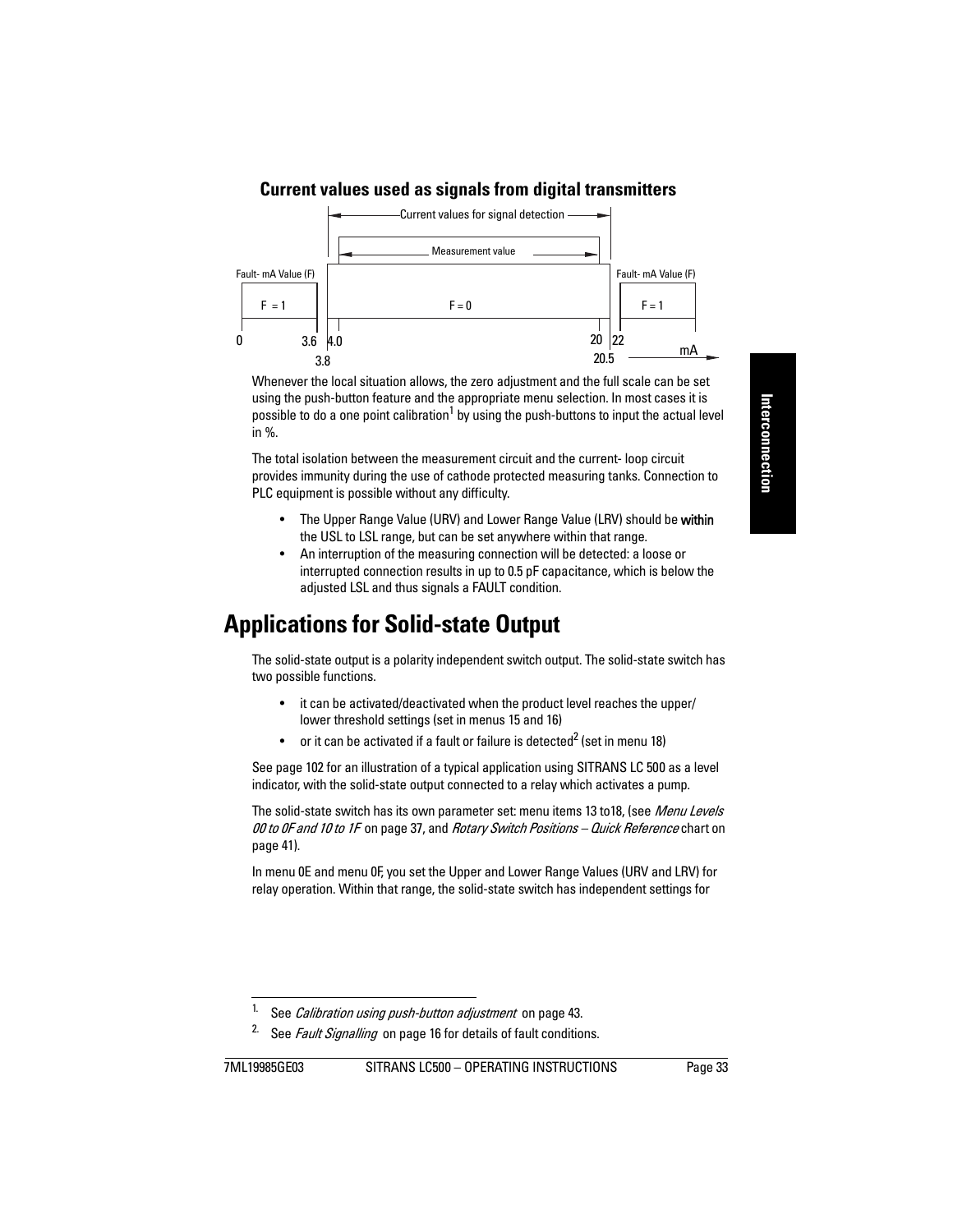Upper and Lower Threshold, (menus 13 and 14) and the accompanied delays (menus 15 and 16).

Initially the solid-state output is disabled for both signal output and fault/failure output (menu 17). When the solid-state switch is to be operated as fault/failure output (for example, for a separate shutdown system), we recommend disabling the operation for signal output (select Disabled Mode in menu 17 on [page 71\)](#page-76-0). There is no delay in the operation for fault/failure output.

#### **Notes:**

- The solid-state output should only be used in circuits where the current is limited by a proper load.
- Due to the limited switching capabilities of the solid-state switch component, an auxiliary relay must be applied when switching high-current/high-voltage apparatus.

# **Switch Protection (Diode)**

**WARNING: When the solid-state switch is activating an external relay, protection diodes must be connected in the correct polarity across the relay coil to prevent possible switch/relay damage resulting from inductive spikes generated by the relay coil.**

# **Factory Settings**

The SITRANS LC500 has a number of default factory settings. If the required settings for the application are known, the settings can be modified during final testing.

**Note:** To restore factory settings, use menu item 12 (see [Factory Settings](#page-78-0) on [page 73](#page-78-0) for details).

| <b>Setting</b>               | <b>Description</b>                |
|------------------------------|-----------------------------------|
| ID                           | Has a unique serial number        |
| TV0 Units                    | PF                                |
| TV0 UL                       | 3300 pF [switch position (0)C]    |
| TV0 LL                       | 1.666 pF [switch position (0)B]   |
| TVO URV                      | 3300 pF [switch Position (0)F]    |
| TV0 LRV                      | 0.00 pF [switch Position (0)E]    |
| A01                          | 4-20 mA is 0-100% [position (0)8] |
| <b>TAG</b>                   | "customer input data via HART"    |
| <b>DESCRIPTOR</b>            | "customer input data via HART"    |
| <b>MESSAGE</b>               | "Siemens Milltronics P I"         |
| <b>DATE</b>                  | "customer input data via HART"    |
| <b>SENSOR SERIAL NUMBER</b>  | "customer input data via HART"    |
| <b>FINAL ASSEMBLY NUMBER</b> | "customer input data via HART"    |

# **Settings:**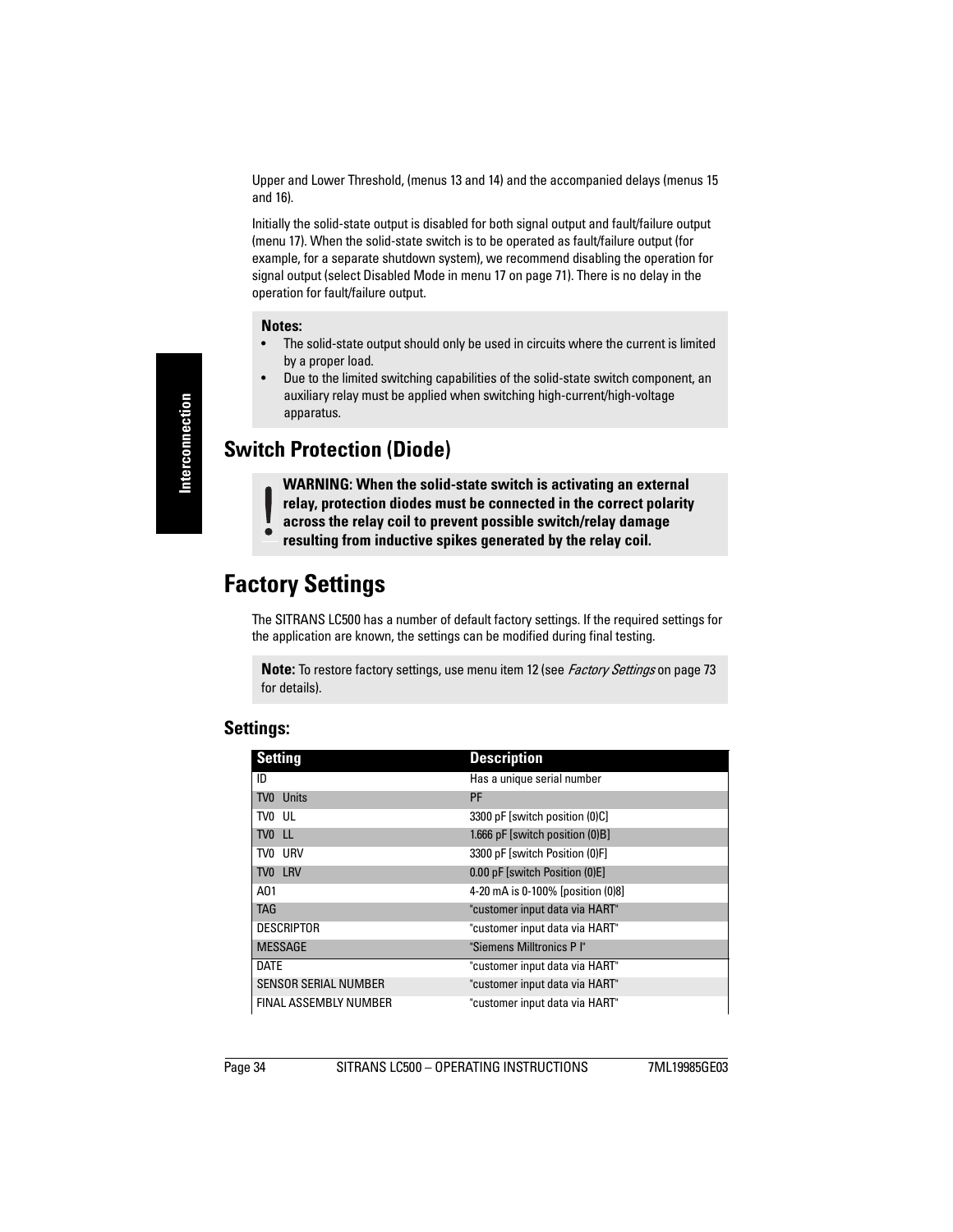| <b>Setting</b> | <b>Description</b>               |
|----------------|----------------------------------|
| TV1 Units      | UNDEFINED                        |
| <b>TV1 LRV</b> | 0 [switch position (0) E, TV1]   |
| <b>TV! URV</b> | 1.0 [switch position (0) F, TV1] |

- The Upper Sensor Limit (USL) and Lower Sensor Limit (LSL) are set to 3300 and 1.666 pF respectively, and the following conditions apply: the Upper Range Value (URV) and Lower Range Value (LRV) should be within the USL to LSL range, but can be set anywhere within that range.
- An interruption of the measuring connection will be detected: a loose or interrupted connection results in up to 0.5 pF capacitance, which is below the adjusted LSL and thus signals a FAULT condition.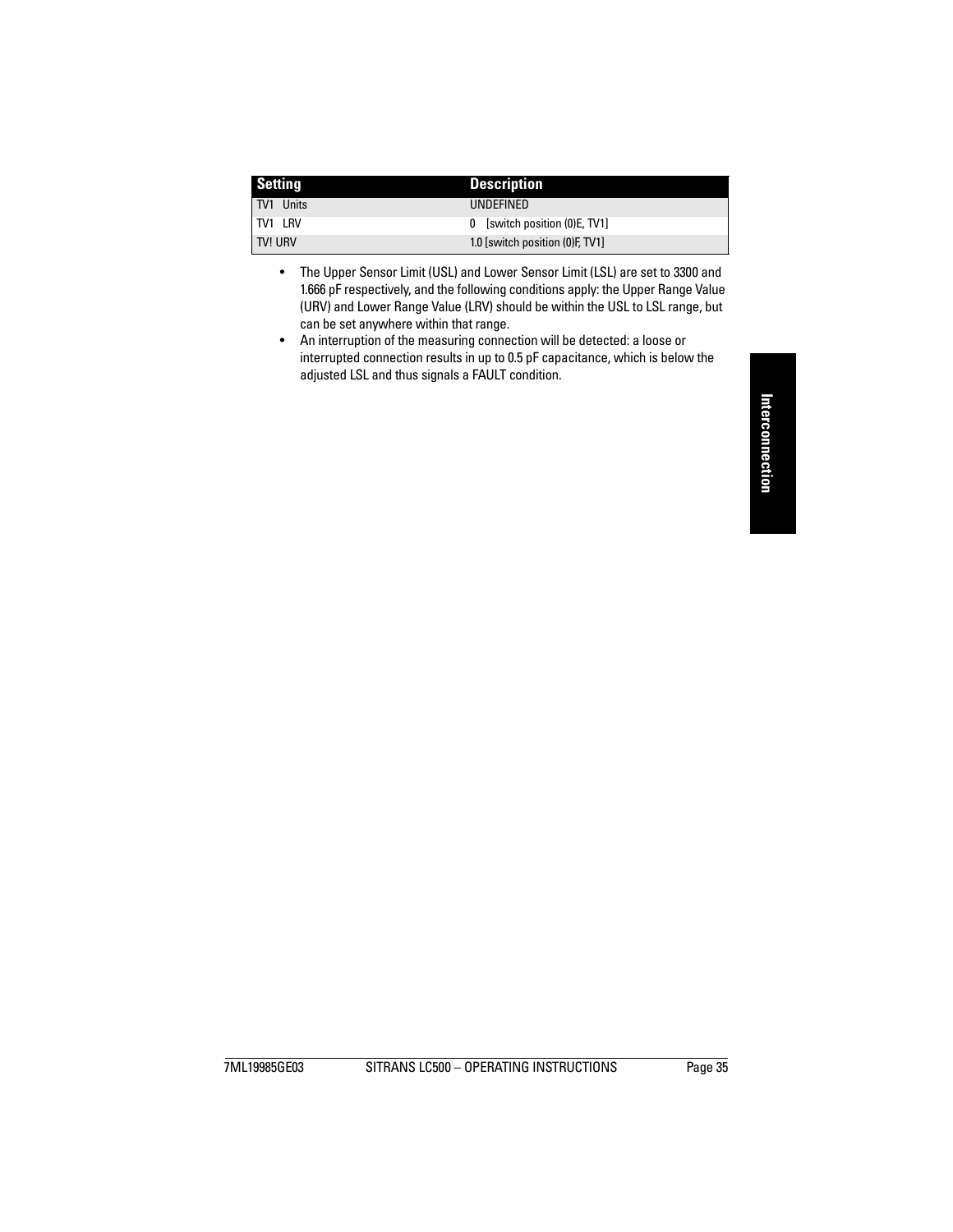# **The SITRANS LC500 User Interface**

The SITRANS LC500 user interface consists of the display (LCD), the rotary switch, and two push-buttons. The rotary switch enables you to select a particular item and/or variable for read-out and/or adjustment: the push-buttons allow you to select and/or alter a read-out or a value.



# **The LCD (display)**

The seven-segment LCD (display) shows the value and/or diagnostic information. It is mainly for numeric data, but there are also a number of indicators which use alphabetic characters. A list of these LCD displays, together with the associated menu items, is shown in [Appendix B: LCD display examples](#page-80-0) on [page 75](#page-80-0).



The LCD will hold information for a long time even when not refreshed (for example, if there is a loss of power). The heartbeat indicator blinks continuously whenever the device is working. A still heartbeat signals that the device has stopped working.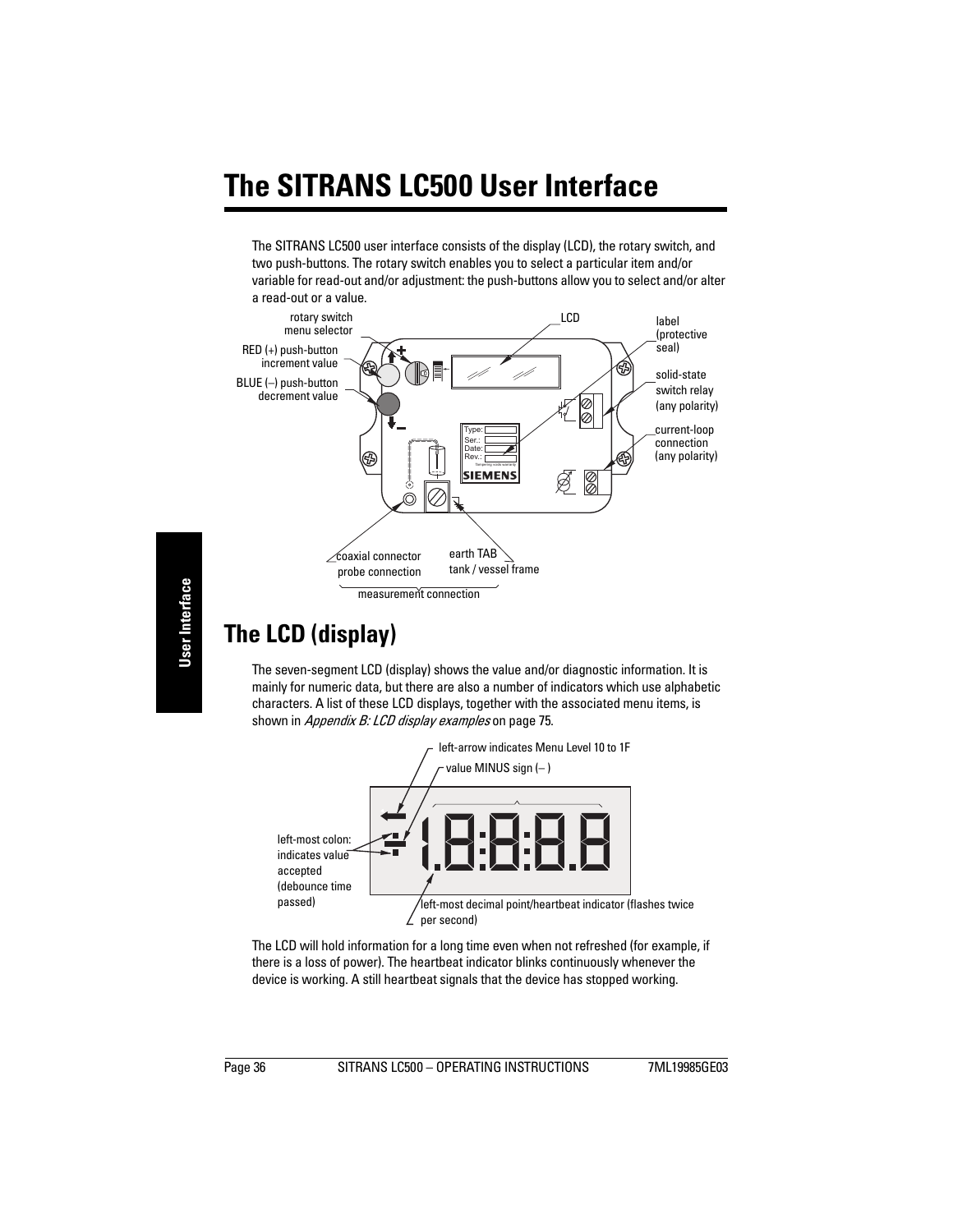# **How to access the data:**

Access data in the transmitter from 28 menu items divided between two menu levels: 00 to **OF** and 10 to 1F. Use the rotary switch and push-buttons in combination to select an item and adjust the value.

The functions of each menu item are illustrated in application examples on [page 102](#page-107-0) to [103](#page-108-0). Details on using each menu item are given in [Appendix A: Menu Groups](#page-60-0) on [page 55](#page-60-0). (See also *[Rotary Switch Positions – Quick Reference](#page-46-0)* on [page 41](#page-46-0) showing the switch position and button press combinations used to carry out different functions.)

| <b>Menu 00 to 0F</b> Description |                                                                      | <b>Menu Group</b>  | <b>Details</b> |
|----------------------------------|----------------------------------------------------------------------|--------------------|----------------|
| 09                               | <b>Stepsize Update Value</b>                                         |                    | page 56        |
| 0A                               | Damping                                                              |                    | page 57        |
| 0B                               | Lower Sensor Limit                                                   |                    | page 57        |
| 0 <sup>C</sup>                   | Transmitter<br><b>Upper Sensor Limit</b><br><b>Variable Settings</b> |                    | page 58        |
| 0 <sub>D</sub>                   | Delta Range Setting                                                  |                    | page 58        |
| 0E                               | Lower Range Value                                                    |                    | page 59        |
| 0 <sup>F</sup>                   | <b>Upper Range Value</b>                                             |                    | page 60        |
| 0 <sub>0</sub>                   | Dynamic Value (PV)                                                   | <b>Transmitter</b> | page 60        |
| 02                               | Max./Min. Recorded Value                                             | Variable Value     | page 61        |
| 01                               | <b>Transmitter Variable select for PV</b>                            |                    | page 61        |
| 03                               | Upper Threshold Delay: 2-state mode                                  |                    | page 63        |
| 04                               | Lower Threshold Delay: 2-state mode                                  |                    | page 63        |
| 05                               | Analog Output<br>Upper Threshold Setting: 2-state mode<br>Signalling |                    | page 64        |
| 06                               | Lower Threshold Setting: 2-state mode                                | (loop-current)     | page 65        |
| 07                               | <b>Analog Signalling Mode</b>                                        |                    | page 65        |
| 08                               | Analog Fault Signalling                                              |                    | page 67        |

# <span id="page-42-0"></span>**Menu Levels 00 to 0F and 10 to 1F**

| <b>Menu 10 to 1F</b> Description |                                             | <b>Menu Group</b>     | <b>Details</b> |
|----------------------------------|---------------------------------------------|-----------------------|----------------|
| 10                               | Dynamic Value (PV)                          | <b>Transmitter</b>    | page 60        |
| 1C                               | Transmitter Variables Dynamic Value         | Variable Values       | page 62        |
| 13                               | Upper Threshold Delay: solid-state output   |                       | page 68        |
| 14                               | Lower Threshold Delay: solid-state output   |                       | page 69        |
| 15                               | Upper Threshold Setting: solid-state output | <b>Digital Output</b> | page 69        |
| 16                               | Lower Threshold Setting: solid-state output | Signalling            | page 70        |
| 17                               | Digital Signalling Mode                     |                       | page 71        |
| 18                               | Digital Fault Signalling                    |                       | page 72        |
| 11                               | <b>Output Signal Processing Test</b>        |                       | page 73        |
| 12                               | <b>Factory Settings</b>                     | Miscellaneous         | page 73        |
| 19                               | Range Inversion                             |                       | page 74        |
| 1F                               | Keylock Level                               |                       | page 74        |
| 1A                               |                                             |                       |                |
| 1B                               | Non-operational                             | Spare                 |                |
| 1D                               |                                             |                       |                |
| 1E                               |                                             |                       |                |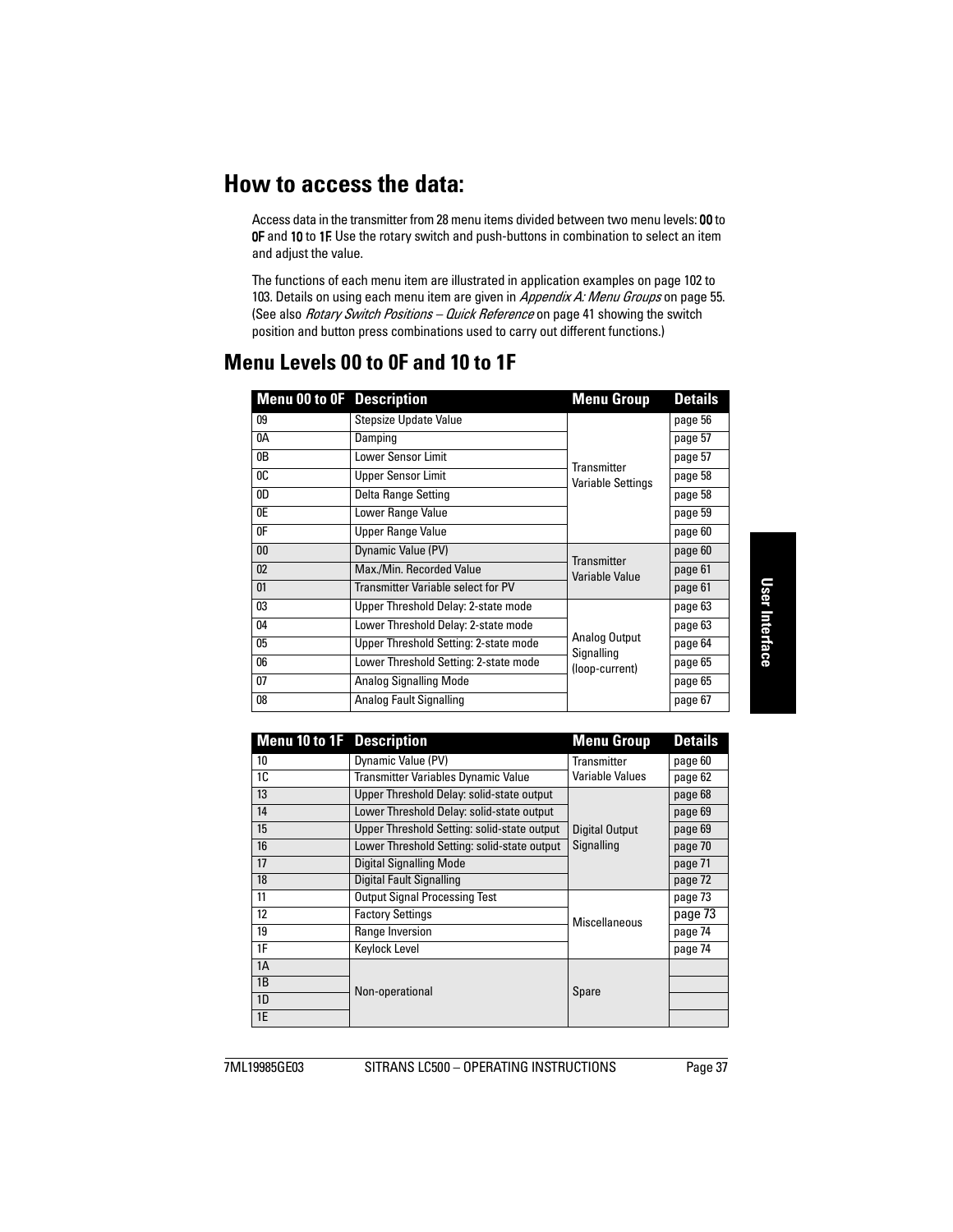# **The rotary switch**

The rotary switch gives you access first to the menu level and then to the menu item.



The rotary switch has a small slot where the current position can be read. The positions are read clockwise, and in increasing order: 0, 1, 2, 3, 4, 5, 6, 7, 8, 9, A, B, C, D, E, and F. The position wraps from F to 0.

The switch can be turned in either direction. When it is turned to a new position, the LCD displays the new menu selection for 1 second, followed by the data for that position.

Certain menu selections return more than one piece of information per item: in that case the display alternates between the two values, for example, PV Value / Fault status.

# **The push-buttons**

The push-buttons allow you to change the value of a menu item. Use the RED (+) button to adjust a value up; the BLUE (–) button to adjust a value down; or press both simultaneously for special applications. For a table showing the combinations of rotary switch positions and button presses used to carry out different functions, see [page 41.](#page-46-0)

# **Access to a menu item:**

#### **Notes:**

- For a detailed description of each menu item, see Appendix A, [page 55](#page-60-0): the functions of each menu item are illustrated in application examples on [page 102](#page-107-0)  to [103.](#page-108-0)
- Change over from Menu LEVEL 0 to Menu LEVEL 1 is only possible at position 0, from menu item 00 to 10 or vice-versa. (See [page 42](#page-47-0) for detailed instructions.)
- 1. First select Menu LEVEL 0 or Menu LEVEL 1.
- 2. Turn the rotary switch to the number of the desired item.

# **Adjusting the value**

#### **Notes:**

- The push buttons are preset with a delay called the debounce time.
- Keeping one or both buttons pressed continuously will trigger an auto-repeat in some menus.
- 1. Select a menu item.
- 2. Press the RED (+) or BLUE (–) push button to adjust the value up or down: acceptance is indicated when the left-most colon on the LCD appears. (You have to press longer than the debounce time to have the action accepted: the debounce time varies according to the menu item selected.)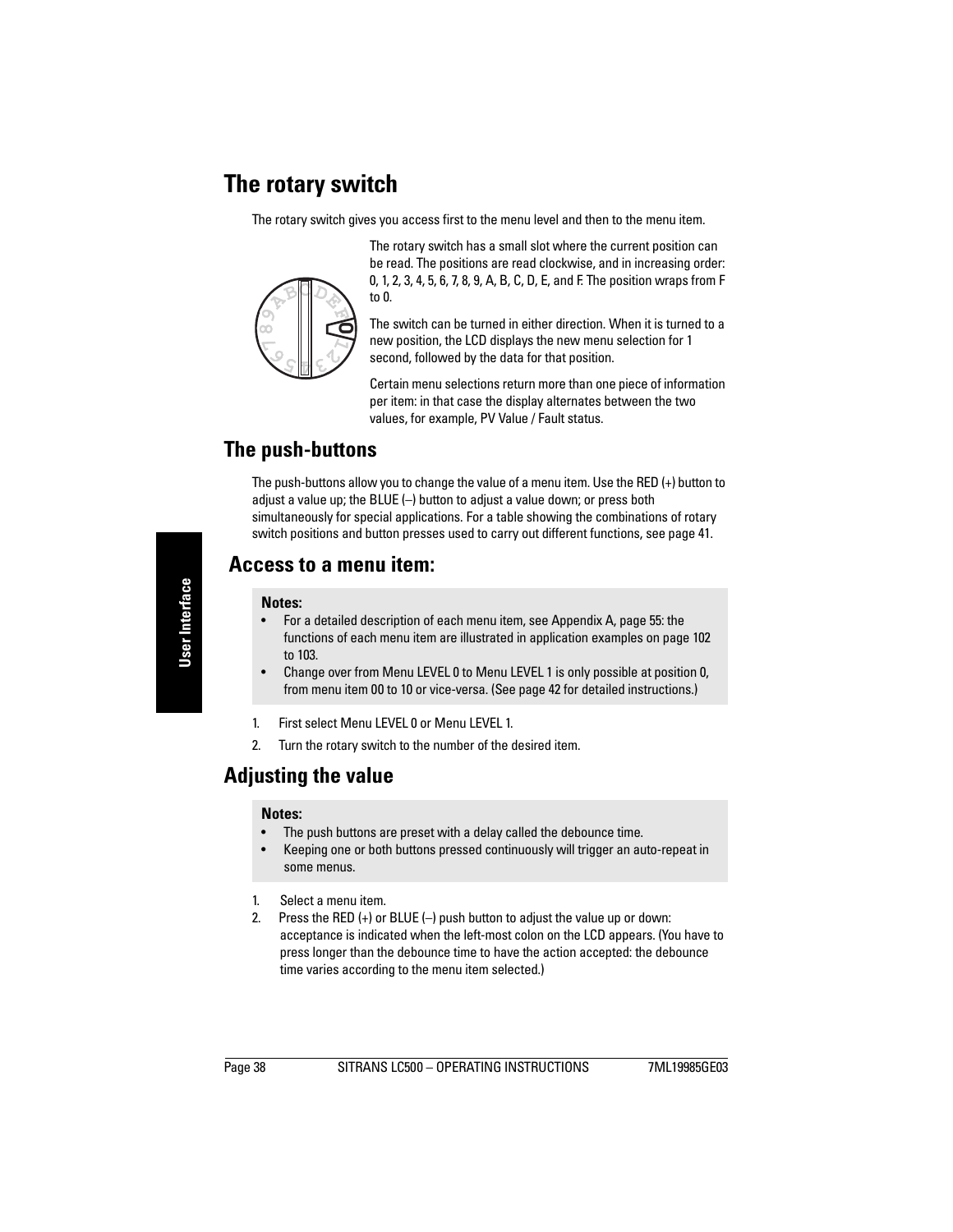# **Transmitter Variables**

- Transmitter Variable 0 (TV0) is the capacitance as measured by the device.
- Transmitter Variable 1 (TV1) is a computed variable: the dynamic value is a computed derivative from the range settings for TV0.

| <b>Transmitter Variable</b> | User-defined Functions         | Units               |  |
|-----------------------------|--------------------------------|---------------------|--|
| TV <sub>0</sub>             | URV, LRV, Damping, USL and LSL |                     |  |
| I TV1                       |                                | Can be user-defined |  |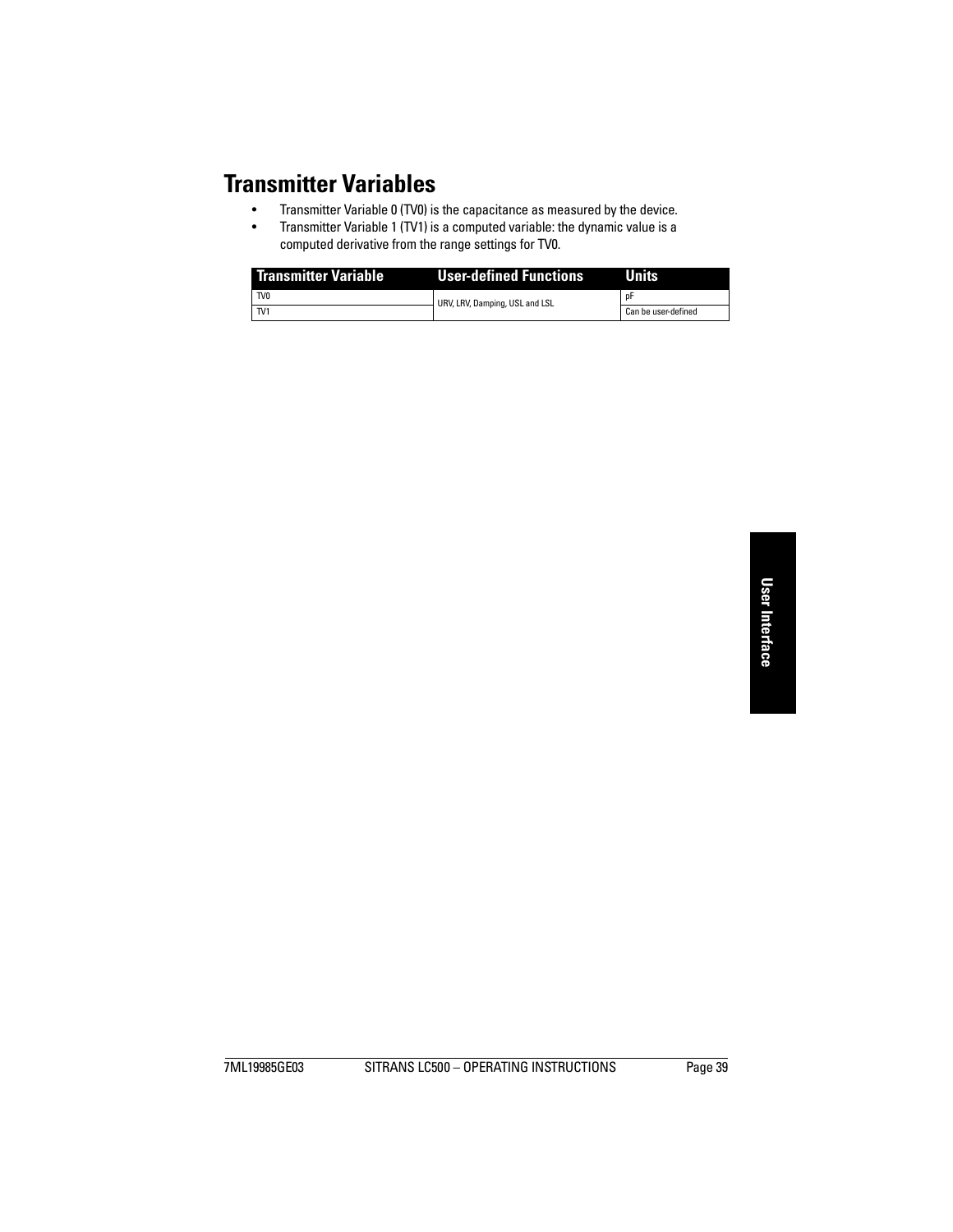Capacitance measurement systems require the instrument to be calibrated for a particular application. Two methods of calibration are available:

- push-button (for instructions, see [page 43](#page-48-1)).
- HART (for instructions, see [page 46](#page-51-0)).

# **Quick Start**

We strongly recommend you read the full manual to use your device to its fullest potential. However, if it is possible to adjust the level of the tank to the 0% and 100% levels, you can use the quick start sequence below to calibrate the instrument and get started.

#### **Notes:**

- Change over from Menu LEVEL 0 to Menu LEVEL 1 is only possible at position 0, from menu item 00 to 10 or vice-versa. (See [page 42](#page-47-1) for detailed instructions.)
- For a table showing all the combinations of rotary switch positions and button presses used to carry out different functions, see [page 41](#page-46-1).
- For a detailed description of each menu item, see Appendix A, [page 55](#page-60-0).

## **Quick Start Sequence**

#### **1 Calibrate the 0% setting (LRV - lower range value): menu 0E**

For instruments without a stilling well, the 0% setting needs to be calibrated after the device is installed, and with the tank/vessel empty. Calibration is also sometimes necessary after installing a SITRANS LC500 fitted with a stilling well, although in most cases the 0% setting is calibrated at the factory.

Set value for 0% (LRV): units must be  $pF$  (Menu 01 must read Pv = 0).

- a Bring the product level to the height that corresponds to 0%.
- b Turn the rotary switch to E (Empty).
- c Press both buttons and hold for about 1 second: the 0% point is now set.
- **2 Calibrate the 100% setting (URV upper range value): menu 0F**

Set value for 0% (LRV): units must be pF (Menu 01 must read Pv = 0).

- a Raise the product level to the height that corresponds to 100%.
- b Turn the rotary switch to F (Full).
- c Press both buttons and hold for about 1 second: the 100% point is now set.

#### **3 View primary variable (PV): menu 00**

Turn the rotary switch to 0. The LCD displays the actual pF reading.

**4 The SITRANS LC500 is now ready to operate.**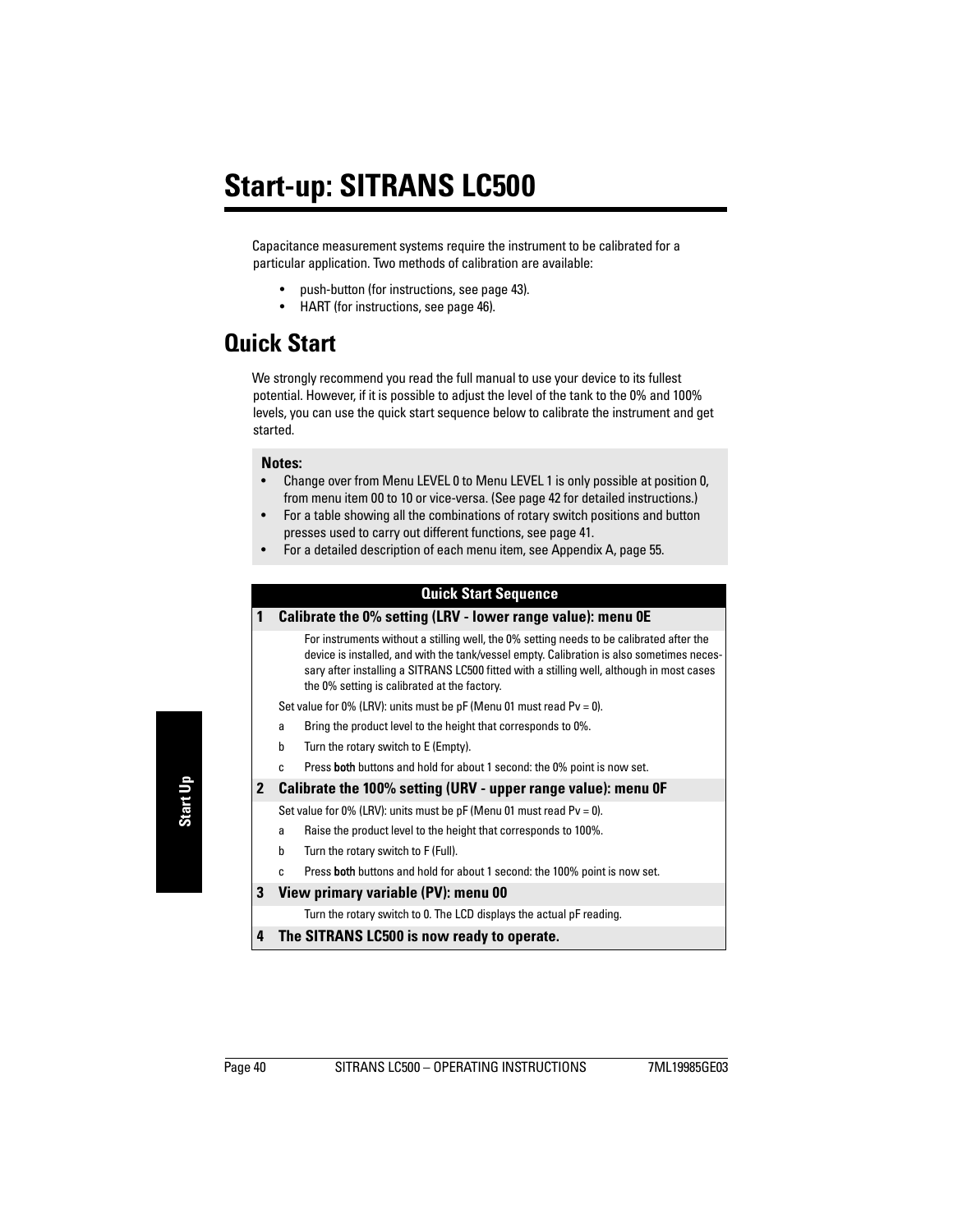<span id="page-46-0"></span>

| Actual<br>Level<br>$\leq$<br>≳<br>$\geq$<br>≳<br>щ<br>$LRV =$ Actual<br>LRV Value<br>PV Units<br>Decrease<br>Value (PV)<br><b>Increase</b><br>for $4 \text{ mA}$<br>Spare<br>at<br>O<br><b>N</b><br>š<br>$\geq$<br>≧<br>≧<br>ш<br>Delta Value<br>PV Units<br>URV-LRV<br>Decrease<br>3300 pF<br>Increase<br>for $4c.q$ .<br>$=Min.$<br>Spare<br>$20 \text{ mA}$<br>Delta<br>Delta<br>≧<br>≧<br>۵<br>⋧<br>Preset Upper<br>Resp. Units<br>UPPER limit<br>UPPER limit<br>UPPER limit<br>Actual (PV)<br>Transmitter<br>Transmitter<br>Transmitter<br>PV Units<br><b>Transmitter</b><br>Decrease<br>Read-Out<br>Read-Out<br>3300 pF<br>Read-Out<br>Increase<br>Read-Out<br>Limit to<br>Var 0<br>Var <sub>2</sub><br>Var <sub>3</sub><br>Var <sub>1</sub><br>ں<br>≳<br>≧<br>≧<br>Lower Limit to<br>LOWER limit<br>LOWER limit<br>LOWER limit<br>Actual (PV)<br>PV Units<br>1.666 pF<br>Decrease<br>Increase<br>Preset<br>Spare<br>$\geq$<br>$\geq$<br>$\geq$<br>œ<br>Decrease<br>ncrease<br>Damping<br>Damping<br>Damping<br>Value<br>Value<br>Set to 1<br>Numer<br>Value<br>Spare<br>$\overline{3}$<br>⋖<br>Step Size<br>Numeri-<br>Step Size<br>Operating<br>Decrease<br>Increase<br>to 10000<br>nor/inv<br>Normal/<br>Setto 1<br>Normal/<br>Inverse<br>Vormal<br>Inverse<br>Inverse<br>MODE<br><b>MODE</b><br>Toggle<br><b>MODE</b><br>Mode<br>to $0.01$<br>Actual<br>Step<br>Size<br>ຸລ<br>ē<br>ౙ<br>5<br>Solid-state OFF<br>Menu LEVEL 0 (00 to OF)<br>Solid-state ON<br>for Solid-state<br>Menu LEVEL 1 (10 to 1F)<br>Disable Fault<br>Set FAULT =<br>Set FAULT =<br>22 or 3.6 mA<br>(Solid-state<br><b>Disabled</b><br>Fault signal<br>Set FAULT:<br>Fault signal<br>Fault signal<br>Disabled<br>Set FAULT:<br>Disable<br>Output)<br>3.6 mA<br>$22 \text{ mA}$<br>δC<br>짙<br>œ<br>Solid-state OFF<br>Solid-state ON<br>4 to 20 mA (Anl)<br>Set Covered =<br>Disable Switch<br>for Solid-state<br>Set Covered =<br>Loop Current<br>Set Covered:<br>Set Covered:<br>Disabled<br>Set Analog<br>Solid-state<br>20 mA (Hi)<br>4 mA (Lo)<br>Analog<br>Range<br><b>Status</b><br>Output<br>in mA<br>ວ<br>ດັ<br>E<br>Lower Thresh-<br>Preset Lower<br>old De-Activa-<br>De-Activation<br>Lower Thresh-<br>Current signal<br>tion Transistor<br>Lower Thresh-<br>Preset Lower<br>Lower Thresh<br>Point to 25%<br>Lower Thresh<br>Point to 25%<br>old Point<br>Decrease<br>Threshold<br>Decrease<br>Threshold<br>Threshold<br>Increase<br>old Point<br>old Point<br>Increase<br>Switch<br>Lower<br>Point<br>25%<br>25%<br>వ్<br>వ్<br>ه<br>Upper Thresh-<br>Upper Thresh-<br>Upper Thresh-<br>Upper Thresh-<br>Upper Thresh-<br>old Activation<br>Current signal<br>Preset Upper<br>Preset Upper<br>Point to 75%<br>Point to 75%<br>Transistor<br>Activation<br>Decrease<br>Threshold<br>Decrease<br>Threshold<br>Threshold<br>Increase<br>old Point<br>old Point<br>Increase<br>Switch<br>Upper<br>Point<br>Point<br>75%<br>75%<br>흥<br>್ಲಿ<br>دی<br>వ్<br>De-Activation<br>De-Activation<br>Current signal<br>Toggle Delay<br>$00 < - > 100$<br>$00 < -3100$<br>Delay Time<br>Time Delay<br>Delay Time<br>Delay Time<br>Time Delay<br>Delay Time<br>Delay Time<br>Seconds<br>ransistor<br>Seconds<br>Decrease<br>Decrease<br><b>Increase</b><br>Increase<br>Switch)<br>Toggle<br>Time<br>E<br>ខ<br>౾<br>÷<br>Current sig-<br>Toggle Delay<br>Delay Time<br>$00 < -\gt 100$<br>Delay Time<br>Delay Time<br>$\leftarrow$ > 100<br>lay Time<br>Activation<br>Time Delay<br>lay Time<br>Activation<br>Time Delay<br>Transistor<br>Decrease<br>Decrease<br>aconds<br>Seconds<br><b>Increase</b><br>Increase<br>Toggle<br>Switch<br>Time<br>ē<br>g<br>8<br>m<br>ē<br>ē<br>ŭ<br>$\epsilon$<br>memoriesto<br>(factory set-<br>(factory set-<br>(factory set-<br>Reset Hi/Lo<br>PV Memory<br>PV Memory<br>Read-out<br>PV Units<br>Read-out<br><b>Settings</b><br>actual PV<br>Highest<br>Lowest<br>Highest/<br>Lowest<br>Memory<br>Factory<br>FAC<br>tings)<br>tings)<br>tings)<br>FAC<br>doit<br>FAC<br>$\geq$<br>$\sim$<br>Numerical<br>Step TV0 to<br>Step TVmax<br>Selection<br>Fault code<br>nalling Sta-<br>Invert Sig-<br>select PV<br>Set<br>% Mode<br>variable<br>TVmax<br>Display<br>check<br>lum.<br>Show<br>to TVO<br>PS<br>N<br>$\mathfrak{m}$<br>PV Units<br>PV Value<br>PV Units<br>PV Value<br>Set Menu<br>Set Menu<br>00 to 0F<br>00 to 0F<br>10 to 1F<br>10 to 1F<br>Show<br>Menu<br>Menu<br>Show-<br>Menu<br><sub>5 군</sub><br>Level<br>Fault<br>Level<br>Level<br>Menu<br>Level<br>Level<br>Level<br>Set<br>Set<br>0<br>ŏ<br>NO KEYS<br>NO KEYS<br>read-out<br>Key-<br>BLUE (-)<br>read-out<br><b>BLUE</b> (-)<br><b>Default</b><br>Up Key-<br>RED (+)<br>Up Key-<br>Units<br>RED (+)<br>Default<br>Units<br>Value<br>Value<br>Down<br>Down<br>Key-<br>Keys<br>Keys<br>Both<br>Both |  |  |  |  | <b>Rotary Switch Positions - Quick Reference</b> |  |  |  |                            |
|----------------------------------------------------------------------------------------------------------------------------------------------------------------------------------------------------------------------------------------------------------------------------------------------------------------------------------------------------------------------------------------------------------------------------------------------------------------------------------------------------------------------------------------------------------------------------------------------------------------------------------------------------------------------------------------------------------------------------------------------------------------------------------------------------------------------------------------------------------------------------------------------------------------------------------------------------------------------------------------------------------------------------------------------------------------------------------------------------------------------------------------------------------------------------------------------------------------------------------------------------------------------------------------------------------------------------------------------------------------------------------------------------------------------------------------------------------------------------------------------------------------------------------------------------------------------------------------------------------------------------------------------------------------------------------------------------------------------------------------------------------------------------------------------------------------------------------------------------------------------------------------------------------------------------------------------------------------------------------------------------------------------------------------------------------------------------------------------------------------------------------------------------------------------------------------------------------------------------------------------------------------------------------------------------------------------------------------------------------------------------------------------------------------------------------------------------------------------------------------------------------------------------------------------------------------------------------------------------------------------------------------------------------------------------------------------------------------------------------------------------------------------------------------------------------------------------------------------------------------------------------------------------------------------------------------------------------------------------------------------------------------------------------------------------------------------------------------------------------------------------------------------------------------------------------------------------------------------------------------------------------------------------------------------------------------------------------------------------------------------------------------------------------------------------------------------------------------------------------------------------------------------------------------------------------------------------------------------------------------------------------------------------------------------------------------------------------------------------------------------------------------------------------------------------------------------------------------------------------------------------------------------------------------------------------------------------------------------------------------------------------------------------------------------------------------------------------------------------------------------------------------------------------------------------------------------------------------------------------------------------------------------------------------------------------------------------------------------------------------------------------------------------------------------------------------------------------------------------------------------------------------------------------------------------------------------------------------------------------------------------------------------------------------------------------------------------------------------------------------------------------------------------------------|--|--|--|--|--------------------------------------------------|--|--|--|----------------------------|
|                                                                                                                                                                                                                                                                                                                                                                                                                                                                                                                                                                                                                                                                                                                                                                                                                                                                                                                                                                                                                                                                                                                                                                                                                                                                                                                                                                                                                                                                                                                                                                                                                                                                                                                                                                                                                                                                                                                                                                                                                                                                                                                                                                                                                                                                                                                                                                                                                                                                                                                                                                                                                                                                                                                                                                                                                                                                                                                                                                                                                                                                                                                                                                                                                                                                                                                                                                                                                                                                                                                                                                                                                                                                                                                                                                                                                                                                                                                                                                                                                                                                                                                                                                                                                                                                                                                                                                                                                                                                                                                                                                                                                                                                                                                                                                                        |  |  |  |  |                                                  |  |  |  |                            |
|                                                                                                                                                                                                                                                                                                                                                                                                                                                                                                                                                                                                                                                                                                                                                                                                                                                                                                                                                                                                                                                                                                                                                                                                                                                                                                                                                                                                                                                                                                                                                                                                                                                                                                                                                                                                                                                                                                                                                                                                                                                                                                                                                                                                                                                                                                                                                                                                                                                                                                                                                                                                                                                                                                                                                                                                                                                                                                                                                                                                                                                                                                                                                                                                                                                                                                                                                                                                                                                                                                                                                                                                                                                                                                                                                                                                                                                                                                                                                                                                                                                                                                                                                                                                                                                                                                                                                                                                                                                                                                                                                                                                                                                                                                                                                                                        |  |  |  |  |                                                  |  |  |  |                            |
|                                                                                                                                                                                                                                                                                                                                                                                                                                                                                                                                                                                                                                                                                                                                                                                                                                                                                                                                                                                                                                                                                                                                                                                                                                                                                                                                                                                                                                                                                                                                                                                                                                                                                                                                                                                                                                                                                                                                                                                                                                                                                                                                                                                                                                                                                                                                                                                                                                                                                                                                                                                                                                                                                                                                                                                                                                                                                                                                                                                                                                                                                                                                                                                                                                                                                                                                                                                                                                                                                                                                                                                                                                                                                                                                                                                                                                                                                                                                                                                                                                                                                                                                                                                                                                                                                                                                                                                                                                                                                                                                                                                                                                                                                                                                                                                        |  |  |  |  |                                                  |  |  |  | PV Units                   |
|                                                                                                                                                                                                                                                                                                                                                                                                                                                                                                                                                                                                                                                                                                                                                                                                                                                                                                                                                                                                                                                                                                                                                                                                                                                                                                                                                                                                                                                                                                                                                                                                                                                                                                                                                                                                                                                                                                                                                                                                                                                                                                                                                                                                                                                                                                                                                                                                                                                                                                                                                                                                                                                                                                                                                                                                                                                                                                                                                                                                                                                                                                                                                                                                                                                                                                                                                                                                                                                                                                                                                                                                                                                                                                                                                                                                                                                                                                                                                                                                                                                                                                                                                                                                                                                                                                                                                                                                                                                                                                                                                                                                                                                                                                                                                                                        |  |  |  |  |                                                  |  |  |  | <b>URV Value</b>           |
|                                                                                                                                                                                                                                                                                                                                                                                                                                                                                                                                                                                                                                                                                                                                                                                                                                                                                                                                                                                                                                                                                                                                                                                                                                                                                                                                                                                                                                                                                                                                                                                                                                                                                                                                                                                                                                                                                                                                                                                                                                                                                                                                                                                                                                                                                                                                                                                                                                                                                                                                                                                                                                                                                                                                                                                                                                                                                                                                                                                                                                                                                                                                                                                                                                                                                                                                                                                                                                                                                                                                                                                                                                                                                                                                                                                                                                                                                                                                                                                                                                                                                                                                                                                                                                                                                                                                                                                                                                                                                                                                                                                                                                                                                                                                                                                        |  |  |  |  |                                                  |  |  |  | for 20 mA                  |
|                                                                                                                                                                                                                                                                                                                                                                                                                                                                                                                                                                                                                                                                                                                                                                                                                                                                                                                                                                                                                                                                                                                                                                                                                                                                                                                                                                                                                                                                                                                                                                                                                                                                                                                                                                                                                                                                                                                                                                                                                                                                                                                                                                                                                                                                                                                                                                                                                                                                                                                                                                                                                                                                                                                                                                                                                                                                                                                                                                                                                                                                                                                                                                                                                                                                                                                                                                                                                                                                                                                                                                                                                                                                                                                                                                                                                                                                                                                                                                                                                                                                                                                                                                                                                                                                                                                                                                                                                                                                                                                                                                                                                                                                                                                                                                                        |  |  |  |  |                                                  |  |  |  | Increase                   |
|                                                                                                                                                                                                                                                                                                                                                                                                                                                                                                                                                                                                                                                                                                                                                                                                                                                                                                                                                                                                                                                                                                                                                                                                                                                                                                                                                                                                                                                                                                                                                                                                                                                                                                                                                                                                                                                                                                                                                                                                                                                                                                                                                                                                                                                                                                                                                                                                                                                                                                                                                                                                                                                                                                                                                                                                                                                                                                                                                                                                                                                                                                                                                                                                                                                                                                                                                                                                                                                                                                                                                                                                                                                                                                                                                                                                                                                                                                                                                                                                                                                                                                                                                                                                                                                                                                                                                                                                                                                                                                                                                                                                                                                                                                                                                                                        |  |  |  |  |                                                  |  |  |  |                            |
|                                                                                                                                                                                                                                                                                                                                                                                                                                                                                                                                                                                                                                                                                                                                                                                                                                                                                                                                                                                                                                                                                                                                                                                                                                                                                                                                                                                                                                                                                                                                                                                                                                                                                                                                                                                                                                                                                                                                                                                                                                                                                                                                                                                                                                                                                                                                                                                                                                                                                                                                                                                                                                                                                                                                                                                                                                                                                                                                                                                                                                                                                                                                                                                                                                                                                                                                                                                                                                                                                                                                                                                                                                                                                                                                                                                                                                                                                                                                                                                                                                                                                                                                                                                                                                                                                                                                                                                                                                                                                                                                                                                                                                                                                                                                                                                        |  |  |  |  |                                                  |  |  |  |                            |
|                                                                                                                                                                                                                                                                                                                                                                                                                                                                                                                                                                                                                                                                                                                                                                                                                                                                                                                                                                                                                                                                                                                                                                                                                                                                                                                                                                                                                                                                                                                                                                                                                                                                                                                                                                                                                                                                                                                                                                                                                                                                                                                                                                                                                                                                                                                                                                                                                                                                                                                                                                                                                                                                                                                                                                                                                                                                                                                                                                                                                                                                                                                                                                                                                                                                                                                                                                                                                                                                                                                                                                                                                                                                                                                                                                                                                                                                                                                                                                                                                                                                                                                                                                                                                                                                                                                                                                                                                                                                                                                                                                                                                                                                                                                                                                                        |  |  |  |  |                                                  |  |  |  | Decrease                   |
|                                                                                                                                                                                                                                                                                                                                                                                                                                                                                                                                                                                                                                                                                                                                                                                                                                                                                                                                                                                                                                                                                                                                                                                                                                                                                                                                                                                                                                                                                                                                                                                                                                                                                                                                                                                                                                                                                                                                                                                                                                                                                                                                                                                                                                                                                                                                                                                                                                                                                                                                                                                                                                                                                                                                                                                                                                                                                                                                                                                                                                                                                                                                                                                                                                                                                                                                                                                                                                                                                                                                                                                                                                                                                                                                                                                                                                                                                                                                                                                                                                                                                                                                                                                                                                                                                                                                                                                                                                                                                                                                                                                                                                                                                                                                                                                        |  |  |  |  |                                                  |  |  |  | <b>NS</b>                  |
|                                                                                                                                                                                                                                                                                                                                                                                                                                                                                                                                                                                                                                                                                                                                                                                                                                                                                                                                                                                                                                                                                                                                                                                                                                                                                                                                                                                                                                                                                                                                                                                                                                                                                                                                                                                                                                                                                                                                                                                                                                                                                                                                                                                                                                                                                                                                                                                                                                                                                                                                                                                                                                                                                                                                                                                                                                                                                                                                                                                                                                                                                                                                                                                                                                                                                                                                                                                                                                                                                                                                                                                                                                                                                                                                                                                                                                                                                                                                                                                                                                                                                                                                                                                                                                                                                                                                                                                                                                                                                                                                                                                                                                                                                                                                                                                        |  |  |  |  |                                                  |  |  |  | $URV =$                    |
|                                                                                                                                                                                                                                                                                                                                                                                                                                                                                                                                                                                                                                                                                                                                                                                                                                                                                                                                                                                                                                                                                                                                                                                                                                                                                                                                                                                                                                                                                                                                                                                                                                                                                                                                                                                                                                                                                                                                                                                                                                                                                                                                                                                                                                                                                                                                                                                                                                                                                                                                                                                                                                                                                                                                                                                                                                                                                                                                                                                                                                                                                                                                                                                                                                                                                                                                                                                                                                                                                                                                                                                                                                                                                                                                                                                                                                                                                                                                                                                                                                                                                                                                                                                                                                                                                                                                                                                                                                                                                                                                                                                                                                                                                                                                                                                        |  |  |  |  |                                                  |  |  |  | Value (PV)                 |
|                                                                                                                                                                                                                                                                                                                                                                                                                                                                                                                                                                                                                                                                                                                                                                                                                                                                                                                                                                                                                                                                                                                                                                                                                                                                                                                                                                                                                                                                                                                                                                                                                                                                                                                                                                                                                                                                                                                                                                                                                                                                                                                                                                                                                                                                                                                                                                                                                                                                                                                                                                                                                                                                                                                                                                                                                                                                                                                                                                                                                                                                                                                                                                                                                                                                                                                                                                                                                                                                                                                                                                                                                                                                                                                                                                                                                                                                                                                                                                                                                                                                                                                                                                                                                                                                                                                                                                                                                                                                                                                                                                                                                                                                                                                                                                                        |  |  |  |  |                                                  |  |  |  | 3300 <sub>p</sub> F        |
|                                                                                                                                                                                                                                                                                                                                                                                                                                                                                                                                                                                                                                                                                                                                                                                                                                                                                                                                                                                                                                                                                                                                                                                                                                                                                                                                                                                                                                                                                                                                                                                                                                                                                                                                                                                                                                                                                                                                                                                                                                                                                                                                                                                                                                                                                                                                                                                                                                                                                                                                                                                                                                                                                                                                                                                                                                                                                                                                                                                                                                                                                                                                                                                                                                                                                                                                                                                                                                                                                                                                                                                                                                                                                                                                                                                                                                                                                                                                                                                                                                                                                                                                                                                                                                                                                                                                                                                                                                                                                                                                                                                                                                                                                                                                                                                        |  |  |  |  |                                                  |  |  |  |                            |
|                                                                                                                                                                                                                                                                                                                                                                                                                                                                                                                                                                                                                                                                                                                                                                                                                                                                                                                                                                                                                                                                                                                                                                                                                                                                                                                                                                                                                                                                                                                                                                                                                                                                                                                                                                                                                                                                                                                                                                                                                                                                                                                                                                                                                                                                                                                                                                                                                                                                                                                                                                                                                                                                                                                                                                                                                                                                                                                                                                                                                                                                                                                                                                                                                                                                                                                                                                                                                                                                                                                                                                                                                                                                                                                                                                                                                                                                                                                                                                                                                                                                                                                                                                                                                                                                                                                                                                                                                                                                                                                                                                                                                                                                                                                                                                                        |  |  |  |  |                                                  |  |  |  | Keylock                    |
|                                                                                                                                                                                                                                                                                                                                                                                                                                                                                                                                                                                                                                                                                                                                                                                                                                                                                                                                                                                                                                                                                                                                                                                                                                                                                                                                                                                                                                                                                                                                                                                                                                                                                                                                                                                                                                                                                                                                                                                                                                                                                                                                                                                                                                                                                                                                                                                                                                                                                                                                                                                                                                                                                                                                                                                                                                                                                                                                                                                                                                                                                                                                                                                                                                                                                                                                                                                                                                                                                                                                                                                                                                                                                                                                                                                                                                                                                                                                                                                                                                                                                                                                                                                                                                                                                                                                                                                                                                                                                                                                                                                                                                                                                                                                                                                        |  |  |  |  |                                                  |  |  |  | Keylock                    |
|                                                                                                                                                                                                                                                                                                                                                                                                                                                                                                                                                                                                                                                                                                                                                                                                                                                                                                                                                                                                                                                                                                                                                                                                                                                                                                                                                                                                                                                                                                                                                                                                                                                                                                                                                                                                                                                                                                                                                                                                                                                                                                                                                                                                                                                                                                                                                                                                                                                                                                                                                                                                                                                                                                                                                                                                                                                                                                                                                                                                                                                                                                                                                                                                                                                                                                                                                                                                                                                                                                                                                                                                                                                                                                                                                                                                                                                                                                                                                                                                                                                                                                                                                                                                                                                                                                                                                                                                                                                                                                                                                                                                                                                                                                                                                                                        |  |  |  |  |                                                  |  |  |  |                            |
|                                                                                                                                                                                                                                                                                                                                                                                                                                                                                                                                                                                                                                                                                                                                                                                                                                                                                                                                                                                                                                                                                                                                                                                                                                                                                                                                                                                                                                                                                                                                                                                                                                                                                                                                                                                                                                                                                                                                                                                                                                                                                                                                                                                                                                                                                                                                                                                                                                                                                                                                                                                                                                                                                                                                                                                                                                                                                                                                                                                                                                                                                                                                                                                                                                                                                                                                                                                                                                                                                                                                                                                                                                                                                                                                                                                                                                                                                                                                                                                                                                                                                                                                                                                                                                                                                                                                                                                                                                                                                                                                                                                                                                                                                                                                                                                        |  |  |  |  |                                                  |  |  |  | <b>Increase</b><br>Keylock |
|                                                                                                                                                                                                                                                                                                                                                                                                                                                                                                                                                                                                                                                                                                                                                                                                                                                                                                                                                                                                                                                                                                                                                                                                                                                                                                                                                                                                                                                                                                                                                                                                                                                                                                                                                                                                                                                                                                                                                                                                                                                                                                                                                                                                                                                                                                                                                                                                                                                                                                                                                                                                                                                                                                                                                                                                                                                                                                                                                                                                                                                                                                                                                                                                                                                                                                                                                                                                                                                                                                                                                                                                                                                                                                                                                                                                                                                                                                                                                                                                                                                                                                                                                                                                                                                                                                                                                                                                                                                                                                                                                                                                                                                                                                                                                                                        |  |  |  |  |                                                  |  |  |  | Level                      |
|                                                                                                                                                                                                                                                                                                                                                                                                                                                                                                                                                                                                                                                                                                                                                                                                                                                                                                                                                                                                                                                                                                                                                                                                                                                                                                                                                                                                                                                                                                                                                                                                                                                                                                                                                                                                                                                                                                                                                                                                                                                                                                                                                                                                                                                                                                                                                                                                                                                                                                                                                                                                                                                                                                                                                                                                                                                                                                                                                                                                                                                                                                                                                                                                                                                                                                                                                                                                                                                                                                                                                                                                                                                                                                                                                                                                                                                                                                                                                                                                                                                                                                                                                                                                                                                                                                                                                                                                                                                                                                                                                                                                                                                                                                                                                                                        |  |  |  |  |                                                  |  |  |  | Decrease<br>Keylock        |
|                                                                                                                                                                                                                                                                                                                                                                                                                                                                                                                                                                                                                                                                                                                                                                                                                                                                                                                                                                                                                                                                                                                                                                                                                                                                                                                                                                                                                                                                                                                                                                                                                                                                                                                                                                                                                                                                                                                                                                                                                                                                                                                                                                                                                                                                                                                                                                                                                                                                                                                                                                                                                                                                                                                                                                                                                                                                                                                                                                                                                                                                                                                                                                                                                                                                                                                                                                                                                                                                                                                                                                                                                                                                                                                                                                                                                                                                                                                                                                                                                                                                                                                                                                                                                                                                                                                                                                                                                                                                                                                                                                                                                                                                                                                                                                                        |  |  |  |  |                                                  |  |  |  | Level                      |
|                                                                                                                                                                                                                                                                                                                                                                                                                                                                                                                                                                                                                                                                                                                                                                                                                                                                                                                                                                                                                                                                                                                                                                                                                                                                                                                                                                                                                                                                                                                                                                                                                                                                                                                                                                                                                                                                                                                                                                                                                                                                                                                                                                                                                                                                                                                                                                                                                                                                                                                                                                                                                                                                                                                                                                                                                                                                                                                                                                                                                                                                                                                                                                                                                                                                                                                                                                                                                                                                                                                                                                                                                                                                                                                                                                                                                                                                                                                                                                                                                                                                                                                                                                                                                                                                                                                                                                                                                                                                                                                                                                                                                                                                                                                                                                                        |  |  |  |  |                                                  |  |  |  |                            |
|                                                                                                                                                                                                                                                                                                                                                                                                                                                                                                                                                                                                                                                                                                                                                                                                                                                                                                                                                                                                                                                                                                                                                                                                                                                                                                                                                                                                                                                                                                                                                                                                                                                                                                                                                                                                                                                                                                                                                                                                                                                                                                                                                                                                                                                                                                                                                                                                                                                                                                                                                                                                                                                                                                                                                                                                                                                                                                                                                                                                                                                                                                                                                                                                                                                                                                                                                                                                                                                                                                                                                                                                                                                                                                                                                                                                                                                                                                                                                                                                                                                                                                                                                                                                                                                                                                                                                                                                                                                                                                                                                                                                                                                                                                                                                                                        |  |  |  |  |                                                  |  |  |  |                            |

7ML19985GE03 SITRANS LC500 – OPERATING INSTRUCTIONS Page 41 SITRANS LC500 - OPERATING INSTRUCTIONS

<span id="page-46-1"></span>7ML19985GE03

Page 41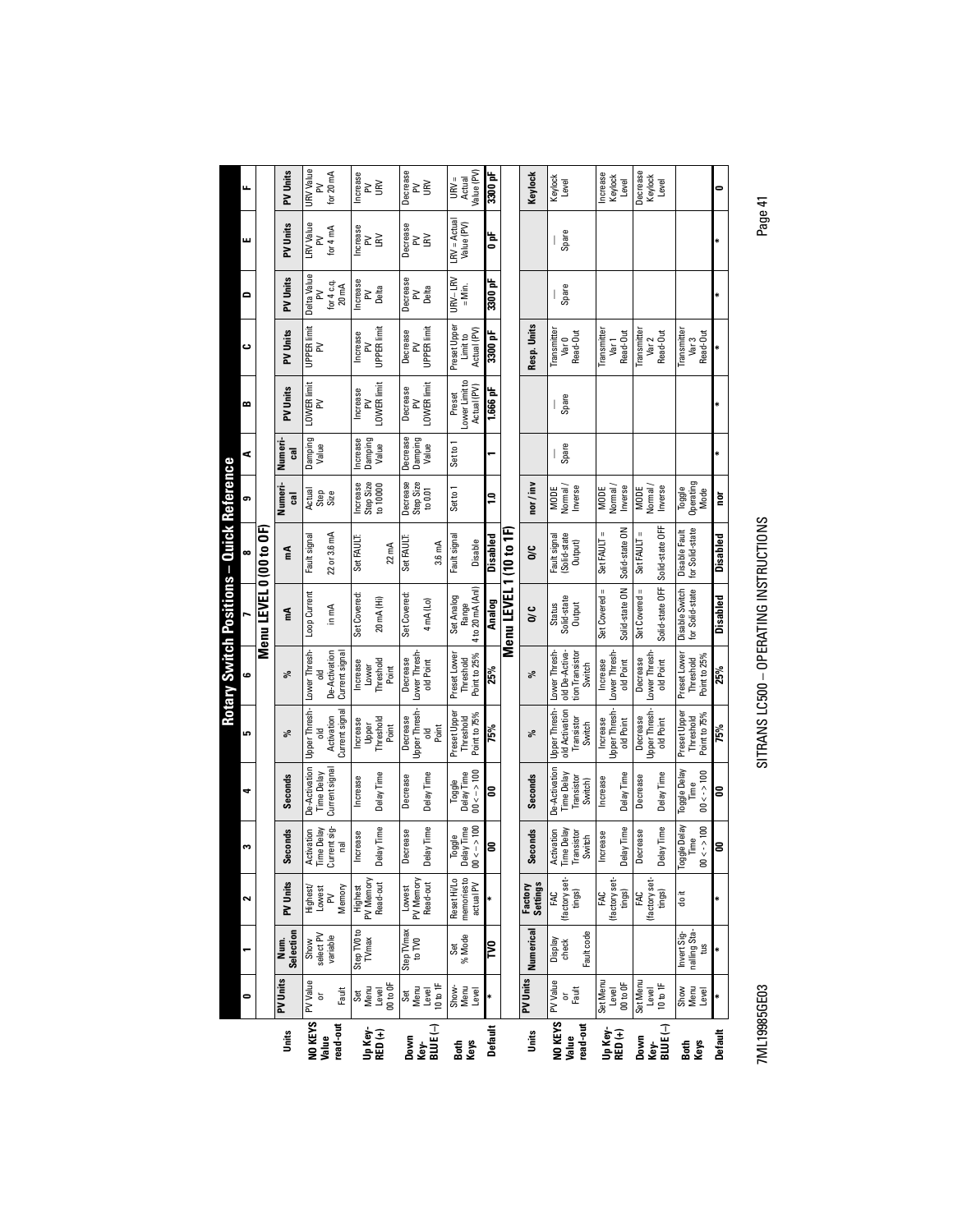# <span id="page-47-1"></span>**Menu levels 0 and 1**

Menu level 00 to 0F is the default start-up setting after power is applied or after a reset. Menu Level 10 through 1F is flagged in the LCD by an left-arrow indicator in the upper left corner of the LCD.

### **To change from menu 00 to menu 10:**

- 1. Set the rotary switch to 0.
- 2. Press and hold the BLUE (–) button.
- 3. While the button is pressed, the display shows : M 10 followed by : SEL 1, indicating that the current menu level is now 10 to 1F: a left-arrow is displayed in the top left corner of the LCD.
- 4. When the button is released, the LCD displays PV (primary variable): the leftarrow remains visible.

### **To change from menu 10 to menu 00:**

- 1. Make sure the rotary switch is set to 0.
- 2. Press and hold the RED (+) button.
- 3. While the button is pressed, the display shows: M 00 followed by : SEL 0, indicating that the current menu level is 00 to 0F: no left-arrow is displayed in the top left corner of the LCD.
- 4. When the button is released, the LCD displays PV.

In menu 00 or 10, to see the current menu level selection, briefly press one of the buttons (less than a second): the current selection is momentarily displayed.

#### **Notes:**

- Check the menu level when using the rotary switch to select a menu item: the leftarrow in the top left corner of the LCD indicates menu level 1.
- The rotary switch must be set to 0, in order to change from one menu to the other.
- Hold the RED (+) or BLUE(–) buttons for longer than the preset delay, or debounce time, when altering a value: the debounce time is generally about a second, but varies from one menu item to another.
- Keylock level (menu 1F) must be set to 0 (no restrictions) to enable you to change settings.

# <span id="page-47-0"></span>**Start up using push-button calibration: (overview)**

- Check that Keylock level is set to enable calibration
- If required, change the transmitter variable: select units as pF, units user-defined, or values as percent
- Calibrate value for 0%
- Calibrate value for 100%
- Set display for dynamic PV (primary variable): select values displayed as percent or units
- SITRANS LC500 is ready to operate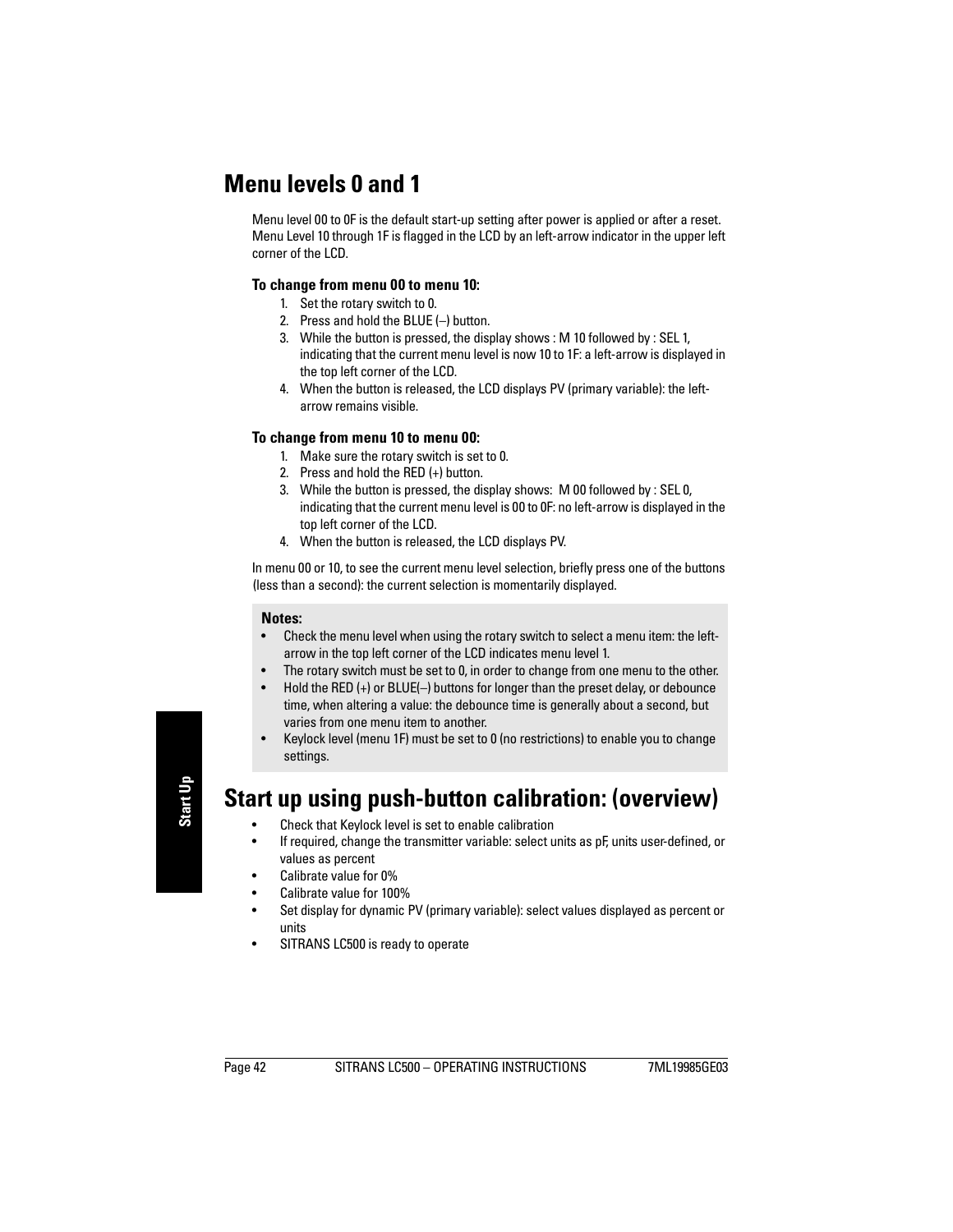# <span id="page-48-1"></span><span id="page-48-0"></span>**Calibration using push-button adjustment**

#### **Notes:**

- To toggle between menu level 0 and menu level 1, set rotary switch to 0, and use RED (+) or BLUE (–) push-button to select menu.
- To reset values to factory settings, select menu 12. Press and hold both buttons: the LCD displays **do it**, followed by **FAC A** when the buttons are released.
- For a complete list of menu items, see [Appendix A: Menu Groups](#page-60-0), [page 55.](#page-60-0)

## **Reset keylock level if necessary to enable settings to be changed: menu 1F**

(no change is necessary if the factory setting has not been changed)

- 1. Select menu 10, then set the rotary switch to F.
- 2. Use the BLUE (–) push-button to decrease the value to 0: display reads PL 0 (no restrictions).

### **Reset selection for transmitter variable if necessary to TV0 (units are pF): menu 01**

(no change is necessary if the factory setting has not been changed)

- 1. Select menu 00, then turn the rotary switch to 1.
- 2. Use the BLUE  $(-)$  button to adjust the value to 0: the display reads Pv = 0.

### **Calibrate the 0% setting (LRV - lower range value): menu 0E**

For instruments without a stilling well, the 0% setting needs to be calibrated after the device is installed, and with the tank/vessel empty. Calibration is also sometimes necessary after installing a SITRANS LC500 fitted with a stilling well, although in most cases the 0% setting is calibrated at the factory.

- 1. Set value for 0% (LRV): units must be  $pF$  (Menu 01 must read Pv = 0)
	- a. Bring the product level to the height that corresponds to 0%.
	- b. Set the rotary switch to E (Empty).
	- c. Press both buttons and hold for about 1 second: the 0% point is now set.

### **Calibrate the 100% setting (URV - upper range value): menu 0F**

- method 1: if it is possible to bring the actual product level to 100%
- method 2: if the current product level is known, you can calculate the percentage value, and calibrate for full scale in %. The closer the actual level is to 100%, the more accurate this result will be.

Method 1. Set value for 100% (URV): units must be  $pF$ , (at Menu 01, Pv = 0)

- a. Raise the product level to the height that corresponds to 100%
- b. Set the rotary switch to F (Full).
- c. Press both buttons and hold for about 1 second: the 100% point is now set.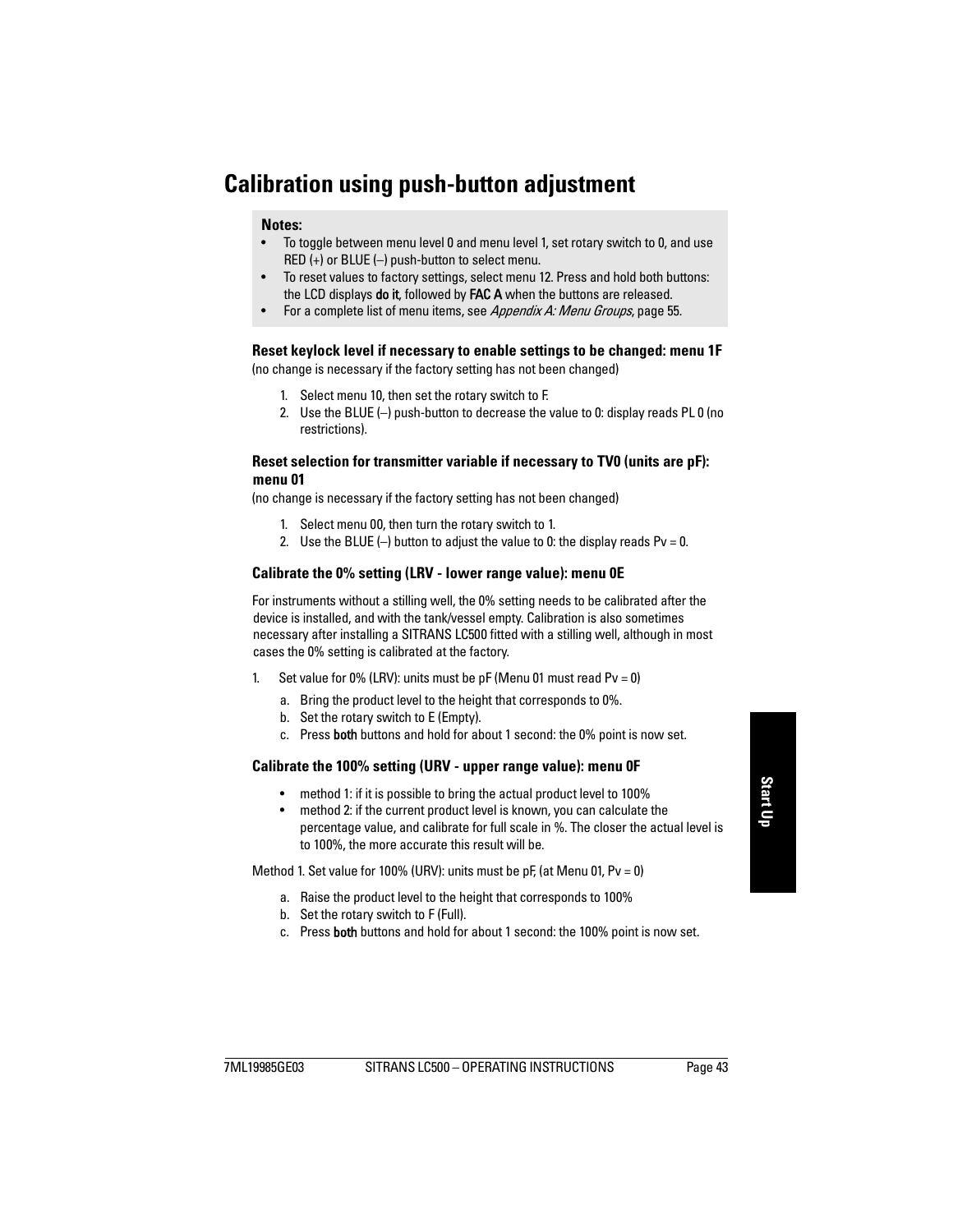- Method 2. Set value for 100% (URV): values must be displayed as percent (at menu 01,  $Pv = P$ 
	- a. Calculate the percentage value of the current level.
	- b. Set rotary switch to 1, and press **both** buttons to adjust the value to P.
	- c. Set the rotary switch to F (Full).
	- d. Press the RED (+) or BLUE (–) button to increase or decrease the reading on the LCD until it matches the known (actual) percentage. The push-buttons appear to work in reverse for this function<sup>1</sup>. You may need to decrease the stepsize value (menu 09) in order to reach the desired value.
	- e. 100% value is set.

### Example:

Set LRV in capacitance mode, then set menu 01 to  $Pv = P$  (percent mode) and immerse the probe in the product (values shown below are arbitrary example values only):

| 0% ( LRV)                    | $=14.20$ pF            |
|------------------------------|------------------------|
| 100% (URV)                   | $= 34.20$ pF           |
| Span                         | $= 20 pF$              |
| <b>Current level</b>         | $= 28.20$ pF           |
| Change in capacitance        | $= 28.20 - 14.20 = 14$ |
| Current percent of span      | $= 14/20 = 70%$        |
| LCD displays 78.00 (percent) |                        |

In this example, to decrease the reading to 70.00, you need to press (+) to increase the span, which will reduce the percentage, until the value reaches 70.00. If the steps are too big you need to change the stepsize (menu 09) to a lower value.

## **Changing stepsize value: menu 09**

The factory setting is 1: the LCD displays U: 1.0

 Set rotary switch to 09, and press BLUE (–) button to reduce stepsize: values range from 0.01 to 1,000.

### Example:

LCD displays 78.00 (percent) Known percent of span = 70% Decrease needed is 8, but setting for stepsize is 10: menu 09 set to U: 10. Press BLUE (–) button to reduce stepsize to 1: LCD displays U: 1.0. Return to OF, and decrease value to 70.00 (percent).

You may still need to reduce the stepsize further. If changing the stepsize value has no apparent effect, press both buttons simultaneously to change the reading to 100%. From there you may adjust it until the correct percentage reading is reached.

<sup>&</sup>lt;sup>1.</sup> In capacitance mode, the display for menu  $0$ F shows the actual URV, but in percent mode, when you adjust the reading, you are in fact stepping the capacitance value. As you step the capacitance down, you decrease the range and reduce the span, so the percentage increases in relation to the smaller span. Therefore the  $(+)$  and  $(-)$  buttons appear to function in reverse.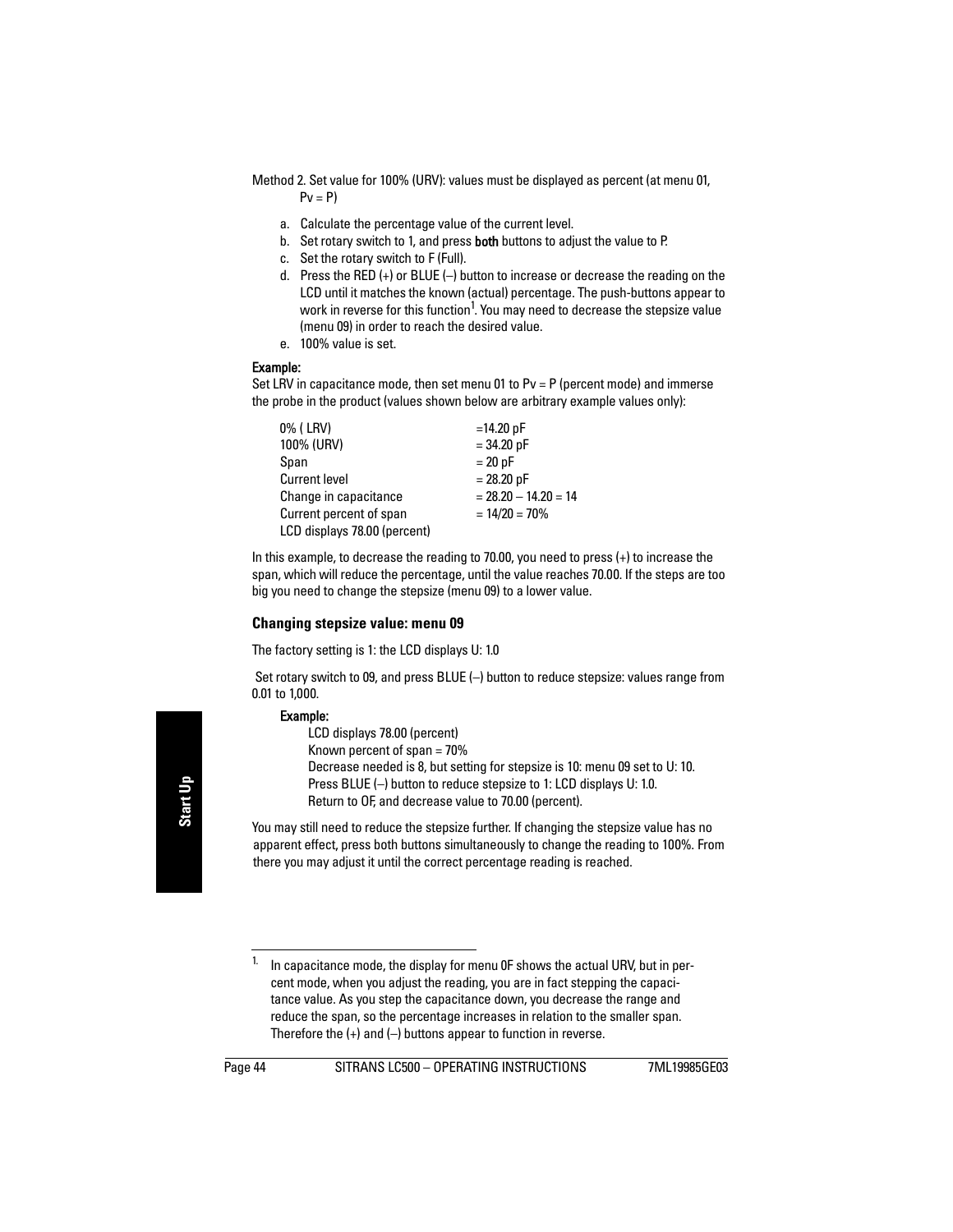## **Select capacitance or percent mode for dynamic primary variable (PV): menu 01**

- a. To see the value displayed as percent, select menu 01 and press both buttons to set  $Pv = P$ .
- b. To see the value displayed as pF, select menu 01 and increase or decrease the value till  $Pv = 0$ .

The SITRANS LC500 is now ready to operate. For a table showing the different functions available, and the combinations of switch position and button presses used to carry out these functions, see [page 41](#page-46-1). For a detailed list of menu items, see Appendix A: Menu [Groups](#page-60-0) on [page 55](#page-60-0).

#### **Notes:**

- During normal operation, the 4 and/or 20 mA point can be calibrated at any time.
- If the difference in the capacitance value between the 4 mA point and the 20 mA point is smaller than the minimum span value (3.3 pF), the new value will not be accepted.
- To revert to factory settings, select menu 12 and press both buttons: the display will read FAC A.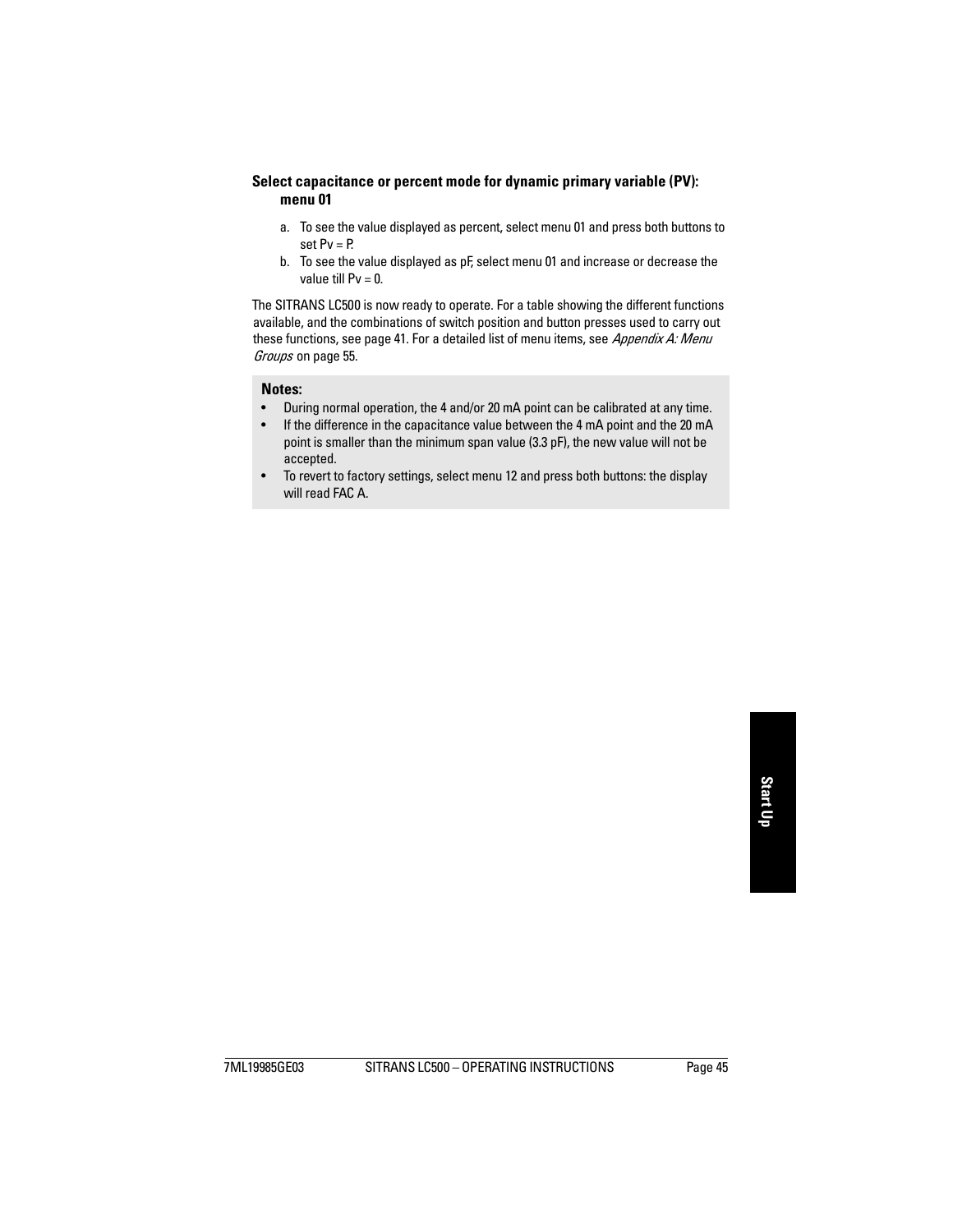# <span id="page-51-0"></span>**Calibration using HART**

The SITRANS LC500 transmitter can be calibrated using HART, with a HART communicator<sup>1</sup>; a laptop running Simatic PDM, or with the Host system (DCS). The local circumstances determine the manner in which calibration takes place. If the circumstances allow the product to be brought to the 0% and 100% point level, calibration is simple.

#### **Notes:**

- Use the arrow keys, up, down, forward and back, to navigate within the menus.
- Use the back arrow to return to previous screens.

Examples of calibration using a Rosemount 275 hand-held communicator, fitted with the GENERIC device descriptor:

## **Example 1**

For situations where the level of the product can be easily adjusted to 0 and 100%.

- 1. Switch on the 275 and request connection with the SITRANS LC500.
	- a. Select: Online
	- b. Select: Device setup
	- c. Select: Diag service
	- d. Select: Calibration
	- e. Select: Apply values (Display reads: Loop should be removed from automatic control. Select: Ok)
	- f. Select: 4 mA
	- g. Select: Apply new 4 mA input
- 2. Bring the level of the product to the level which corresponds with 4 mA.
	- a. Select: Read new value
	- b. Select: Set as 4 mA value: the 4 mA point has now been set.
	- c. Select: 20 mA
	- d. Select: Apply new 20 mA input
- 3. Bring the level of the product to the level which corresponds with 20 mA.
	- a. Select: Read new value
	- b. Select: Set as 20 mA value: the 20 mA point has now been set.
	- c. Select: Exit (Display reads: Loop may be returned to automatic control. Select: Ok)

Calibration is complete.

<sup>&</sup>lt;sup>1.</sup> For a diagram showing how to connect the HART communicator, see Typical PLC [configuration with HART](#page-37-0) on [page 32.](#page-37-0)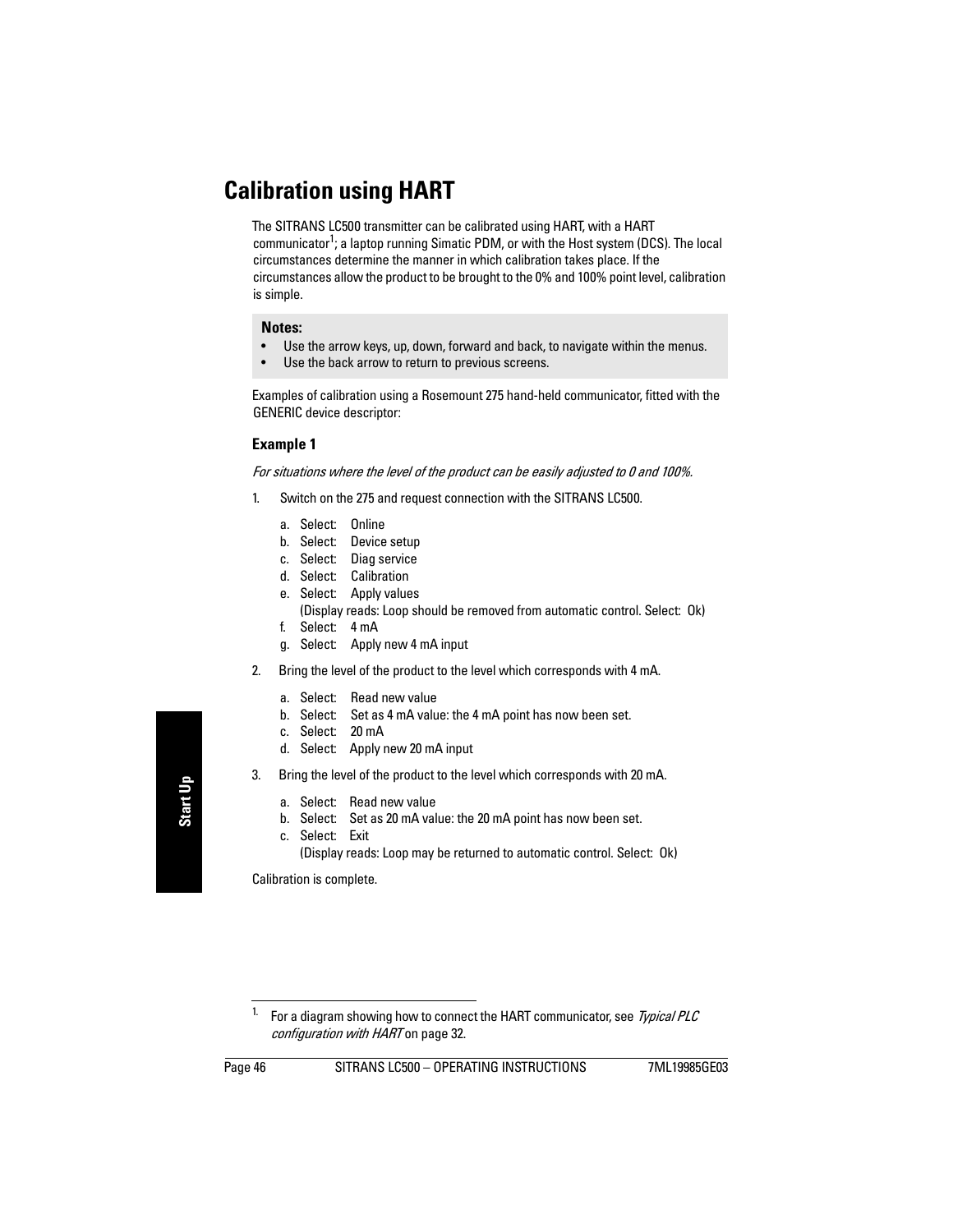## **Example 2**

For situations where the capacitance values are known in advance.

- 1. Switch on the 275 and establish connection with the SITRANS LC500.
	- a. Select: Online
	- b. Select: Device setup
	- c. Select: Diag service
	- d. Select: Calibration
	- e. Select: Enter values
	- f. Select: PV LRV
- 2. Enter required capacitance value for 0% of the range.
	- a. Select: PV URV
- 3. Enter required capacitance value for 100% of the range.
	- a. Select: Send (the values are now sent)
	- b. Select: Put loop in manual
	- c. Select: Return loop to auto

## **Example 3**

For situations where the capacitance values are unknown, and the level of the product cannot be easily adjusted to 0% and 100%. In this case it is necessary to measure the capacitance value at various levels. These values can be read in % with the 275 communicator.

**Note:** The more accurately the values are measured at 0% and100%, the more accurate the final result will be.

- 1. Switch on the 275 and establish connection with the SITRANS LC500.
	- a. Select: Online
	- b. Select: PV
	- c. The measured value can be read continuously, even if the current loop value is min. or max.
- 2. Write down the measured value in pF, and record the corresponding level.

Example:

- the measured PV value is 181 pF at 79%
- the measured PV value is 52 pF at 17%

$$
\frac{(181-52)\text{pF}}{(79-17)\%} = 2.08 \text{ pF per } \%
$$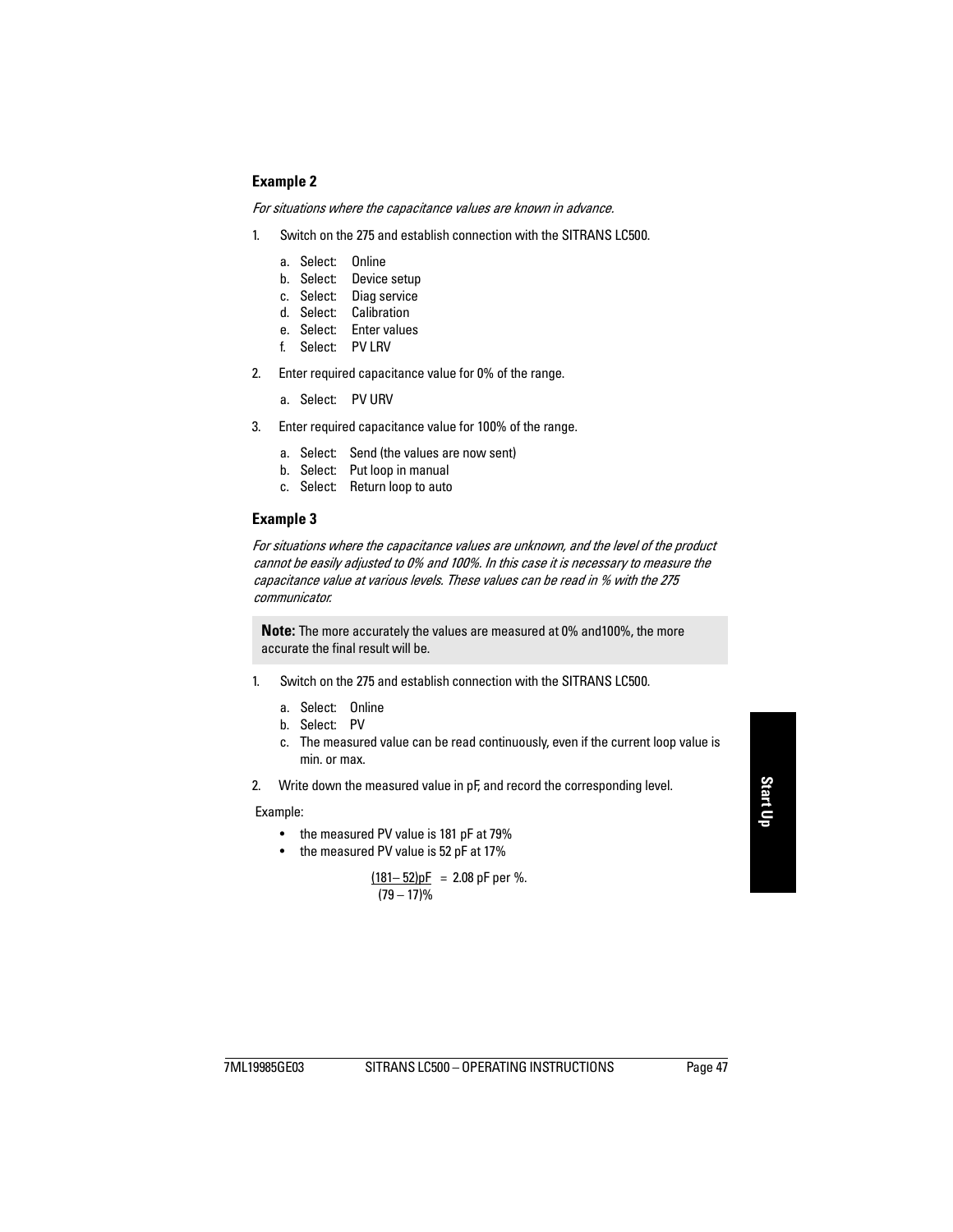The capacitance value for a 17% change in level is  $17 * 2.08 = 35.37$  pF.

The capacitance value for 0% is  $52 - 35.37 = 16.62$  pF (initial capacitance value).

The capacitance value for 100% is  $(100 * 2.08) + 16.62 = 208 + 16.62 = 224.6$  pF.

3. Enter the calculated values for 0% and 100%, to calibrate the SITRANS LC500 as described in Example 2.

### **Example 4**

For situations involving the re-adjustment of the LRV where the actual value is determined to be one value but the measurement shows a different value.

- 1. Switch on the 275 and establish connection with the SITRANS LC500.
	- a. Select: Online
	- b. Select: PV

The measured value can now be read continuously.

2. Write down the measured value in pF: assume it is 80 pF.

#### Example:

 Assume that the URV is set to 240 pF, that the actual value is 17%, but the measurement is showing a different value.

| the measured value $= 80$ pF |                                                                 |
|------------------------------|-----------------------------------------------------------------|
| $(100 - 17)$ %               | $= 83%$                                                         |
| $(240 - 80)$ pF              | $=60$ pF                                                        |
| $160$ pF<br>83%              | $= 1.927$ pF per %                                              |
|                              | The capacitance value for 100% (URV) is 100 $*$ 1.927 = 192.7pF |
|                              |                                                                 |

The new LRV should be  $240 - 192.7$  = 47.22 pF.

3. Adjust URV and LRV by following the steps in **Example 2.** 

If the DCS and/or the 275 are fitted with the Device Descriptor for the SITRANS LC500, more functions can be used.

The available functions are:

|       | <b>Number Description</b>                 |
|-------|-------------------------------------------|
| (48)  | <b>Read Additional Transmitter Status</b> |
| (38)  | <b>Reset Configuration Changed Flag</b>   |
| (128) | Set Alarm Select                          |
| (129) | Adjust for Product Build-up on Sensor     |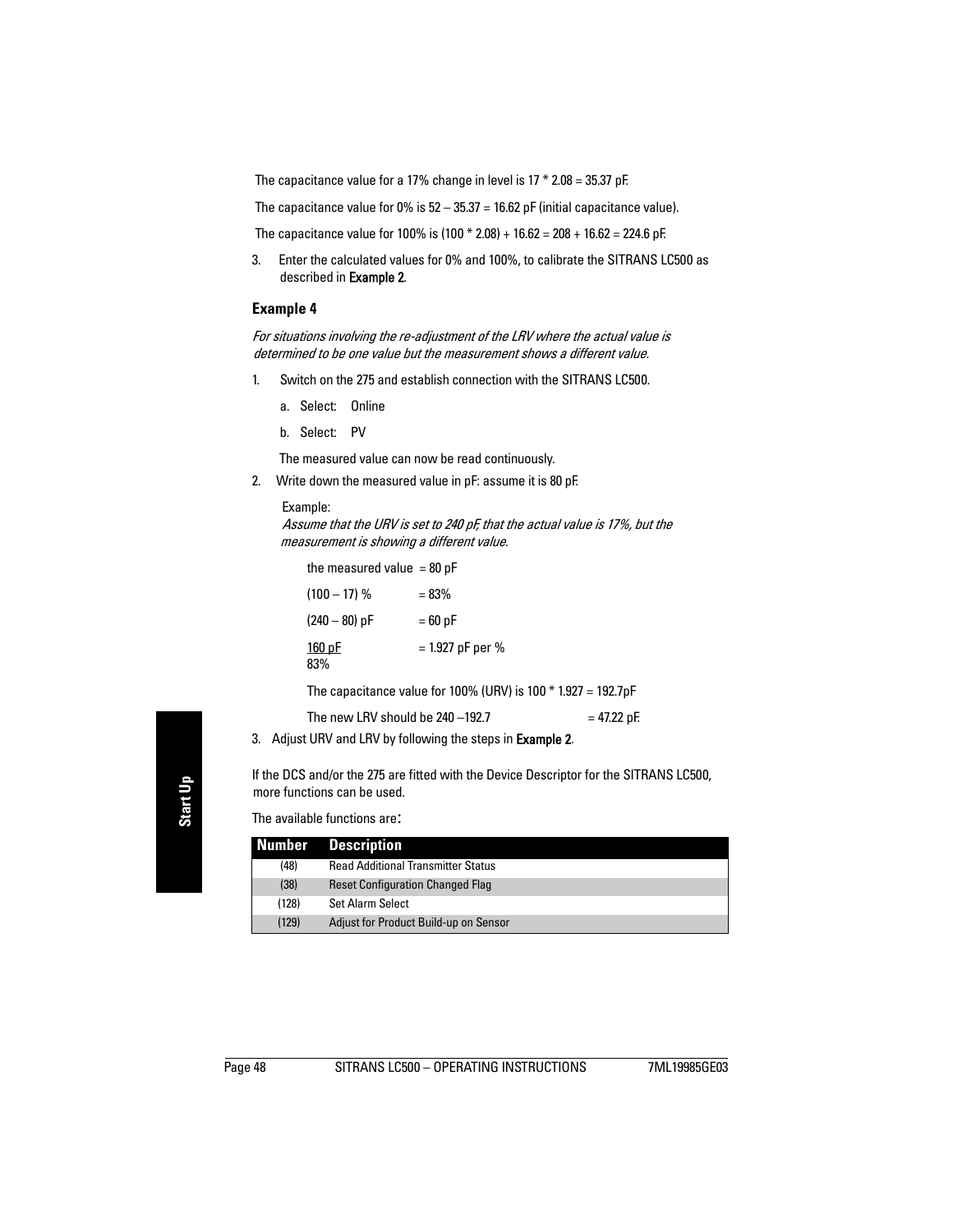| <b>Number</b> | <b>Description</b>                  |
|---------------|-------------------------------------|
| (130)         | <b>Read Failsafe Mode selection</b> |
| (131)         | Return device configuration info    |
| (132)         | Set Variable Upper Limit            |
| (133)         | Set Variable Lower Limit            |
| (134)         | Write keylock value                 |
| (135)         | Read keylock value                  |
| (138)         | Write simulation time and value     |
| (139)         | Read simulation time and value      |
| (140)         | Write TV1 Units, URV and LRV        |
| (141)         | Read TV1 Units, URV and LRV         |
| (144)         | <b>Reset Max/Min recorded PV</b>    |
| (145)         | Read Max/Min recorded PV            |
| (150)         | Write analog signalling mode        |
| (151)         | Read analog signalling mode         |
| (152)         | Write digital signalling mode       |
| (153)         | Read digital signalling mode        |
| (154)         | Write analog threshold settings     |
| (155)         | Read analog threshold settings      |
| (156)         | Write digital threshold settings    |
| (157)         | Read digital threshold settings     |
| (160)         | Write timers analog signalling      |
| (161)         | Read timers analog signalling       |
| (162)         | Write timers digital signalling     |
| (163)         | Read timers digital signalling      |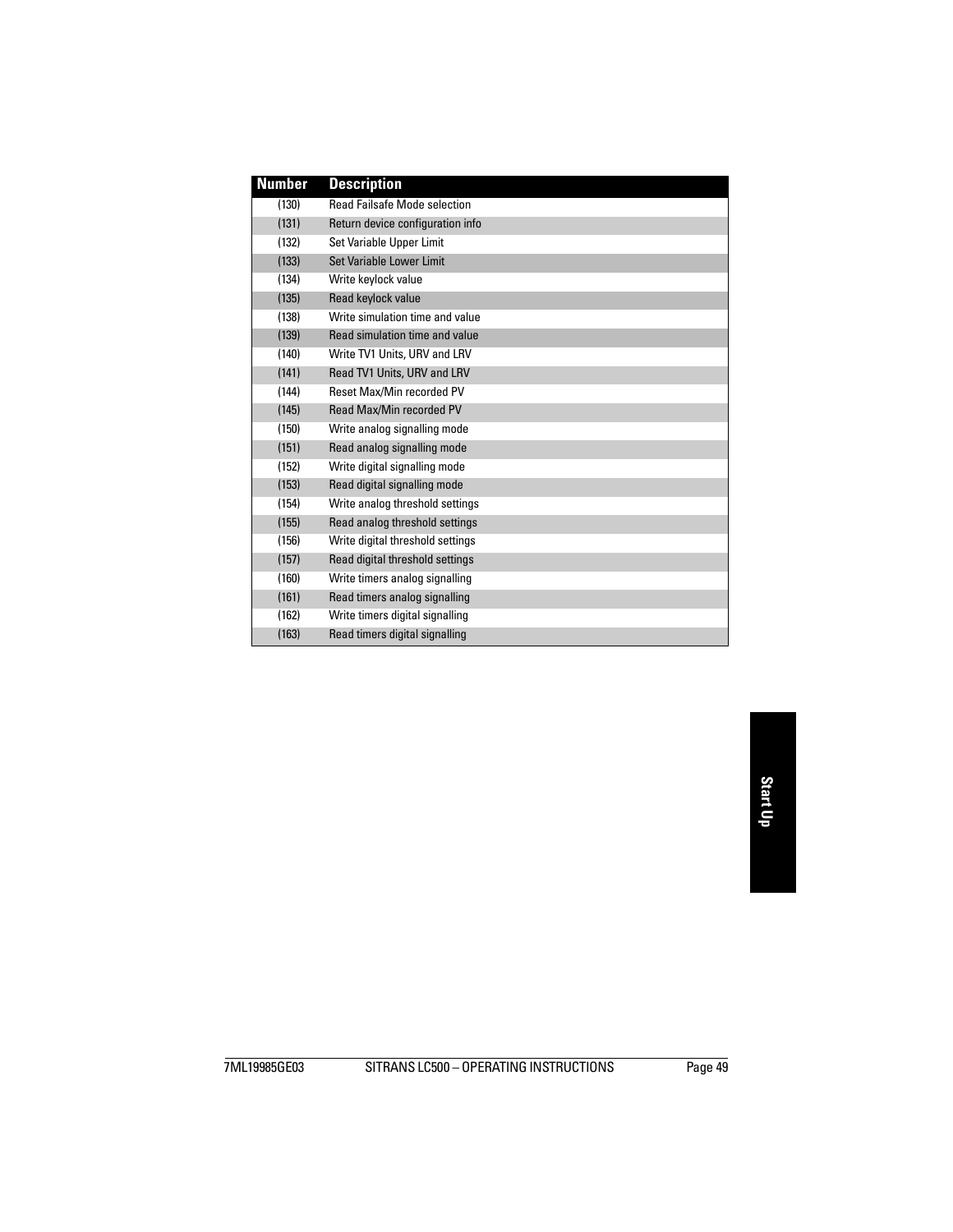# **Test function**

## **Auto Self-testing**

SITRANS LC500 continuously performs a variety of tests to verify that the device is functioning correctly. These include a test where a known capacitor is applied to the input of the device. The internal results must match the known capacitance value. If a deviation is detected the Fault/Failure can be flagged with a pre-set loop-current (user configurable) and as a status in each HART message.

## **Manual testing**

In order to test the proper processing of signals in PLC/DCS equipment, SITRANS LC 500 allows you to invert the output signal status. In Menu 11, when both buttons are pressed simultaneously, the signal outputs switch to their opposite state. When the buttons are released, the outputs revert to the initial state.

**Note:** If a Fault or Failure is present, its signal will take precedence over the test function.

If no Fault/Failure is present and no buttons are pressed, the display for menu 11 alternates between two test patterns which together illuminate all the segments of the display. If the loop-current control is in analog mode the loop current will hold the last value, during this test.

# **Inspections**

Under normal circumstances, the SITRANS LC500 transmitter requires no maintenance. However, we recommend that you schedule periodic inspections of SITRANS LC500.

The inspection can be subdivided into two parts:

- 1. Visual Inspection: confirm the following conditions:
	- a. Inside enclosure is clean and dry.
	- b. Enclosure sealing is intact and functioning properly (not hardened).
	- c. All screw connections are tight.
	- d. Ground connections inside the housing are solid.
	- e. Ground connections outside the housing are solid.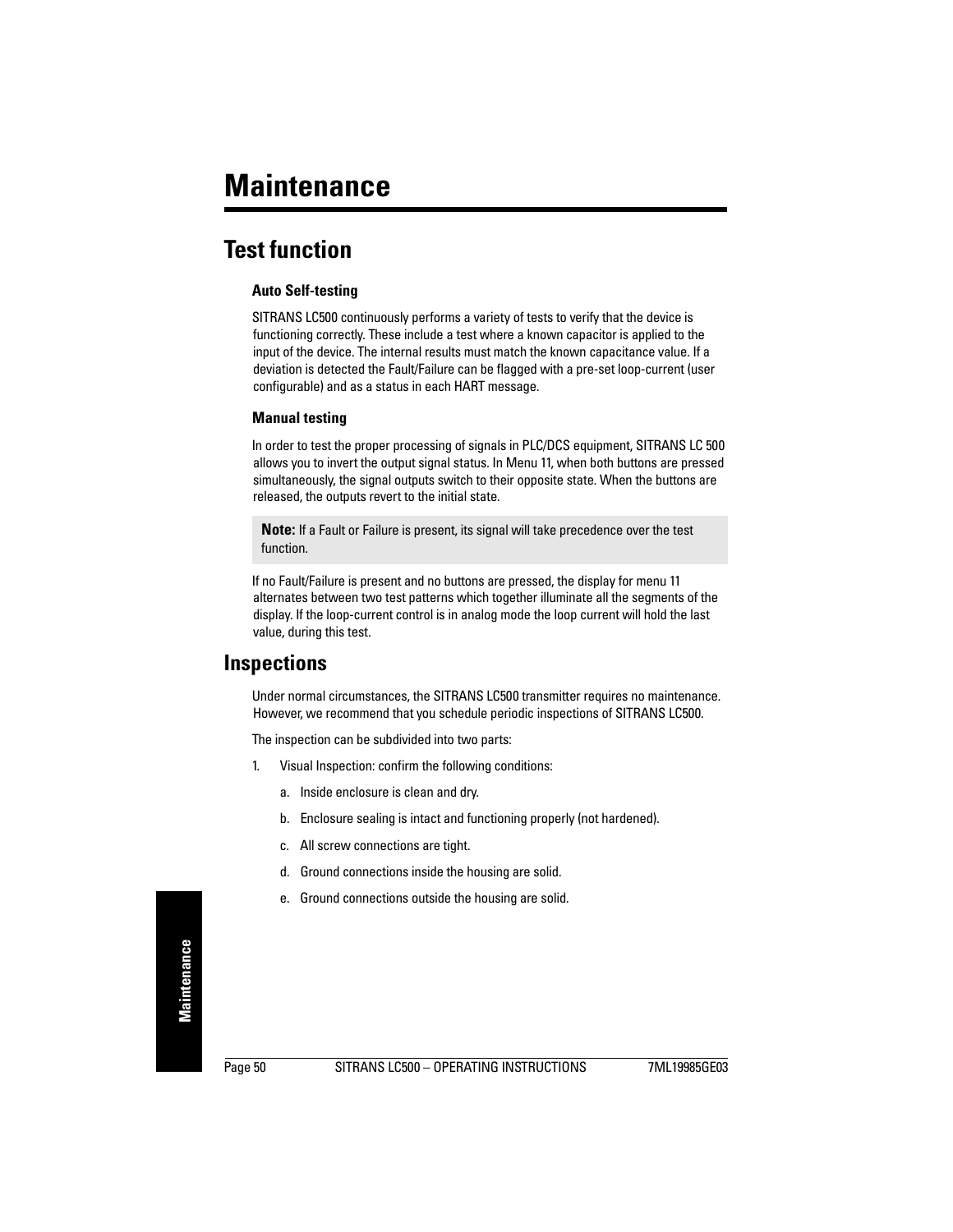- f. The coaxial connector is free of dirt or deposits.
- g. No cables or wires are jammed under the cover.
- 2. Functional Checks
	- a. Check for required minimum terminal voltage (see [page 24](#page-29-0) for supply voltage requirements).
	- b. Confirm that Menu 08 is set to enable analog fault signalling: display should read F: Hi or F: Lo. (If there is a fault condition, it will read F= Hi or F= Lo, when buttons are released.)
	- c. Check that the current goes to the alarm position (3.6 or 22 mA) if the coaxial plug is unplugged: at menu 00, the LCD should display 'ooL' After the test, replace the coaxial plug.
	- d. Confirm that Menu 18 is set to enable digital fault signalling: the LCD should display  $F=$  cc or  $F=$  co, when buttons are released.
	- e. Check that the solid-state output goes to the alarm position (open/close) if the coaxial plug is unplugged. After the test, replace the plug.
	- f. Via HART:

Check that the PV goes to 0 pF when the coaxial plug is unplugged,  $(\pm 0.15 \text{ pF} \text{ is}$ allowed). If it does, switch the output current to 4 mA and check the current through the loop, then to 20 mA and check the current through the loop. After the test, replace the plug.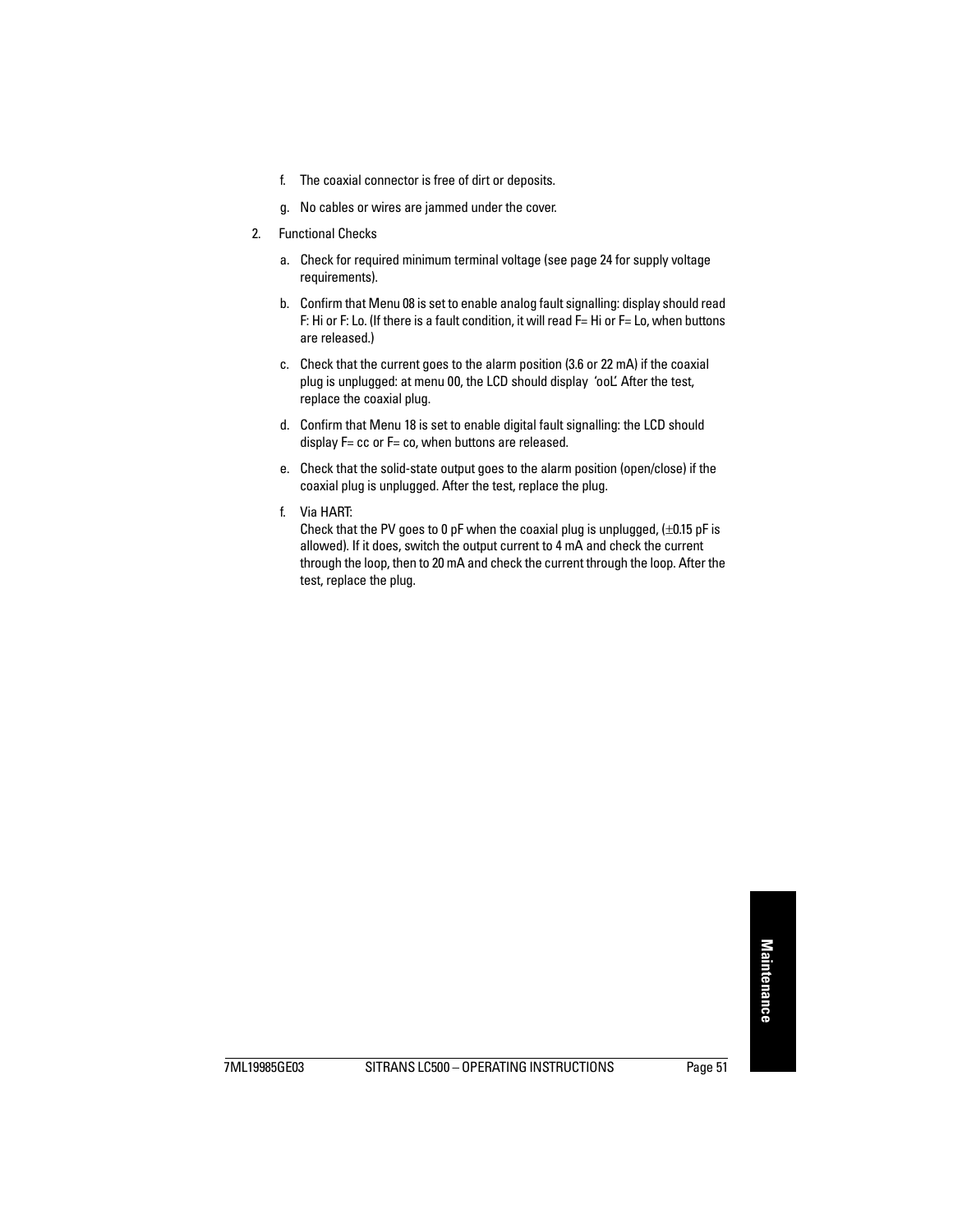# **Troubleshooting: SITRANS LC500**

If you are unable to change settings:

- check that keylock level (menu 1F) is set to 0: the display should read  $PL = 0$
- check that menu 01 is set appropriately: if  $Pv = 1$ , changes can only be made via HART

If you can change settings:

• reset menu 12 to factory settings: press both buttons, and the display should read FAC A

If the LCD displays a negative reading, typically around minus 300 pF, this often indicates a short circuit in the probe assembly:

- check the enclosure and make sure no water has got in
- check that all the connections in the probe assembly are solid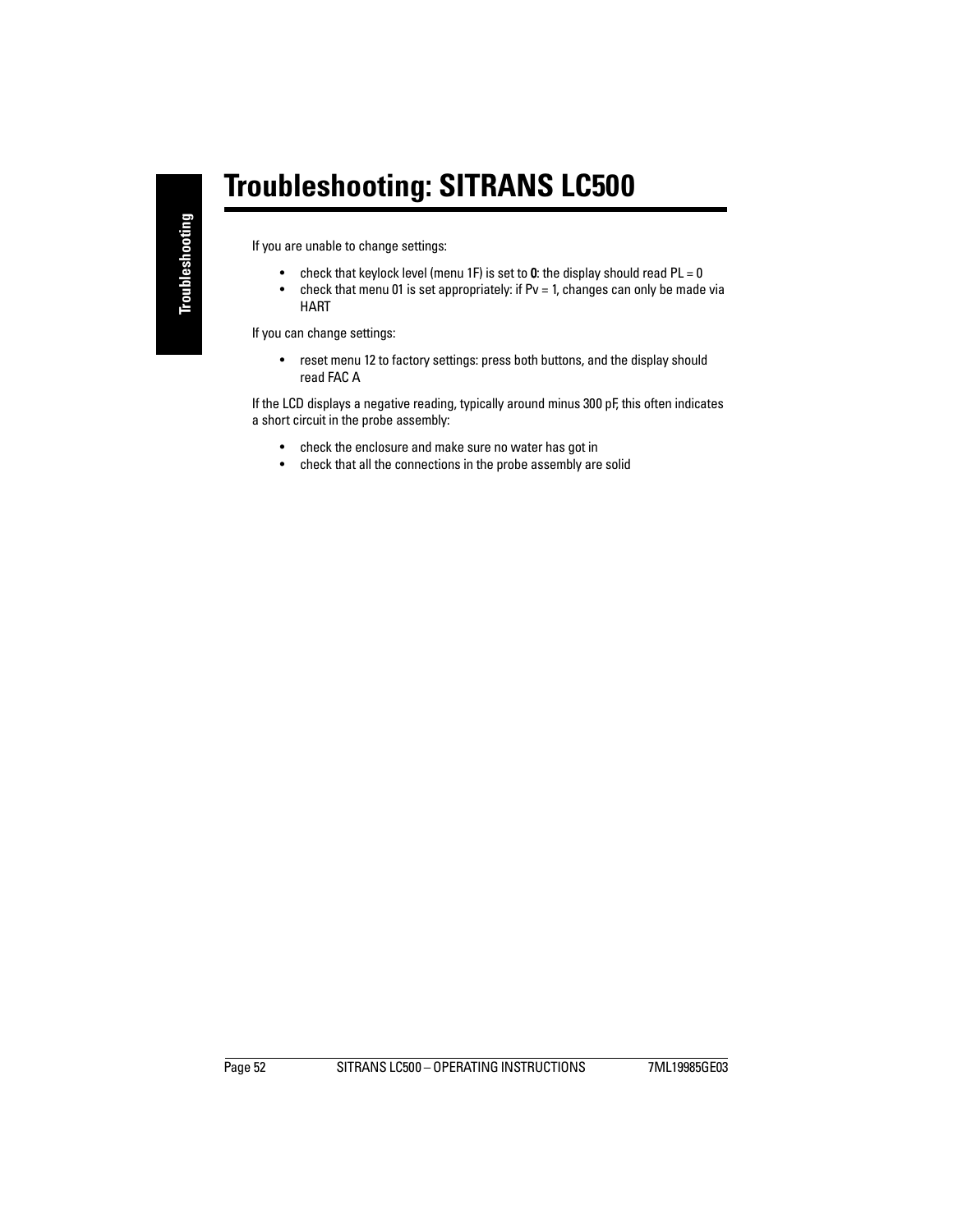# **Error Messages (push-button operation)**

| <b>Error</b><br><b>Message</b> | <b>Description</b>              | Cause                                                                                                                                                                             |
|--------------------------------|---------------------------------|-----------------------------------------------------------------------------------------------------------------------------------------------------------------------------------|
| Fit <sup>a</sup>               | Fault/failure has been detected | • Device is faulty<br>• Possible short circuit in the probe or the<br>device wiring<br>• Possible fault in the device, or lack of<br>sufficient energy at the device<br>terminals |
| ooL <sup>a</sup>               | Output out-of-limits            | The product level has risen above the<br>Upper Sensor Limit, or fallen below the<br><b>Lower Sensor Limit</b>                                                                     |

<span id="page-58-0"></span>a. Alternates with the primary variable (PV).

# **Error Codes (HART)**

| <b>Error</b><br><b>Code</b> | <b>Description</b>                                                                                  | Cause                                                                                                                         |
|-----------------------------|-----------------------------------------------------------------------------------------------------|-------------------------------------------------------------------------------------------------------------------------------|
| 32                          | program memory checksum error                                                                       | Device is faulty                                                                                                              |
| 16                          | signal error: the measurement<br>circuitry stopped functioning                                      | Possible short circuit in the probe or the device<br>wiring                                                                   |
| 8                           | DAC drive failure: the current as<br>set by the DAC does not match<br>the value measured by the ADC | Possible fault in the device, or lack of sufficient<br>energy at the device terminals                                         |
| $\overline{0}$              | PV value is outside the limits set<br>(USL and LSL)                                                 | Usually indicates a fault in the connection<br>between the transmitter module and the probe<br>(the coaxial connector is off) |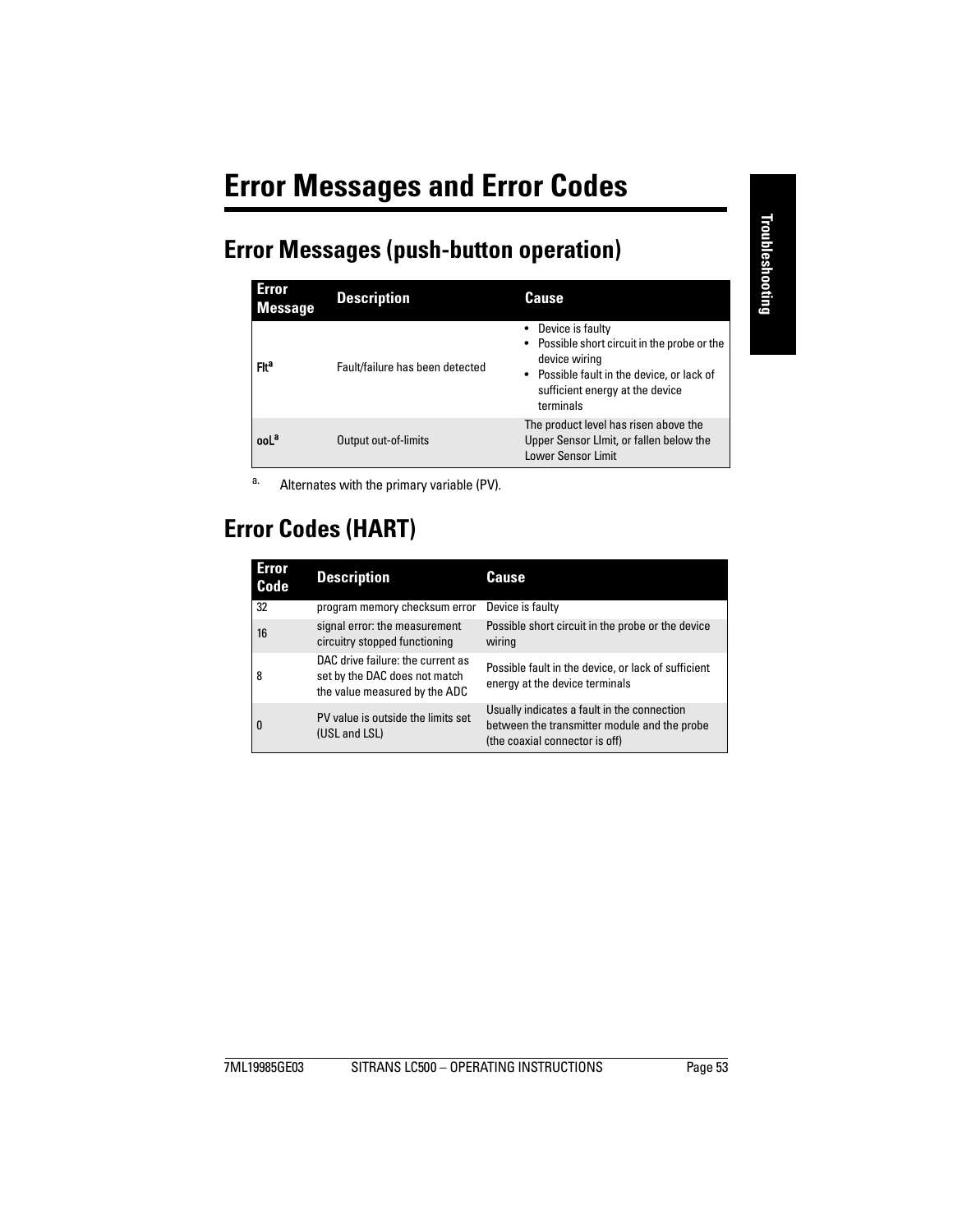# **Notes**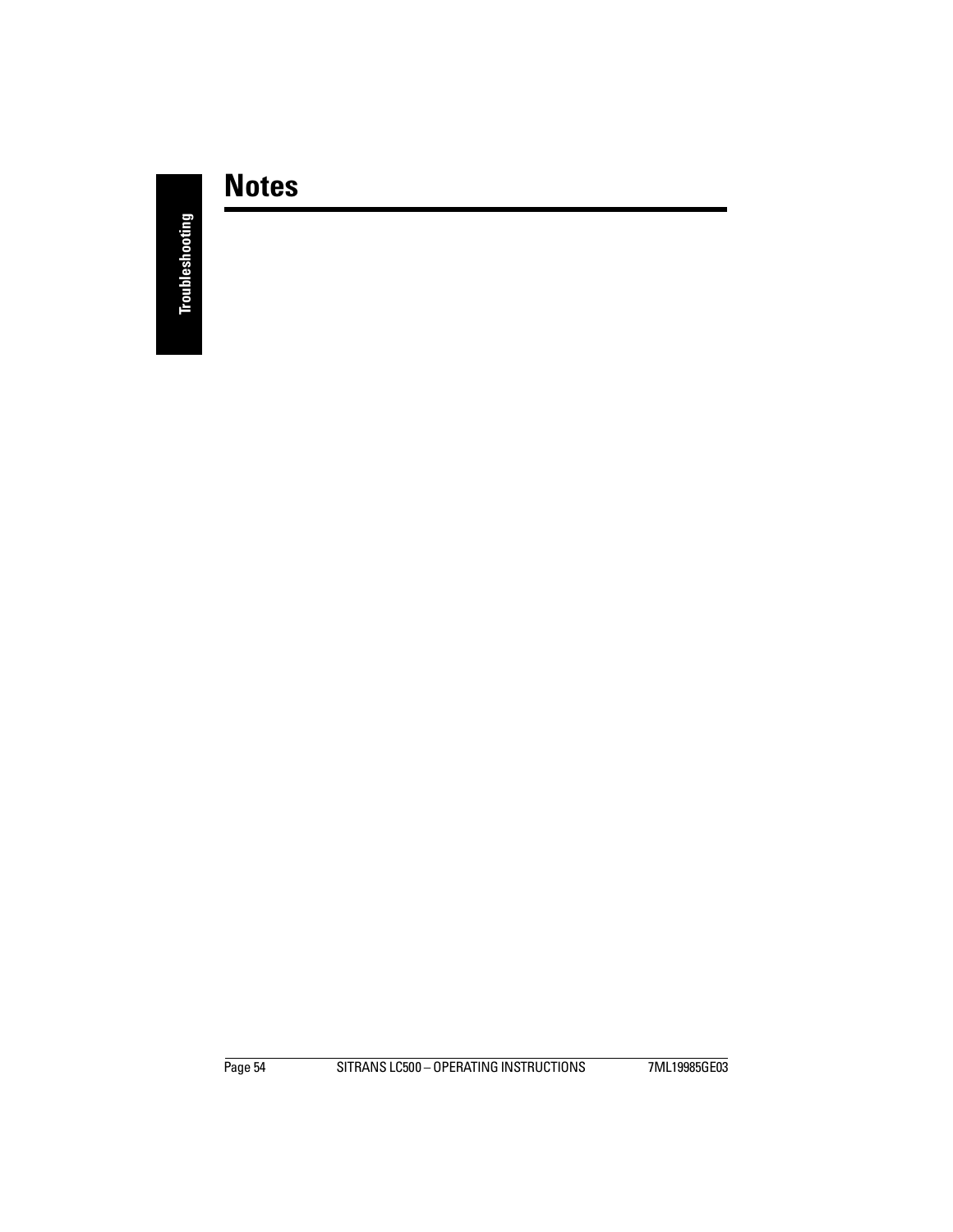<span id="page-60-0"></span>The data in the transmitter is accessible as 28 $^{\rm 1}$  menu items divided between two menu levels: 00 to 0F and 10 to 1F. You can switch between the two levels at position 00 and 10.

The menu items are grouped according to function, with a detailed description of each item. The menu groups are shown below.

| <b>Transmitter – Variable Settings</b> |             |             |                                    |                        |                         |                         |  |  |  |  |
|----------------------------------------|-------------|-------------|------------------------------------|------------------------|-------------------------|-------------------------|--|--|--|--|
| Stepsize<br>Update<br>Value            | Damping     | Lower       | Upper<br>Sensor Limit Sensor Limit | Delta Range<br>Setting | Lower<br>Range<br>Value | Upper<br>Range<br>Value |  |  |  |  |
| Menu 09                                | Menu 0A     | Menu 0B     | Menu OC                            | Menu 0D                | Menu OE                 | Menu OF                 |  |  |  |  |
| see page 56                            | see page 57 | see page 57 | see page 58                        | seepage 58             | see page 59             | see page 60             |  |  |  |  |

| Transmitter – Variable Values                  |                                                |                                                  |                                               |  |  |  |  |  |  |
|------------------------------------------------|------------------------------------------------|--------------------------------------------------|-----------------------------------------------|--|--|--|--|--|--|
| <b>Dynamic Value:</b><br>Primary Variable (PV) | <b>Highest Lowest</b><br><b>Recorded Value</b> | <b>Transmitter Variable</b><br>$-$ select for PV | <b>Transmitter Variables</b><br>Dynamic Value |  |  |  |  |  |  |
| Menus 00 and 10                                | Menu 02                                        | Menu 01                                          | Menu 1C                                       |  |  |  |  |  |  |
| see page 60                                    | see page 61                                    | see page 61                                      | see page 62                                   |  |  |  |  |  |  |

|             | <b>Analog Output Signalling (loop current)</b> |             |             |             |             |  |  |  |  |  |  |
|-------------|------------------------------------------------|-------------|-------------|-------------|-------------|--|--|--|--|--|--|
| Upper       | Lower                                          | Upper       | Lower       | Analog      | Analog      |  |  |  |  |  |  |
| Threshold   | Threshold                                      | Threshold   | Threshold   | Signalling  | Fault       |  |  |  |  |  |  |
| Delay       | Delay                                          | Setting     | Setting     | Mode        | Signalling  |  |  |  |  |  |  |
| Menu 03     | Menu 04                                        | Menu 05     | Menu 06     | Menu 07     | Menu 08     |  |  |  |  |  |  |
| see page 63 | see page 63                                    | see page 64 | see page 65 | see page 65 | see page 67 |  |  |  |  |  |  |

|             | <b>Digital Output Signalling (solid-state output)</b> |             |             |             |             |  |  |  |  |  |  |  |
|-------------|-------------------------------------------------------|-------------|-------------|-------------|-------------|--|--|--|--|--|--|--|
| Upper       | Lower                                                 | Upper       | Lower       | Digital     | Digital     |  |  |  |  |  |  |  |
| Threshold   | Threshold                                             | Threshold   | Threshold   | Signalling  | Fault       |  |  |  |  |  |  |  |
| Delay       | Delav                                                 | Setting     | Setting     | Mode        | Signalling  |  |  |  |  |  |  |  |
| Menu 13     | Menu 14                                               | Menu 15     | Menu 16     | Menu 17     | Menu 18     |  |  |  |  |  |  |  |
| see page 68 | see page 69                                           | see page 69 | see page 70 | see page 71 | see page 72 |  |  |  |  |  |  |  |

| <b>Miscellaneous</b>                    |                         |                 |               |  |  |  |  |  |
|-----------------------------------------|-------------------------|-----------------|---------------|--|--|--|--|--|
| Output Signal<br><b>Processing Test</b> | <b>Factory Settings</b> | Range Inversion | Keylock Level |  |  |  |  |  |
| Menu 11                                 | Menu 12                 | Menu 19         | Menu 1F       |  |  |  |  |  |
| see page 73                             | see page 73             | see page 74     | see page 74   |  |  |  |  |  |

<sup>&</sup>lt;sup>1.</sup> Only 28 of the possible 32 items are currently used.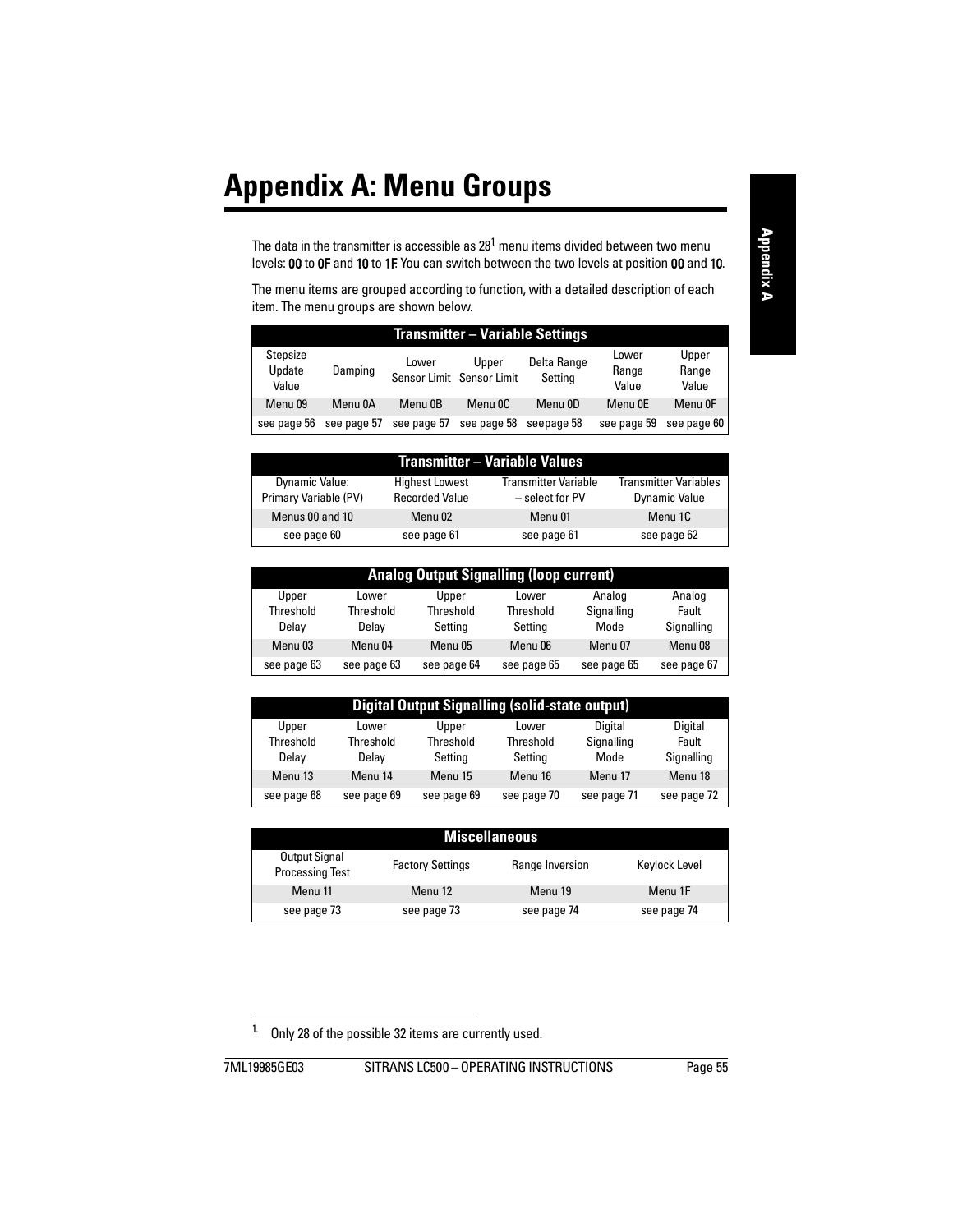# **Menu Items**

#### **Notes:**

- Check that you are at the correct menu level before selecting a menu item.
- Hold the RED or BLUE buttons for longer than the preset delay, or debounce time to change a setting: this debounce time is generally around a second, but varies from one menu item to another.
- Protection is set at keylock level, menu 1F: make sure the setting is appropriate.
- The transmitter variable, units as pF, units user-defined, or values as percent, is set at menu 01; make sure the setting is appropriate.
- Reset to factory settings at menu 12: factory settings are indicated with an asterisk in the tables, unless explicitly described.

# **Transmitter: Variable Settings: menu level 0**

## **Notes:**

- You must select menu level **0** before you can access the items at that level.
- The transmitter variable must be set for units in pF to enable settings to be changed by push-button adjustment: (menu 01 must be set to  $PV = 0$ ).

# <span id="page-61-1"></span><span id="page-61-0"></span>**Stepsize Update Value**

This menu selection controls the increment/decrement step-size for the menus 0B, 0C, 0D, 0E, 0F, and 03.

| <b>Item</b> | <b>Menu</b> Affected<br>by: | <b>Rotary</b><br><b>Switch</b><br><b>Position</b> | Left<br>Arrow | <b>Description</b>     | <b>Values</b>       |
|-------------|-----------------------------|---------------------------------------------------|---------------|------------------------|---------------------|
| 09          | 01                          | 9                                                 | 0ff           | Stepsize Update Value  | Range: 0.01 to 1000 |
|             |                             |                                                   |               | <b>Factory setting</b> | U: 10               |

- 1. Set the rotary switch to 9.
- 2. Press the RED (+) or BLUE (–) button to increase or decrease this value in decades: you can step the value up to 10, 100, and 1000 (1E3), or down to 0.1 and 0.01.
- 3. Press and hold both buttons simultaneously to restore the value to U:1.0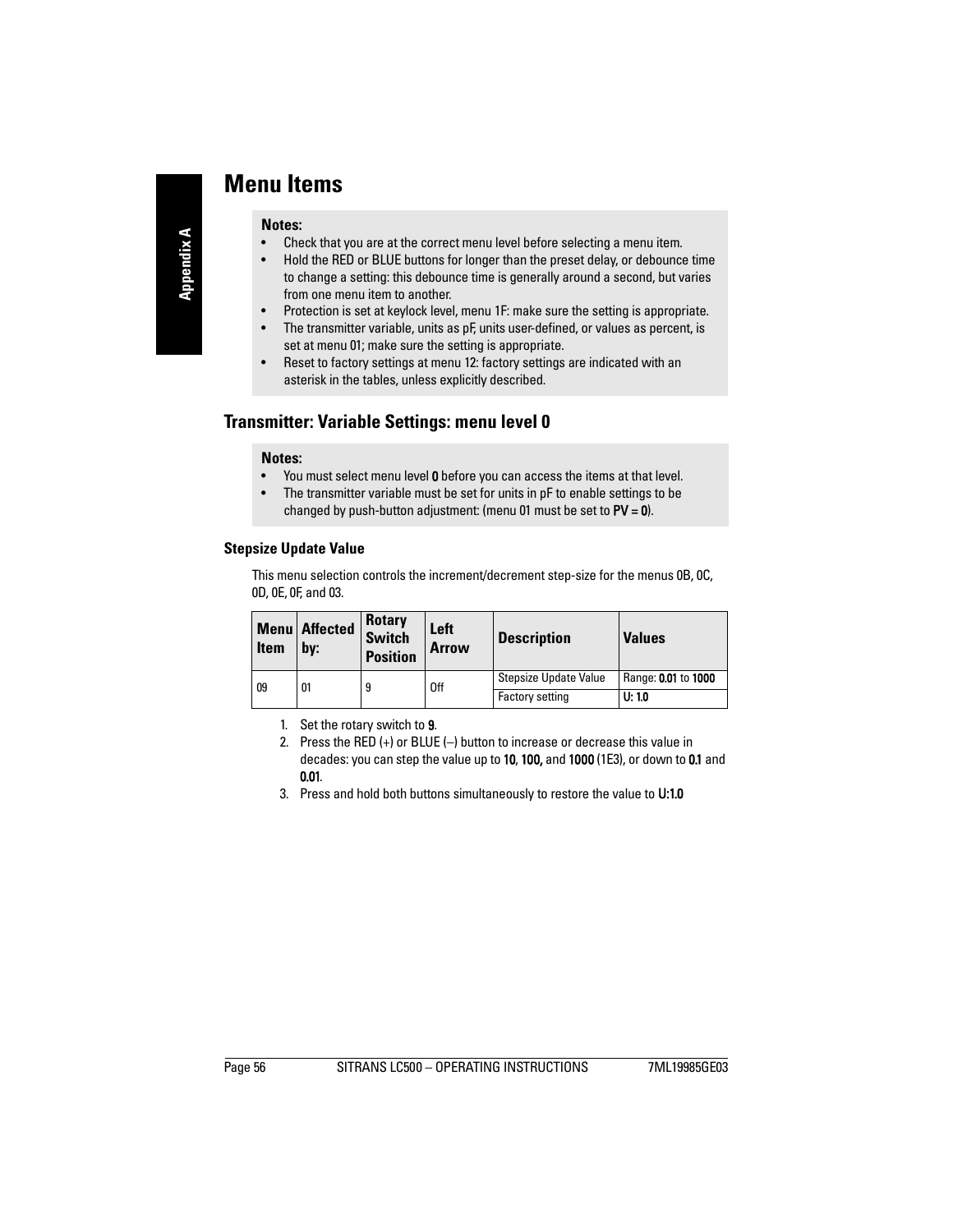# <span id="page-62-2"></span><span id="page-62-0"></span>**Damping**

Damping slows the measurement response to a change in level, and is used to stabilize the reading<sup>1</sup>. The Damping Value is not in seconds but is a factor that controls the rate of change for the dynamic value of the TV currently selected.

The increment/decrement step size is subject to the setting on Menu 09.

| <b>Item</b> | <b>Menu</b> Affected<br>bv: | <b>Rotary</b><br><b>Switch</b><br><b>Position</b> | Left<br><b>Arrow</b> | <b>Description</b>     | <b>Values</b>      |
|-------------|-----------------------------|---------------------------------------------------|----------------------|------------------------|--------------------|
| 0A          | 01.09                       | А                                                 | 0ff                  | Damping                | Range: 1 to 10,000 |
|             |                             |                                                   |                      | <b>Factory setting</b> | 1.00               |

- 1. Set the rotary switch to  $A$ .
- 2. Press the RED  $(+)$  or the BLUE  $(-)$  button to alter the value between 1 and 10,000. or: Press and hold a button to start a repeat function, or: Press and hold both buttons simultaneously to reset the value back to 1.00.

### <span id="page-62-3"></span><span id="page-62-1"></span>**Lower Sensor Limit**

The Lower Sensor Limit (LSL) is the lower of two limit settings. Whenever the PV value (Menu level 0) drops below the Lower Sensor Limit, the measurement is considered at fault and the LCD displays **ooL**, alternating with PV.

If the display mode is in %, this selection is disabled and the LCD displays  $-\cdots$ . The transmitter variable on which this menu selection operates is chosen in Menu 01.

The increment/decrement step size is subject to the setting from Menu 09.

| <b>Item</b>    | <b>Menu</b> Affected<br>bv: | <b>Rotary</b><br><b>Switch</b><br><b>Position</b> | Left<br><b>Arrow</b> | <b>Description</b>        | <b>Values</b>   |
|----------------|-----------------------------|---------------------------------------------------|----------------------|---------------------------|-----------------|
| 0 <sub>B</sub> | 01.09                       | В                                                 | 0ff                  | <b>Lower Sensor Limit</b> | Range 0 to 3300 |
|                |                             |                                                   |                      | <b>Factory setting</b>    | 1.66            |

1. Set the rotary switch to B.

2. Press the RED (+) or BLUE (–) buttons to alter this value. or: Press and hold a button to start a repeat function, or: Press and hold both buttons simultaneously to take the current PV reading as the new setting.

For example, in an application with an agitated surface.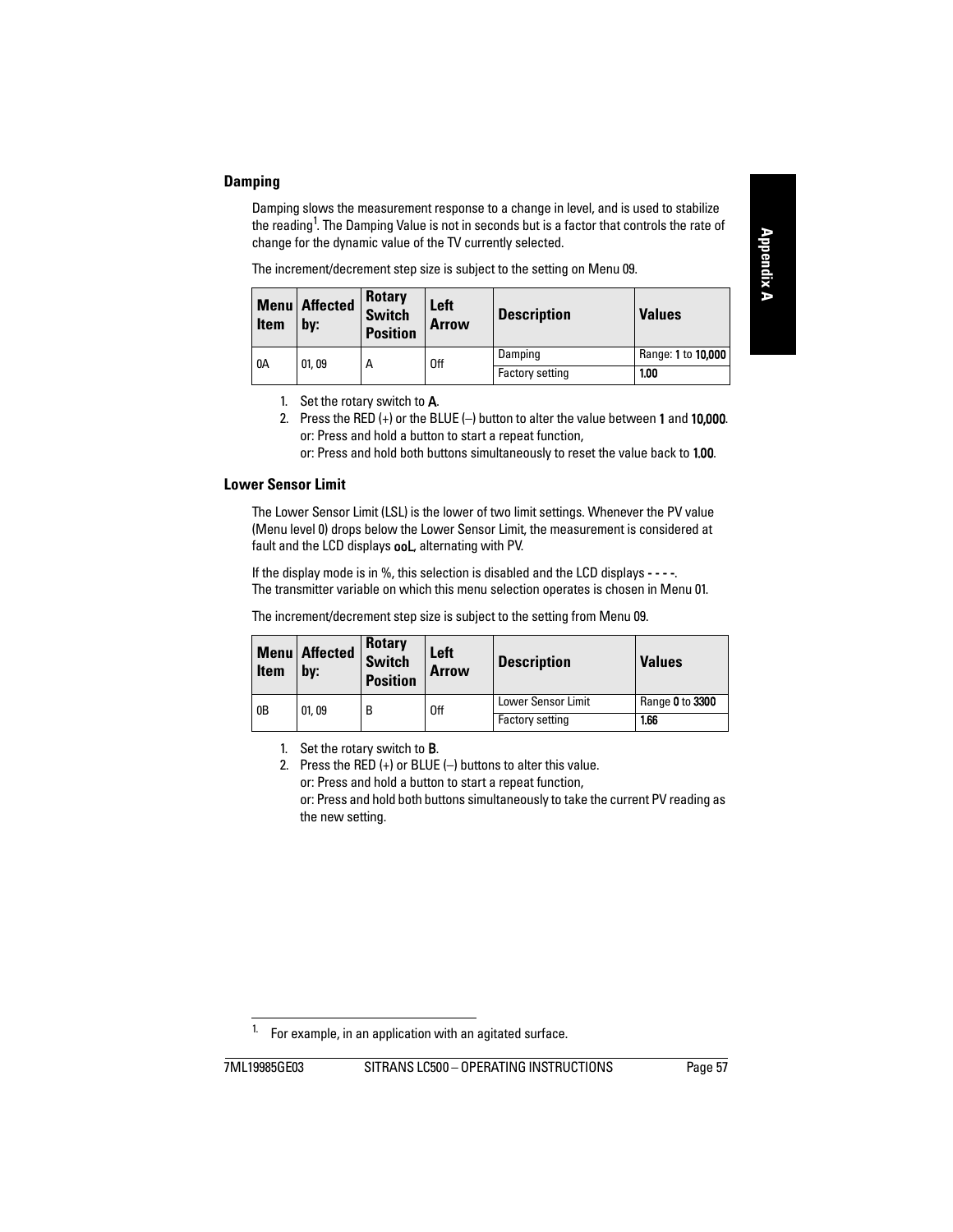## <span id="page-63-2"></span><span id="page-63-0"></span>**Upper Sensor Limit**

The Upper Sensor Limit (USL) is the upper of two limit settings. Whenever the PV value (Menu Level 0) rises above the upper limit setting, the measurement is considered at fault and the LCD displays **ooL**, alternating with PV.

If the display mode is in %, this selection is disabled and the LCD displays - - - -. The transmitter variable on which this menu selection operates is chosen in Menu 01.

| <b>Item</b>    | <b>Menu</b> Affected<br>by: | Rotary<br>Switch<br><b>Position</b> |     | Left Arrow   Description  | <b>Values</b> |
|----------------|-----------------------------|-------------------------------------|-----|---------------------------|---------------|
| 0 <sup>C</sup> | 01,09                       | C                                   | 0ff | <b>Upper Sensor Limit</b> | 3300 to 0     |
|                |                             |                                     |     | <b>Factory setting</b>    | 3300          |

The increment/decrement step size is subject to the setting from Menu 09.

- 1. Set the rotary switch to C.
- 2. Press the RED (+) or BLUE (–) button to increase or decrease this value. or: Press and hold a button to start a repeat function. or: Press and hold both buttons simultaneously to take the current PV reading as the new setting.

### <span id="page-63-3"></span><span id="page-63-1"></span>**Delta Range Setting**

The Delta Range Setting allows you to commission the unit for overfill or underfill protection where it is impossible to bring the product to those levels in normal process conditions. This feature is not normally used for the SITRANS LC500.

Overfill protection is used in applications where the probe is normally uncovered. Delta Range Setting adds the minimum span to the Lower Range Value: the result is used to update the Upper Range Value. If the process level exceeds the new URV, a fault is signalled.

Underfill protection would be used in applications where the probe is normally covered. In this case, Delta Range Setting subtracts the minimum span from the Upper Range Value and uses the result to update the Lower Range Value. If the process value drops below the new LRV, a fault is signalled.

The loop-current control must be in 2-state mode (Menu 07) for Menu 0D to display the Delta Range Setting. When the loop-current control is in Analog mode, Menu 0D displays - - - -.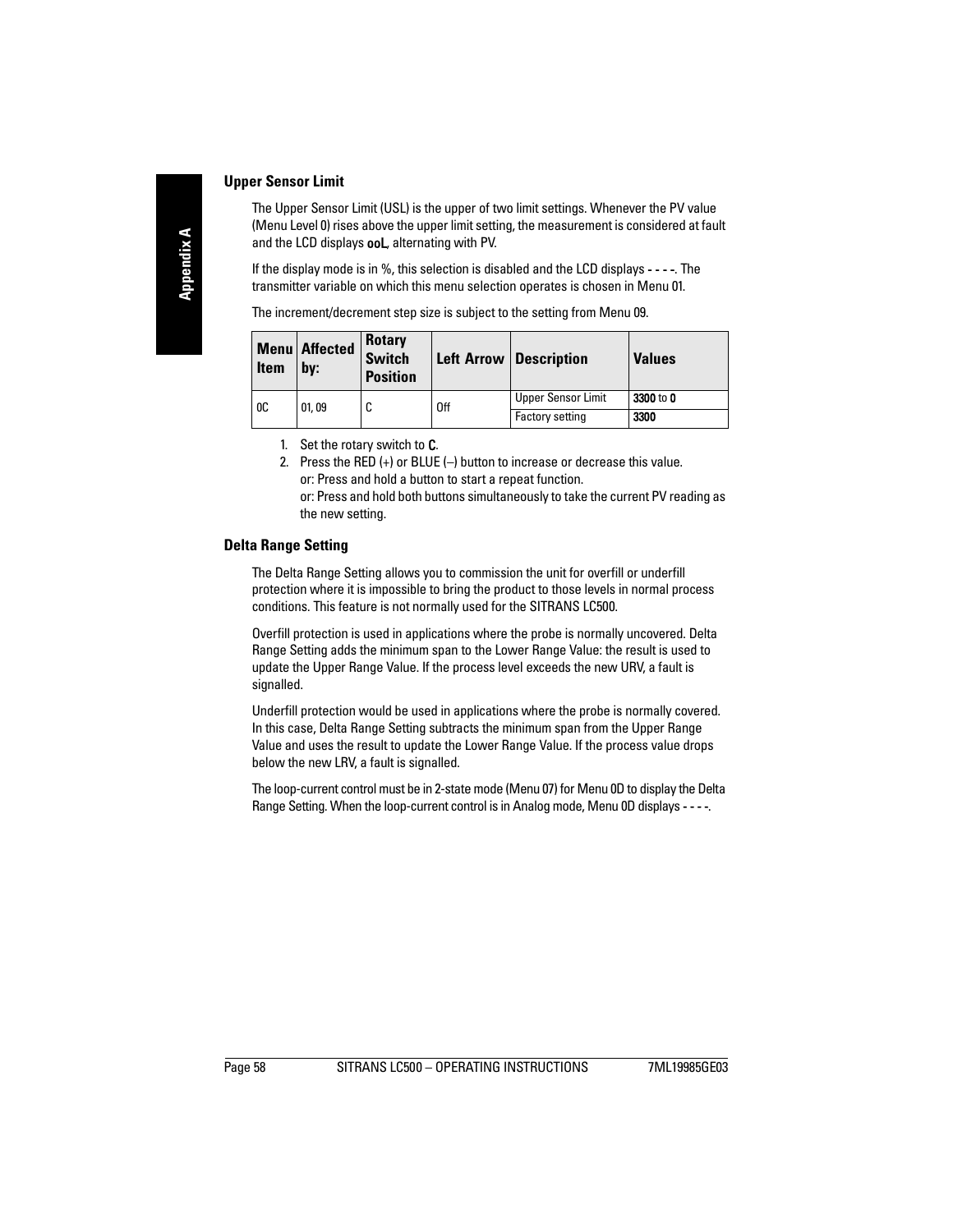The transmitter variable on which this selection is based is chosen in Menu 01. The increment/decrement step size is set at Menu 09.

| Menu<br><b>Item</b> | <b>Affected</b><br>by: | <b>Rotary</b><br><b>Switch</b><br><b>Position</b> | Left<br>Arrow | <b>Mode</b> |        | <b>Description</b>               | <b>Values</b>    |
|---------------------|------------------------|---------------------------------------------------|---------------|-------------|--------|----------------------------------|------------------|
|                     |                        |                                                   |               | 2-state     |        | Delta Range Setting<br>(enabled) | Span<br>setting  |
| 0 <sub>D</sub>      | 01, 07, 09             | D                                                 | 0ff           | Analog      | $\ast$ |                                  | Display<br>shows |

### <span id="page-64-1"></span><span id="page-64-0"></span>**Lower Range Value**

Lower Range Value (LRV) is the setting for 0% of the operating range, in most cases an empty vessel/tank. If the display mode is in % this selection is disabled and the LCD  $displays -- --$ 

The transmitter variable on which this menu selection operates is chosen in Menu 01. For TV0 the LRV is in most cases Factory Set to the probe capacitance in free air.

The increment/decrement step size is subject to the setting from Menu 09.

| <b>Item</b> | <b>Menu</b> Affected<br>by: | <b>Rotary</b><br><b>Switch</b><br><b>Position</b> | Left<br><b>Arrow</b> | <b>Mode</b> | <b>Description</b>     | <b>Values</b>               |
|-------------|-----------------------------|---------------------------------------------------|----------------------|-------------|------------------------|-----------------------------|
|             |                             |                                                   |                      |             | Lower Range<br>Value   | Range: 0.00 to 3300         |
| 0E          | 01, 09, 0B, 0C              | l E                                               | 0 <sup>ff</sup>      | Analog      | <b>Factory setting</b> | Probe capacitance in<br>air |
|             |                             |                                                   |                      |             | Display percent        | Display shows               |

- 1. Set the rotary switch to  $E$ .
- 2. Press and hold both buttons simultaneously to take the current PV reading as the new setting.

or: Press the RED (+) or BLUE (–) button to step the value up or down. or: Press and hold a button for a prolonged time to start a repeat function.

When the new setting exceeds that of the Limit Settings (Menu 0C and 0B), the new value is rejected and the previous value remains unchanged.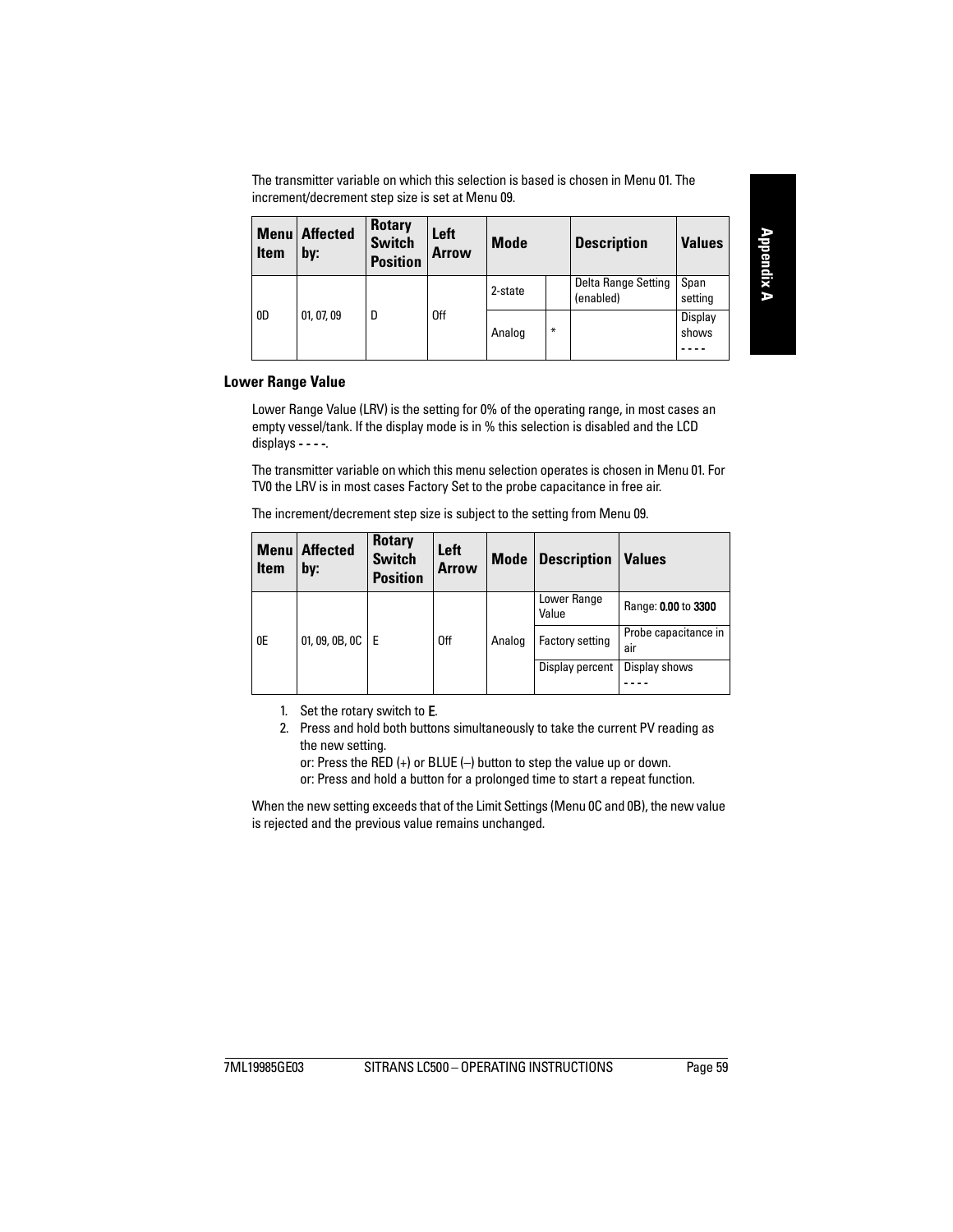## <span id="page-65-2"></span><span id="page-65-0"></span>**Upper Range Value**

Upper Range Value (URV) is the setting for 100% of the operating range, in most cases a full vessel/tank. The transmitter variable on which this menu selection operates is chosen in Menu 01. For TV0, the URV is in most cases Factory Set to the probe capacitance in water.

The increment/decrement step size is subject to the setting from Menu 09.

| <b>Menu</b><br><b>Item</b> | <b>Affected</b><br>by: | <b>Rotary</b><br><b>Switch</b><br><b>Position</b> | Left<br><b>Arrow</b> | <b>Mode</b> | <b>Description</b>     | <b>Values</b>                   |
|----------------------------|------------------------|---------------------------------------------------|----------------------|-------------|------------------------|---------------------------------|
|                            |                        |                                                   |                      |             | Upper Range Value      | Range: 3300 to<br>0             |
| 0F                         | 01, 09, 0B, 0C         | l F                                               | 0ff                  | Analog      | <b>Factory setting</b> | Probe capaci-<br>tance in water |
|                            |                        |                                                   |                      |             | Display percent        | Display shows                   |

- 1. Set the rotary switch to F.
- 2. Press and hold both buttons simultaneously to take the current PV reading as the new setting.

or: Press the RED (+) or BLUE(–) button to step this value up or down.

or: Press and hold a button for a prolonged time to start a repeat function.

When the new setting exceeds that of the Limit Settings (Menu 0C and 0B), the new value is rejected, and the previous value remains unchanged.

# **Transmitter Variable Values: menu level 0**

## <span id="page-65-3"></span><span id="page-65-1"></span>**Dynamic Value, Primary Variable (PV): menu 00 and menu 10**

**Note:** Menus 00 and 10 are the only locations where you can change from level 1 to level 0, or vice versa.

The value for the Primary Variable is displayed as either units or percent of range, selected in menu 01. When 2-state mode is selected in menu 07 the LCD display indicates the probe status:

- blinking for an uncovered probe
- steady for a covered probe

If the internal diagnostics detect a fault or failure, the display alternates between the PV value and the fault/failure message 'FIt'. If the product level goes outside the limit settings, then the display alternates between the PV value and 'ooL'. Alternatively, if the simulation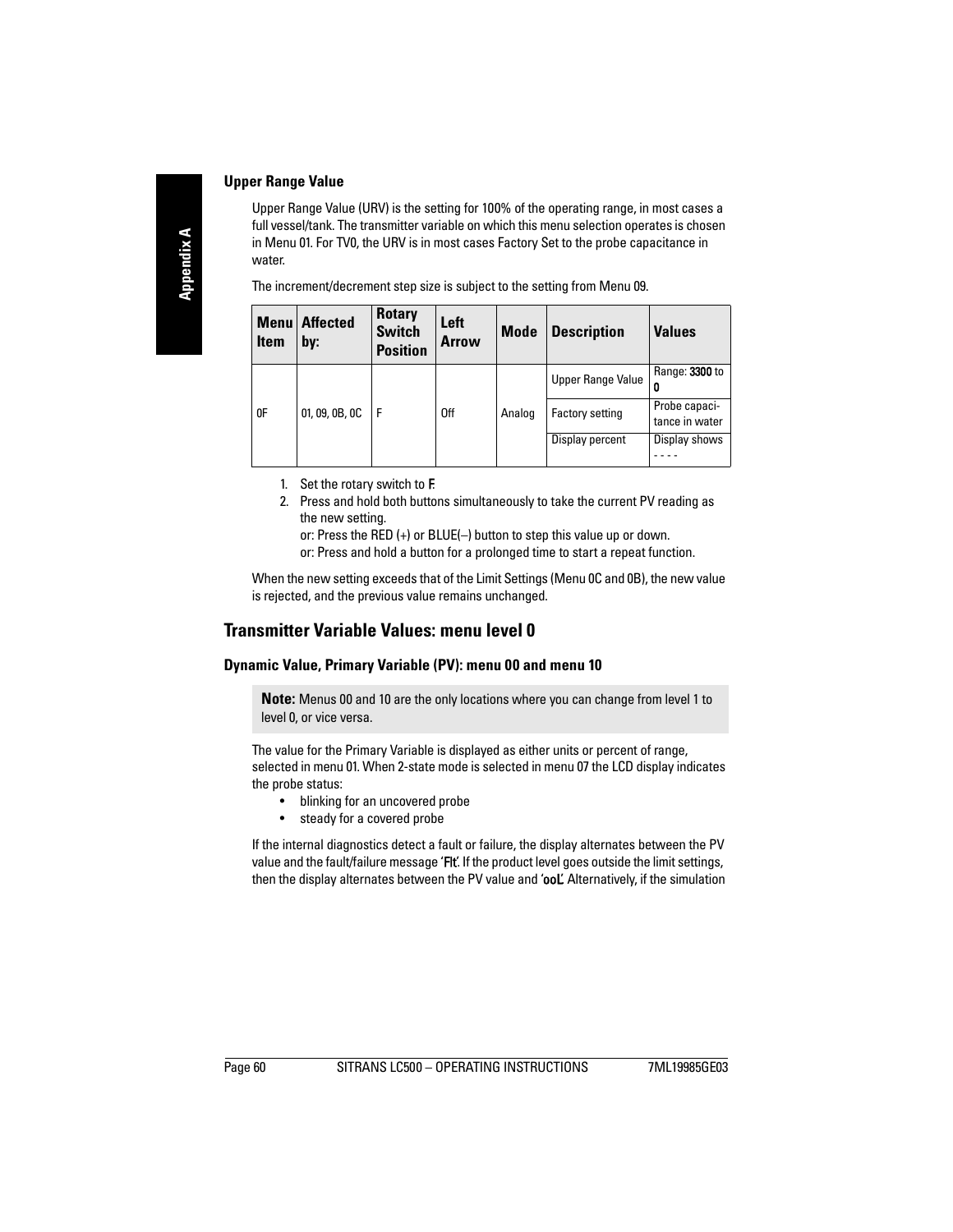(SIM) function has been selected via HART, the LCD alternately displays the text SIM or the applied simulation value for the duration of the simulation.

| <b>Item</b> | <b>Menu</b> Affected<br>bv: | Rotary<br><b>Switch</b><br><b>Position</b> | Left<br><b>Arrow</b> | <b>Description</b> | <b>Values</b>                 |  |
|-------------|-----------------------------|--------------------------------------------|----------------------|--------------------|-------------------------------|--|
| 00          | 01                          | U                                          | 0ff                  | Dynamic Value (PV) | Units or % of range, selected |  |
| 10          |                             |                                            | 0n                   |                    | in menu 01                    |  |

To change from menu 10 to menu 00:

- 1. Set the rotary switch to 0.
- 2. Press the RED  $(+)$  button for about a second. The LCD briefly displays: **M 00** followed by : SEL 0, to indicate that menu 00 is selected. When the button is released the LCD displays the current PV value. No left-arrow is displayed at the top left corner of the LCD in menu 00.

To change from menu 00 to menu 10:

- 1. Set the rotary switch to 0.
- 2. Press the BLUE button for more than one second. The LCD briefly displays: M 10 followed by : SEL1, to indicate that menu level 1 is selected. Then the LCD displays PV, and a left-arrow is visible in the top left corner of the LCD, indicating menu level 1.

### <span id="page-66-2"></span><span id="page-66-0"></span>**Display the Highest / Lowest Recorded Value**

| <b>Menu</b><br><b>Item</b> | <b>Rotary</b><br><b>Switch</b><br><b>Position</b> | <b>Left Arrow</b> | <b>Description</b>              |
|----------------------------|---------------------------------------------------|-------------------|---------------------------------|
| 02                         |                                                   | 0ff               | Highest / Lowest Recorded Value |

1. Set the rotary switch to 2. The Highest / Lowest recorded values for TV currently selected are displayed alternately.

- 2. Press the RED (+) button to select the Highest recorded value for display, or: Press the BLUE (–) button to select the Lowest recorded value for display,
- 3. Press both buttons simultaneously for more than one second to reset the recorded values back to the dynamic value of this TV. (This will also occur after a reset [power-down] of the device.)

### <span id="page-66-3"></span><span id="page-66-1"></span>**Select the Transmitter Variable (TV) for the Primary Variable (PV).**

| <b>Menu</b><br><b>Item</b> | <b>Rotary</b><br><b>Switch</b><br><b>Position</b> | Left<br><b>Arrow</b> | <b>Description</b>                       |   | <b>Values</b> |                                                 |
|----------------------------|---------------------------------------------------|----------------------|------------------------------------------|---|---------------|-------------------------------------------------|
| 01                         |                                                   | 0ff                  | Transmitter Variable<br>selection for PV |   |               | TVO (units are pF)                              |
|                            |                                                   |                      |                                          |   |               | TV1 (units are user definable<br>only via HART) |
|                            |                                                   |                      |                                          | D |               | TV0 (values displayed as %)                     |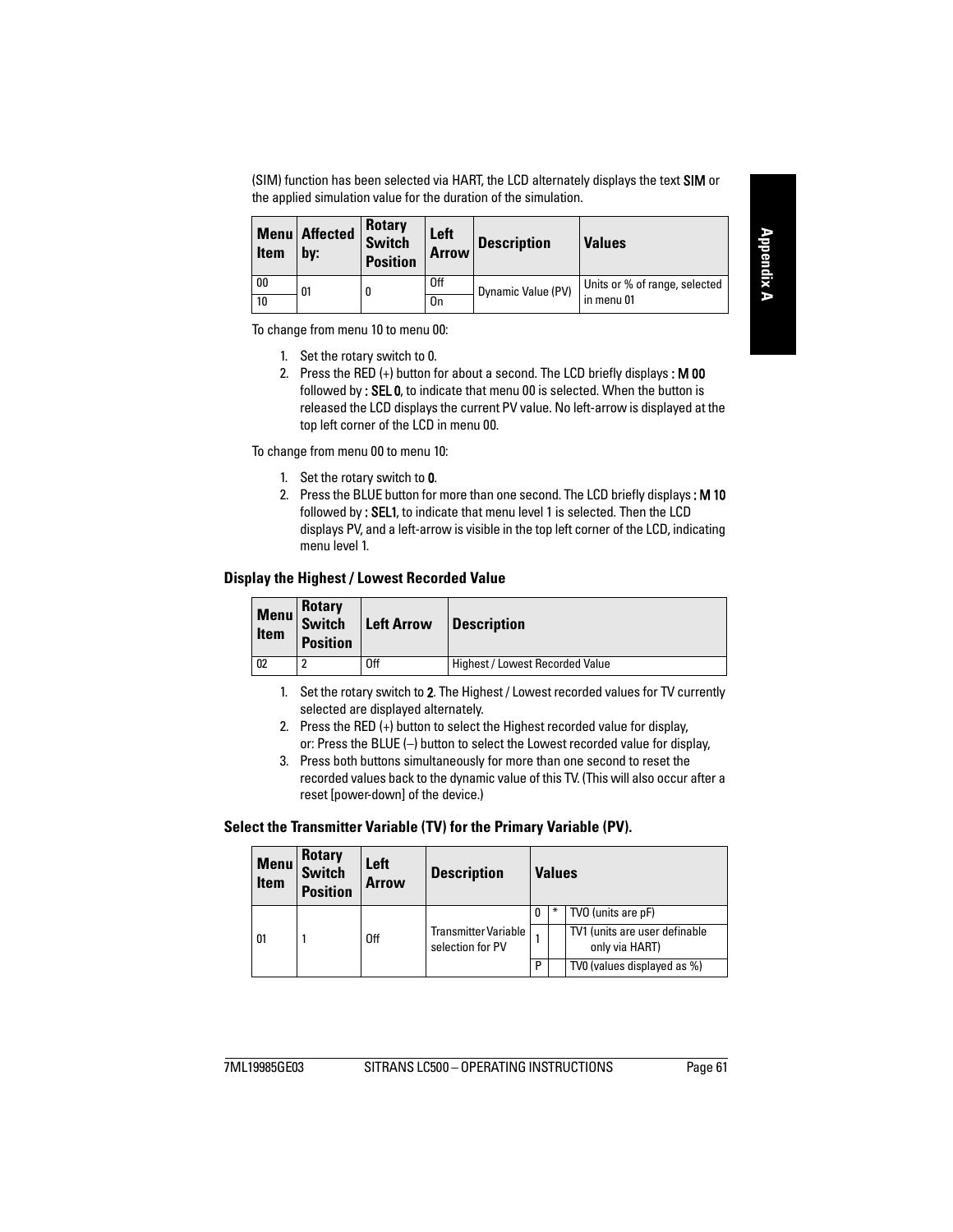- 1. Set the rotary switch to 1. The LCD displays  $Pv = 0$ , 1, or P.
- 2. Press the RED (+) or BLUE (–) button to select a higher or lower value.
- 3. Press both buttons to select  $Pv = P$ .

### **Notes:**

- When PV is set to 1, settings cannot be changed using push-button adjustment.
- Many settings cannot be changed using push-button calibration when  $PV = P$ .
- If PV = 0, TV0 is selected for PV, URV, LRV, USL, LSL, Damping, and Highest/Lowest recorded value. The units are implicitly<sup>1</sup> pF.
- If PV = 1, TV1 is selected for PV, URV, LRV, USL, LSL, Damping, and Highest/Lowest recorded value. The units are user definable but only by HART.
- If  $PV = P$ , TV0 is selected: however, the values for PV and URV are displayed in %; LRV, USL, LSL, are blanked out with ----; all other fields are identical to that of TV0.

## <span id="page-67-1"></span><span id="page-67-0"></span>**Transmitter Variables Dynamic Value: menu level 1**

This menu selection allows you to read the values of the dynamic variables TV0, TV1, TV2 $^2$ , and TV3. When no buttons are pressed, the LCD displays the dynamic value for TV0.

| <b>Menu</b><br><b>Item</b> | <b>Rotary</b><br><b>Switch</b><br><b>Position</b> | Left<br><b>Arrow</b> | <b>Mode</b>          |   | <b>Description</b>                                      | <b>Action</b>                                    | <b>Values</b>                           |
|----------------------------|---------------------------------------------------|----------------------|----------------------|---|---------------------------------------------------------|--------------------------------------------------|-----------------------------------------|
| 1C                         |                                                   | 0 <sub>n</sub>       | TV <sub>0</sub>      | ₩ | <b>Transmitter</b><br>Variables<br><b>Dynamic Value</b> | No buttons pressed                               | Dynamic<br>value for<br>TV <sub>0</sub> |
|                            | C                                                 |                      | TV <sub>1</sub>      |   | Transmitter<br>Variables<br><b>Dynamic Value</b>        | Press and hold RED<br>$(+)$ button               | Dynamic<br>value for<br>TV <sub>1</sub> |
|                            |                                                   |                      | $TV2^2$              |   | <b>Transmitter</b><br>Variables<br><b>Dynamic Value</b> | Press and hold<br>BLUE(-) button                 | Dynamic<br>value for<br>TV <sub>2</sub> |
|                            |                                                   |                      | T <sup>2</sup>       |   | Transmitter<br>Variables<br><b>Dynamic Value</b>        | <b>Both buttons</b><br>pressed<br>simultaneously | Dynamic<br>value for<br>T <sub>V3</sub> |
|                            |                                                   |                      | Invalid<br>selection |   |                                                         |                                                  | Display<br>shows 0.00                   |

<sup>&</sup>lt;sup>1.</sup> The units are  $pF$ : there is no other option.

<sup>&</sup>lt;sup>2.</sup> TV2 and TV3 are not currently used, but are available for future development.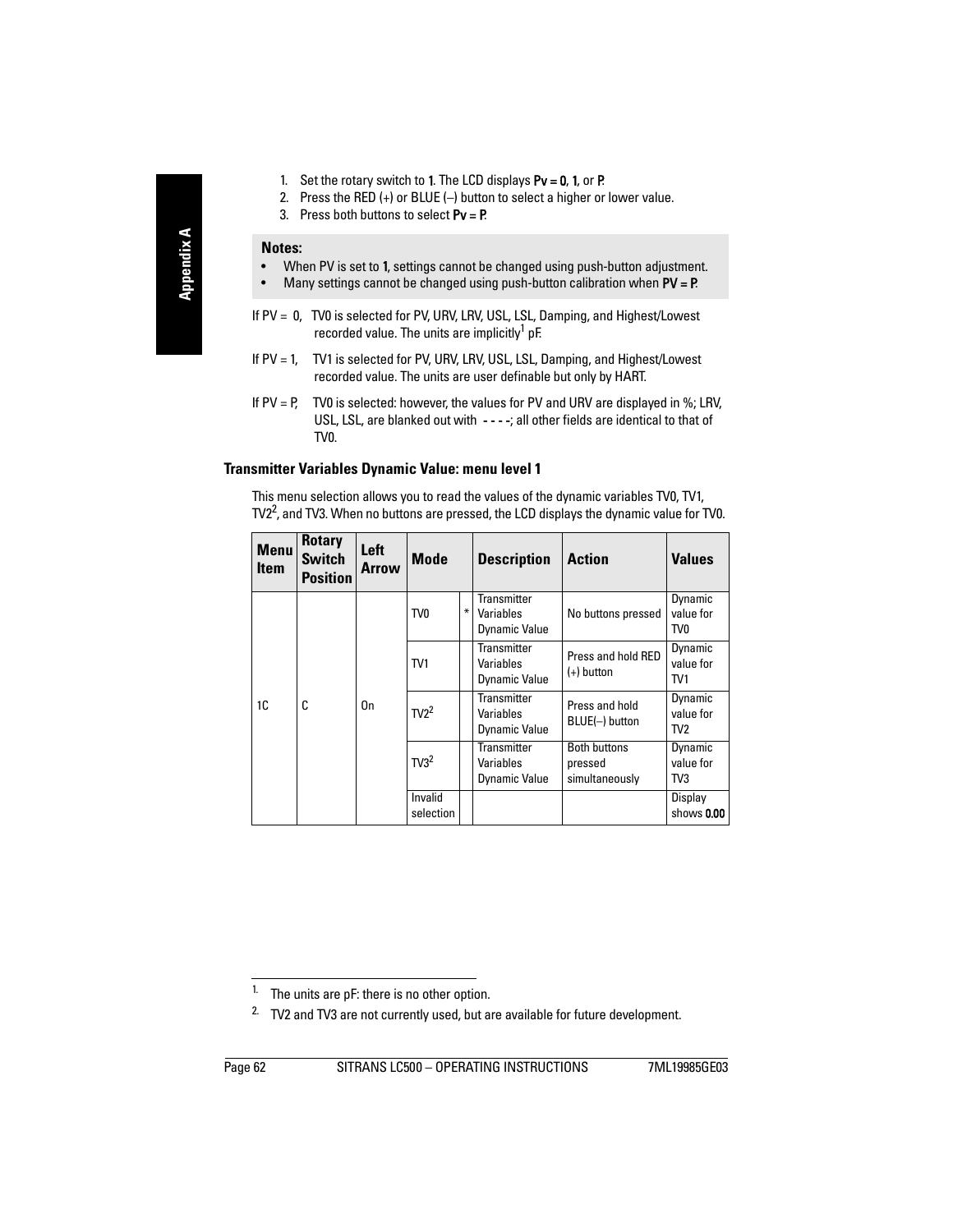# **Analog Output Signalling (proportional or 2-state): menu level 0**

Analog mode (the loop-current) can provide either:

- a 4 to 20 / 20 to 4 mA output proportional to the percent of the range or
- a 4 or 20 / 20 or 4 mA output, when 2-state mode is selected

**Note:** To set values for Upper and Lower Threshold Delay, and Upper and Lower Threshold Setting (2-state mode), the loop-current menu (07) must be in 2-state mode. When the loop-current control is in analog mode, the LCD displays only  $---$  for these menu selections.

## <span id="page-68-2"></span><span id="page-68-0"></span>**Upper Threshold Delay (2-state mode)**

The Upper Threshold Setting controls the Activation delay: the amount of time that has to pass uninterrupted with the probe covered to a level above the Upper Threshold Setting before the timer expires. When the timer expires, the output signal complies with the setting from Menu 08 for a covered probe. Whenever the level drops below the Upper Threshold Setting before the timer expires, the timer is restarted.

| Menu<br><b>Item</b> | <b>Affected</b><br>by: | <b>Rotary</b><br><b>Switch</b><br><b>Position</b> | Left<br><b>Arrow</b> | <b>Mode</b>    |   | <b>Added</b><br><b>Indicator</b>                | <b>Description   Values</b> |                  |
|---------------------|------------------------|---------------------------------------------------|----------------------|----------------|---|-------------------------------------------------|-----------------------------|------------------|
| 03                  | 07                     | 3                                                 | 0ff                  | $2 -$<br>state |   | Upward<br>running <b>A</b> at<br>right of value | Upper<br>Threshold<br>Delay | in<br>seconds    |
|                     |                        |                                                   |                      | Analog         | ₩ |                                                 |                             | Display<br>shows |

As an extra identifier, an upward running  $\boldsymbol{A}$  is displayed to the right of the value.

- 1. Set the loop-current control (Menu 07) to 2-state mode.
- 2. Set the rotary switch to 3.
- 3. Press the RED (+) or BLUE(–) button to increase or decrease the value. or: Press and hold a button to start a repeat function. or: Press and hold both buttons simultaneously to toggle the value between minimum (0) and maximum (100).

### <span id="page-68-3"></span><span id="page-68-1"></span>**Lower Threshold Delay (2-state mode)**

The Lower Threshold Setting controls the Deactivation delay: the amount of time that has to pass uninterrupted with the probe covered to a level below the Lower Threshold Setting before the timer expires. When the timer expires, the output signal will comply with the setting from Menu 08 for an uncovered probe. Whenever the level rises above the Lower Threshold Setting before the timer expires, the timer is restarted.

As an extra identifier, a downward running  $\bf{A}$  is displayed to the right of the value.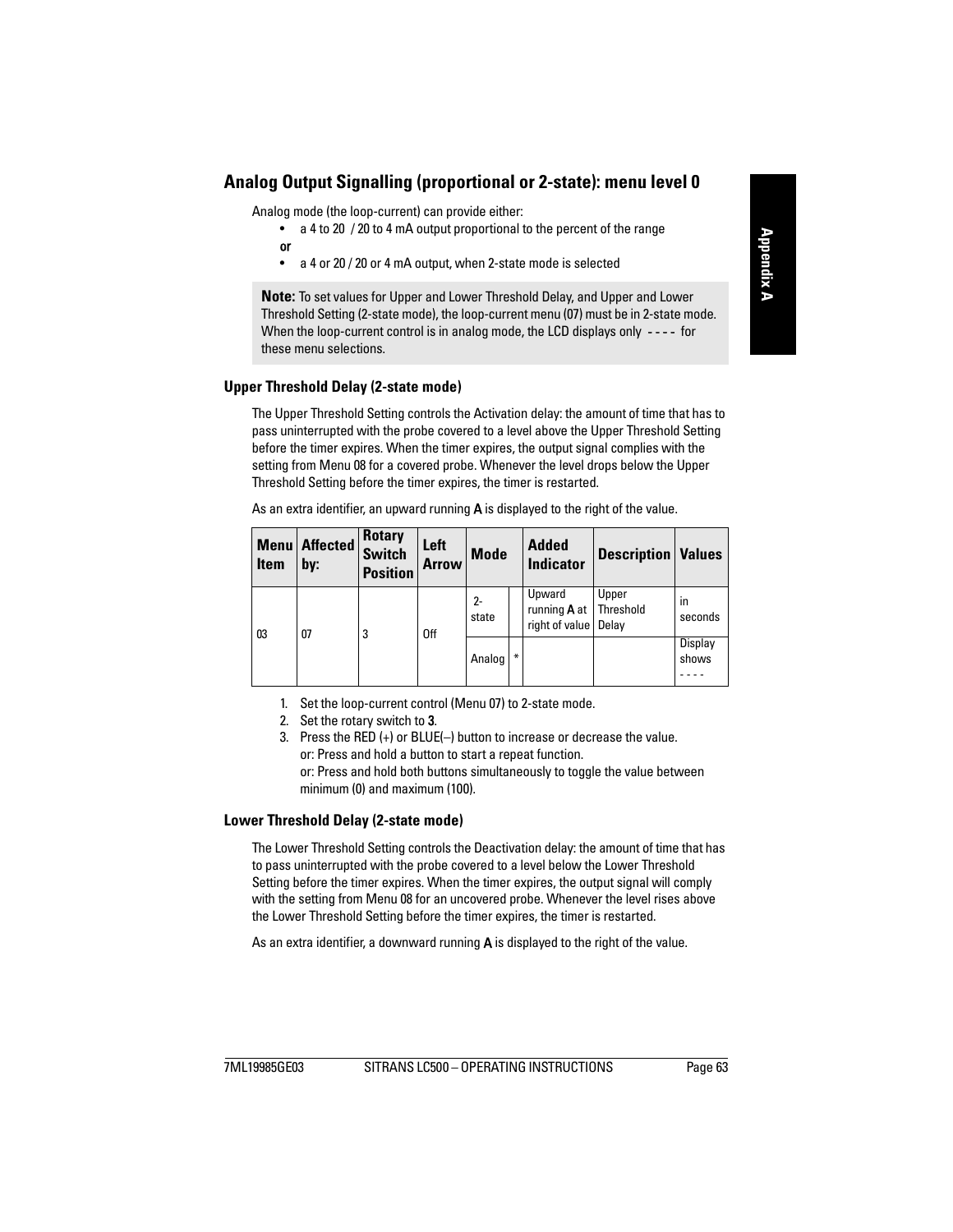| <b>Item</b> | <b>Menu</b> Affected<br>by: | <b>Rotary</b><br><b>Switch</b><br><b>Position</b> | Left<br><b>Arrow</b> | <b>Mode</b>    |        | <b>Added</b><br><b>Indicator</b>                  | <b>Description   Values</b> |                  |
|-------------|-----------------------------|---------------------------------------------------|----------------------|----------------|--------|---------------------------------------------------|-----------------------------|------------------|
| 04          | $_{07}$                     | 4                                                 | 0 <sup>ff</sup>      | $2 -$<br>state |        | Downward<br>running <b>A</b> at<br>right of value | Lower<br>Threshold<br>Delay | in<br>seconds    |
|             |                             |                                                   |                      | Ana-<br>loq    | $\ast$ |                                                   |                             | Display<br>shows |

- 1. Set the loop-current control (Menu 07) to 2-state mode.
- 2. Set the rotary switch to 4.
- 3. Press the RED (+) or BLUE(–) buttons to increase or decrease the value. or: Press and hold a button to start a repeat function. or: Press and hold both buttons simultaneously to toggle the value between minimum (0) and maximum (100).

## <span id="page-69-1"></span><span id="page-69-0"></span>**Upper Threshold Setting (2-state mode)**

The Upper Threshold Setting is the % of range above which the probe is considered covered. In order to switch the output signal, the corresponding delay time has to be met (Menu 03).

The loop-current control (Menu 07) must be in 2-state mode for this menu to display the Upper Threshold Setting in percent. As an extra identifier, an upward ramp  $\Box$  is displayed to the right of the value.

| <b>Menu</b><br><b>Item</b> | <b>Affected</b><br>by: | <b>Rotary</b><br><b>Switch</b><br><b>Position</b> | Left<br><b>Arrow</b> | <b>Mode</b> |        | <b>Added</b><br><b>Indicator</b>    | <b>Description Values</b>     |                  |
|----------------------------|------------------------|---------------------------------------------------|----------------------|-------------|--------|-------------------------------------|-------------------------------|------------------|
| 05                         | $_{07}$                | 5                                                 | 0 <sup>ff</sup>      | 2-state     |        | Upward<br>ramp at right<br>of value | Upper<br>Threshold<br>Setting | $%$ of<br>range  |
|                            |                        |                                                   |                      | Analog      | $\ast$ |                                     |                               | Display<br>shows |

- 1. Set the loop-current control (Menu 07) to 2-state mode.
- 2. Set the rotary switch to 5.
- 3. Press the RED (+) or BLUE (–) button to increase or decrease the value. or: Press and hold a button to start a repeat function.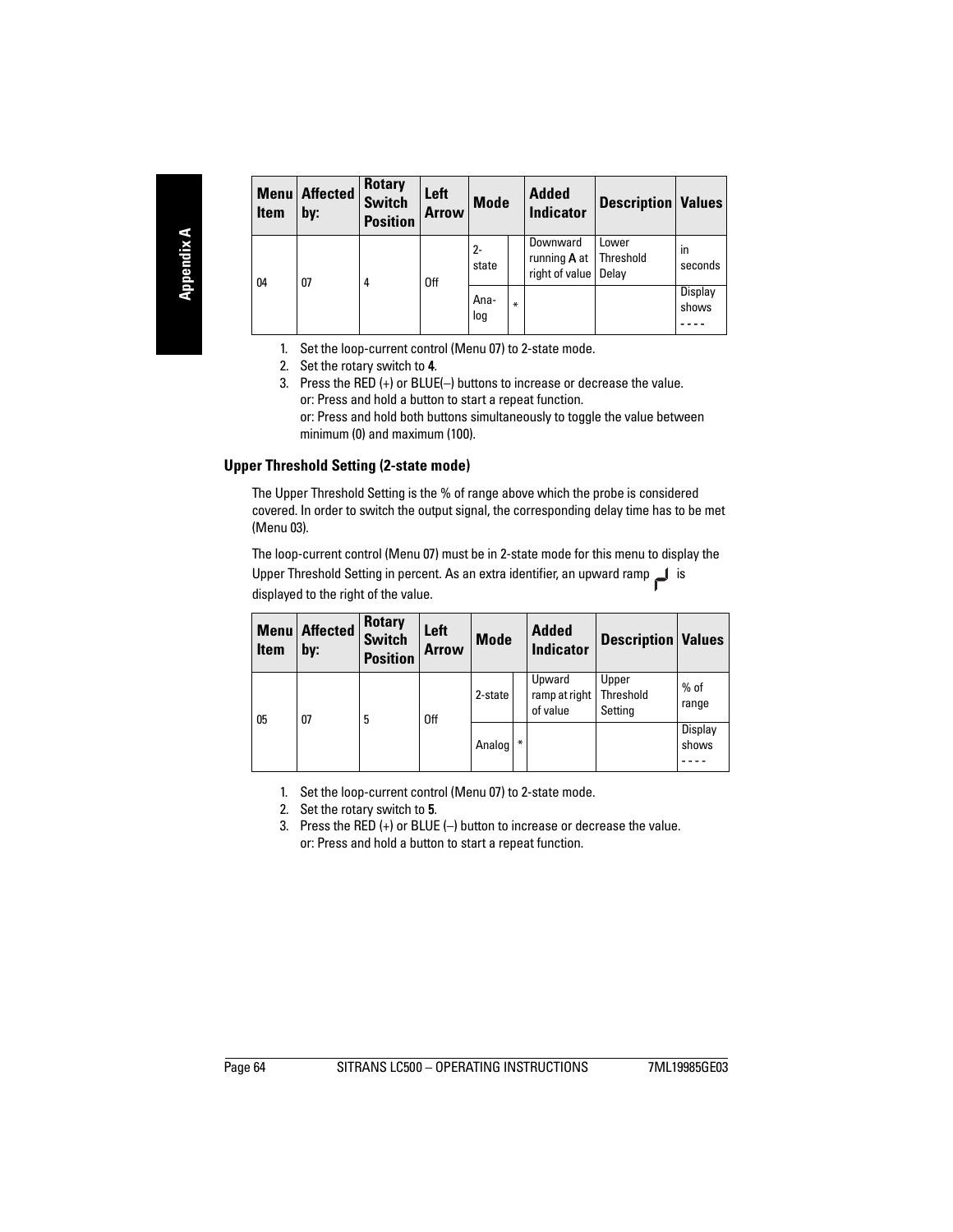## <span id="page-70-2"></span><span id="page-70-0"></span>**Lower Threshold Setting (2-state mode)**

The Lower Threshold Setting is the % of range below which the probe is considered uncovered. In order to switch the output signal, the corresponding delay time has to be met (Menu 04).

The loop-current control (Menu 07) must be in 2-state mode for this menu to display the Upper Threshold Setting in percent. As an extra identifier, a downward ramp  $\Box$  is displayed to the right of the value.

| <b>Menu</b><br><b>Item</b> | <b>Affected</b><br>by: | <b>Rotary</b><br><b>Switch</b><br><b>Position</b> | Left<br><b>Arrow</b> | <b>Mode</b> |        | <b>Added</b><br><b>Indicator</b>      | <b>Description Values</b>     |                  |
|----------------------------|------------------------|---------------------------------------------------|----------------------|-------------|--------|---------------------------------------|-------------------------------|------------------|
| 06                         | $_{07}$                | 6                                                 | 0 <sup>ff</sup>      | 2-state     |        | Downward<br>ramp at right<br>of value | Lower<br>Threshold<br>Settina | $%$ of<br>range  |
|                            |                        |                                                   |                      | Analog      | $\ast$ |                                       |                               | Display<br>shows |

- 1. Set the loop-current control (Menu 07) to 2-state mode.
- 2. Set the rotary switch to 6.
- 3. Press the RED (+) or BLUE (–) button to increase or decrease the value. or: Press and hold a button to start a repeat function.

# <span id="page-70-3"></span><span id="page-70-1"></span>**Analog Signalling Mode** (**2-state): menu level 0**

**Note:** Menu 08 has precedence over the settings in Menu 07.

The factory setting is for Analog mode (the loop-current is proportional with the percentage of the range). When no buttons are pressed, the LCD displays the current mA value.

2-state Signalling Mode provides a 4 mA or 20 mA output. The settings are relative to a covered probe:

- C: Hi selects a 20 mA signal for a covered probe, which switches to 4 mA if the probe becomes uncovered.
- C: Lo selects a 4 mA signal for a covered probe, which switches to 20 mA if the probe becomes uncovered.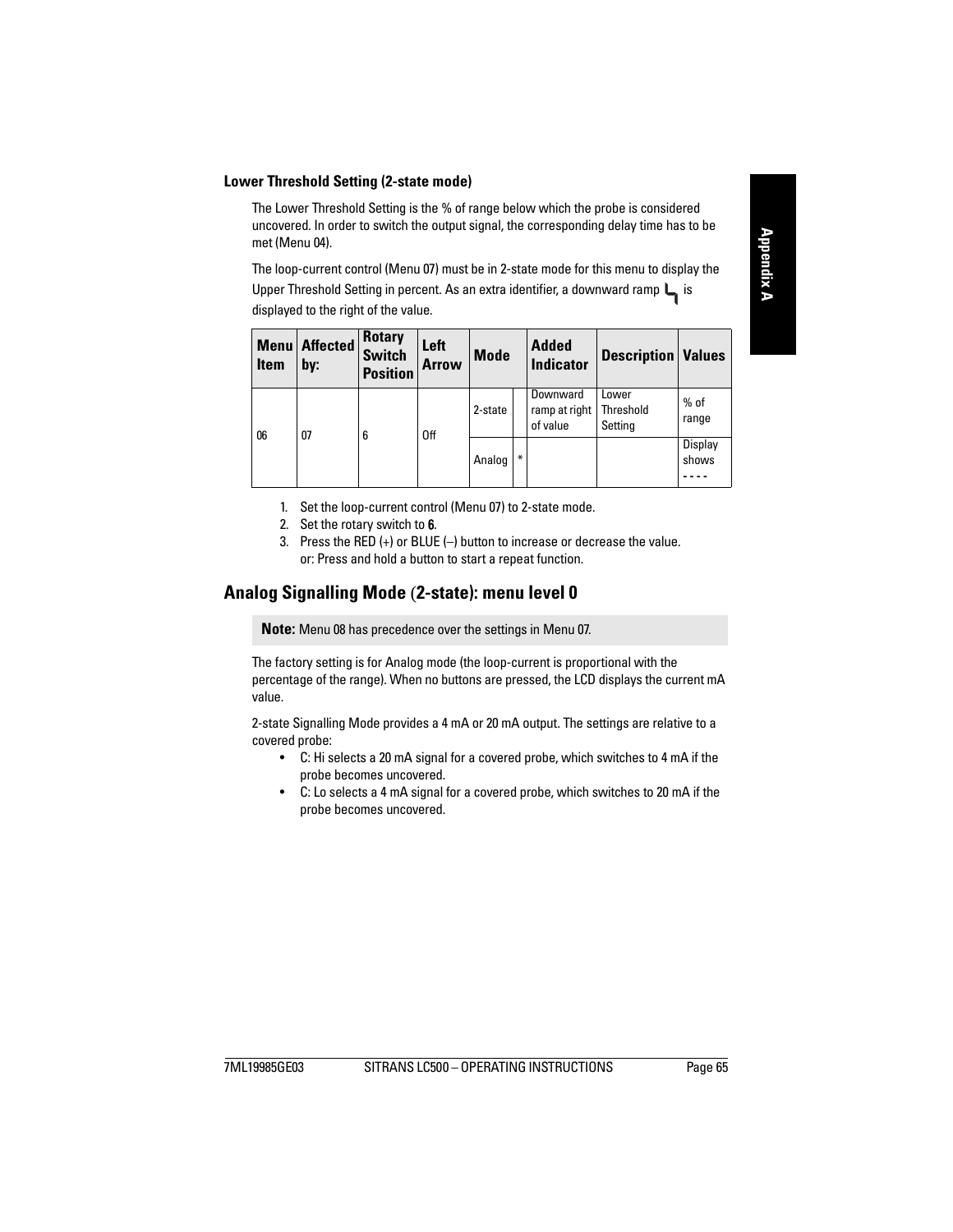Menu selections 03, 04, 05, and 06 set the criteria for delay and threshold that have to be met for a change in output signal.

| <b>Menu</b><br>Item | Affected<br>by:       | <b>Rotary</b><br><b>Switch</b><br><b>Position</b> | Left<br>Arrow   | <b>Mode</b> |   |                                           |                                           | <b>Description Action</b>              |  | <b>Values</b> |
|---------------------|-----------------------|---------------------------------------------------|-----------------|-------------|---|-------------------------------------------|-------------------------------------------|----------------------------------------|--|---------------|
| 07                  | 03, 04, 05,<br>06, 08 |                                                   | 0 <sup>ff</sup> | Analog      | ∗ | Signal propor-<br>tional to % of<br>range | Press both<br>buttons simul-<br>taneously | Display<br>shows<br>C: An              |  |               |
|                     |                       |                                                   |                 | $2 -$       |   | 2-state High                              | Press RED (+)                             | Display<br>shows<br>C: Hi <sup>a</sup> |  |               |
|                     |                       |                                                   |                 | state       |   | 2-state Low                               | Press BLUE (-)                            | Display<br>shows<br>C: Lo <sup>b</sup> |  |               |

- <sup>a.</sup> While button is pressed, display reads C: Hi. When button is released, display shows 20.00 if the probe is covered, or 4.00 if it is uncovered.
- $b.$  While button is pressed, display reads C: Lo. When button is released, display shows 4.00 if the probe is covered, or 20.00 if it is uncovered.

Set the rotary switch to 7. To change the mode to 2-state High, press the RED (+) button for more than one second: the LCD displays C: Hi. When the button is released, the loopcurrent will switch to 20 mA if the probe is covered, or 4 mA if it is uncovered.

To change the mode to 2-state Low, press the BLUE (–) button for more than one second: the LCD displays C: Lo. When the button is released, the loop-current will switch to 4 mA, and if the probe is uncovered, or 20 mA if the probe is covered.

Analog Mode may be restored at any time by pressing both buttons simultaneously for more than one second. The LCD displays C: An while the two buttons are pressed, and displays the current reading when the buttons are released.

The loop-current will be between 3.8 and 20.5 mA, and will saturate to one of these values if the level goes beyond the Upper or Lower range settings.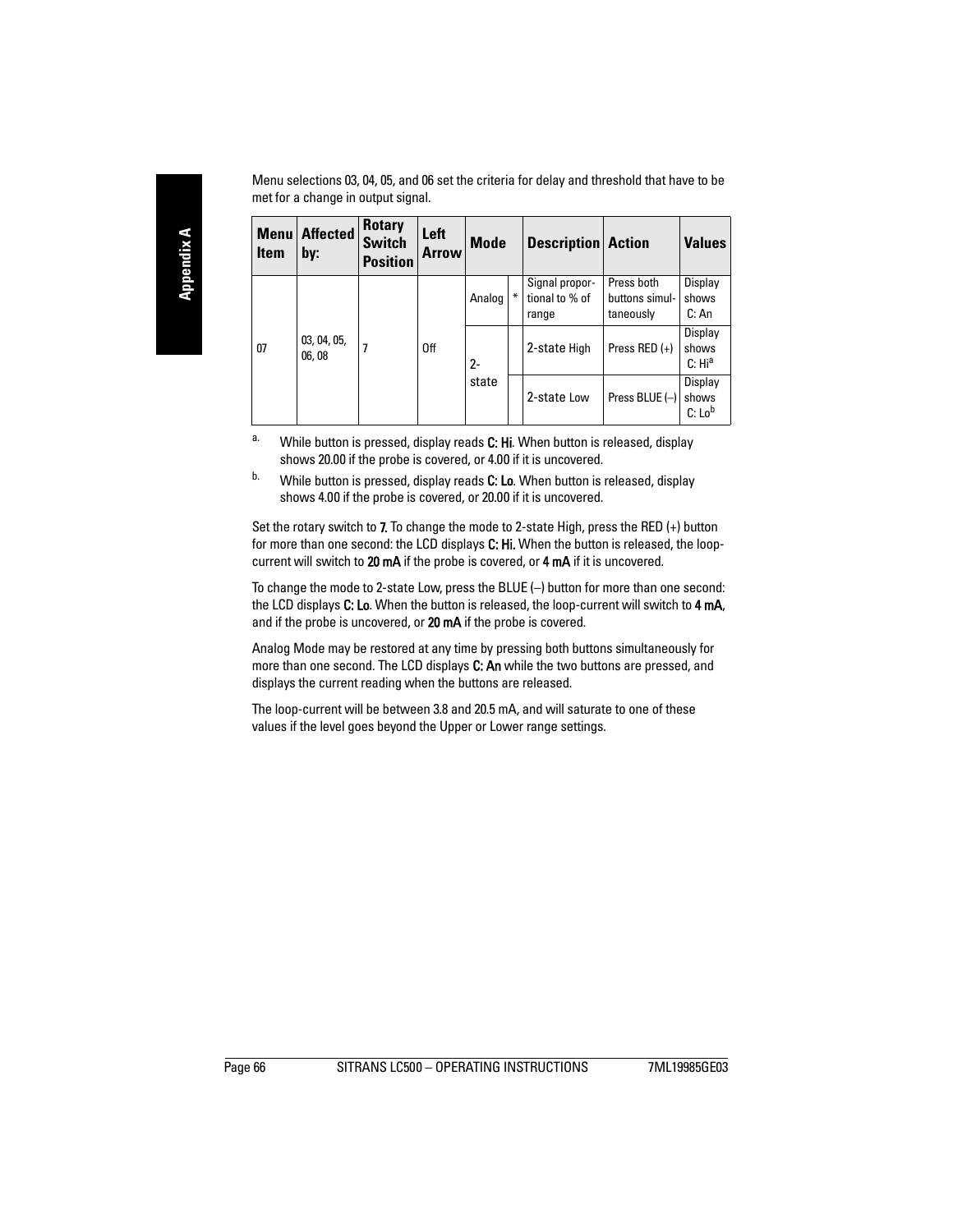#### **Analog Fault Signalling (2-state)**

#### **Note:**

- 2-state mode must be selected at menu 07.
- This menu selection controls the current-loop fault/failure signal output. This signal has precedence over the settings on Menu 07.

When 2-state fault signalling is enabled, in the case of a fault the mA output is 3.6 mA or 22 mA<sup>1</sup>, depending on the setting. The mA output is viewed at menu 07.

| <b>Menu</b><br><b>Item</b> | <b>Rotary</b><br><b>Switch</b><br><b>Position</b> | Left<br><b>Arrow</b> | <b>Description</b>                           | <b>Action</b> | <b>Values</b>                           |                                        |
|----------------------------|---------------------------------------------------|----------------------|----------------------------------------------|---------------|-----------------------------------------|----------------------------------------|
|                            |                                                   |                      | 2-state Fault Signalling<br>(disabled)       | $\ast$        | Press both<br>buttons<br>simultaneously | Display<br>shows<br>P. - -             |
| 08                         | 8                                                 | 0 <sup>ff</sup>      | 2-state High Fault Sig-<br>nalling (enabled) |               | Press RED $(+)$                         | Display<br>shows<br>F: Hi <sup>a</sup> |
|                            |                                                   |                      | 2-state Low Fault Signal-<br>ling (enabled)  |               | Press BLUE $(-)$                        | Display<br>shows<br>F: Lo              |

<sup>a.</sup> If the LCD displays an equal sign  $(=)$  in place of the colon  $(:)$  this indicates that the loop-current is at fault/failure level. For example F: Hi becomes F= Hi.

Set the rotary switch to 8.

- To change the mode to 2-state High, press the RED (+) button for more than a second: the display reads F: Hi. In the case of a fault/failure the loop-current goes to 22.0 mA.
- To change the mode to 2-state Low, press the BLUE (–) button for more than a second: the display reads F: Lo. In the case of a fault/failure the loop-current goes to 3.6 mA.

<sup>&</sup>lt;sup>1.</sup> For detailed information, see *[Fault Signalling](#page-21-0)* on [page 16.](#page-21-0)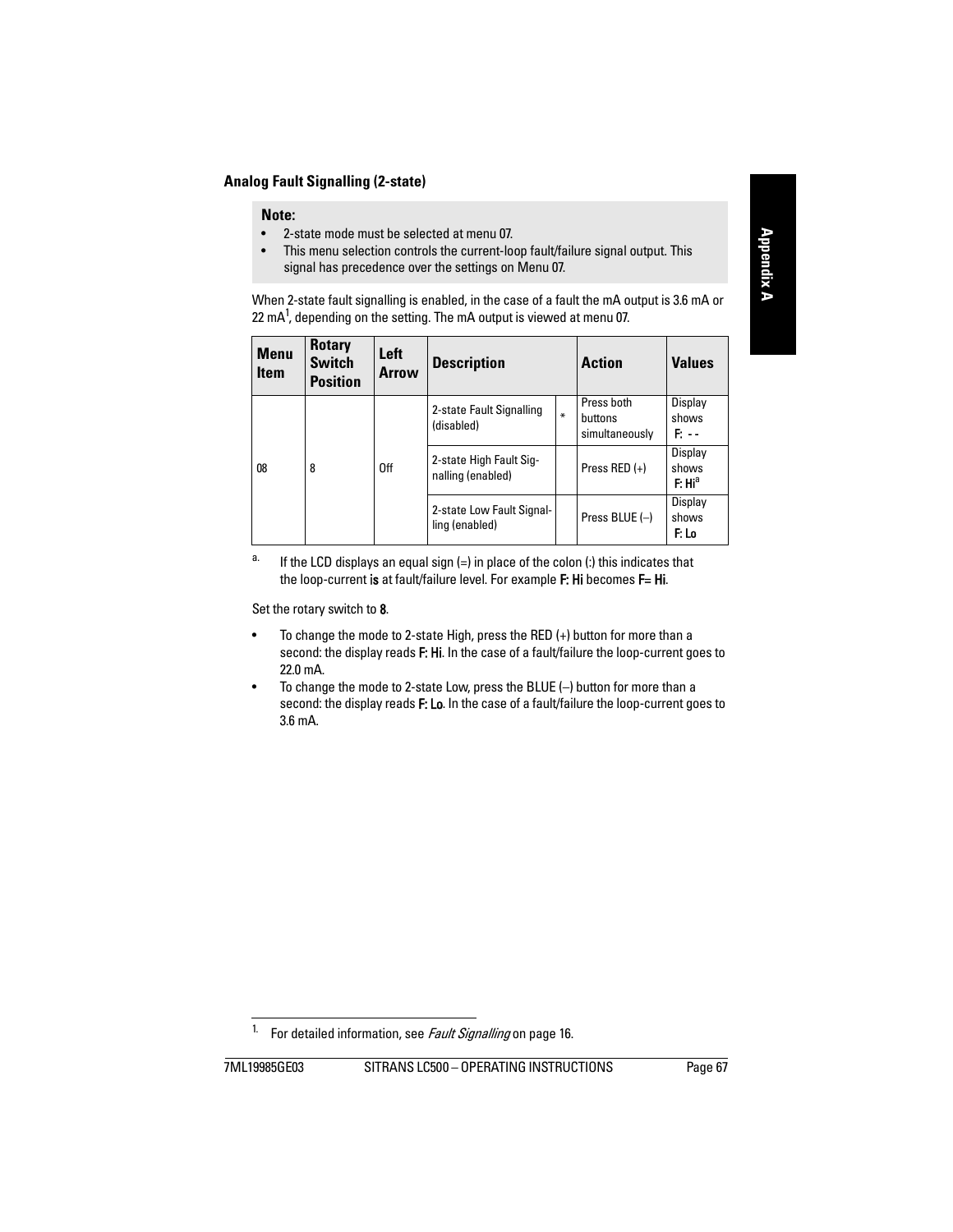### **Digital Output Signalling (solid-state output): menu level 1**

To set values for Upper and Lower Threshold Delay, and Upper and Lower Threshold Setting, the solid-state switch output must be enabled (menu 17). When solid-state switch output is disabled these menu selections display only - - - -.

#### **Upper Threshold Delay (solid-state output)**

The Upper Threshold Delay controls the Activation delay: the amount of time that has to pass uninterrupted with the probe covered to a level above the Upper Threshold Setting before the timer expires. After the timer expires, the output signal will comply to the setting from Menu 18 for a covered probe. Whenever the level drops below the Upper Threshold Setting before the timer expires, the timer is restarted.

When the solid-state switch control (Menu 17) is disabled, menu 13 displays - - - -. When the solid-state switch control is enabled, menu 13 displays the Activation delay in seconds. As an extra identifier, an upward running **d** is displayed to the right of the value.

| <b>Menu</b><br><b>Item</b> | <b>Affected</b><br>by: | <b>Rotary</b><br><b>Switch</b><br><b>Position</b> | Left<br><b>Arrow</b> | <b>Mode</b>                                 |        | <b>Identifier</b>                               | Des-<br>cription            | <b>Values</b>                   |
|----------------------------|------------------------|---------------------------------------------------|----------------------|---------------------------------------------|--------|-------------------------------------------------|-----------------------------|---------------------------------|
|                            |                        |                                                   |                      | Solid-state<br>switch con-<br>trol enabled  |        | Upward<br>running <b>d</b> at<br>right of value | Upper<br>Threshold<br>Delav | Range: 0<br>to 100<br>(seconds) |
| 13                         | 17                     | 3                                                 | 0n                   | Solid-state<br>switch con-<br>trol disabled | $\ast$ |                                                 |                             | Display<br>shows                |

First select the solid-state switch output at menu 17 (contact open or contact closed).

- 1. Set the rotary switch to 3.
- 2. Press the RED (+) or BLUE (–) button to increase or decrease the value. or: Press and hold a button to start a repeat function. or: Press both buttons simultaneously to toggle the value between minimum (0)

and maximum (100).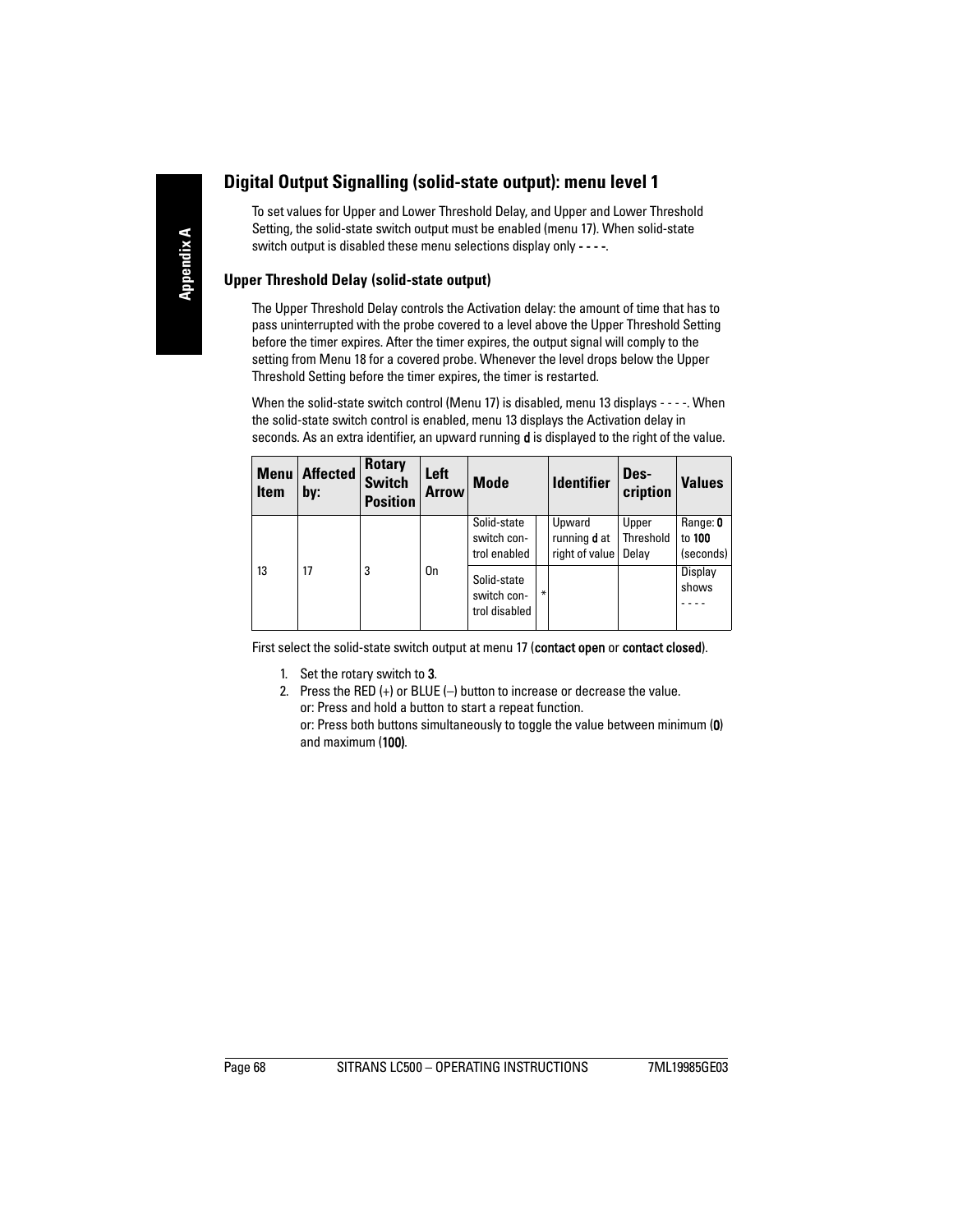#### **Lower Threshold Delay (solid-state output)**

The Lower Threshold Delay controls the Deactivation delay: the amount of time that has to pass uninterrupted with the probe covered to a level below the Lower Threshold Setting before the timer expires. After the timer expires, the output signal will comply to the setting from Menu 18 for an uncovered probe. Whenever the level rises above the Lower Threshold Setting before the timer expires, the timer is restarted.

When the solid-state switch control (Menu 17) is disabled, menu 14 displays only - - - -. When the solid-state switch control is enabled, this menu displays the Deactivation delay in seconds. As an extra identifier, a downward running  $\boldsymbol{d}$  is displayed to the right of the value.

| <b>Menu</b><br><b>Item</b> | <b>Affected</b><br>by: | <b>Rotary</b><br><b>Switch</b><br><b>Position</b> | Left<br><b>Arrow</b> | <b>Mode</b>                                 |   | <b>Identifier</b>                                 | Des-<br>cription            | <b>Values</b>                   |
|----------------------------|------------------------|---------------------------------------------------|----------------------|---------------------------------------------|---|---------------------------------------------------|-----------------------------|---------------------------------|
| 14                         | 17                     | 4                                                 | 0n                   | Solid-state<br>switch con-<br>trol enabled  |   | Downward<br>running <b>d</b> at<br>right of value | Lower<br>Threshold<br>Delav | Range: 0<br>to 100<br>(seconds) |
|                            |                        |                                                   |                      | Solid-state<br>switch con-<br>trol disabled | ₩ |                                                   |                             | Display<br>shows                |

First select the solid-state switch output at menu 17 (contact open or contact closed).

- 1. Set the rotary switch to 4.
- 2. Press the RED (+) or BLUE(–) button to increase or decrease the value.
- 3. or: Press and hold a button to start a repeat function.
- 4. or: Press both buttons simultaneously to toggle the value between minimum (0) and maximum (100).

#### **Upper Threshold Setting: (solid-state output)**

The Upper Threshold Setting is the % of range above which the probe is considered covered. In order to switch the output signal, the corresponding delay time has to be met (Menu 13).

When the solid-state switch control (Menu 17) is disabled, menu 15 displays only - - - -. When the solid-state switch control is enabled, menu 15 displays the Upper Threshold setting in percent. As an extra identifier, an upward ramp is displayed to the right of the value.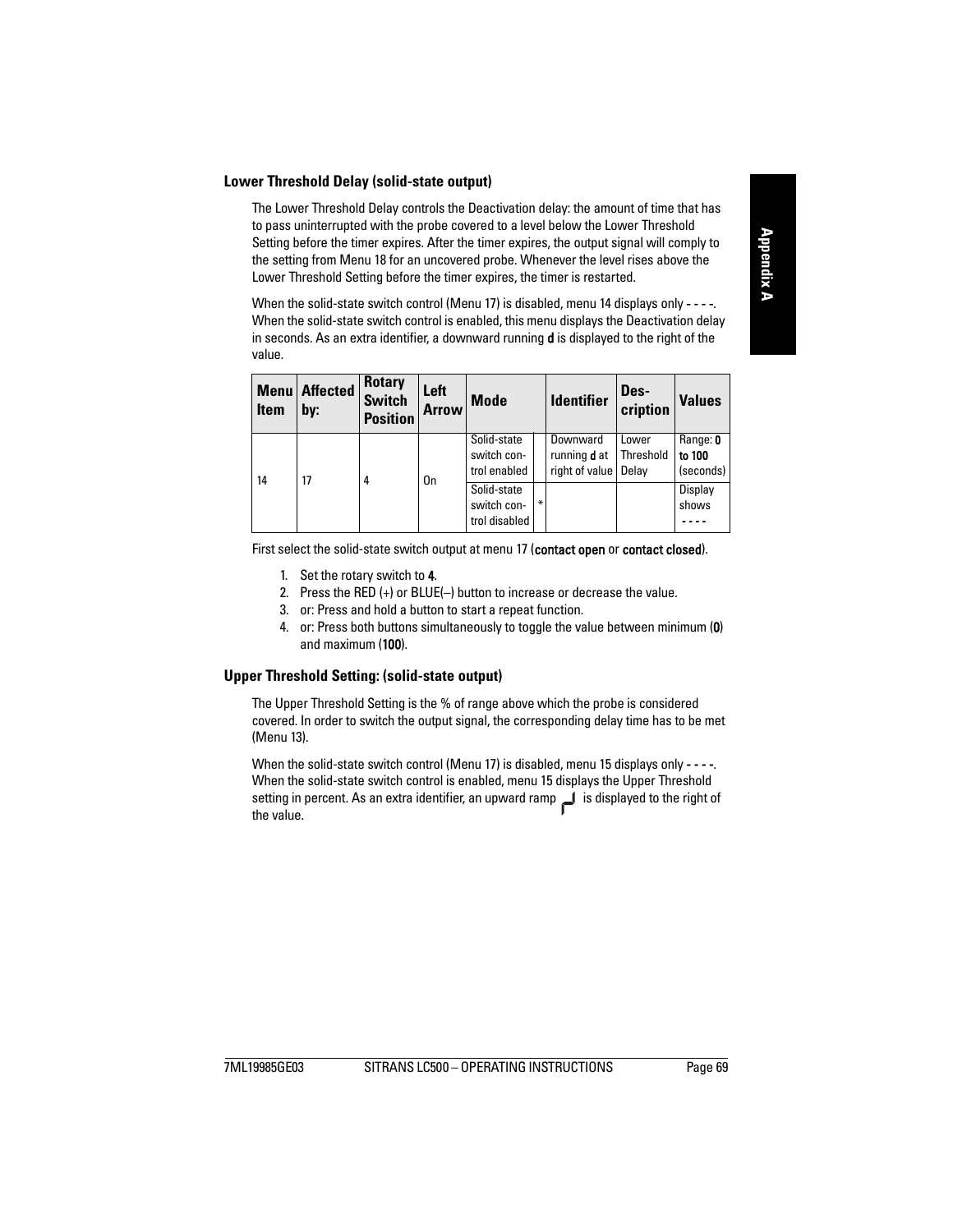| <b>Menu</b><br><b>Item</b> | <b>Affected</b><br>by: | <b>Rotary</b><br><b>Switch</b><br><b>Position</b> | Left<br><b>Arrow</b> | <b>Mode</b>                                 |   | <b>Identifier</b>                   | Des-<br>cription              | <b>Values</b>    |
|----------------------------|------------------------|---------------------------------------------------|----------------------|---------------------------------------------|---|-------------------------------------|-------------------------------|------------------|
| 15                         | 17                     | 5                                                 | 0 <sub>n</sub>       | Solid-state<br>switch con-<br>trol enabled  |   | Upward<br>ramp at right<br>of value | Upper<br>Threshold<br>Setting | $%$ of<br>range  |
|                            |                        |                                                   |                      | Solid-state<br>switch con-<br>trol disabled | ₩ |                                     |                               | Display<br>shows |

First select the solid-state switch output at menu 17 (contact open or contact closed).

- 1. Set the rotary switch to 5.
- 2. Press the RED (+) or BLUE (–) button to increase or decrease the value. or: Press and hold a button for a prolonged time start a repeat function.

#### **Lower Threshold Setting: (solid-state output)**

The Lower Threshold Setting is the % of range below which the probe is considered uncovered. In order to switch the output signal, the corresponding delay time has to be met (Menu 14).

If the solid-state switch control (Menu 17) is disabled, menu 16 displays - - - -. When the solid-state switch control is enabled, menu 16 displays the Lower Threshold Setting in percent. As an extra identifier, a downward ramp  $\Box$  is displayed to the right of the value.

| <b>Menu</b><br><b>Item</b> | <b>Affected</b><br>by: | <b>Rotary</b><br><b>Switch</b><br><b>Position</b> | Left<br><b>Arrow</b> | <b>Mode</b>                                 |        | <b>Added</b><br>indicator             | Des-<br>cription              | <b>Values</b>    |
|----------------------------|------------------------|---------------------------------------------------|----------------------|---------------------------------------------|--------|---------------------------------------|-------------------------------|------------------|
| 16                         | 17                     | 6                                                 | 0n                   | Solid-state<br>switch con-<br>trol enabled  |        | Downward<br>ramp at right<br>of value | Lower<br>Threshold<br>Setting | $%$ of<br>range  |
|                            |                        |                                                   |                      | Solid-state<br>switch con-<br>trol disabled | $\ast$ |                                       |                               | Display<br>shows |

First select the solid-state switch output at menu 17 (contact open or contact closed).

- 1. Set the rotary switch to 6.
- 2. Press the RED (+) or BLUE (–) button to increase or decrease the value. or: Press and hold a button to start a repeat function.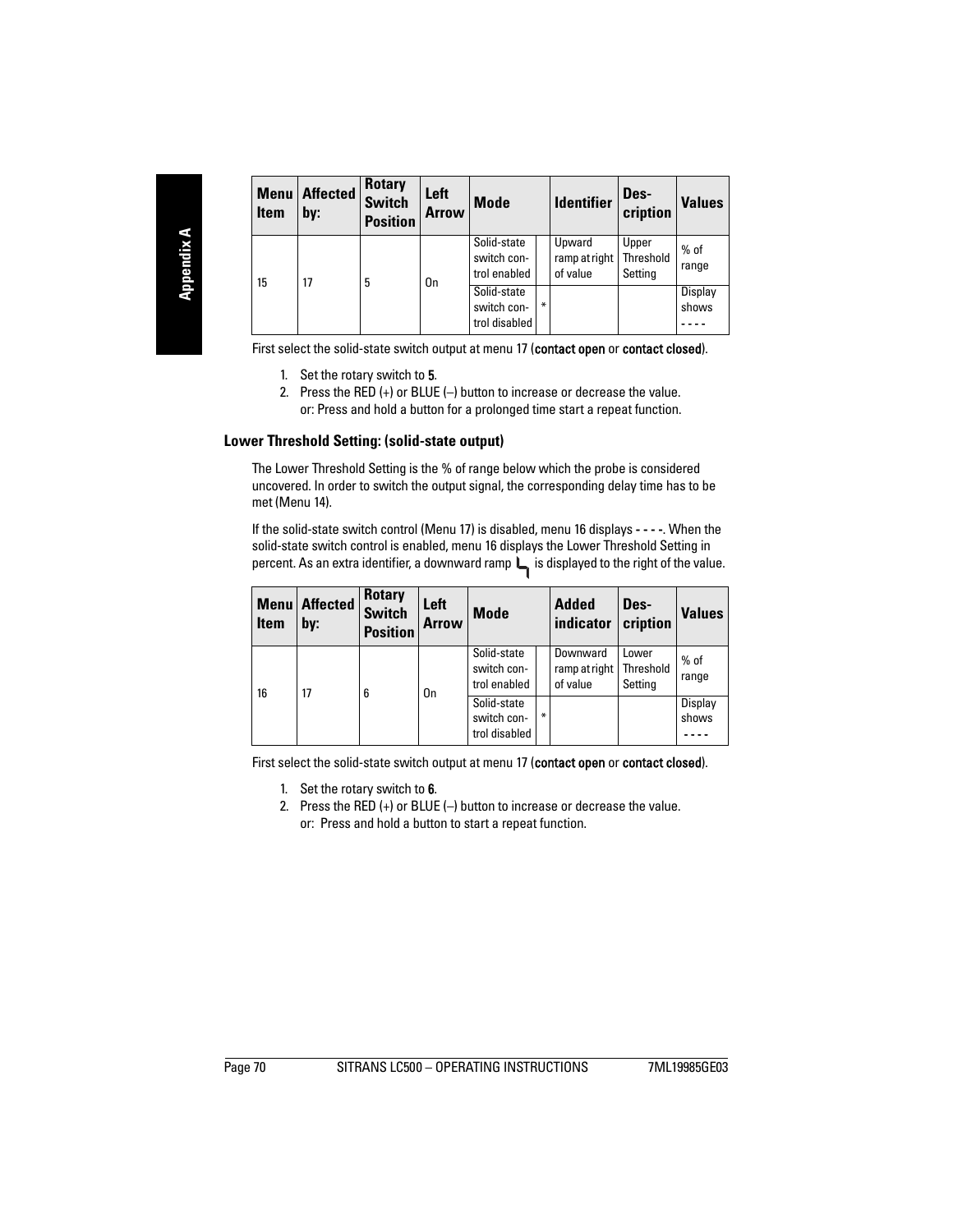**Note:** Menu 18 has precedence over menu 17.

Controls the solid-state switch output and allows you to set the switch to contact open or contact closed. The settings are relative to a covered probe, and the criteria are set in menu 15 and 16. With contact closed, the switch is on: with contact open the switch is off.

While a button is pressed, the LCD displays **S: cc<sup>1</sup> (contact closed) or <b>S: co** (contact open). When the button is released an equal sign (=) indicating status replaces the colon, and the reading depends on the status of the probe<sup>2</sup>.

**Example:**  $S = cc$  is selected (contact closed with a covered probe)

- If the probe is uncovered when the button is released, the display changes from  $S:$  cc to  $S = co$ .
- If the probe is covered when the buttons are released, the display changes to  $S = cc$ .
- If you press either button briefly, the LCD displays the current setting, in this case, S: cc.

| <b>Menu</b><br><b>Item</b> | <b>Affected</b><br>by: | <b>Rotary</b><br><b>Switch</b><br><b>Position</b> | Left<br><b>Arrow</b> | <b>Mode</b>        |    | Des-<br>cription                | <b>Action</b>                         | <b>Values</b>                         |
|----------------------------|------------------------|---------------------------------------------------|----------------------|--------------------|----|---------------------------------|---------------------------------------|---------------------------------------|
|                            |                        |                                                   |                      | Disabled           | ÷. |                                 | Press and<br>hold both<br>buttons     | Display<br>shows<br>$S -$             |
| 17                         | 18                     | 7                                                 | 0n                   | Digital<br>Signal- |    | Contact<br>Closed:<br>switch on | Press and<br>hold RED $(+)$<br>button | Display<br>shows <sup>a</sup><br>S:cc |
|                            |                        |                                                   |                      | ling<br>Mode       |    | Contact<br>Open: switch<br>off  | Press and<br>hold BLUE<br>(–) button  | Display<br>shows <sup>a</sup><br>S:co |

<sup>a.</sup> While the button is pressed: when released the display depends on the probe status.

- 1. Set the rotary switch to 7.
- 2. Press and hold the RED  $(+)$  or BLUE  $(-)$  button to select contact open or contact closed.

or: Press and hold both buttons to disable this function.

Menu selections 13, 14, 15 and 16 set the criteria for delay and threshold that have to be met for a change in output signal.

<sup>1.</sup> A colon at the extreme left of the display appears while the button is pressed to indicate when a setting is accepted, for example : S: cc.

<sup>&</sup>lt;sup>2.</sup> If digital fault signalling is enabled at menu 18, it takes precedence, and no equal sign will appear in the display for menu 17 if the device is responding to a fault.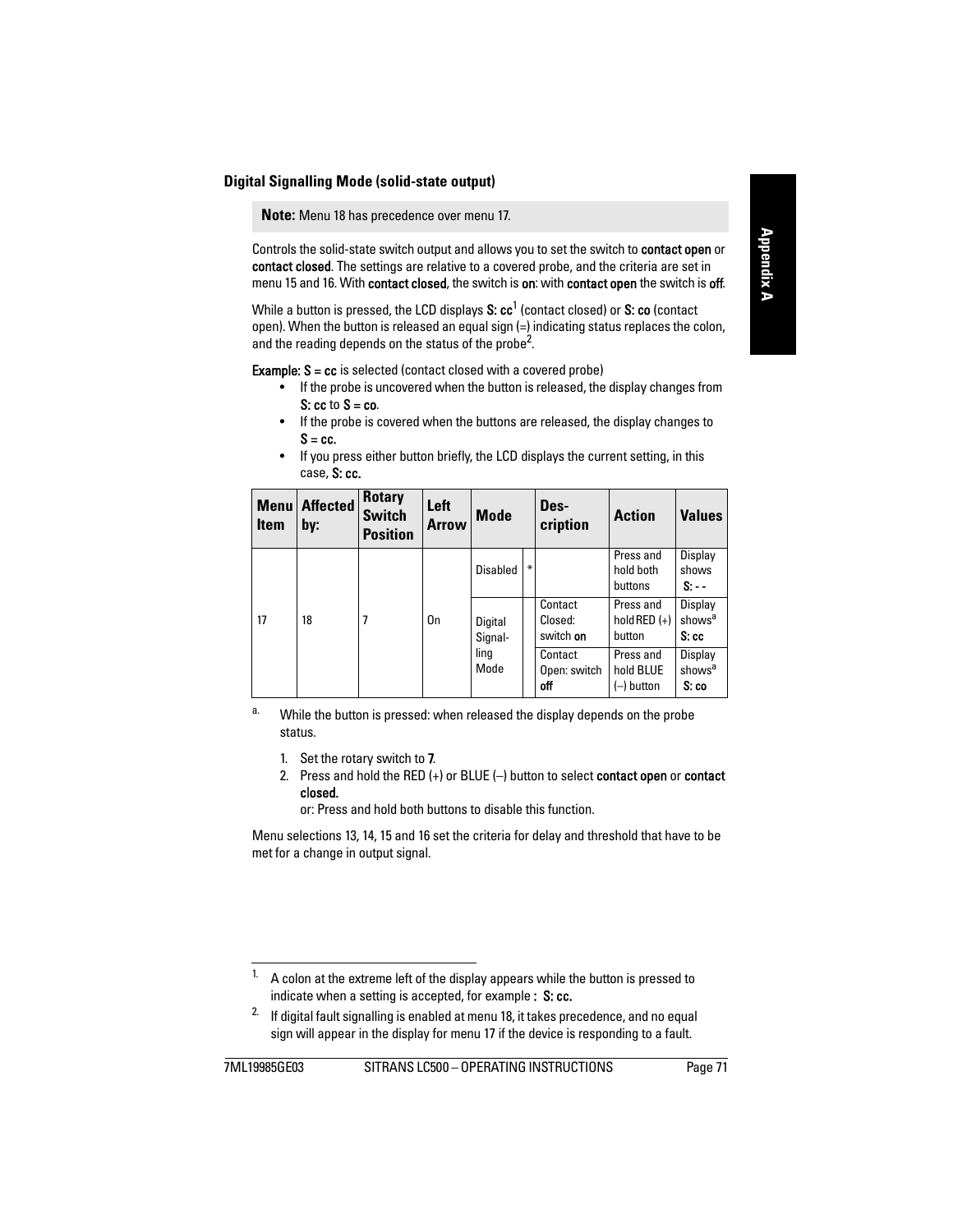**Note:** This signal has precedence over the settings on Menu 17.

Controls the solid-state switch response to a fault/failure and allows you to select either contact open or contact closed. With contact closed the solid-state switch will be on: with **contact open** the solid-state switch will be off.

While a button is pressed, the LCD displays **F: cc<sup>1</sup>** (contact closed) or **F: co** (contact open). When the button is released an equal sign (=) indicating status replaces the colon, and the reading depends on the status of the probe.

**Example:**  $F = cc$  is selected (contact closed when fault is detected)

- If a fault condition exists when the button is released, the display changes from  $F:$  cc to  $F = cc$ .
- If no fault condition exists when the button is released, the display shows F: cc.
- If you press either button briefly, the LCD displays the current setting, in this case, F: cc.

| <b>Menu</b><br><b>Item</b> | <b>Rotary</b><br><b>Switch</b><br><b>Position</b> | Left<br><b>Arrow</b> | Mode                  |   | <b>Description</b>                 | <b>Action</b>                      | <b>Values</b>              |
|----------------------------|---------------------------------------------------|----------------------|-----------------------|---|------------------------------------|------------------------------------|----------------------------|
|                            |                                                   |                      | Disabled              | ₩ |                                    | Press and hold<br>both buttons     | Display<br>shows<br>P. - - |
| 18                         | 8                                                 | 0n                   | Digital<br>Signalling |   | Contact Closed:<br>switch on       | Press and hold<br>$RED (+)$ button | Display<br>shows<br>F: cc  |
|                            |                                                   |                      | Mode                  |   | <b>Contact Open:</b><br>switch off | Press and hold<br>BLUE (-) button  | Display<br>shows<br>F: co  |

Set the rotary switch to 8. Press the RED  $(+)$  or BLUE  $(-)$  button to change the setting. The disabled mode can be restored at any time by pressing both buttons simultaneously for more than one second.

 $1.$  A colon at the extreme left of the display appears while the button is pressed to indicate when a setting is accepted, for example : S: cc.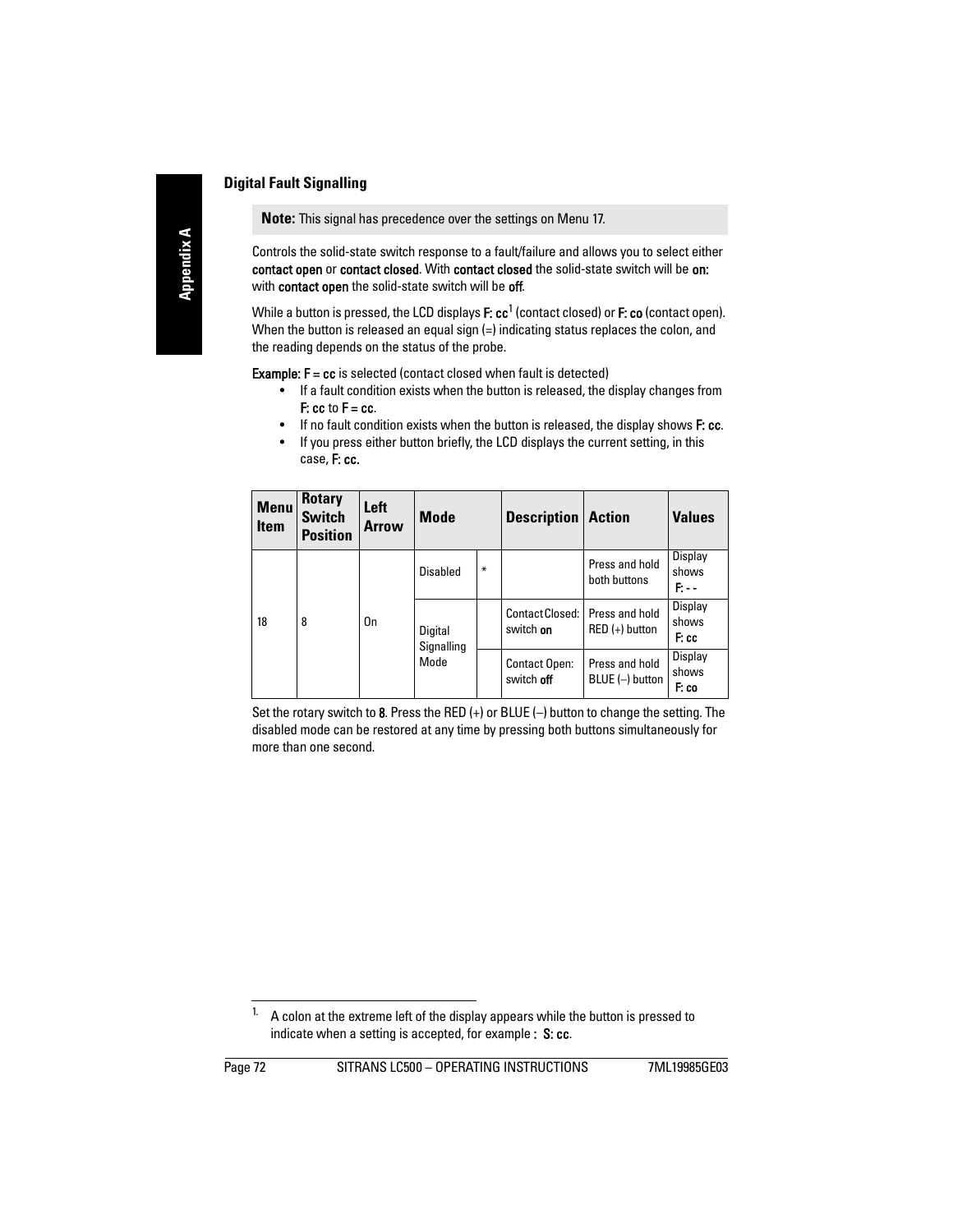### **Miscellaneous**

#### **Output Signal Processing Test**

Displays the Fault/Failure information. If operation is normal, two test displays alternate, which light up all the LCD segments in a cycle. If there is a fault or failure, an error code is displayed. See the detailed list of error codes and their meanings, [page 53](#page-58-0).

| <b>Item</b> | Rotary<br>Menu Switch<br><b>Position</b> | <b>Left Arrow</b> | <b>Description</b>                   |
|-------------|------------------------------------------|-------------------|--------------------------------------|
|             |                                          | On                | <b>Output Signal Processing Test</b> |

Set the rotary switch to 1.

To change the state of the output signals, press and hold both buttons simultaneously: the digital mode outputs (the solid-state switch and the loop-current control in digital mode) change to their opposite state. Thus 4mA becomes 20mA and contact open becomes contact closed. This feature allows you to verify that the output signals are properly processed further on in the PLC/DCS system: if the normal state is non-alarm, changing the state should generate an alarm.

The outputs stay in the opposite state as long as both buttons are pressed.

#### **Factory Settings**

Displays whether the factory settings are still in place, or how much they have been changed, and allows you to restore the factory settings.

| <b>Menu</b><br><b>Item</b> | <b>Rotary</b><br><b>Switch</b><br><b>Position</b> | <b>Left Arrow</b> | <b>Description</b>      | <b>LCD</b><br><b>Display</b> | <b>Meaning</b>                                                |
|----------------------------|---------------------------------------------------|-------------------|-------------------------|------------------------------|---------------------------------------------------------------|
|                            |                                                   |                   | <b>Factory Settings</b> | FAC A                        | No parameters<br>changed from factory<br>setting              |
| 12                         | 2                                                 | 0 <sub>n</sub>    |                         | <b>FAC P</b>                 | Range settings altered:<br>timers and thresholds<br>unchanged |
|                            |                                                   |                   |                         | FAC ?                        | More parameters have<br>been changed                          |

Set the rotary switch to 2. To restore the factory settings, press both buttons simultaneously to change the LCD to 'do it' and hold both buttons for more than one second. When the buttons are released, the LCD displays **FAC A**.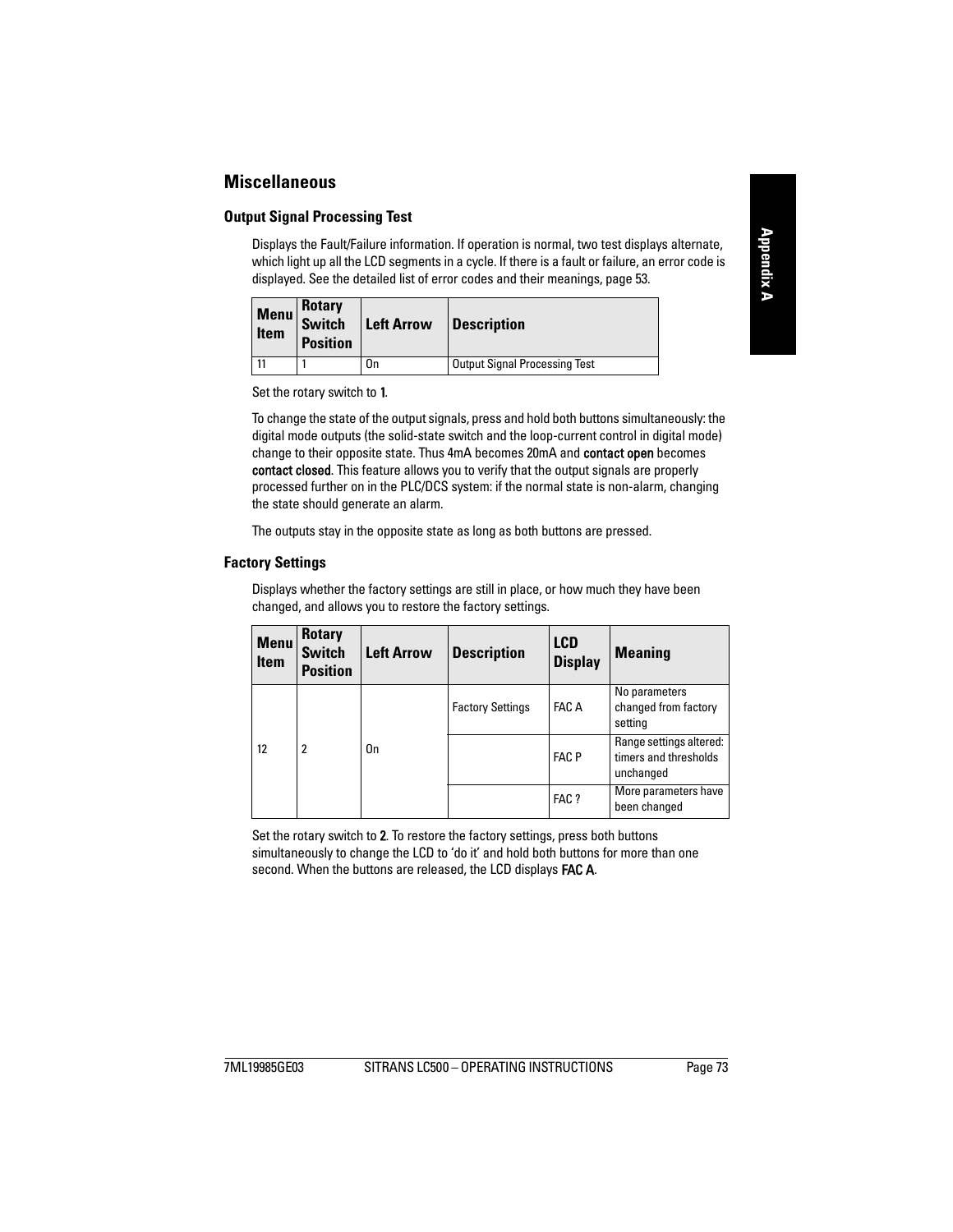#### **Range Inversion**

Displays whether the device is operating with a normal or inverted range setting. A normal range setting is where LRV (Menu 0E) is lower in value than URV (Menu 0F): the LCD displays nor. An inverted range is where LRV (Menu 0E) is higher in value than URV (Menu 0F): the LCD displays inv.

| <b>Menu</b><br><b>Item</b> | <b>Rotary</b><br><b>Switch</b><br><b>Position</b> | <b>Left Arrow</b> | <b>Description</b> | <b>Mode</b> |        | <b>Values</b>     |
|----------------------------|---------------------------------------------------|-------------------|--------------------|-------------|--------|-------------------|
| 19                         | 9                                                 | 0n                | Range Inversion    | normal      | $\ast$ | Display shows nor |
|                            |                                                   |                   |                    | inverted    |        | Display shows inv |

- 1. Set the rotary switch to 9.
- 2. Press both buttons simultaneously for more than one second to toggle between the two modes, effectively switching the values for LRV and URV.

#### **Keylock Level**

Controls the access protection level for the device. The factory setting is a local protection level of 0, which places no restriction on modifying settings locally.

**Note:** HART settings override local settings:

- If the HART setting is 0, there are no restrictions, and you cannot change the protection to a higher level locally.
- If the HART setting is 3, no changes can be made, and this protection level cannot be changed locally.
- Protection level 1 disables the ability to set a value by pressing two buttons simultaneously.
- Protection level 2 disables the ability to change a value by stepping it up or down.
- Protection level 3 completely disables all changing of values.

| <b>Menu</b> | <b>Rotary</b><br><b>Switch</b><br><b>Position</b> | Left<br><b>Arrow</b> |              |   | <b>Protection</b>                | <b>Display</b>    |                         |  |
|-------------|---------------------------------------------------|----------------------|--------------|---|----------------------------------|-------------------|-------------------------|--|
| <b>Item</b> |                                                   |                      | Level        |   | <b>Description</b>               | local<br>settings | <b>HART</b><br>settings |  |
|             |                                                   | 0n                   | 0            | ∗ | No restrictions                  | PL <sub>0</sub>   |                         |  |
|             | F                                                 |                      |              |   | No restrictions                  |                   | PH <sub>0</sub>         |  |
| 1F          |                                                   |                      |              |   | Disables 2-button<br>adjustments | PL <sub>1</sub>   | <b>PH1</b>              |  |
|             |                                                   |                      | $\mathbf{2}$ |   | Disables 1-button<br>adjustments | PL <sub>2</sub>   | <b>PH2</b>              |  |
|             |                                                   |                      | 3            |   | Disables all<br>changes          | PL <sub>3</sub>   | PH <sub>3</sub>         |  |

- 1. Set the rotary switch to F.
- 2. Press the RED  $(+)$  or BLUE  $(-)$  button to change the setting.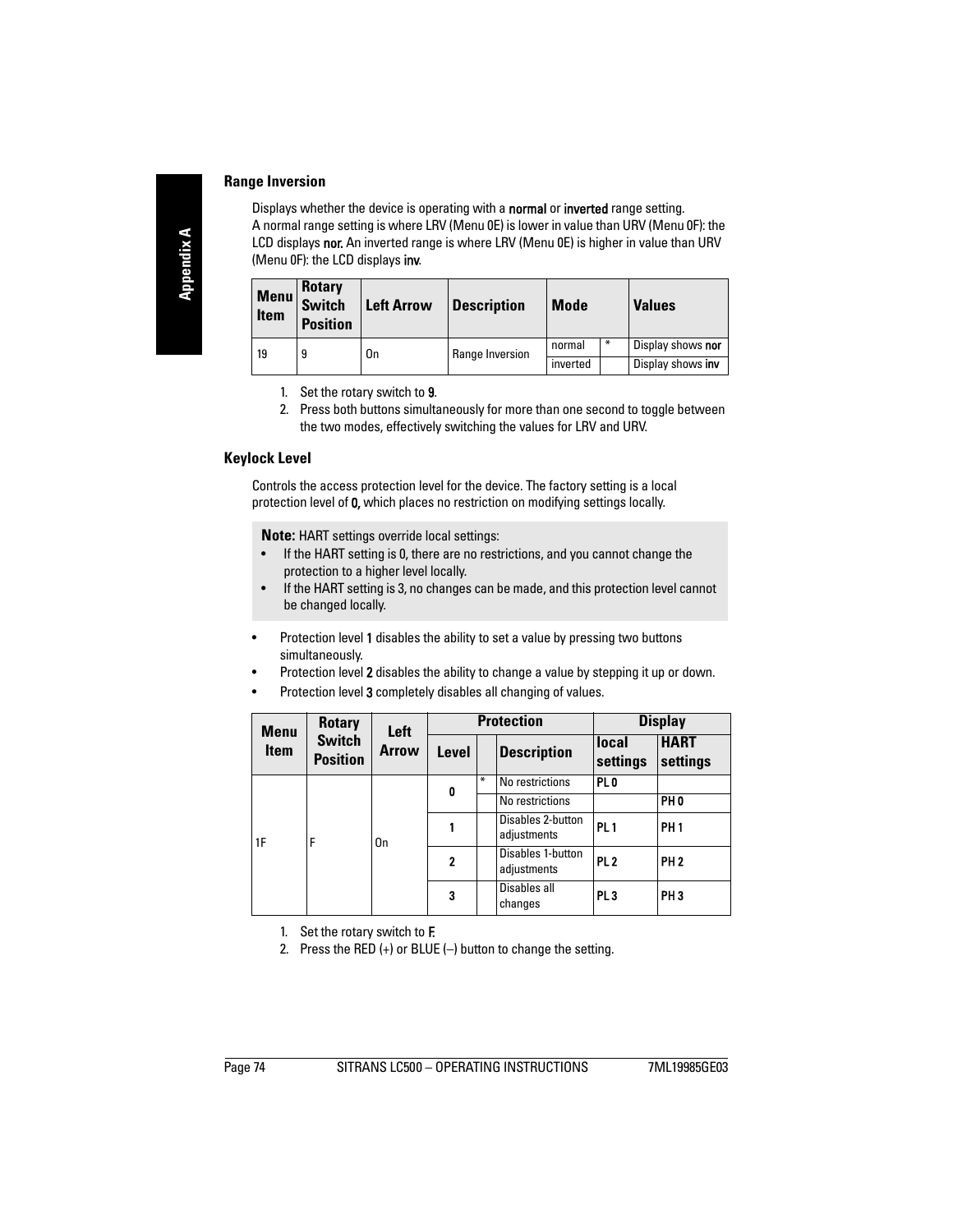# **Appendix B: LCD display examples**

# **LCD: alphanumeric display examples**

Menu Item Indicator:



**M 00**

Menu Level Indicator:



Internal diagnostics detects anomaly:



Solid-state switch output closed when probe is covered (displayed while button pressed):



**S: oc**

 **FLt**

Solid-state switch output open when probe is covered (displayed while button pressed):

 $= 5$ 

**S: oo**

Solid-state switch output closed and probe covered, = sign indicates current probe status (displayed when button released):



**S= oc**

Solid-state switch output disabled:



**S: – –**

Solid-state switch output open when Fault detected:



Solid-state switch output closed when Fault detected:



**F: oc**

**F: oo**

Solid-state switch / current-loop output functions due to Faults are disabled:



**F: – –**

Current-loop, current goes to 22 mA when Fault detected:



 **Hi** 

Current-loop, current goes to 3.6 mA when Fault detected:

> **SIBBRA Lo**

Current-loop, output in Analog (proportional) mode:

**SIBARA** 



Indicator for range operation, normal (URV > LRV):

 $=$   $\frac{1}{2}$   $\frac{1}{2}$   $\frac{1}{2}$   $\frac{1}{2}$ 

 **nor** 

 **inv** 

Indicator for range operation, inverted (URV < LRV):







Output out of limits, PV outside Variable Limits:



Indicator for Factory Set, all parameters are original:



Indicator for Factory Set, range settings have been changed:

### *FΔC P*

Indicator for Factory Set, other settings have been changed also:

**SIPREP** 

. IFAF P



Indicator for Factory Set, reset all variables back to factory setting:

Haaf

 **do it** 

Function test indicator, all outputs in digital mode invert their output status:

FIREA E

 $0 = / 0$ 

Transmitter variable selected for PV:

**FIRRER** 

**SIPRAP** 

 **Pv=0**

Keylock protection level:

 **PL 0**

Simulation is active. Transmitter Variable TVO driven by simulation value:



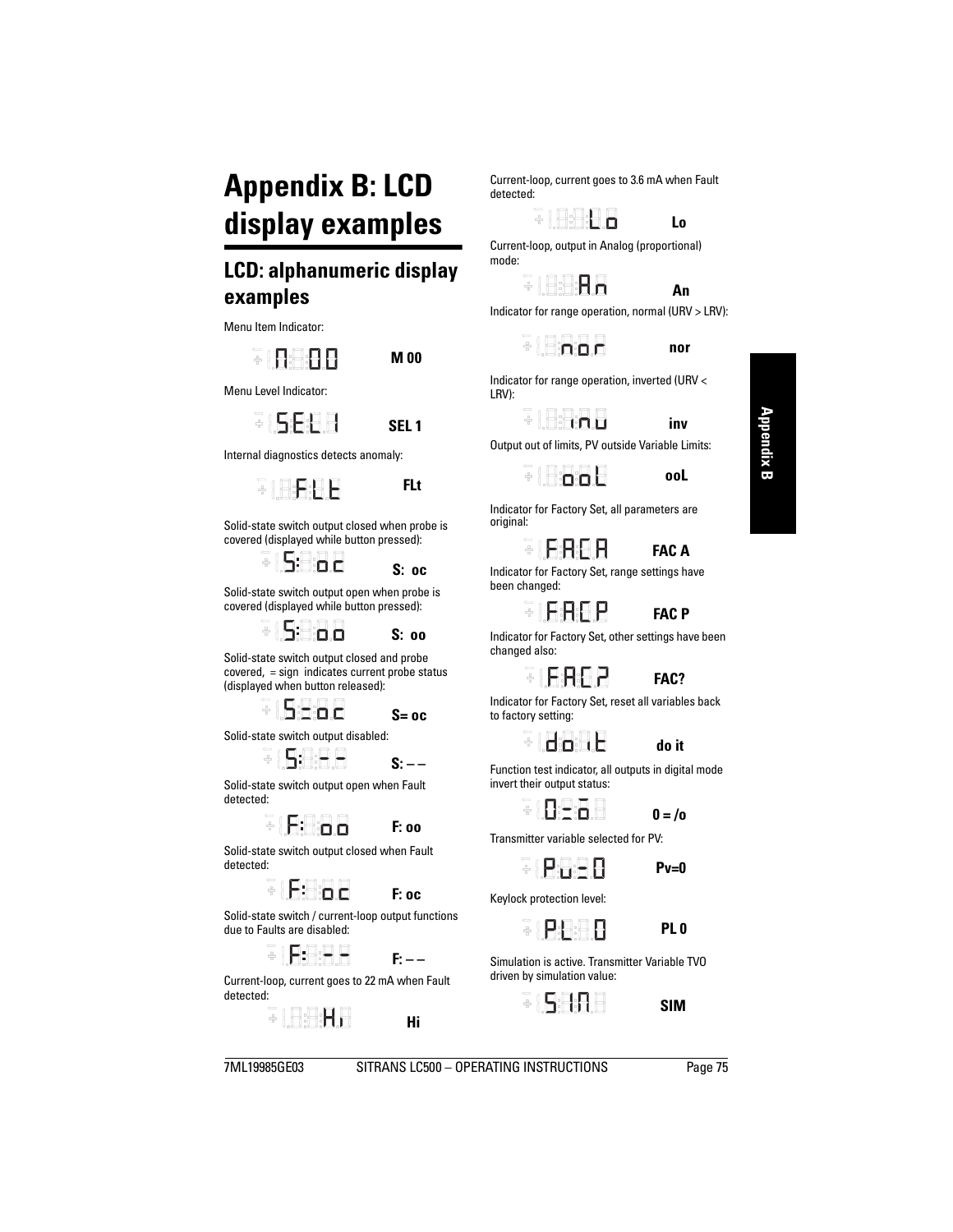# **HART1 Communications for the SITRANS LC500**

Highway Addressable Remote Transducer (HART) is an industrial protocol that rides on top of a 4-20 mA signal. It is an open standard, and full details about HART can be obtained from the HART Communication Foundation at www.hartcomm.org

The SITRANS LC500 can be configured over the HART network using either the HART Communicator 275 by Fisher-Rosemount, or a software package. There are a number of different software packages available.The recommended software package is the Simatic Process Device Manager (PDM) by Siemens.

### **HART Device Descriptor (DD)**

In order to configure a HART device, the configurator must have the HART Device Descriptor for the unit in question. HART DD's are controlled by the HART Communications Foundation. The HART DD for the SITRANS LC500 will be released in 2003. Please check availability with the HART Communications Foundation. Older versions of the library will have to be updated in order to use all the features in the SITRANS LC500.

### **Simatic Process Device Manager (PDM)**

This software package is designed to permit easy configuration, monitoring, and troubleshooting of HART and Profibus PA devices. The HART DD for the SITRANS LC500 was written with Simatic PDM in mind and has been extensively tested with this software.

# **HART information**

### **Expanded Device Type Code:**

| <b>Manufacturer Identification Code</b> | $=$ | 84    |
|-----------------------------------------|-----|-------|
| <b>Manufacturer Device Type Code</b>    | $=$ | 248   |
| <b>Expanded Device Type Code</b>        | $=$ | 21752 |

### **Physical Layer Information**

| <b>Field Device Category</b> | А |
|------------------------------|---|
| Capacitance Number (CN)      |   |

<sup>&</sup>lt;sup>1.</sup> HART<sup>®</sup> is a registered trademark of the HART Communications Foundation.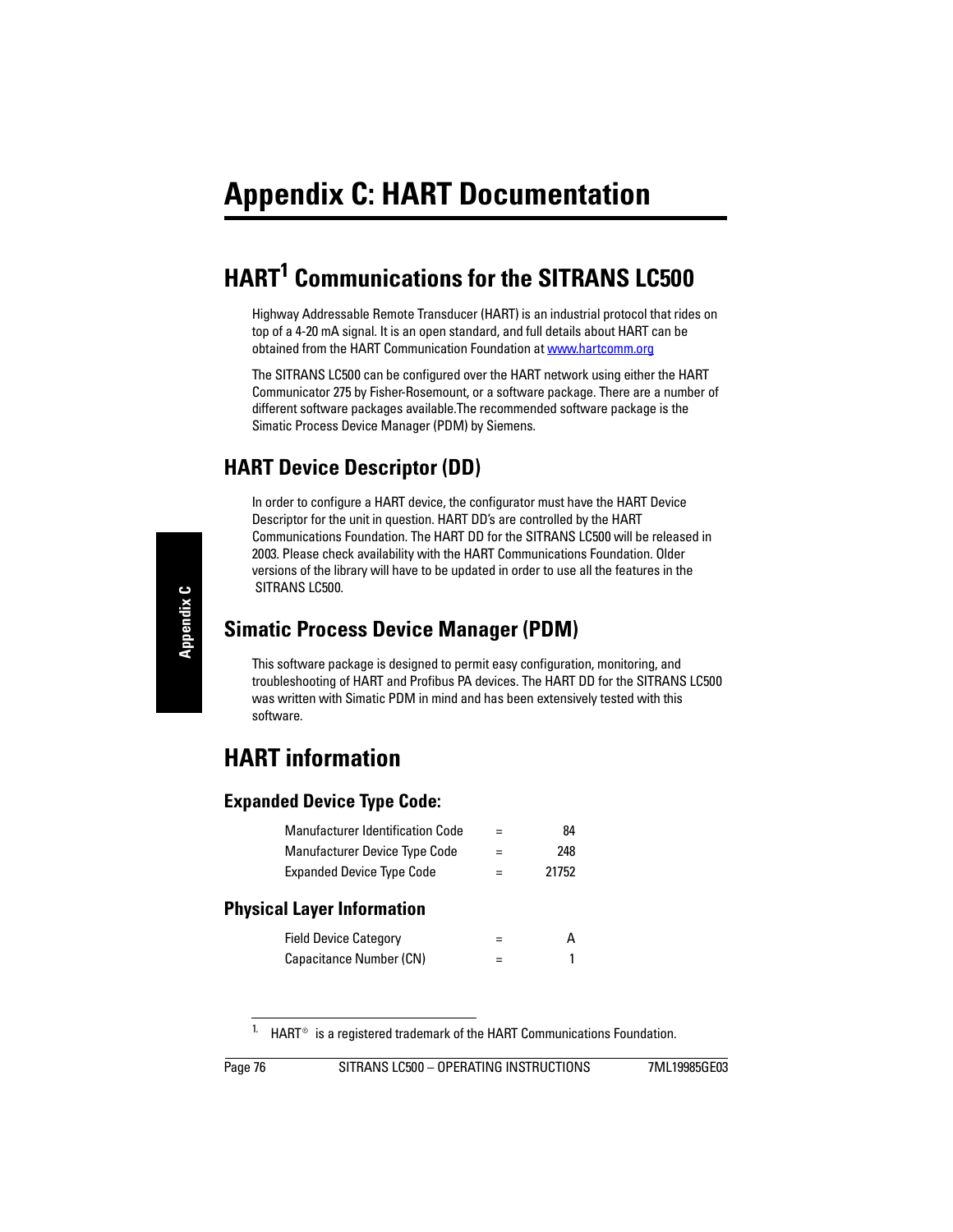# **SITRANS LC500 DD Menu/Variable Organization**

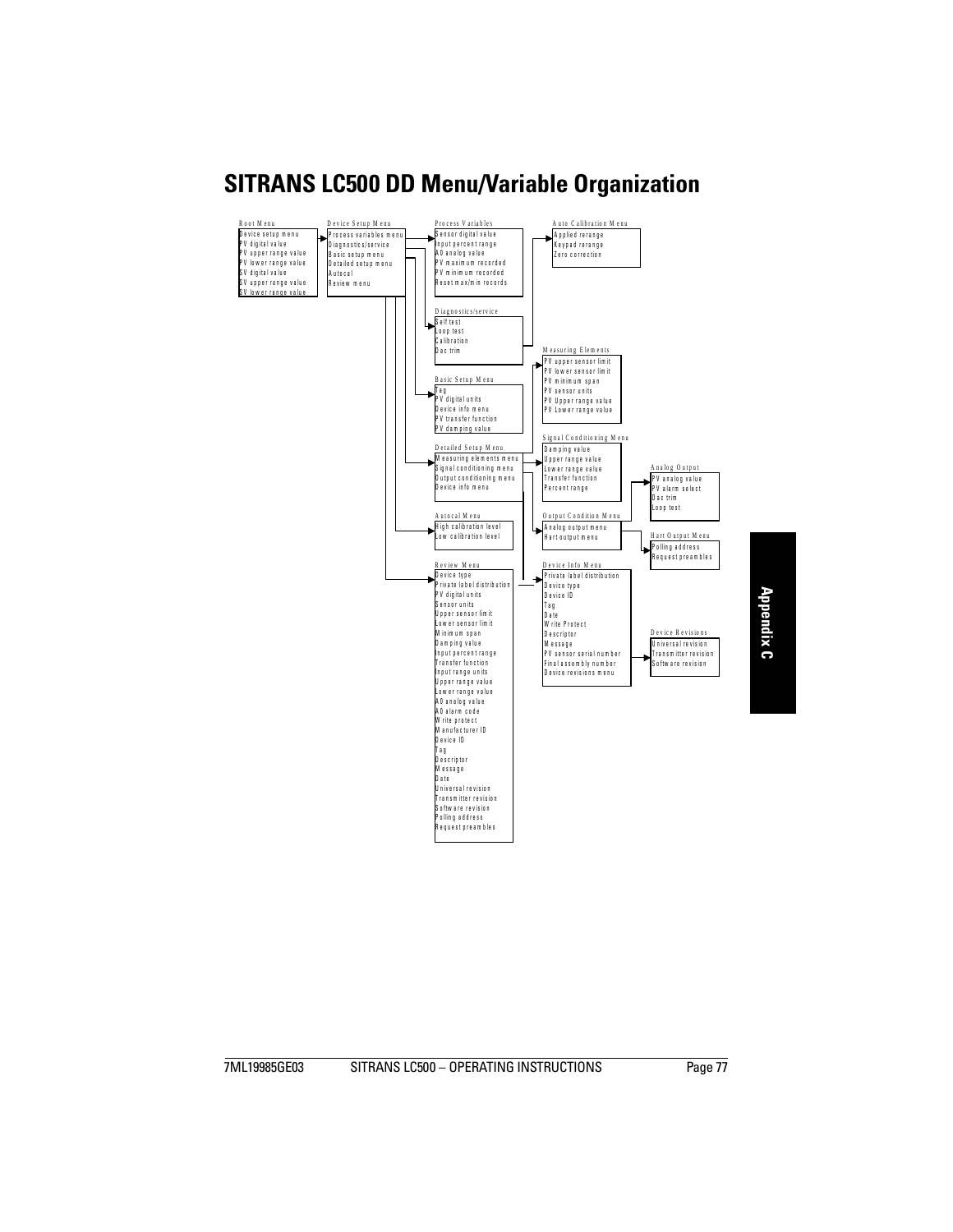# **HART Response Code Information**

Additional response code information, Second Byte.

### **Bit #7: Field Device Malfunction**

When the transmitter detects a malfunction, the Analog Output will be set in a fault state.

### **Bit #6: Configuration Changed**

When any of the settings in EEROM is changed either by a write command or by manual ZERO or SPAN adjust, this bit is set. Use command 38 to reset.

### **Bit #5: Cold Start**

This bit is issued once after an initialisation cycle is complete; this can occur after a power loss or as a result of a (watchdog) reset.

### **Bit #4: Extended Status Available**

When any of the extended status bits is set this flag is raised. Use command 48 to get detailed status information.

### **Bit #3: Output Current Fixed**

This bit is set as long as the Primary Variable Analog Output is set to a fixed value.

### **Bit #2: Primary Variable Analog Output Saturated**

Flag is set when the Primary Analog Output saturates below 3.8 mA and above 20.5 mA.

### **Bit #0: Primary Variable Out of Limits**

This flag is set whenever the Transmitter Variable #0 (in pF), the Primary Variable exceeds the Sensor Limits returned with Command 14, Read Primary Variable Sensor Limits.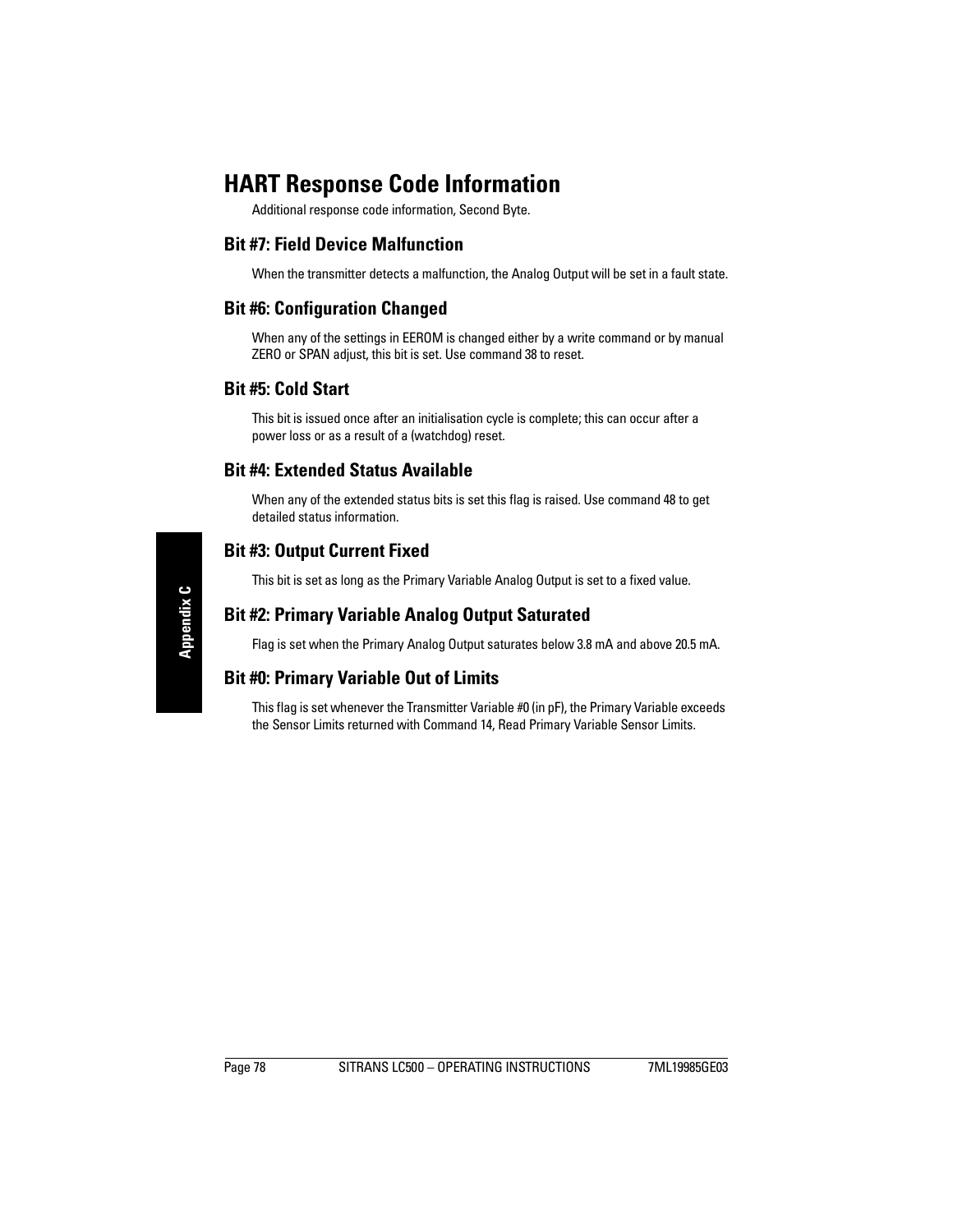# **HART Conformance and Command Class**

SITRANS LC500 transmitter Conformance and Command Class summary.

| <b>Command</b><br>Number | <b>Description</b>           | Usage     |
|--------------------------|------------------------------|-----------|
| Conformance Class #1     |                              |           |
|                          | Return Unique Identifier     | Universal |
|                          | <b>Read Primary Variable</b> |           |

| Conformance Class #1A |                                      |           |  |  |
|-----------------------|--------------------------------------|-----------|--|--|
|                       | Return Unique Identifier             | Universal |  |  |
|                       | Read PV Current and Percent of Range |           |  |  |

| Conformance Class #2 |                                                 |           |  |  |  |
|----------------------|-------------------------------------------------|-----------|--|--|--|
| 11                   | Read Unique Identifier Associated with Taq      | Universal |  |  |  |
| 12                   | <b>Read Message</b>                             |           |  |  |  |
| 13                   | Read Tag, Descriptor, and Date                  |           |  |  |  |
| 14                   | <b>Read Primary Variable Sensor Information</b> |           |  |  |  |
| 15                   | Read Primary Variable Output Information        |           |  |  |  |
| 16                   | <b>Read Final Assembly Number</b>               |           |  |  |  |

| <b>Conformance Class #3</b> |                                              |                        |
|-----------------------------|----------------------------------------------|------------------------|
| 3                           | <b>Read Dynamic Variables and PV Current</b> | Universal              |
| 33                          | <b>Read Selected Dynamic Variables</b>       | <b>Common Practice</b> |
| 48                          | <b>Read Additional Transmitter Status</b>    | <b>Common Practice</b> |
| 50                          | <b>Read Dynamic Variable Assignments</b>     | <b>Common Practice</b> |
| <b>Conformance Class #4</b> |                                              |                        |
| 34                          | <b>Write PV Damping Value</b>                | <b>Common Practice</b> |
| 35                          | Write Primary Variable Range Values          |                        |
| 36                          | Set Primary Variable Upper Range Value       |                        |
| 37                          | Set Primary Variable Lower Range Value       |                        |
| 38                          | <b>Reset Configuration Changed Flag</b>      |                        |
| 40                          | Enter/Exit Fixed Primary Var. Current Mode   |                        |

| <b>Conformance Class #5</b> |                                             |                        |
|-----------------------------|---------------------------------------------|------------------------|
| 6                           | <b>Write Polling Address</b>                | Universal              |
| 17                          | <b>Write Message</b>                        |                        |
| 18                          | Write Tag, Descriptor and Date              |                        |
| 19                          | Write Final Assembly Number                 |                        |
| 44                          | <b>Write Primary Variable Units</b>         | <b>Common Practice</b> |
| 45                          | Trim Primary Variable Current DAC Zero      |                        |
| 46                          | Trim Primary Variable Current DAC Gain      |                        |
| 49                          | Write Primary Variable Sensor Serial Number |                        |
| 59                          | Write Number of Response Preambles          |                        |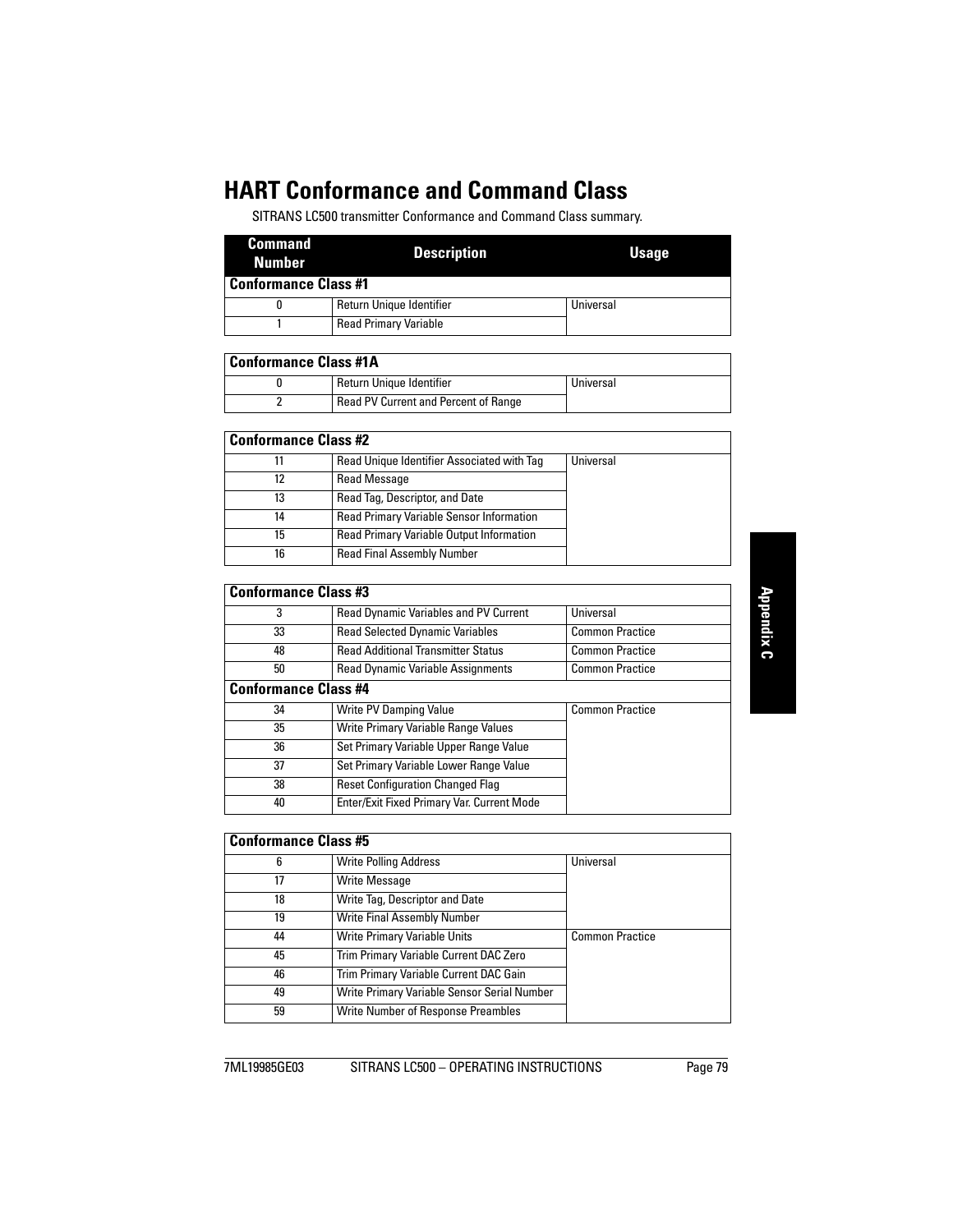| <b>Command</b><br><b>Number</b> | <b>Description</b>                            | <b>Usage</b>                |  |  |
|---------------------------------|-----------------------------------------------|-----------------------------|--|--|
| 128                             | <b>Set Alarm Select</b>                       | <b>Transmitter Specific</b> |  |  |
| 129                             | Adjust for Product Build-up on Sensor         |                             |  |  |
| 130                             | <b>Read Failsafe Mode selection</b>           |                             |  |  |
| 131                             | Return Device Config. Info.                   |                             |  |  |
| 132                             | Write Variable Upper/Lower Limit Values       |                             |  |  |
| 133                             | Read Variable Upper/Lower Limit Values        |                             |  |  |
| 134                             | Write Keylock Value                           |                             |  |  |
| 135                             | <b>Read Keylock Value</b>                     |                             |  |  |
| 138                             | Write Simulation Timer and Value              |                             |  |  |
| 139                             | <b>Read Simulation Timer and Value</b>        |                             |  |  |
| 140                             | Write S.V. Units and Range Values             |                             |  |  |
| 141                             | Read S.V. Unites and Range Values             |                             |  |  |
| 144                             | Reset recorded PV min./max. values back to PV |                             |  |  |
| 145                             | Return recorded PV min./max. values           |                             |  |  |
| 150                             | Write Analog Signalling Mode                  |                             |  |  |
| 151                             | <b>Read Analog Signalling Mode</b>            |                             |  |  |
| 152                             | Write Digital Signalling Mode                 |                             |  |  |
| 153                             | <b>Read Digital Signalling Mode</b>           |                             |  |  |
| 154                             | <b>Write Analog Threshold Settings</b>        |                             |  |  |
| 155                             | <b>Read Analog Threshold Settings</b>         |                             |  |  |
| 156                             | <b>Write Digital Threshold Settings</b>       |                             |  |  |
| 157                             | <b>Read Digital Threshold Settings</b>        |                             |  |  |
| 160                             | Write Delay Timers Analog Signalling          |                             |  |  |
| 161                             | Read Delay Timers Analog Signalling           |                             |  |  |
| 162                             | Write Delay Timers Digital Signalling         |                             |  |  |
| 163                             | Read Delay Timers Digital Signalling          |                             |  |  |

# **General Transmitter Information**

### **Damping information**

The SITRANS LC500 transmitter implements damping on most of the transmitter variables. The damping setting may vary from 1 (shortest value) to 10000 (longest value).

### **Non-volatile Memory Data Storage**

The flags byte of Command #0 referenced in the Universal Command Specification document will have Bit #1 (Command #39, EEPROM Control Required) set to 0, indicating that all data sent to the transmitter will be saved automatically in the non-volatile memory upon receipt of the Write or Set Command. Command #39, EEPROM Control, is not implemented.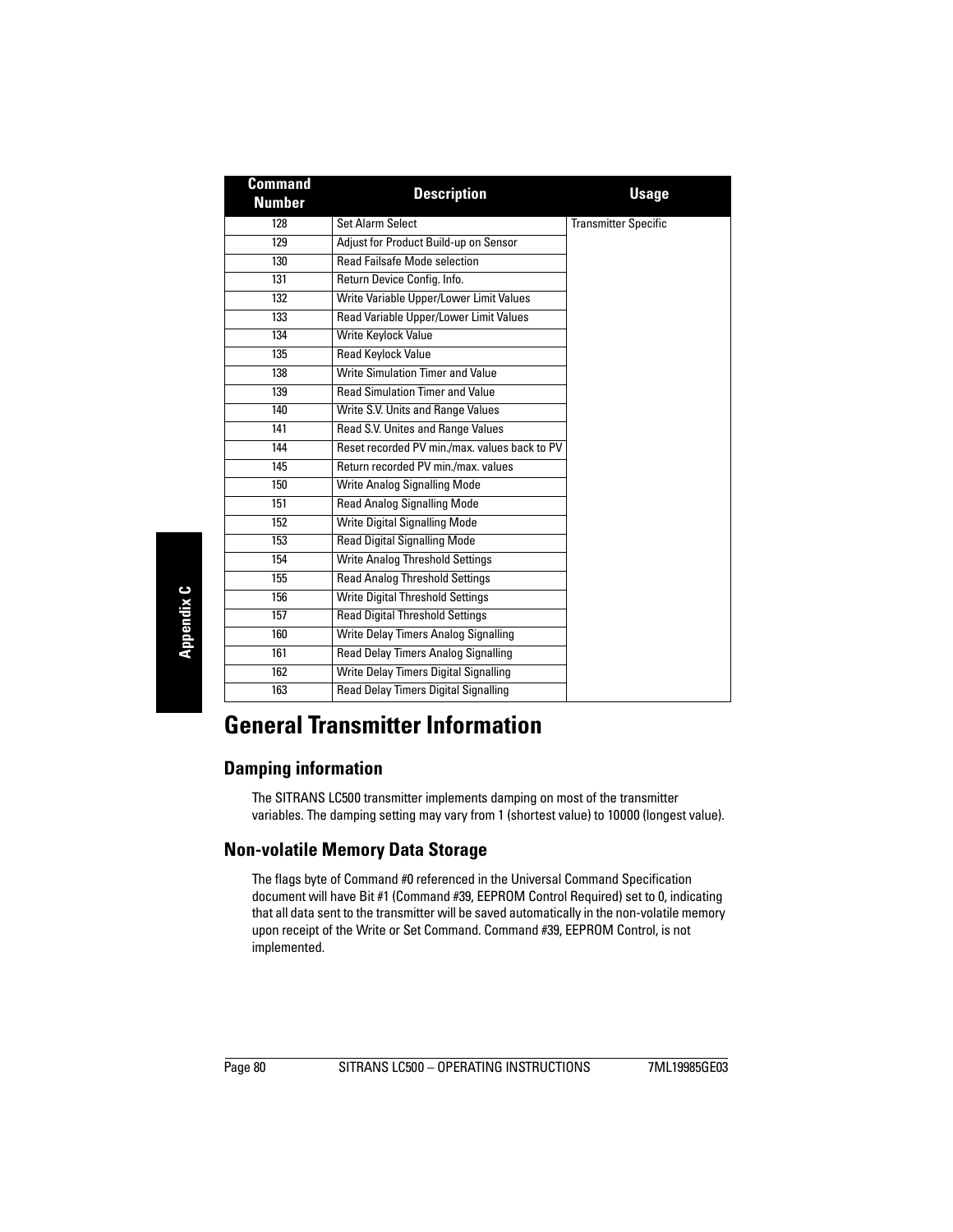#### **MultiDrop operation**

The SITRANS LC500 transmitter supports MultiDrop Operation.

### **Burst mode**

The SITRANS LC500 transmitter does not support Burst Mode.

### **Units conversions**

The Transmitter Variable #0 Units are in pF and cannot be changed.

The Transmitter Variable #1 Values may be set to any Units and Value with Command #140. The Transmitter Variable Range Values may be read at any time with Command #141.

The value returned as Secondary Variable (S.V.) is the result of the following calculation:

TV1 = TV0 Dynamic Range Value in percent x ({TV#1}URV – {TV#1}LRV) + {TV#1}LRV.

This method provides a means of converting TV#0, which is always in pF, to alternative units (level or volume).

# **Additional Universal Command Specifications**

For a document listing the additional Universal Command Specifications, please contact Technical Publications at techpubs@siemens-milltronics.com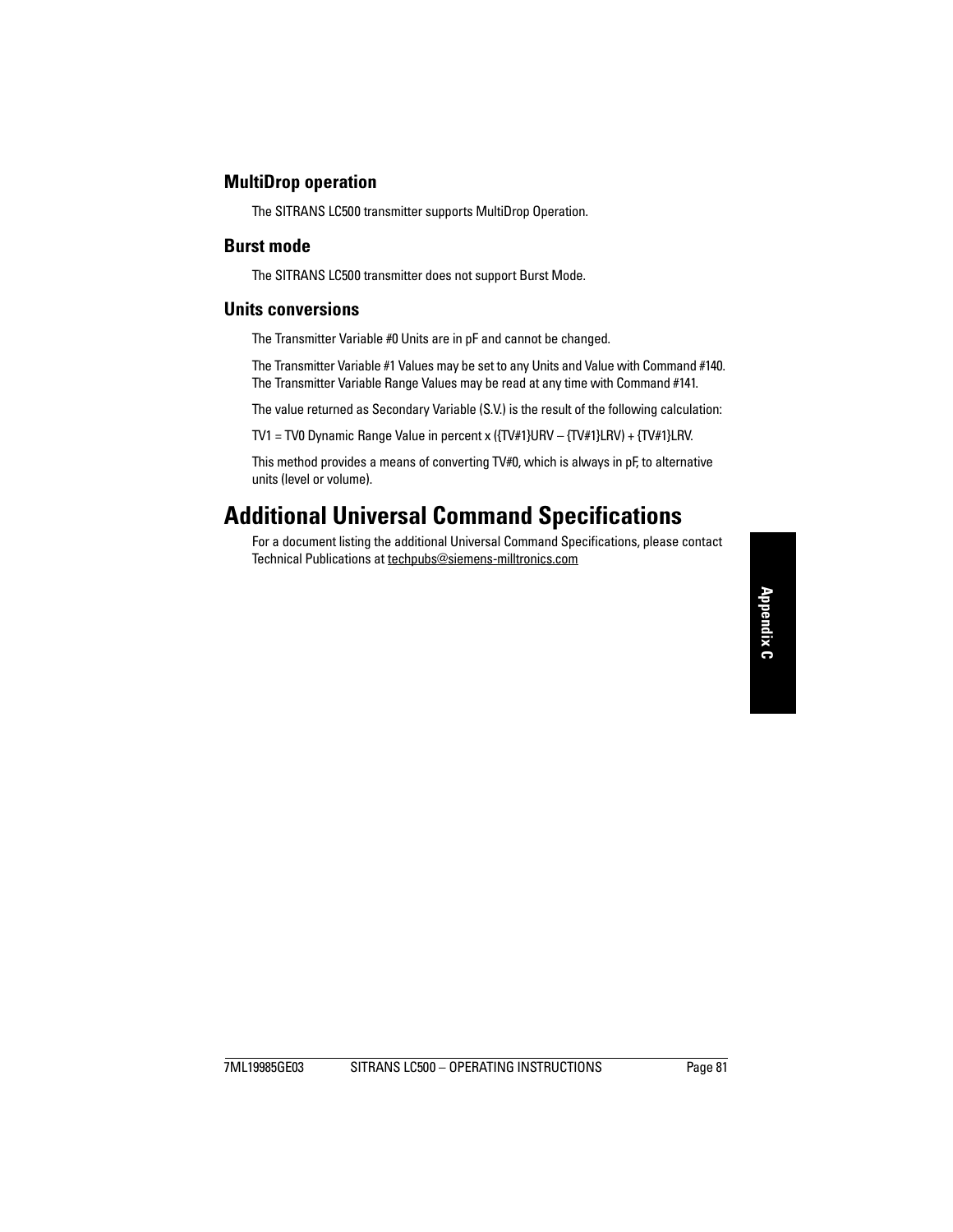Appendix D: Block Diagram, and Correlation table, mA to % **Appendix D: Block Diagram, and Correlation table, mA to %**



7ML19985GE03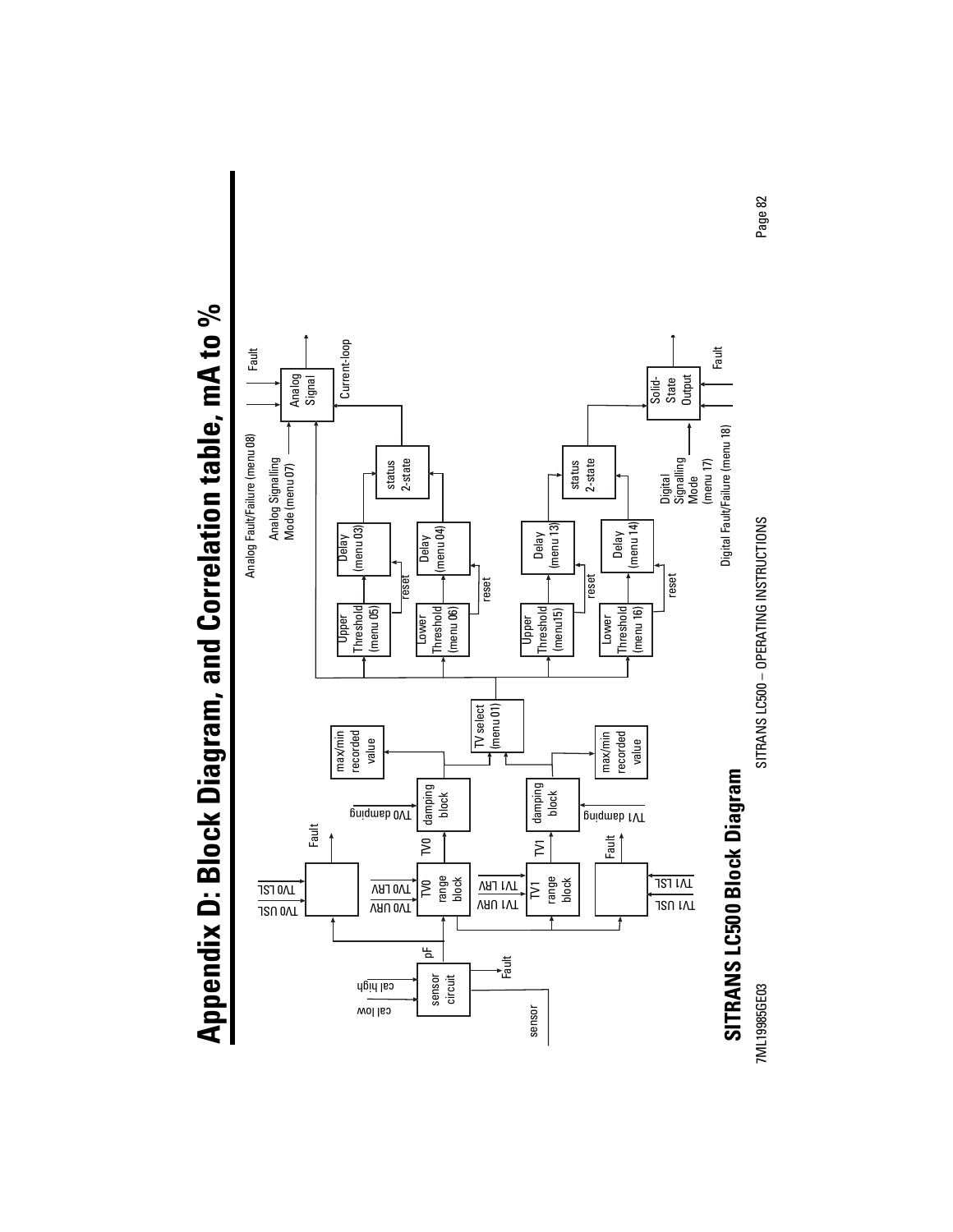# **Correlation Table: 0% - 100% to 4-20 mA or 20-4 mA**

| Range 0 - 100 % | <b>Current in mA</b> | Range 100 - 0 % |
|-----------------|----------------------|-----------------|
| 0               | 4.0                  | 100             |
| $\overline{5}$  | $4.8\,$              | 95              |
| 10              | 5.6                  | 90              |
| 15              | 6.4                  | 85              |
| 20              | 7.2                  | 80              |
| 25              | 8.0                  | 75              |
| 30              | 8.8                  | 70              |
| 35              | 9.6                  | 65              |
| 40              | 10.4                 | 60              |
| 45              | $11.2$               | 55              |
| 50              | 12.0                 | 50              |
| 55              | 12.8                 | 45              |
| 60              | 13.6                 | 40              |
| 65              | 14.4                 | 35              |
| 70              | 15.2                 | 30              |
| 75              | 16.0                 | 25              |
| 80              | 16.8                 | 20              |
| 85              | 17.6                 | 15              |
| 90              | 18.4                 | 10              |
| 95              | 19.2                 | 5               |
| 100             | 20.0                 | 0               |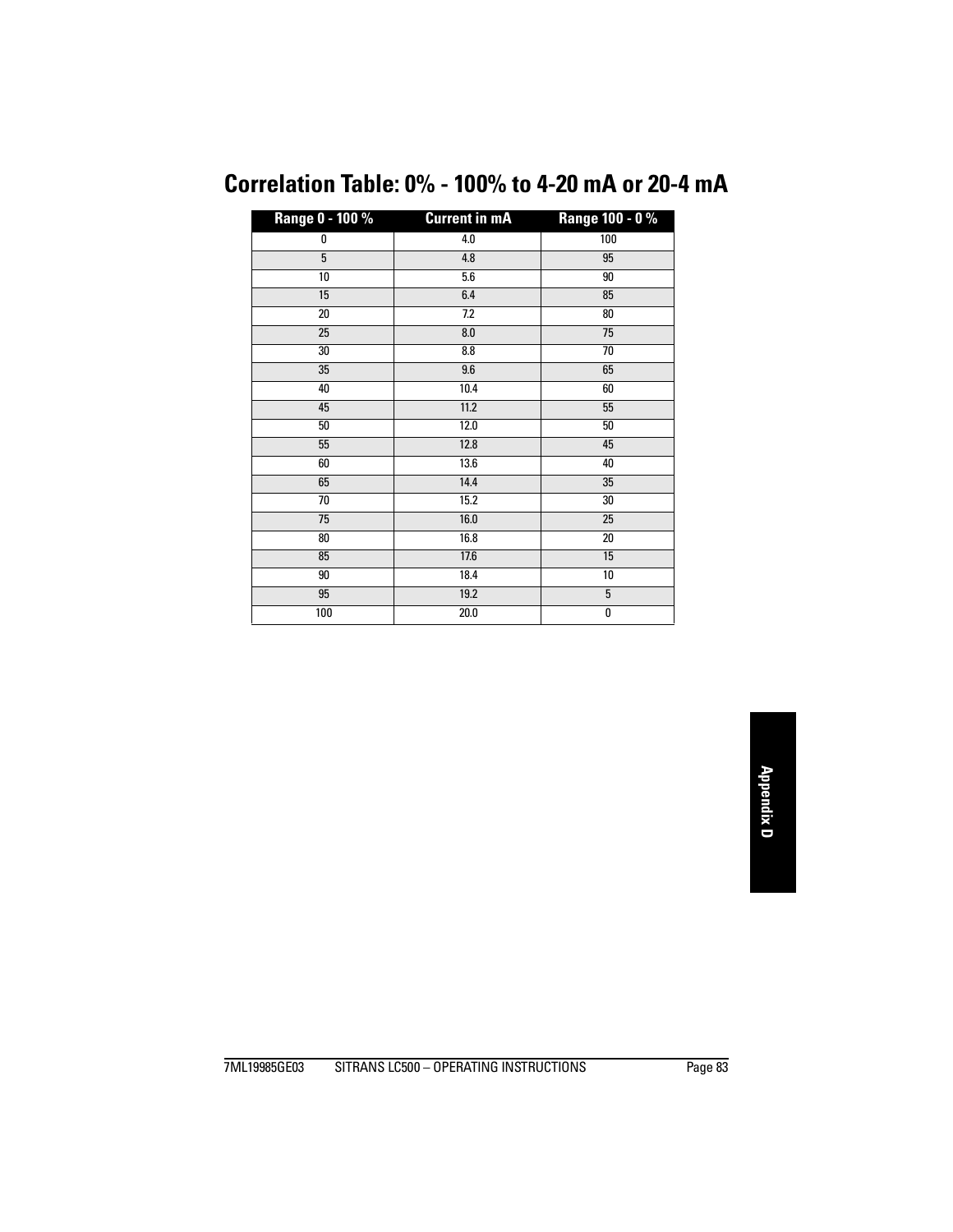# <span id="page-89-0"></span>**Appendix E: SITRANS LC500, alternate versions and application details**

# **Cable version (non-insulated)(7ML5513)<sup>1</sup>**





1. Applicable for non-conductive media only. Cable can be shortened on site. Weight is included in measuring length.

Page 84 SITRANS LC500 - OPERATING INSTRUCTIONS 7ML19985GE03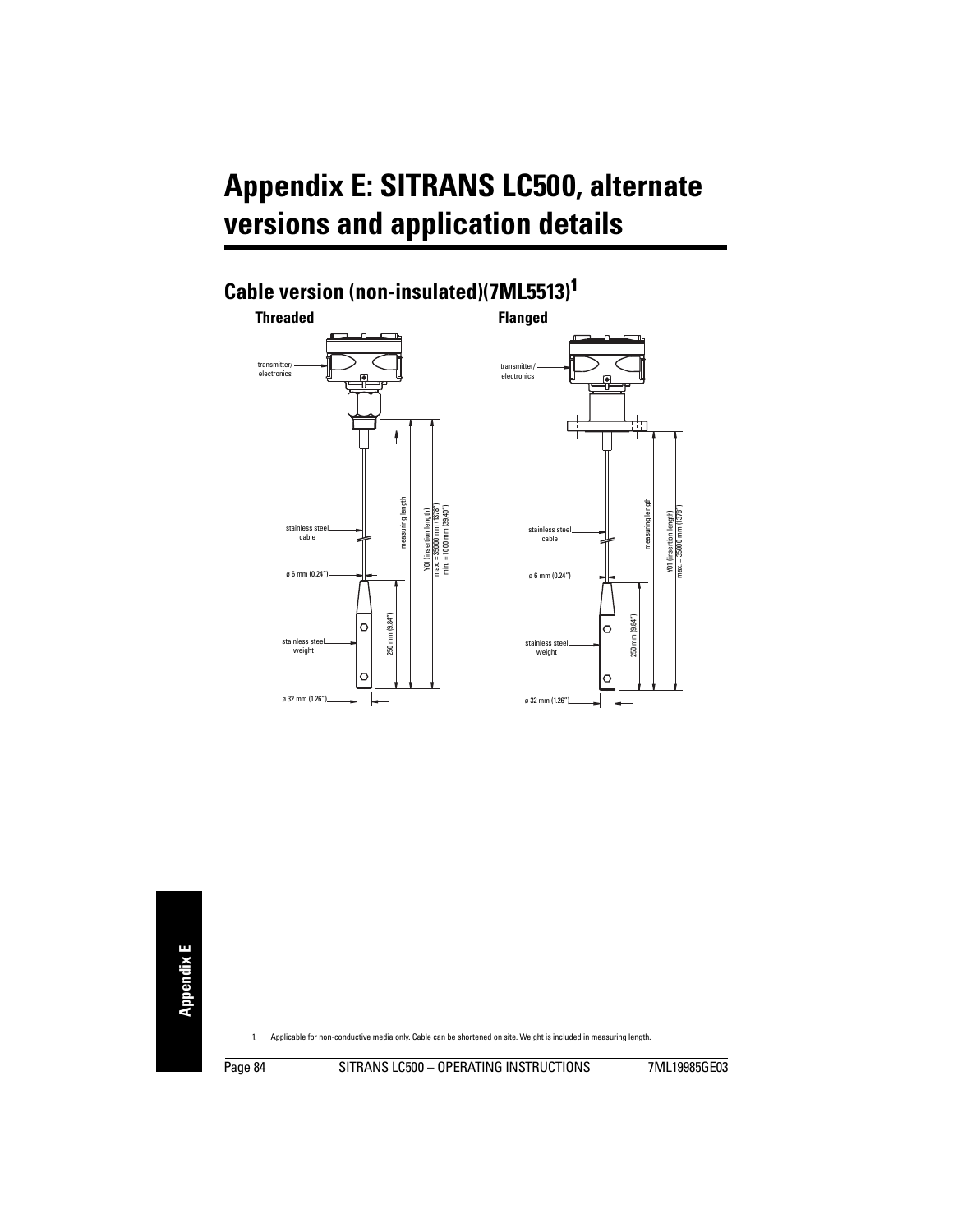# **Cable version (insulated)(7ML5513)<sup>1</sup>**



1. Applicable for both liquids and solids. Cable cannot be shortened. Weight is not part of measuring length.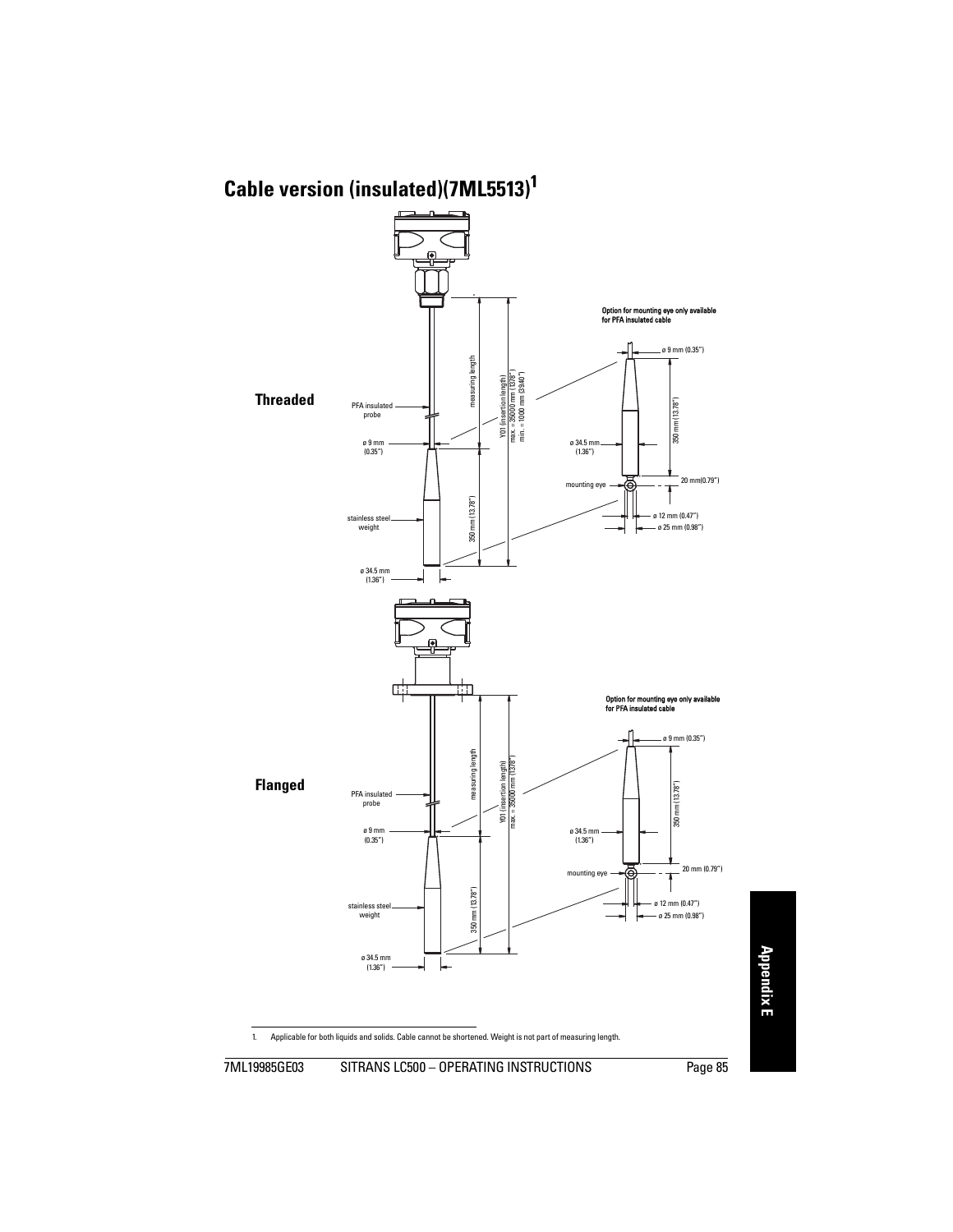# **Extended cable version with rod sensor (7ML5523)<sup>1</sup>**

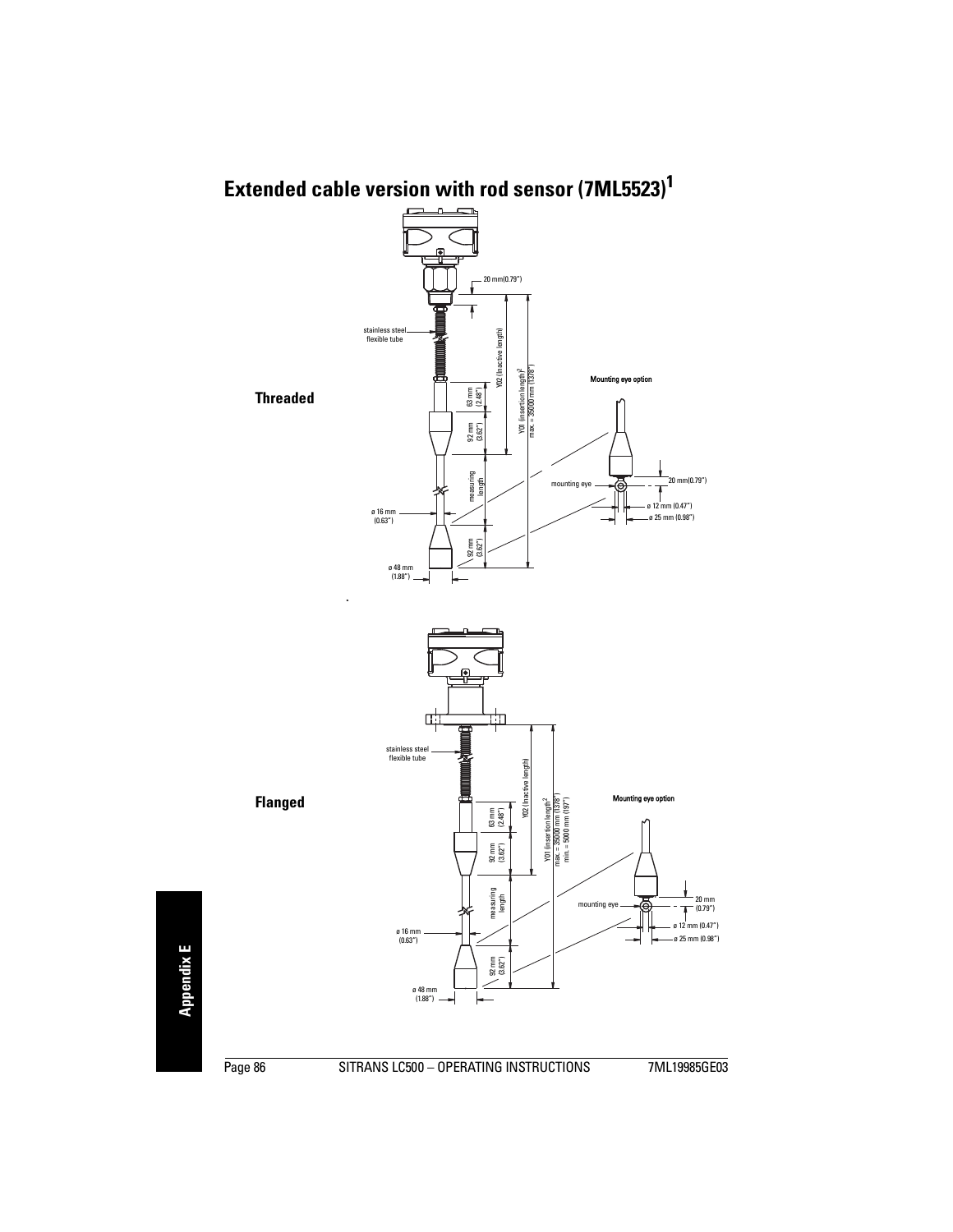# **Extended cable version with rod sensor (7ML5523)<sup>1</sup>**



1. For Y02 lengths greater than 5000 mm (1.97"), cable is inactive and is not atively shielded.<br>2. Insertion length Y01 = Y02 + measuring length + 92 mm (3.62")

2. Insertion length Y01 = Y02 + measuring length + 92 mm (3.62")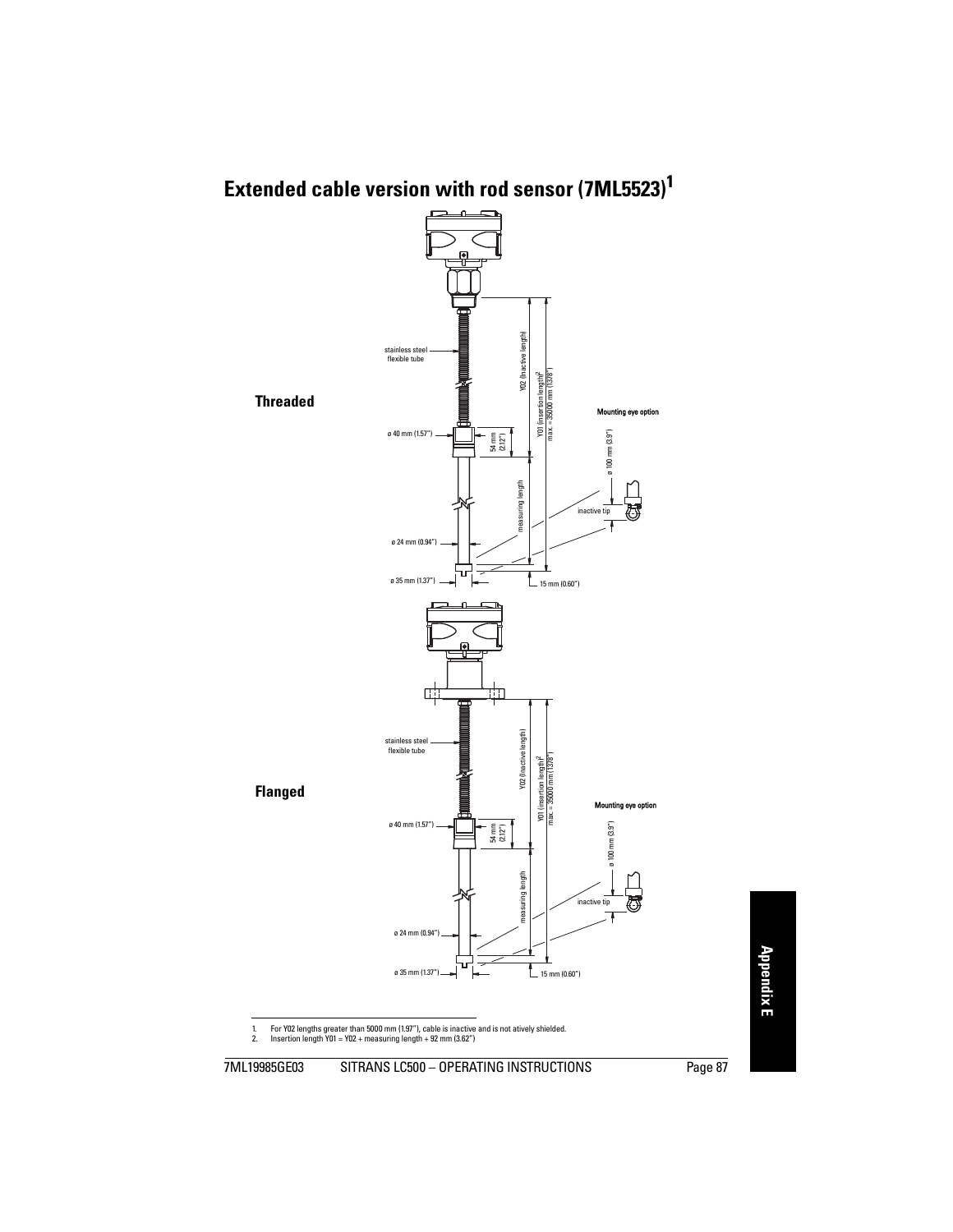### **Rod version (7ML5515)**



1. Minimum Y02 (active shield length) = 50 mm (1.96"), minimum measuring length = 200 mm (7.87")

1. For Y02 lengths greater than 5000 mm (197"), cable is inactive and is not actively shielded.

2. Insertion length Y01 = Y02 + measuring length + 15 mm (0.59")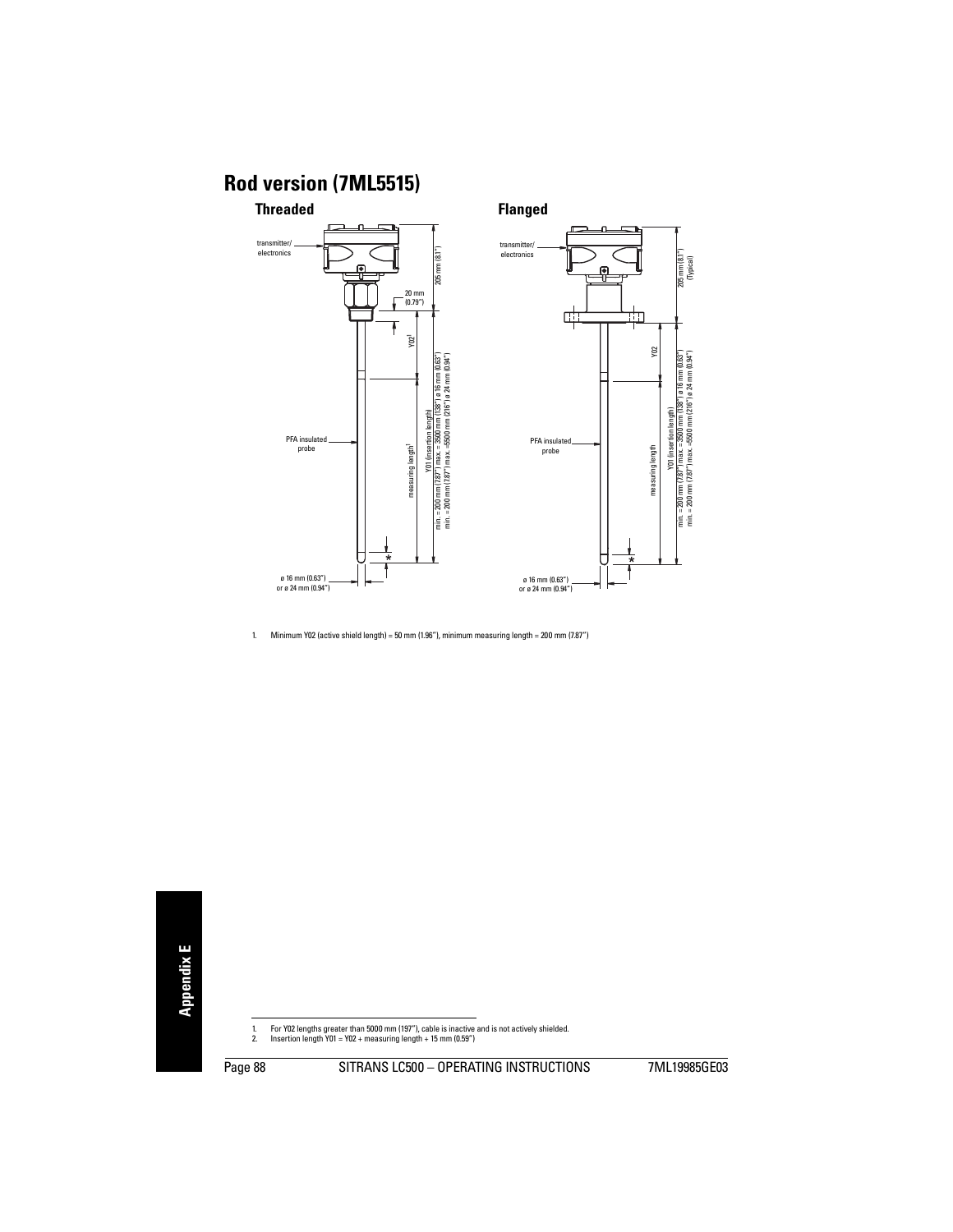### **Rod version with stilling well (7ML5515)**



1. Minimum Y02 (active shield length) = 50 mm (1.96"), minimum measuring length = 200 mm (7.87")<br>2. Insertion length does not include any raised face/gasket face dimension.

Insertion length does not include any raised face/gasket face dimension.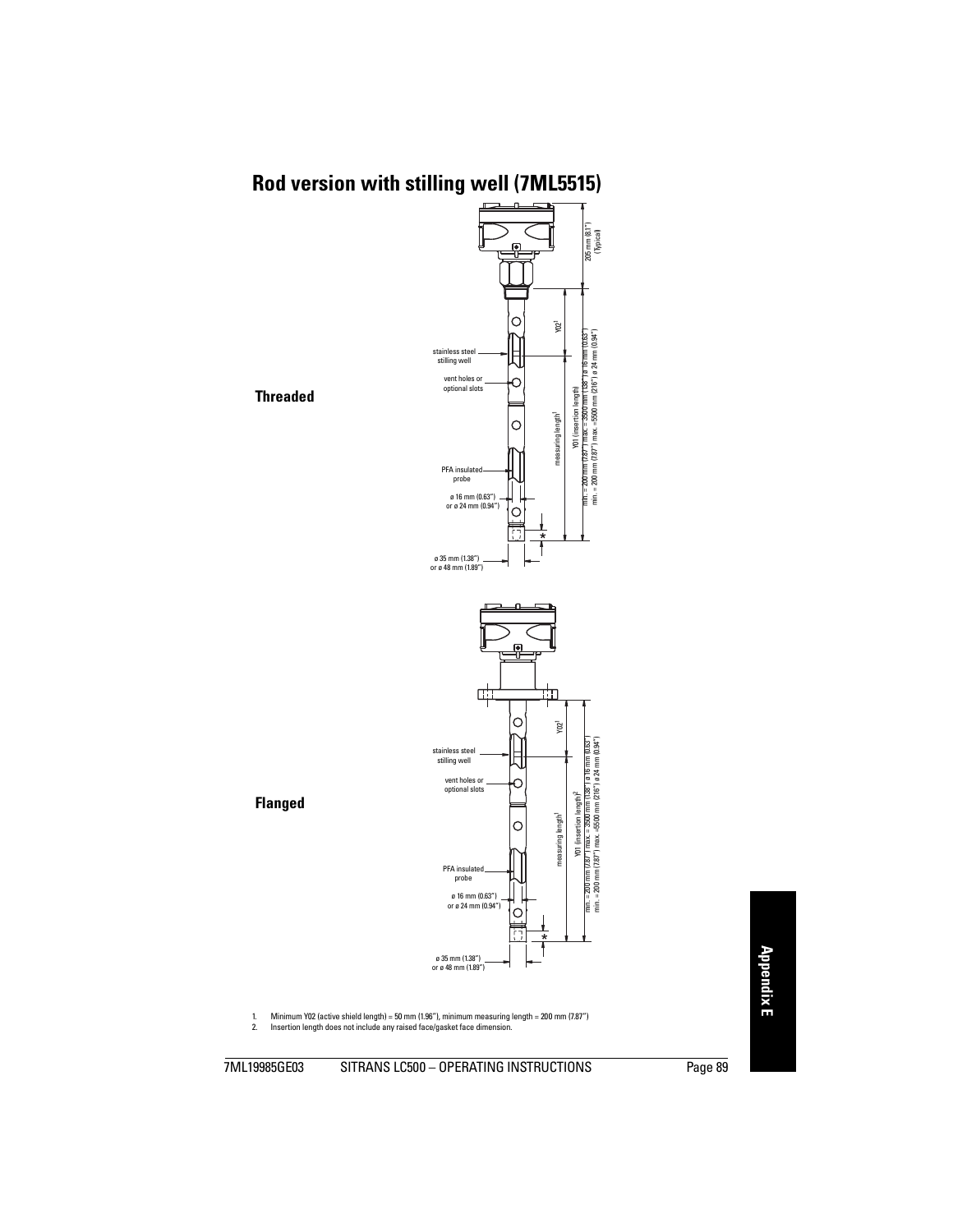## **Enamel rod version (7ML5515)**



1. Minimum Y02 (active shield length) = 100 mm (3.94"), minimum measuring length = 250 mm (9.84")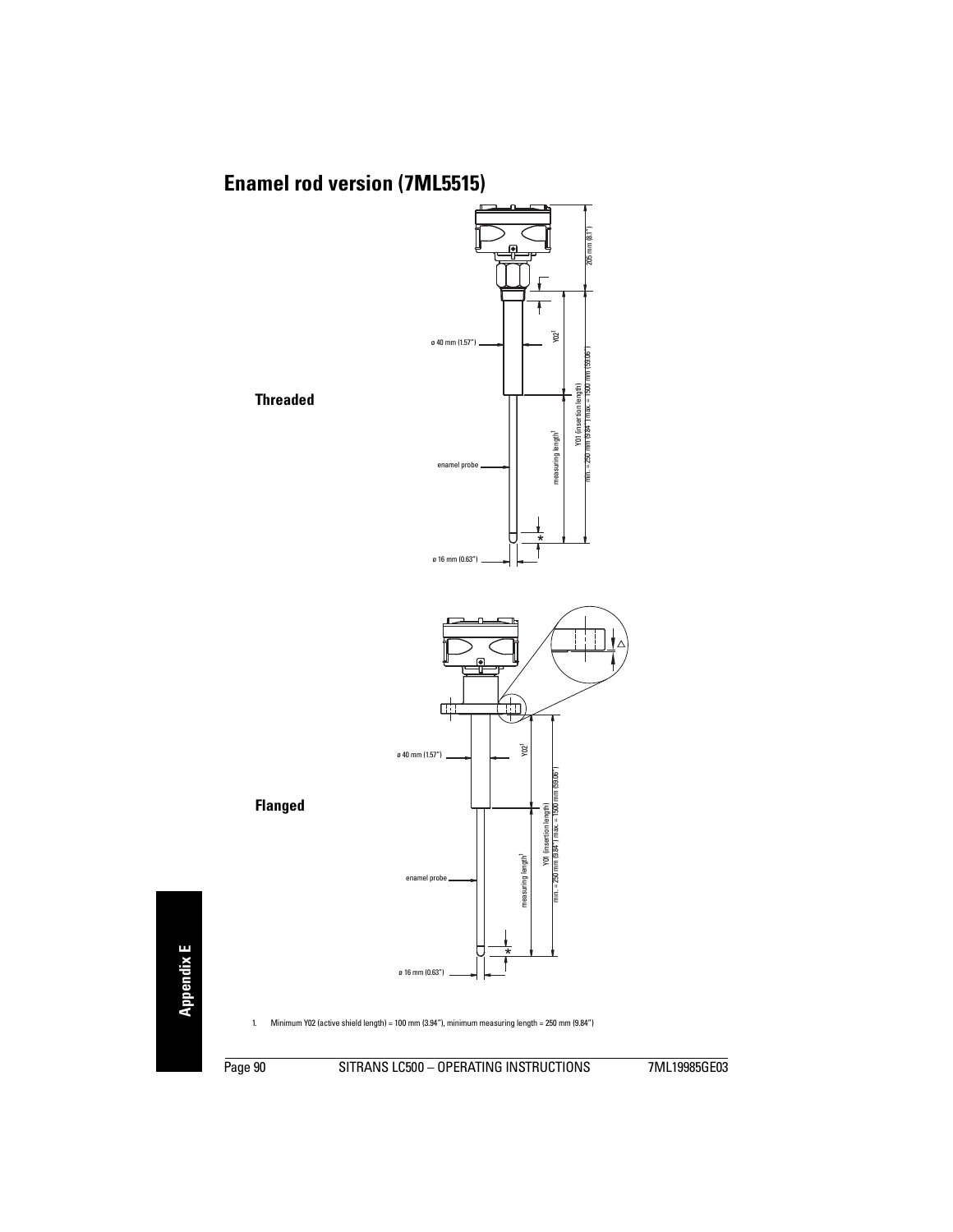# **Enamel rod version with stilling well**



1. Minimum Y02 (active shield length) = 100 mm (3.94"), minimum measuring length = 250 mm (9.84")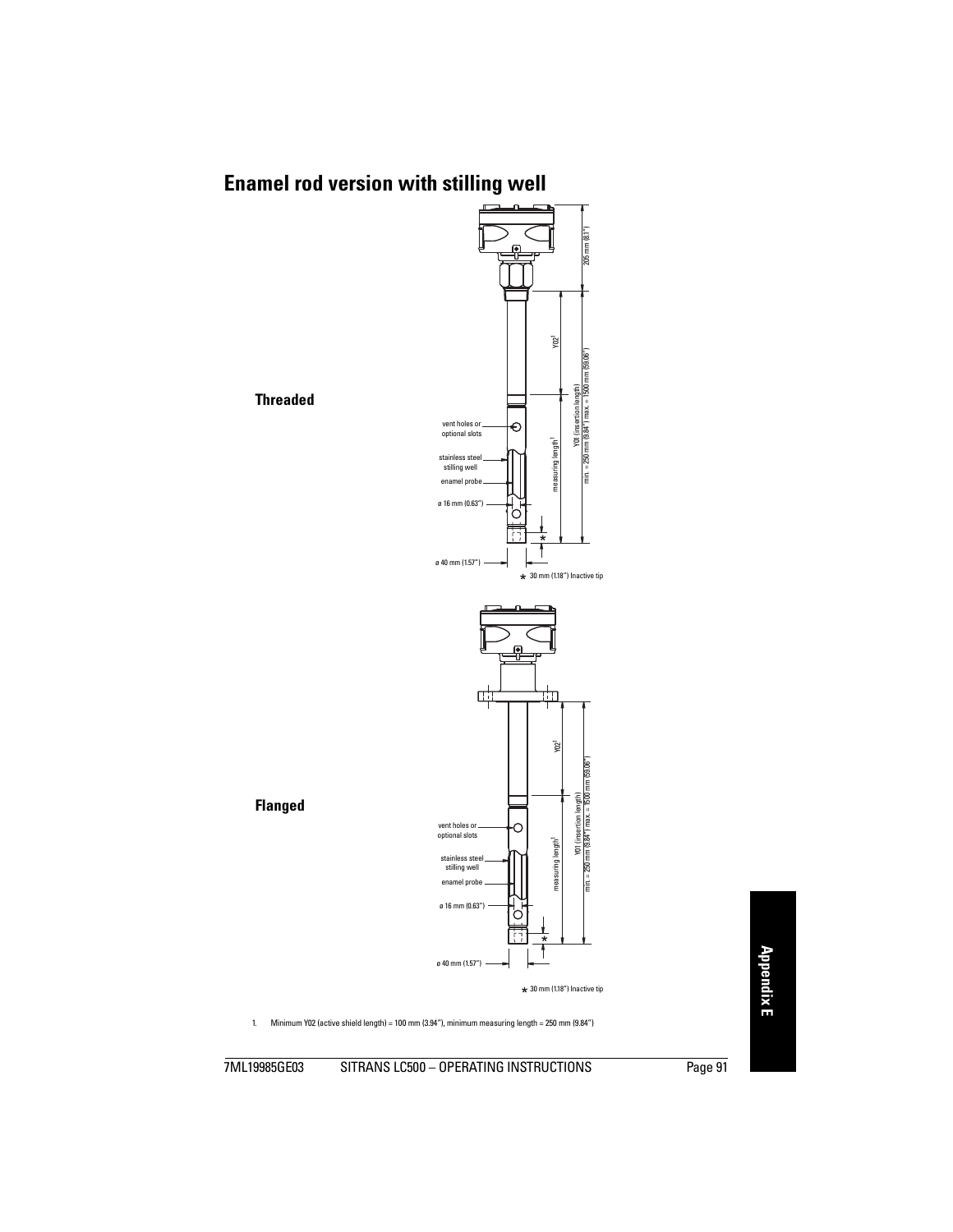### **Remote electronics with mounting bracket option**





### **Standard configuration (all versions) Threaded Flanged**



With explosion-proof seal option (all versions)





(all versions)





With explosion-proof seal option (all versions)





With thermal isolator option (all versions)

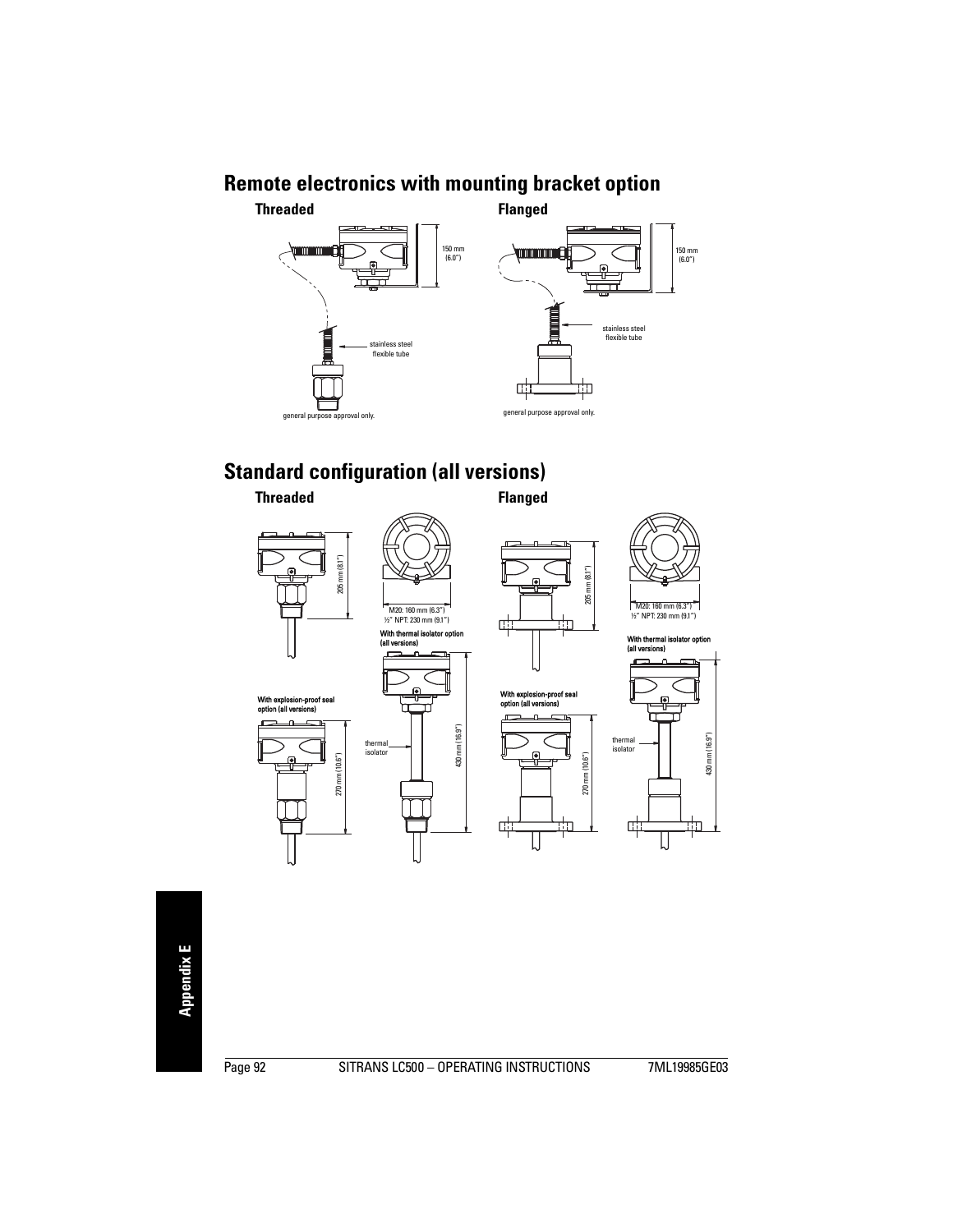# **Flanges**

**PTFE flange facing option Single piece flange only (7ML5517)**



No stilling well or enamel probe available with this option.

### **Flange Standards**

#### **Notes:**

- All measurements are given in mm
- One (1) inch =  $25.4$  mm
- For details, see drawings, technical data, and measuring probe details on pages [84](#page-89-0) to [100](#page-105-0).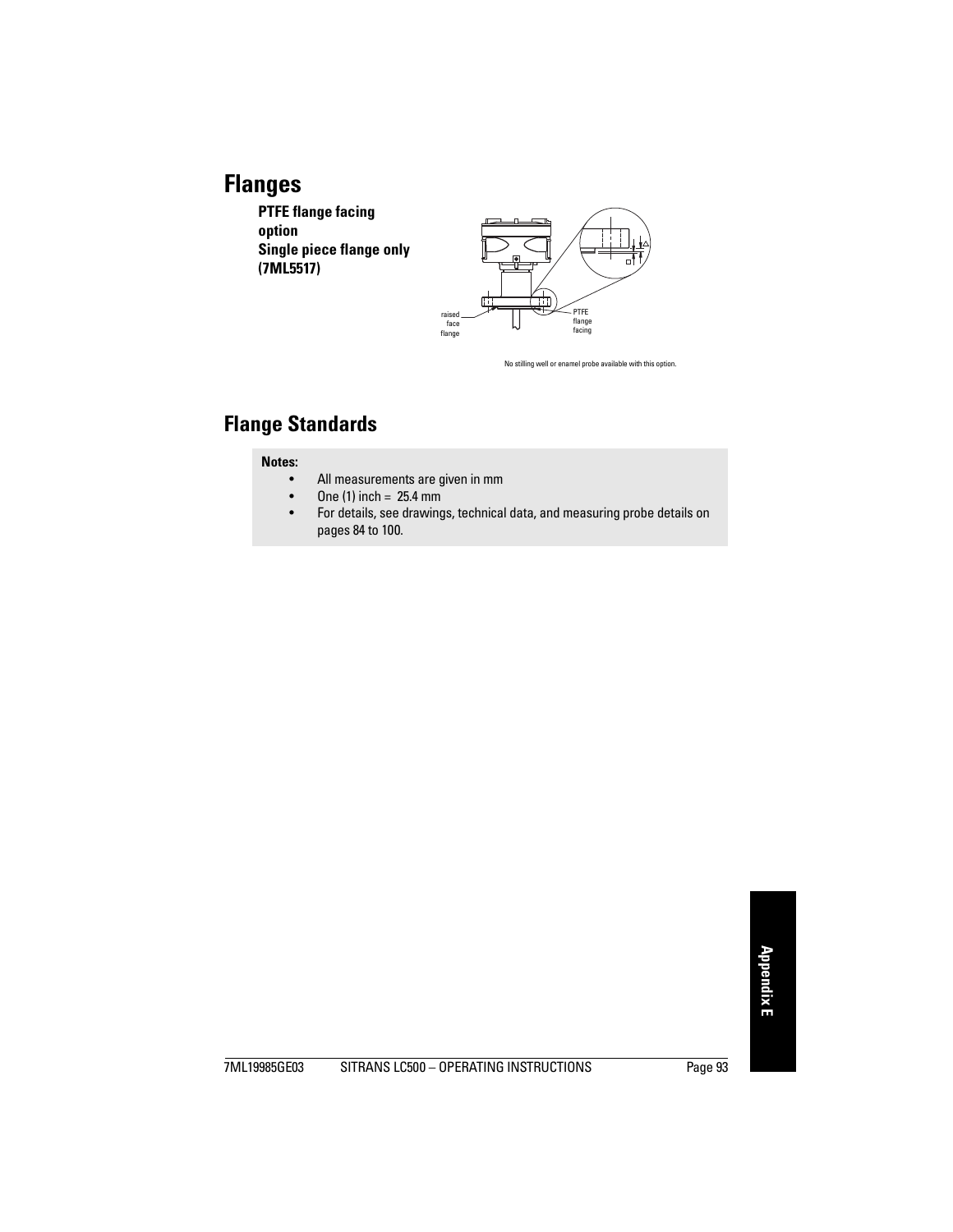**Welded Raised Face Flange (7ML5513, 7ML5515, 7ML5523)**



|  | SECTION "A-A" |
|--|---------------|
|  |               |

| <b>Welded Raised Face Flange</b> |                      |                                          |                                                       |                                                      |                                        |                                                         |                                           |
|----------------------------------|----------------------|------------------------------------------|-------------------------------------------------------|------------------------------------------------------|----------------------------------------|---------------------------------------------------------|-------------------------------------------|
| Flange<br>class                  | Nominal<br>pipe size | Outside<br>diameter<br>øD<br>$(\pm 2.0)$ | <b>Bolt</b><br>hole<br><b>Circle</b><br>øK<br>(£0.80) | <b>Bolt hole</b><br>diameter<br>øL<br>(±0.30 x<br>N) | <b>Number</b><br>of bolt<br>holes<br>Ν | <b>Flange</b><br>thickness<br>b<br>$(+3.00/$<br>$-0.00$ | <b>Face thickness</b><br>c<br>$(\pm 0.5)$ |
| 150 lb                           | 1 <sup>''</sup>      | 107.95                                   | 79.25                                                 | 15.88                                                | 4                                      | 14.29                                                   | 2.0                                       |
|                                  | $1\frac{1}{2}$       | 127.00                                   | 98.55                                                 | 15.88                                                | 4                                      | 17.46                                                   | 2.0                                       |
|                                  | $2^{\prime\prime}$   | 152.40                                   | 120.65                                                | 19.05                                                | 4                                      | 19.05                                                   | 2.0                                       |
|                                  | 3''                  | 190.50                                   | 152.40                                                | 19.05                                                | 4                                      | 23.85                                                   | 2.0                                       |
|                                  | 4"                   | 228.60                                   | 190.50                                                | 19.05                                                | 8                                      | 23.85                                                   | 2.0                                       |
|                                  | 6''                  | 279.40                                   | 241.30                                                | 22.22                                                | 8                                      | 25.40                                                   | 2.0                                       |
| 300 lb                           | 1 <sup>''</sup>      | 123.95                                   | 88.90                                                 | 19.05                                                | 4                                      | 15.75                                                   | 2.0                                       |
|                                  | $1\frac{1}{2}$       | 155.45                                   | 114.30                                                | 22.22                                                | 4                                      | 19.05                                                   | 2.0                                       |
|                                  | $2^{\prime\prime}$   | 165.10                                   | 127.00                                                | 19.05                                                | 8                                      | 20.57                                                   | 2.0                                       |
|                                  | 3''                  | 209.55                                   | 168.15                                                | 22.22                                                | 8                                      | 26.92                                                   | 2.0                                       |
|                                  | 4"                   | 254.00                                   | 200.15                                                | 22.22                                                | 8                                      | 30.23                                                   | 2.0                                       |
|                                  | 6''                  | 317.50                                   | 269.75                                                | 22.22                                                | 12                                     | 35.05                                                   | 2.0                                       |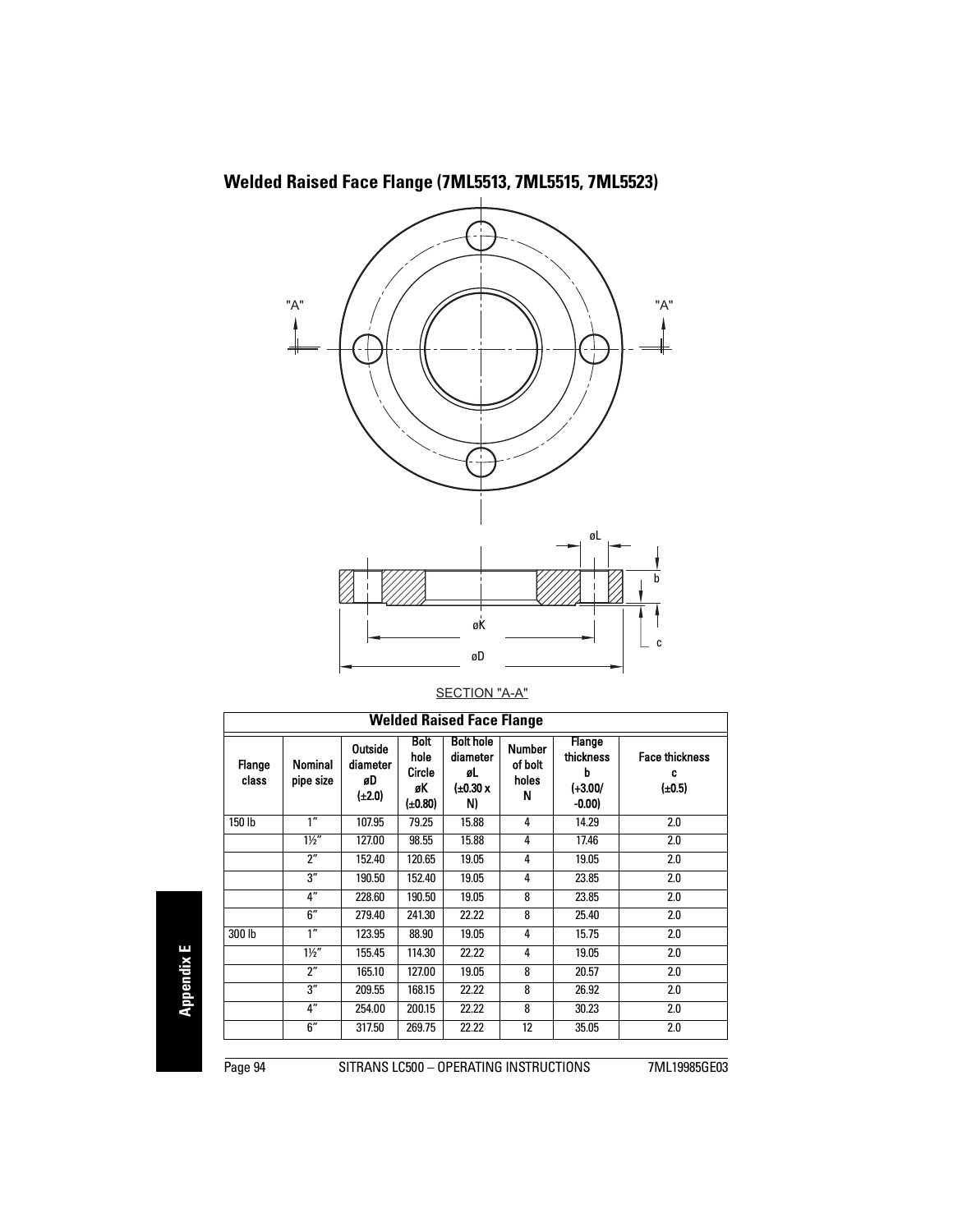| <b>Welded Raised Face Flange cont'd</b> |                      |                                          |                                                |                                                      |                                        |                                                  |                                           |
|-----------------------------------------|----------------------|------------------------------------------|------------------------------------------------|------------------------------------------------------|----------------------------------------|--------------------------------------------------|-------------------------------------------|
| Flange<br>class                         | Nominal<br>pipe size | Outside<br>diameter<br>øD<br>$(\pm 2.0)$ | <b>Bolt</b><br>hole<br>Circle<br>øK<br>(±0.80) | <b>Bolt hole</b><br>diameter<br>øL<br>(±0.30 x<br>N) | <b>Number</b><br>of bolt<br>holes<br>N | Flange<br>thickness<br>b<br>$(+3.00/$<br>$-0.00$ | <b>Face thickness</b><br>c<br>$(\pm 0.5)$ |
| 600 lb                                  | 1"                   | 123.95                                   | 88.90                                          | 19.05                                                | 4                                      | 17.53                                            | 7.0                                       |
|                                         | $1\frac{1}{2}$       | 155.45                                   | 114.30                                         | 22.22                                                | 4                                      | 22.35                                            | 7.0                                       |
|                                         | 2"                   | 165.10                                   | 127.00                                         | 19.05                                                | 8                                      | 25.40                                            | 7.0                                       |
|                                         | 3''                  | 209.55                                   | 168.15                                         | 22.22                                                | 8                                      | 31.75                                            | 7.0                                       |
|                                         | 4"                   | 273.05                                   | 215.90                                         | 25.40                                                | 8                                      | 38.10                                            | 7.0                                       |
|                                         | 6''                  | 355.60                                   | 292.10                                         | 28.58                                                | 12                                     | 47.75                                            | 7.0                                       |
| 900 lb                                  | $2^{\prime\prime}$   | 215.90                                   | 165.10                                         | 25.40                                                | 8                                      | 38.10                                            | 7.0                                       |
|                                         | 3''                  | 241.30                                   | 190.50                                         | 25.40                                                | 8                                      | 38.10                                            | 7.0                                       |
|                                         | 4"                   | 292.10                                   | 234.95                                         | 31.75                                                | 8                                      | 44.45                                            | 7.0                                       |
|                                         | 6''                  | 381.00                                   | 317.50                                         | 31.75                                                | 12                                     | 55.63                                            | 7.0                                       |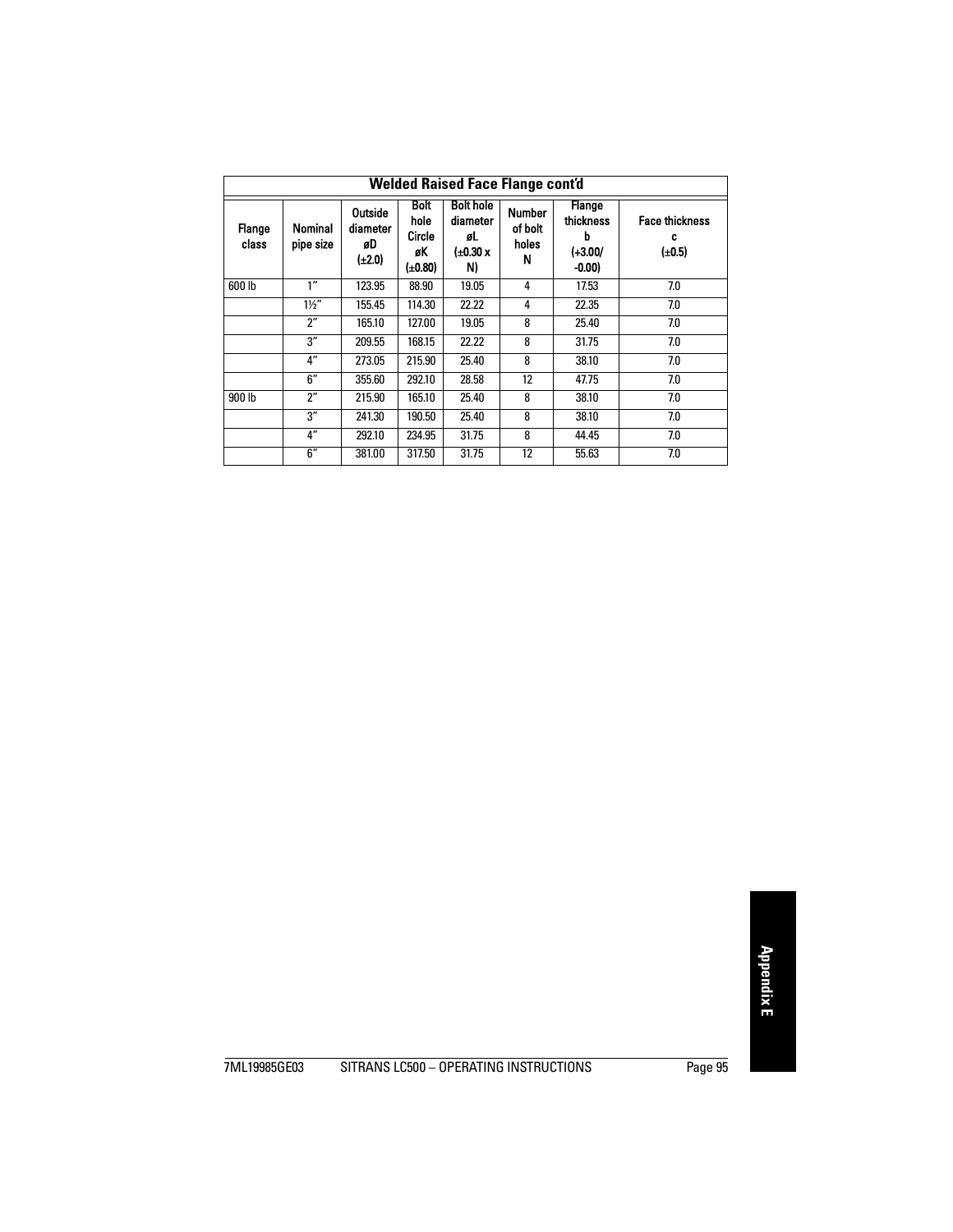**Welded Flat Face Flange (7ML5513, 7ML5515, 7ML5523)**



|  | <b>SECTION "A-A"</b> |
|--|----------------------|
|  |                      |

| <b>Welded Flat Face Flange</b> |                      |                                            |                                              |                                                            |                              |                                               |  |  |  |
|--------------------------------|----------------------|--------------------------------------------|----------------------------------------------|------------------------------------------------------------|------------------------------|-----------------------------------------------|--|--|--|
| Flange<br>class                | Nominal<br>pipe size | <b>Outside</b><br>diameter<br>øD<br>(±2.0) | <b>Bolt hole</b><br>Circle øK<br>$(\pm 1.0)$ | <b>Bolt hole</b><br>diameter<br>øL<br>$(\pm 0.3 \times N)$ | Number of<br>bolt holes<br>Ν | <b>Flange thickness</b><br>b<br>$(+1.0/-0.0)$ |  |  |  |
| <b>PN16</b>                    | <b>DN25</b>          | 115.0                                      | 85.0                                         | 14.0                                                       | 4                            | 18.0                                          |  |  |  |
|                                | <b>DN40</b>          | 150.0                                      | 110.0                                        | 18.0                                                       | 4                            | 18.0                                          |  |  |  |
|                                | <b>DN50</b>          | 165.0                                      | 125.0                                        | 18.0                                                       | 4                            | 18.0                                          |  |  |  |
|                                | <b>DN80</b>          | 200.0                                      | 160.0                                        | 18.0                                                       | 8                            | 20.0                                          |  |  |  |
|                                | <b>DN100</b>         | 220.0                                      | 180.0                                        | 18.0                                                       | 8                            | 20.0                                          |  |  |  |
|                                | DN125                | 250.0                                      | 210.0                                        | 18.0                                                       | 8                            | 22.0                                          |  |  |  |
| <b>PN40</b>                    | <b>DN25</b>          | 115.0                                      | 85.0                                         | 14.0                                                       | 4                            | 18.0                                          |  |  |  |
|                                | <b>DN40</b>          | 150.0                                      | 110.0                                        | 18.0                                                       | 4                            | 18.0                                          |  |  |  |
|                                | <b>DN50</b>          | 165.0                                      | 125.0                                        | 18.0                                                       | 4                            | 20.0                                          |  |  |  |
|                                | <b>DN80</b>          | 200.0                                      | 160.0                                        | 18.0                                                       | 8                            | 24.0                                          |  |  |  |
|                                | <b>DN100</b>         | 235.0                                      | 190.0                                        | 22.0                                                       | 8                            | 24.0                                          |  |  |  |
|                                | <b>DN125</b>         | 270.0                                      | 220.0                                        | 26.0                                                       | 8                            | 26.0                                          |  |  |  |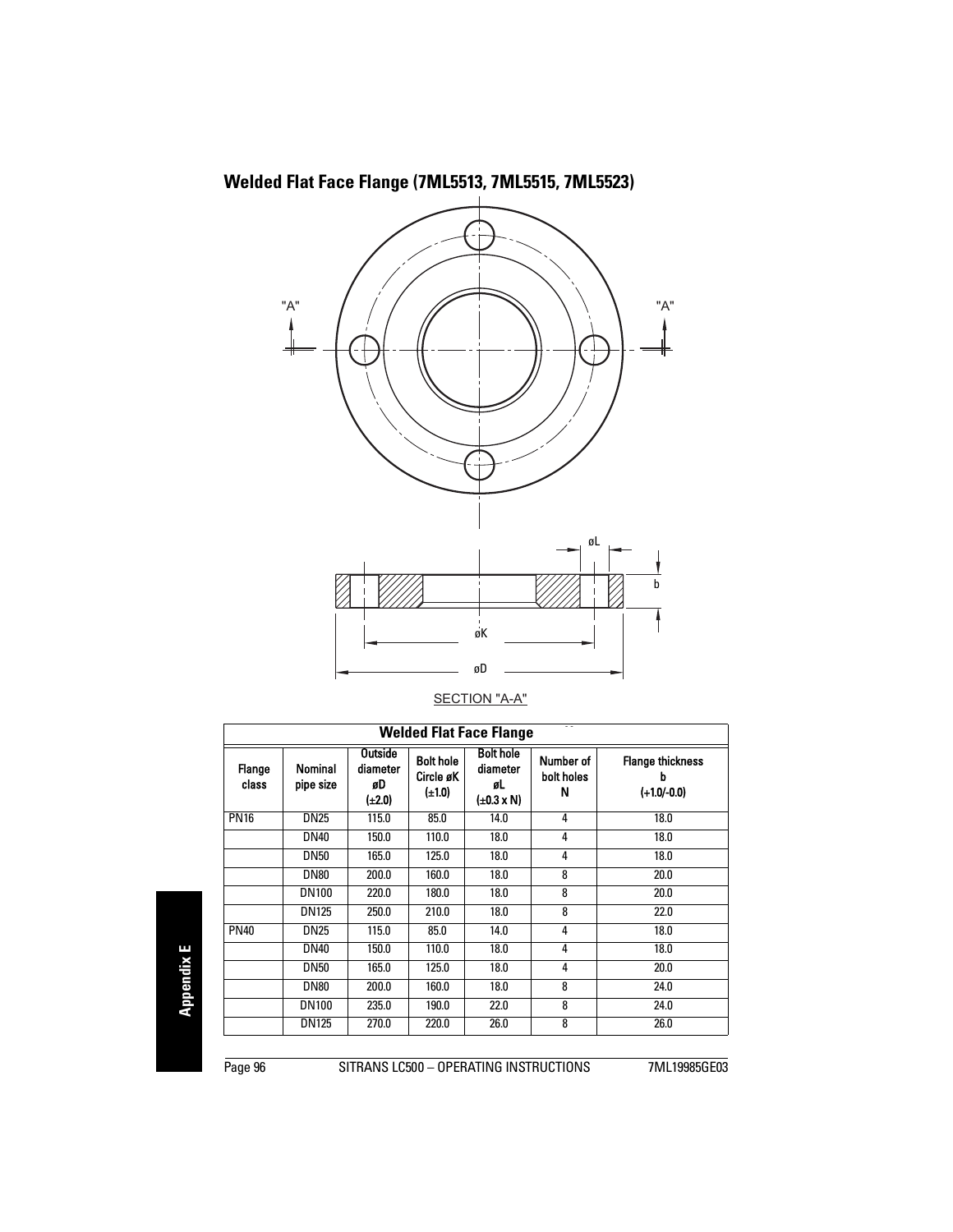| <b>Welded Flat Face Flange cont'd</b> |                                                                                                                                                                                                                                                                     |       |       |      |   |      |  |  |
|---------------------------------------|---------------------------------------------------------------------------------------------------------------------------------------------------------------------------------------------------------------------------------------------------------------------|-------|-------|------|---|------|--|--|
| Flange<br>class                       | <b>Bolt hole</b><br><b>Outside</b><br><b>Bolt hole</b><br>Number of<br><b>Flange thickness</b><br><b>Nominal</b><br>diameter<br>diameter<br>Circle øK<br>bolt holes<br>pipe size<br>øD<br>øL<br>$(\pm 1.0)$<br>$(+1.0/-0.0)$<br>N<br>(±2.0)<br>$(\pm 0.3 \times N)$ |       |       |      |   |      |  |  |
| <b>PN63</b>                           | DN50                                                                                                                                                                                                                                                                | 180.0 | 135.0 | 22.0 | 4 | 26.0 |  |  |
|                                       | <b>DN80</b>                                                                                                                                                                                                                                                         | 215.0 | 170.0 | 22.0 | 8 | 28.0 |  |  |
|                                       | <b>DN100</b>                                                                                                                                                                                                                                                        | 250.0 | 200.0 | 26.0 | 8 | 30.0 |  |  |
|                                       | <b>DN125</b>                                                                                                                                                                                                                                                        | 295.0 | 240.0 | 30.0 | 8 | 34.0 |  |  |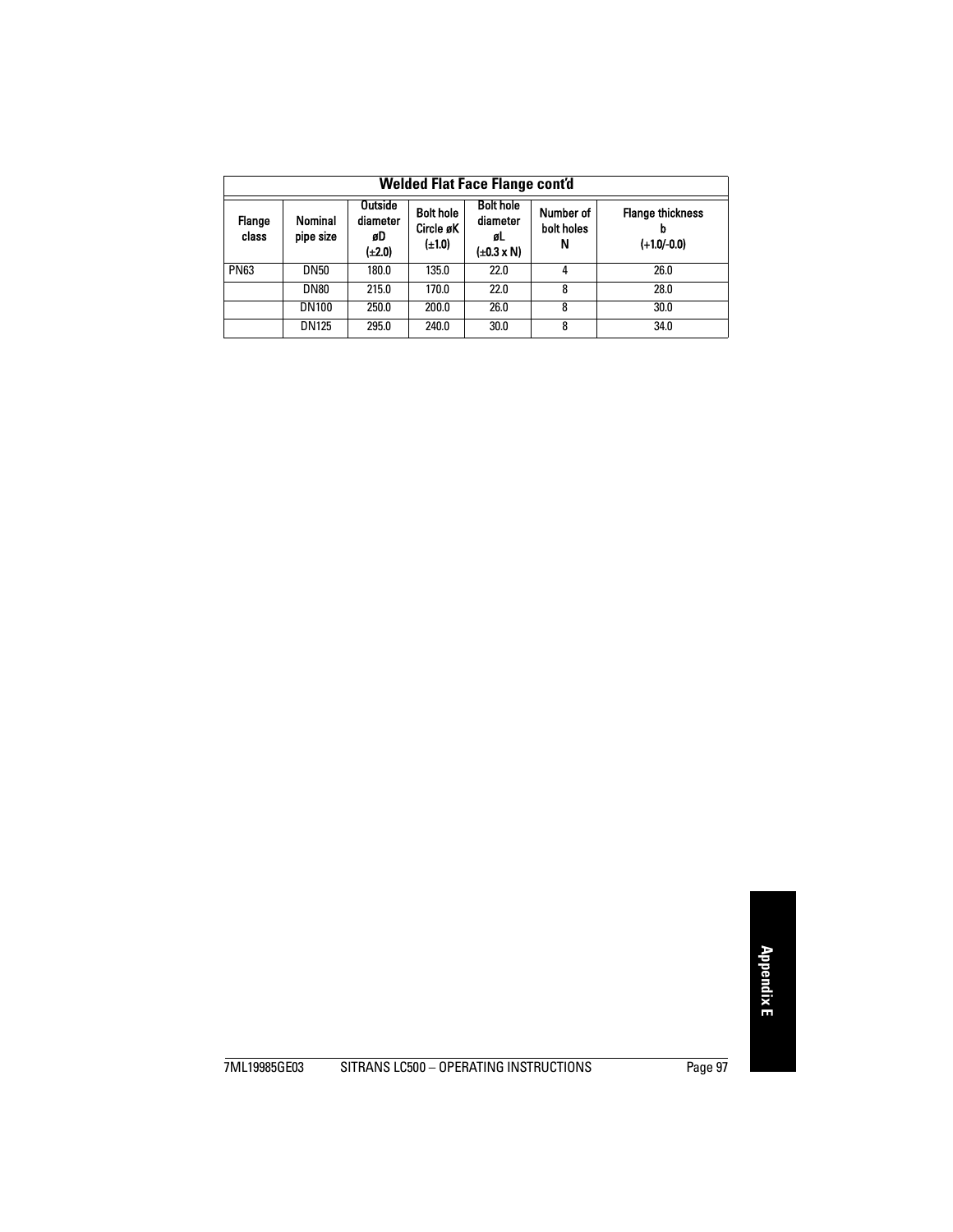

#### SECTION "A-A"

| $-$<br><b>Single Piece, Raised Face Flange</b> |                      |                                     |                                               |                                              |                                      |                                       |                                      |  |  |
|------------------------------------------------|----------------------|-------------------------------------|-----------------------------------------------|----------------------------------------------|--------------------------------------|---------------------------------------|--------------------------------------|--|--|
| Flange<br>class                                | Nominal<br>pipe size | Outside<br>diameter<br>øD<br>(±1.0) | <b>Bolt</b><br>hole<br>Circle<br>øK<br>(±0.8) | <b>Bolt hole</b><br>diameter<br>øL<br>(±0.3) | Flange<br>thickness<br>$(+3.0/-0.0)$ | Face<br>thickness<br>c<br>(+0.0/-0.5) | <b>PTFE facing</b><br>thickness<br>d |  |  |
| 150 lb                                         | $1\frac{1}{2}$       | 127.0                               | 98.55                                         | 15.88                                        | 15.75                                | 2.0                                   | 2.0                                  |  |  |
|                                                | 2"                   | 152.40                              | 120.65                                        | 19.05                                        | 17.53                                | 2.0                                   | 2.0                                  |  |  |
|                                                | 3''                  | 190.50                              | 152.40                                        | 19.05                                        | 22.35                                | 2.0                                   | 2.0                                  |  |  |
|                                                | 4"                   | 228.60                              | 190.50                                        | 19.05                                        | 22.35                                | 2.0                                   | 2.0                                  |  |  |
|                                                | 6''                  | 279.40                              | 241.30                                        | 22.22                                        | 23.88                                | 2.0                                   | 2.0                                  |  |  |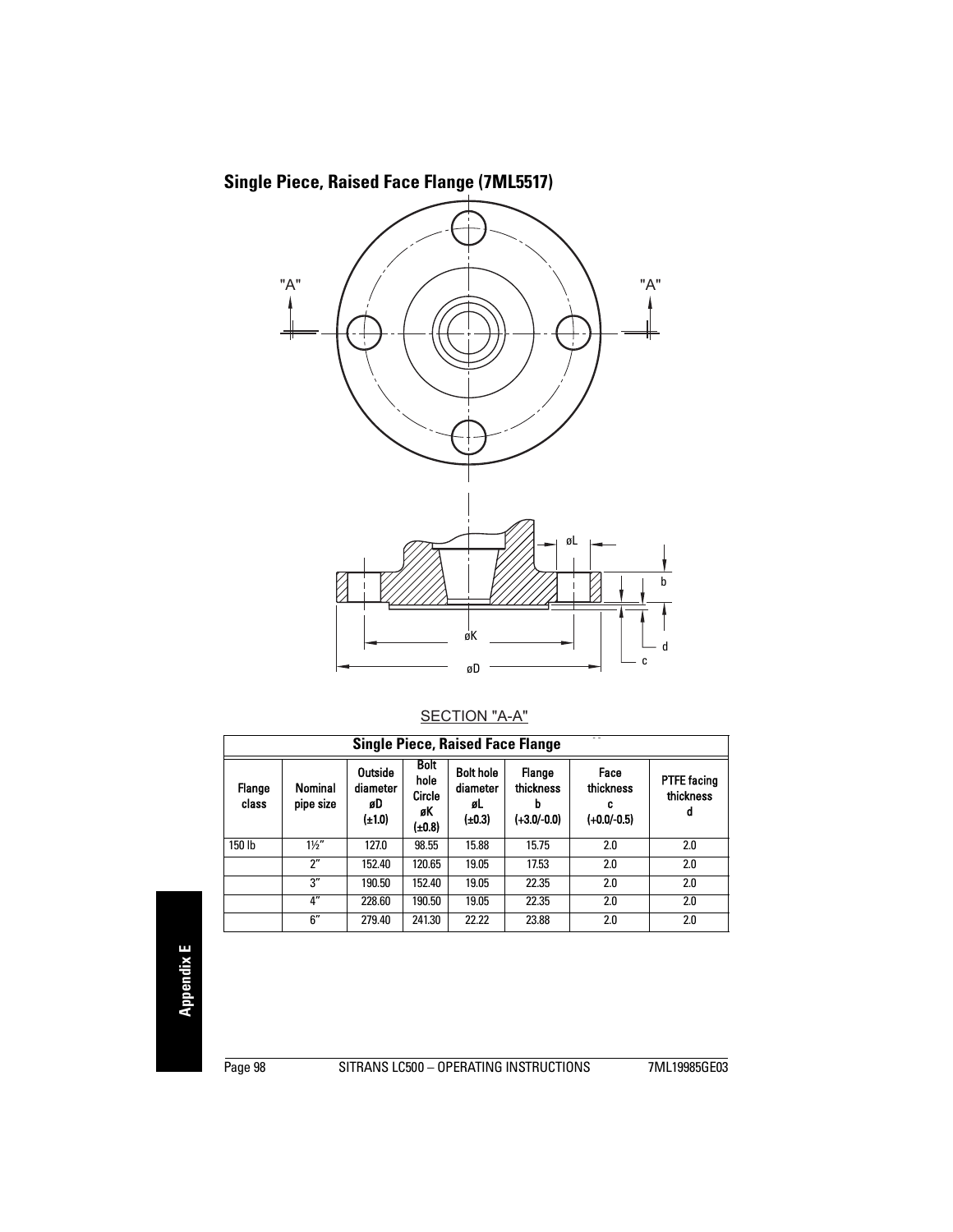| Single Piece, Raised Face Flange cont'd |                      |                                     |                                               |                                              |                                           |                                         |                                      |  |  |
|-----------------------------------------|----------------------|-------------------------------------|-----------------------------------------------|----------------------------------------------|-------------------------------------------|-----------------------------------------|--------------------------------------|--|--|
| Flange<br>class                         | Nominal<br>pipe size | Outside<br>diameter<br>øD<br>(±1.0) | <b>Bolt</b><br>hole<br>Circle<br>øK<br>(±0.8) | <b>Bolt hole</b><br>diameter<br>øL<br>(±0.3) | Flange<br>thickness<br>b<br>$(+3.0/-0.0)$ | Face<br>thickness<br>c<br>$(+0.0/-0.5)$ | <b>PTFE facing</b><br>thickness<br>d |  |  |
| 300 lb                                  | $1\frac{1}{2}$       | 155.45                              | 114.30                                        | 22.22                                        | 19.05                                     | 2.0                                     | 2.0                                  |  |  |
|                                         | $2^{\prime\prime}$   | 165.10                              | 127.00                                        | 19.05                                        | 20.57                                     | 2.0                                     | 2.0                                  |  |  |
|                                         | 3''                  | 209.55                              | 168.15                                        | 22.22                                        | 26.92                                     | 2.0                                     | 2.0                                  |  |  |
|                                         | 4"                   | 254.00                              | 200.15                                        | 22.22                                        | 30.23                                     | 2.0                                     | 2.0                                  |  |  |
|                                         | 6''                  | 317.50                              | 269.75                                        | 22.22                                        | 35.05                                     | 2.0                                     | 2.0                                  |  |  |
| 600 lb                                  | $1\frac{1}{2}$       | 155.45                              | 114.30                                        | 22.22                                        | 22.35                                     | 7.0                                     | 2.0                                  |  |  |
|                                         | 2"                   | 165.10                              | 127.00                                        | 19.05                                        | 25.40                                     | 7.0                                     | 2.0                                  |  |  |
|                                         | 3''                  | 209.55                              | 168.15                                        | 22.22                                        | 31.75                                     | 7.0                                     | 2.0                                  |  |  |
|                                         | $4^{\prime\prime}$   | 273.05                              | 215.90                                        | 25.40                                        | 38.10                                     | 7.0                                     | 2.0                                  |  |  |
|                                         | 6''                  | 355.60                              | 292.10                                        | 28.58                                        | 47.75                                     | 7.0                                     | 2.0                                  |  |  |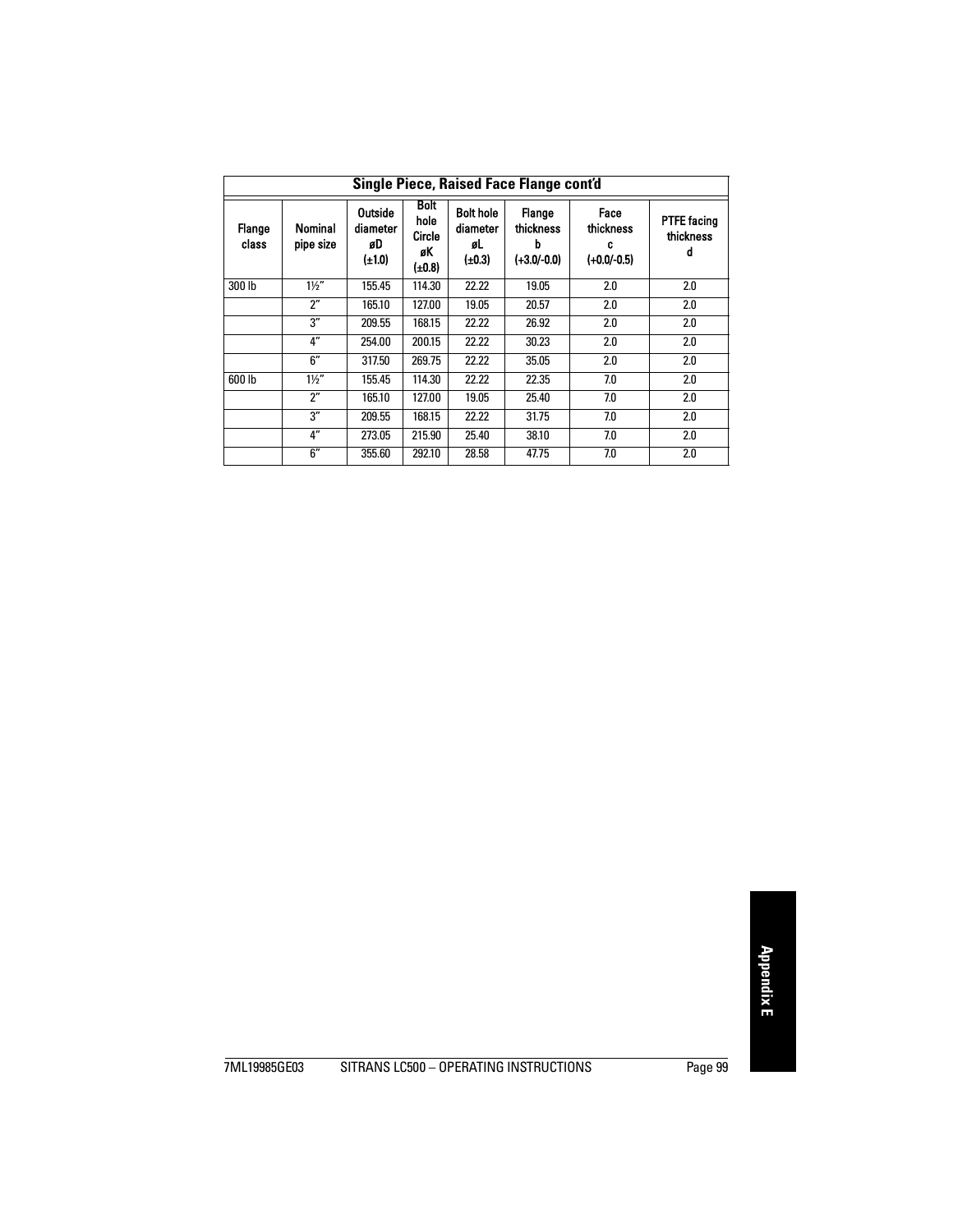



|--|

<span id="page-105-0"></span>

| <b>Single Piece, Raised Face Flange</b> |                      |                                          |                                               |                                                   |                                            |                                         |                                      |  |
|-----------------------------------------|----------------------|------------------------------------------|-----------------------------------------------|---------------------------------------------------|--------------------------------------------|-----------------------------------------|--------------------------------------|--|
| Flange<br>class                         | Nominal<br>pipe size | Outside<br>diameter<br>øD<br>$(\pm 1.0)$ | <b>Bolt</b><br>hole<br>Circle<br>øK<br>(±0.8) | <b>Bolt hole</b><br>diameter<br>øL<br>$(\pm 0.3)$ | Flange<br>thickness<br>b1<br>$(+1.0/-0.0)$ | Face<br>thickness<br>c<br>$(+0.0/-0.5)$ | <b>PTFE facing</b><br>thickness<br>d |  |
| <b>PN16</b>                             | <b>DN40</b>          | 150.0                                    | 110.0                                         | 18.0                                              | 18.0                                       | 2.0                                     | 2.0                                  |  |
|                                         | <b>DN50</b>          | 165.0                                    | 125.0                                         | 18.0                                              | 18.0                                       | 2.0                                     | 2.0                                  |  |
|                                         | <b>DN80</b>          | 200.0                                    | 160.0                                         | 18.0                                              | 20.0                                       | 2.0                                     | 2.0                                  |  |
|                                         | <b>DN100</b>         | 220.0                                    | 180.0                                         | 18.0                                              | 20.0                                       | 2.0                                     | 2.0                                  |  |
|                                         | <b>DN125</b>         | 250.0                                    | 210.0                                         | 18.0                                              | 22.0                                       | 2.0                                     | 2.0                                  |  |
| <b>PN40</b>                             | <b>DN40</b>          | 150.0                                    | 110.0                                         | 18.0                                              | 18.0                                       | 2.0                                     | 2.0                                  |  |
|                                         | <b>DN50</b>          | 165.0                                    | 125.0                                         | 18.0                                              | 20.0                                       | 2.0                                     | 2.0                                  |  |
|                                         | <b>DN80</b>          | 200.0                                    | 160.0                                         | 18.0                                              | 24.0                                       | 2.0                                     | 2.0                                  |  |
|                                         | <b>DN100</b>         | 235.0                                    | 190.0                                         | 22.0                                              | 24.0                                       | 2.0                                     | 2.0                                  |  |
|                                         | <b>DN125</b>         | 270.0                                    | 220.0                                         | 26.0                                              | 26.0                                       | 2.0                                     | 2.0                                  |  |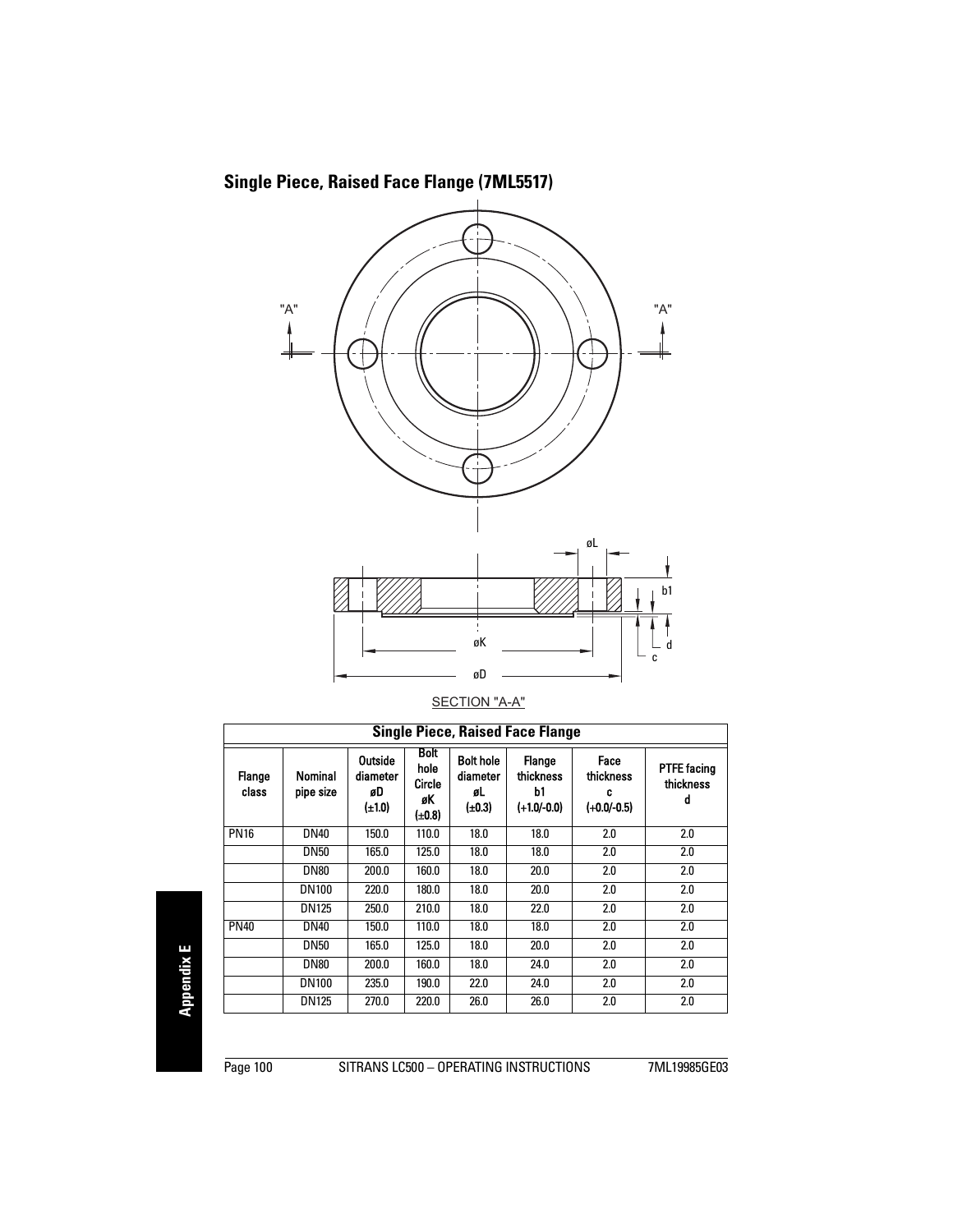## **Applications Examples Generic Application Calculations**

The capacitance expected in a cylindrical tank with a probe centrally mounted is estimated using the following formula:

$$
C = \varepsilon \frac{24 \times L}{Log(D/d)} pF
$$
 (L in meters) or  $C = \varepsilon \frac{7.32 \times L}{Log(D/d)} pF$  (L in feet)  
Where:  
C = capacitance value in pF  
 $\varepsilon_r$  = relative dielectric constant  
L = active measurement length  
D = internal tank diameter  
d = electrode diameter  
7.32 = a K constant for dimensions in meters  
7.32 = a K constant for dimensions in feet or inches  
 $\varepsilon_r$  = 1 (air)  
 $\varepsilon_r$  = 2 (oil)

#### **Examples (using dimensions above):**

#### **Capacitance in air:**

Dimensions in meters: 
$$
C_{air} = \varepsilon_{air} \left[ \frac{24 \times 0.95}{Log(1/0.016)} \right] pF = 12.7 pF
$$

Dimensions in feet: 
$$
C_{air} = \varepsilon_{air} \left[ \frac{7.32 \times 0.82}{Log(1/0.06)} \right] pF = 12.7pF
$$

#### **Capacitance in oil:**

If the same vessel is filled with oil, relative dielectric constant for oil (2) replaces the relative dielectric constant for air (1), and the resulting calculation is:

$$
C_{oil} = \varepsilon_{oil} \left[ \frac{24 \times 0.95}{Log(1/0.016)} \right] pF = 25.4 pF
$$
 (dimensions in meters)

or

$$
C_{oil} = \varepsilon_{oil} \left[ \frac{7.32 \times 3.12}{Log(3.28/0.05)} \right] pF = 25.4 pF
$$
 (dimensions in feet)

The initial capacitance value at 0% (probe in air) is 12.7 pF, and the capacitance value for 100% (tank filled with oil) is 25.4 pF.

After calibration:

12.7 pF  $\approx$  0%  $\approx$  4 mA or 20 mA

25.4 pF  $\cong$  100%  $\cong$  20 mA or 4 mA

 $\frac{1}{2}$  (0.82')

 $0.95 m$ (3.12')

 $D = 1.0 m$ (3.28')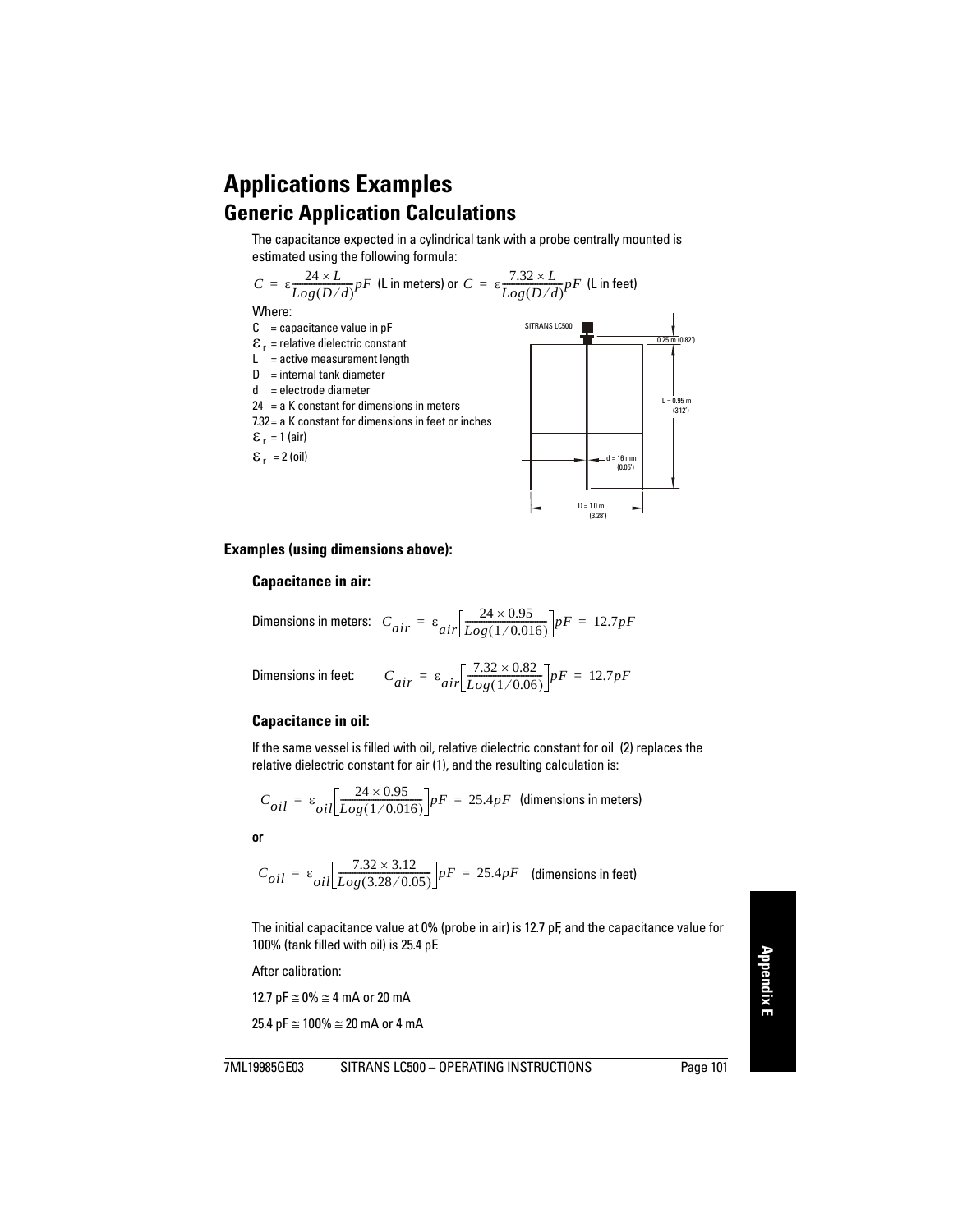#### **Larger tank, dimensions in feet:**

$$
C_{air} = \varepsilon_{air} \left[ \frac{7.32 \times 4.5}{Log(60/0.63)} \right] pF = 16.6pF
$$

$$
C_{oil} = \varepsilon_{oil} \left[ \frac{7.32 \times 4.5}{Log(60/0.63)} \right] pF = 33.2 pF
$$

For this slightly larger tank, the capacitance ranges from 16.6 pF for 0% (probe in air) to 33.2 pF for 100% (tank filled with oil).

After calibration:

16.6 pF  $\approx$  0%  $\approx$  4 mA or 20 mA 33.2 pF  $\cong$  100%  $\cong$  20 mA or 4 mA



### **Application: level indicator and solid-state switch output**

The loop current provides:

- a reading proportional to level, within the 0 100% range, at menu 00 or 10 on the device, or at a remote indicator
- an out-of-range signal **ooL** alternating with PV if the level is above URV or below **LRV**

The solid-state switch is activated at Upper Threshold Setting and deactivated at Lower Threshold Setting. In the diagram below, it is used to activate a pump via an auxiliary power circuit.

- The activation and deactivation can be modified by Upper and/or Lower Threshold delays (menus 13 and 14).
- The reading can be stabilized if necessary by applying Damping (menu 0A): the update value for Damping is controlled by menu 09.

**Example:** The level is to be held between 90% and 8%.

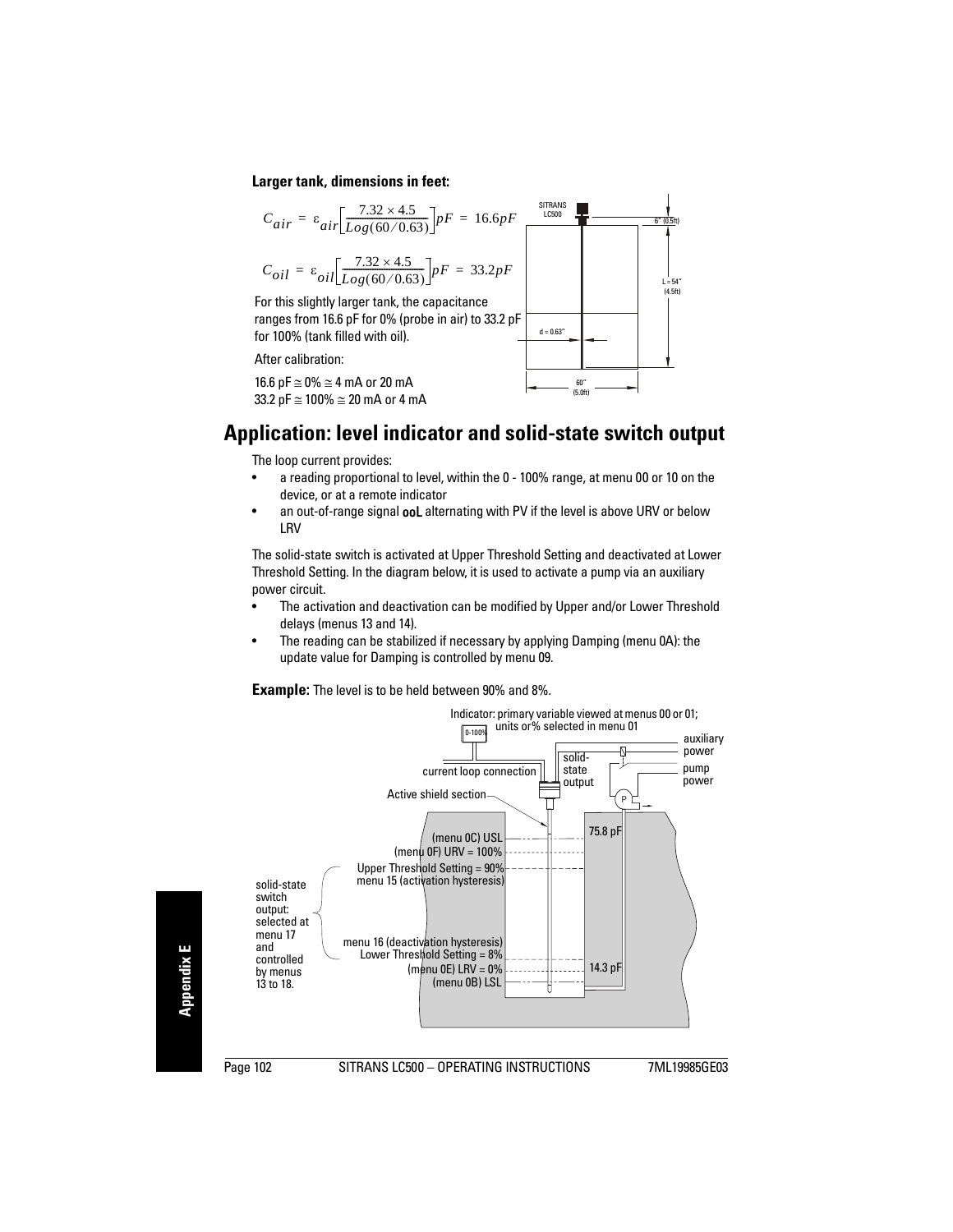#### Device settings:

(The device is first restored to factory settings before being commissioned) TV0 selected: Transmitter Variable 0 is PV  $M$ enu 01 reads  $Pv = 0$ Lower Range Value (0% of range) is set to 14.3 Menu OF reads **14.30** Upper Range Value (100% of range) is set to 75.8. Menu 0F reads 75.80 Current loop is in analog mode, with both buttons pressed Menu 07 reads C:An Solid-state switch enabled, **contact closed** selected Menu 17 reads S:cc<sup>1</sup> Activation hysteresis is set to 90. Menu 15 reads  $\,$  90.0 Deactivation hysteresis is set to 8. Menu 16 reads 08.0.

When the level reaches 90%, the solid-state output is closed and the pump is started via the auxiliary circuit. When the level drops to 8% the solid-state output is opened, the auxiliary circuit is deactivated, and the pump stops.

# **Application: Analog fault signalling (2-state output)**

In 2-state mode, the loop current signals whether the probe is covered or uncovered, and the continuous level measurement is unavailable.

2-state mode provides:

- <span id="page-108-0"></span>• a 4 mA or 20 mA output to menu 07, when the level reaches one of the threshold settings
- a 3.6 or 22 mA output to menu 07 (if 2-state fault signalling is enabled at menu 08) when the process level exceeds one of the limit settings (menu 0B and 0C).

The above settings can be modified:

- The response time when thresholds are reached can be modified by Upper and/ or Lower Threshold delays (menus 03 and 04).
- The mA reading can be stabilized if necessary by applying Damping (menu 0A): the increment value is controlled at menu 09.

S:cc appears while the button is pressed. See menu 17 on [page 71](#page-76-0) for more details.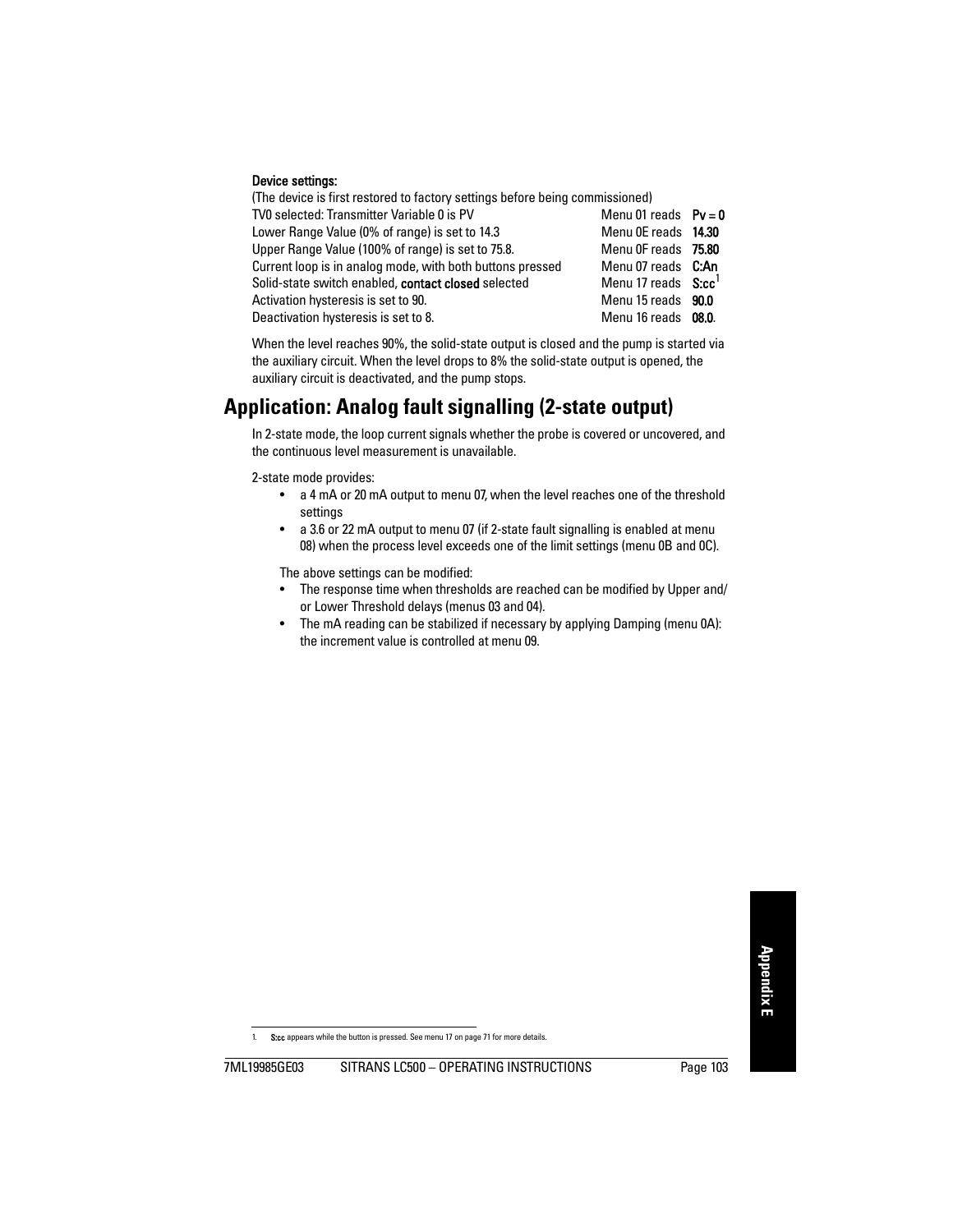### **Example:**



#### Device settings:

(The device is first restored to factory settings before being commissioned) TV0 selected: Transmitter Variable 0 is PV  $M$ enu 01 reads  $Pv = 0$ Lower Range Value (0% of range) is set to 14.3 Menu 0E reads 14.30 Upper Range Value (100% of range) is set to 75.8 Menu 0F reads 75.80 Current loop is in 2-state mode (C: Hi selected) Menu 07 reads C: Hi 2-state fault signalling enabled (F: Hi selected Menu 08 reads F: Hi<sup>1</sup> Activation hysteresis is set to 90 Menu 05 reads 90.0 Deactivation hysteresis is set to 8 Menu 16 reads 08.0. USL is set to 83.50 pF Menu 0C reads 83.50 LSL is set to 7.3 pF and 1.30 percent of the Menu 0B reads 7.30

When the process level reaches 90%, the probe is considered covered and the output will be 20 mA. If the level exceeds USL, the output will be 22 mA. When the process level drops to 8%, the probe is considered uncovered, and the output will switch to 4 mA. If the level drops below LSL, the fault signal will be 22 mA.

<sup>1.</sup> F: Hi appears while the button is pressed. See [Analog Fault Signalling \(2-state\)](#page-72-0) on [page 67](#page-72-0) for more details.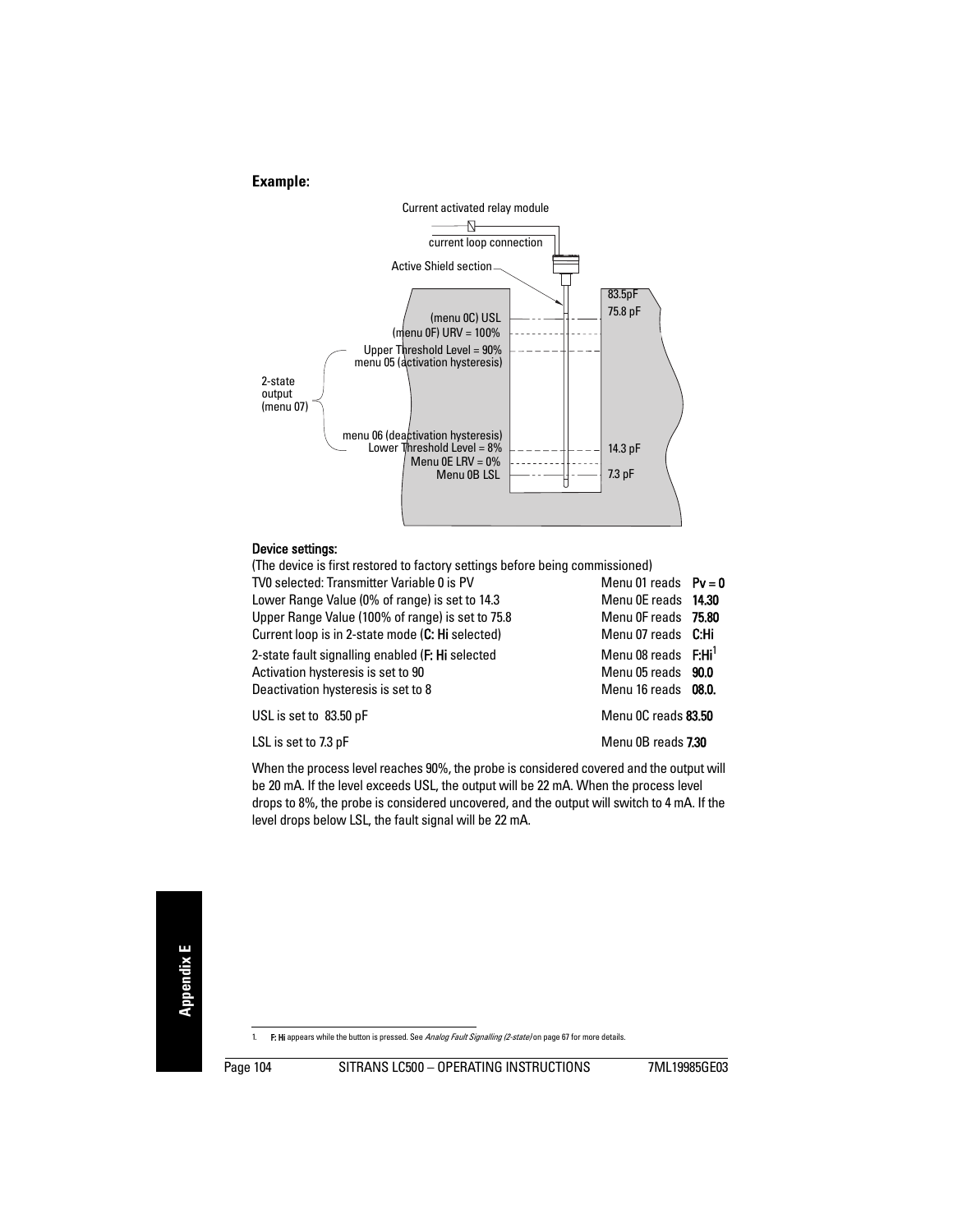<span id="page-110-0"></span>The operation of the SITRANS LC500 conforms to the following:

## **NAMUR recommendation NE 43**

This recommendation describes rules by which analog transmitters transfer their information to DCS equipment. This information can be divided into two types:

- <span id="page-110-1"></span>• measurement information For **measurement information** the current signal should be within the range of 3.8 to 20.5 mA.
- failure signalling

For failure information which indicates a failure in the measuring system<sup>1</sup> the current signal should be in the range of either 0 to 3.6 mA, or 21 mA or greater.

The application will determine which of these two ranges is more desirable. The SITRANS LC500 can be set for  $3.6$  mA, or  $22$  mA, as required<sup>2</sup>.

 $1.$  It may also signal a process level outside the Upper and Lower Sensor Limits, if the unit has been programmed for this. For more information, see *Fault* [Signalling](#page-21-0) on [page 16](#page-21-0).

<sup>&</sup>lt;sup>2.</sup> See [Analog Fault Signalling \(2-state\)](#page-72-0) on [page 67](#page-72-0) for details.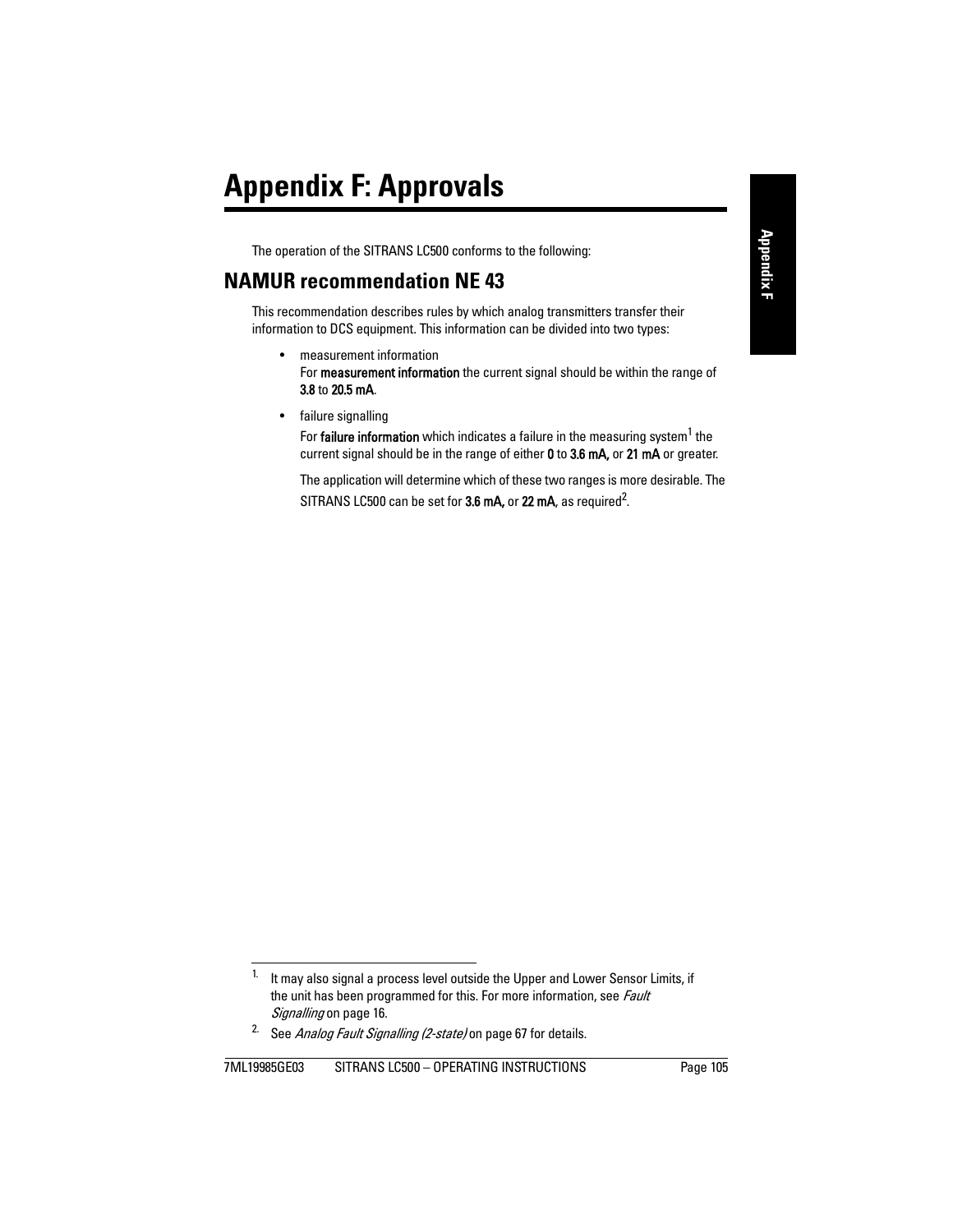# **Control Drawing FM/CSA Approval**

# **SITRANS LC500**

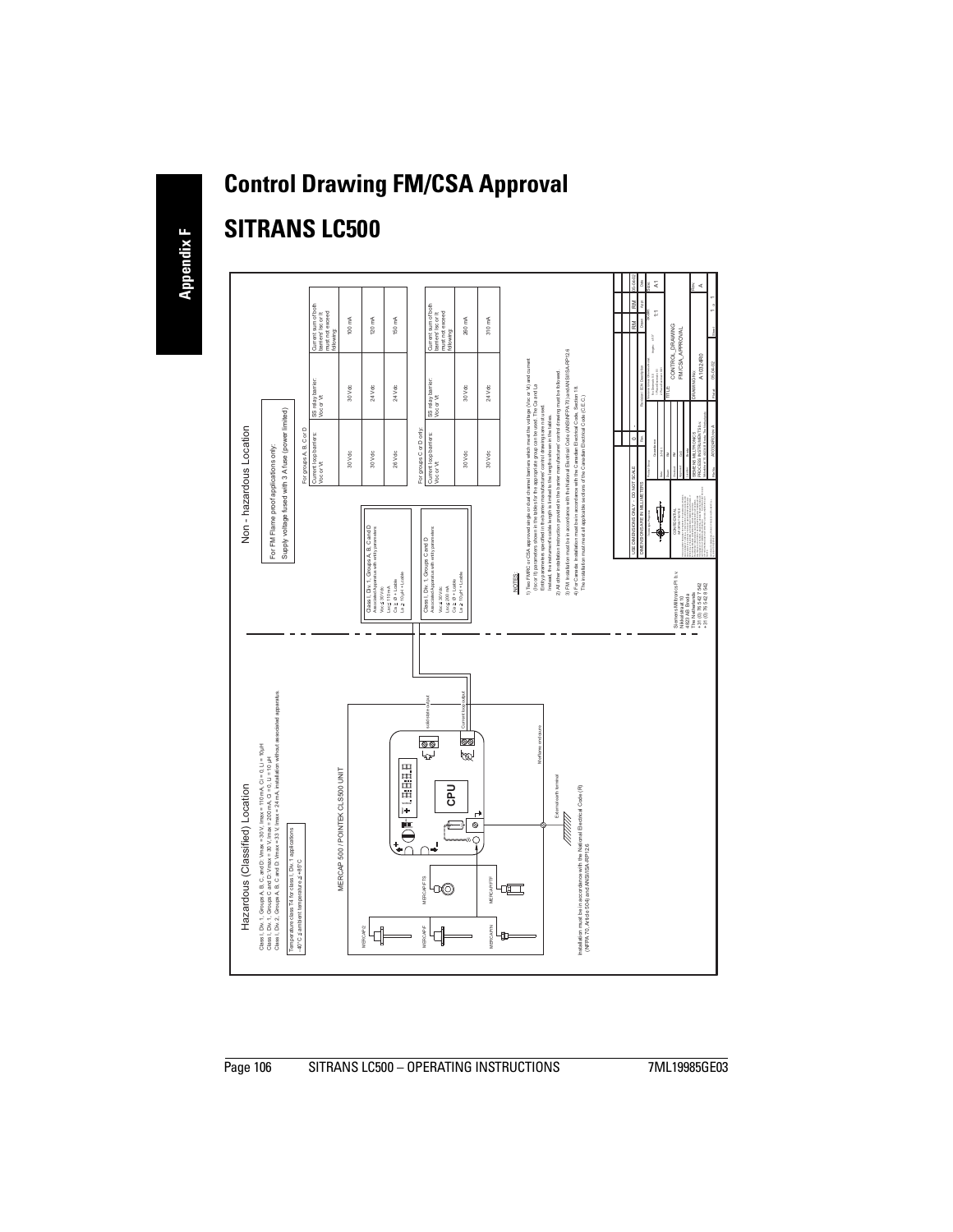# **Glossary**

- capacitance: the property of a system of conductors and dielectrics that permits the storage of electricity when potential differences exist between the conductors. Its value is expressed as the ratio of a quantity of electricity to a potential difference, and the unit is a Farad.
- capacitor: a device in a circuit that has the potential to store an electric charge. Typically a capacitor has 2 conductors or electrodes separated by a layer of a nonconducting material called a dielectric. With the conductors on opposite sides of the dielectric layer oppositely charged by a source of voltage, the electrical energy of the charged system is stored in the polarized dielectric.
- derating: to decrease a rating suitable for normal conditions according to guidelines specified for different conditions.
- dielectric: a nonconductor of direct electric current<sup>1</sup>
- dielectric constant: the ability of a dielectric to store electrical potential energy under the influence of an electric field. This is measured by the ratio of the capacitance of a condenser with the material as dielectric to its capacitance with vacuum as dielectric. The value is usually given relative to a vacuum /dry air: the dielectric constant of air is  $1^1$  $1^1$ .
- immiscible: incapable of mixing or attaining homogeneity.
- **implicit:** for example in "the units are implicit in  $pF$ ", the units are implied, or assumed to be  $pF$ because there is no other option.
- miscible: capable of being mixed.
- **repeatability:** the closeness of agreement among repeated measurements of the same variable under the same conditions.
- saturation: a condition in which any further change of input no longer results in a change of output. For example, "the loop-current will saturate to 3.8 or 20.5 if the level exceeds the Range settings".
- solid-state device: a device whose function is performed by semi-conductors or the use of otherwise completely static components such as resistors and capacitors.

stilling-well: a grounded metal tube with openings.

<span id="page-112-0"></span><sup>&</sup>lt;sup>1.</sup> Many conductive liquids/electrolytes exhibit dielectric properties; the relative dielectric constant of water is 80.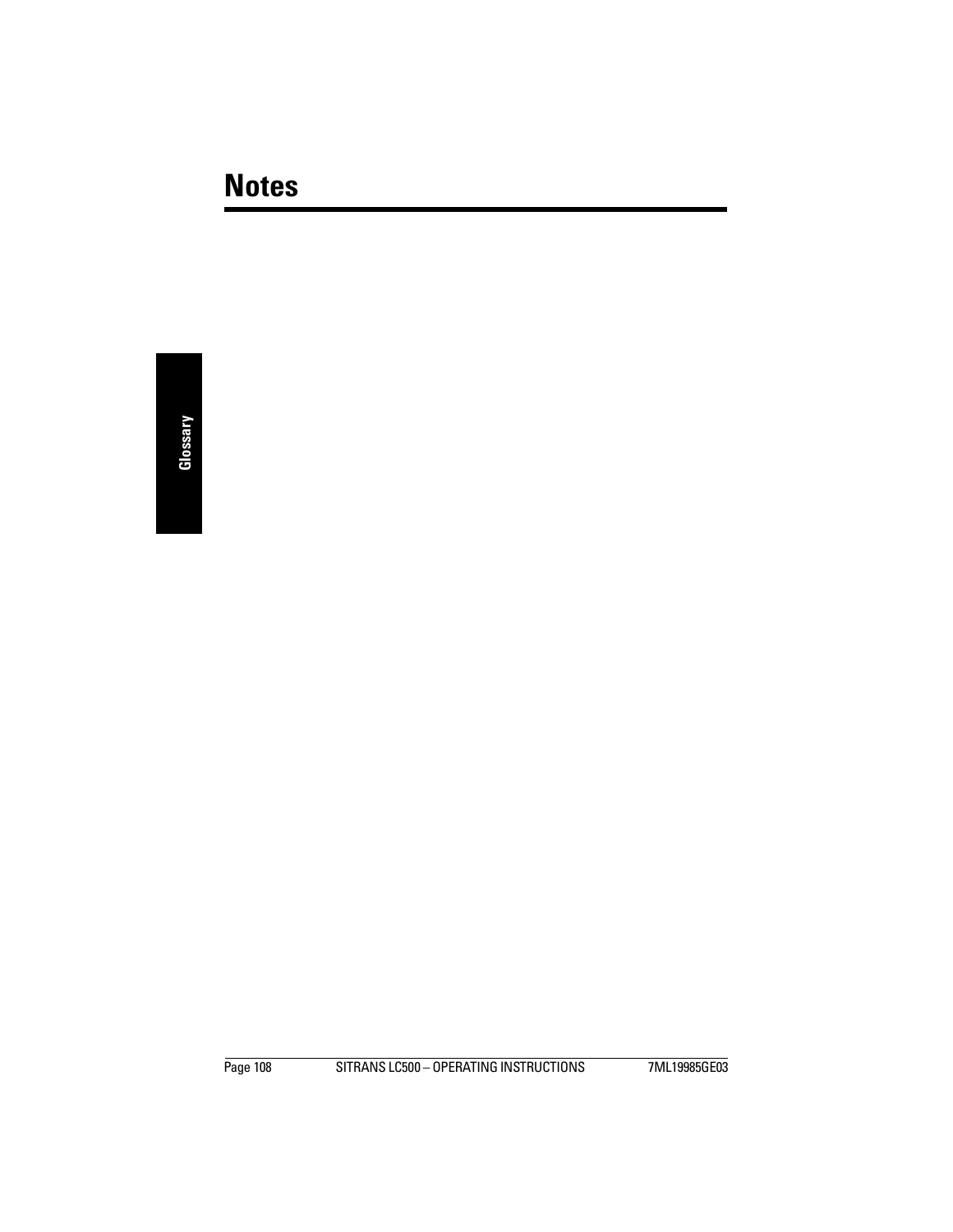# **Index**

### **Numerics**

2-state output analog fault signalling example [103](#page-108-0) **A** Abbrevi[ations and Identifications](#page-8-0) list<sub>3</sub> analog fault signalling application example [103](#page-108-0) application example 2-state output [103](#page-108-0) analog fault signalling [103](#page-108-0) level indicator [102](#page-107-0) Approvals details [105](#page-110-0)

### **C**

cable requirements [25](#page-30-0) calibration instructions [40](#page-45-0) capacitance generic calculation examples [101](#page-106-0) oil-filled vessel [101](#page-106-1) cathodically protected metal tanks system grounding example [30](#page-35-0) connection diagrams [27](#page-32-0) **D** default settings restoring [73](#page-78-0) default values factory settings [34](#page-39-0) diode protection for solid-state switch [34](#page-39-1) instruction details [28](#page-33-0) **E** electrode probe characteristics [17](#page-22-0) probe specifications [7](#page-12-0)

electrodes handling cautions [22](#page-27-0) external relay protection for solid-state switch [34](#page-39-1) **F**

factory settings restoring [73](#page-78-0) values [34](#page-39-0)

Flange Standards [100](#page-105-0) flanges sizes [93](#page-98-0)

## **G**

grounding safety grounding examples [30](#page-35-1) system grounding examples [29](#page-34-0) **H HART** conformance a[nd command class](#page-81-0) [79](#page-84-0) documentation 76 information [76](#page-81-1) respo[nse code information](#page-51-0) [78](#page-83-0) setup 46 HART communications detailed information [76](#page-81-2) **I** Identific[ations and Abbreviations](#page-8-0) list 3 inspections maintaining SITRANS LC 500 [50](#page-55-0) Interconnection supply and cable information [24](#page-29-0) **L** level indicator application example [102](#page-107-0) **M** master reset restore to factory settings [73](#page-78-0) memory data storage [80](#page-85-0) metal tanks system grounding example [29](#page-34-1) MSP-2002-02 transmitter specifications [5](#page-10-0)

## **N**

NAMUR rec[ommendation NE43](#page-110-1) details 105 non-conductive tanks system grounding example [30](#page-35-2) non-volatile memory data storage [80](#page-85-0) **O** one point calibration [33](#page-38-0) operating principles [9](#page-14-0) **P**

### PDM

Simatic Process Device Manager [76](#page-81-3) pressure and temperature considerations [19](#page-24-0)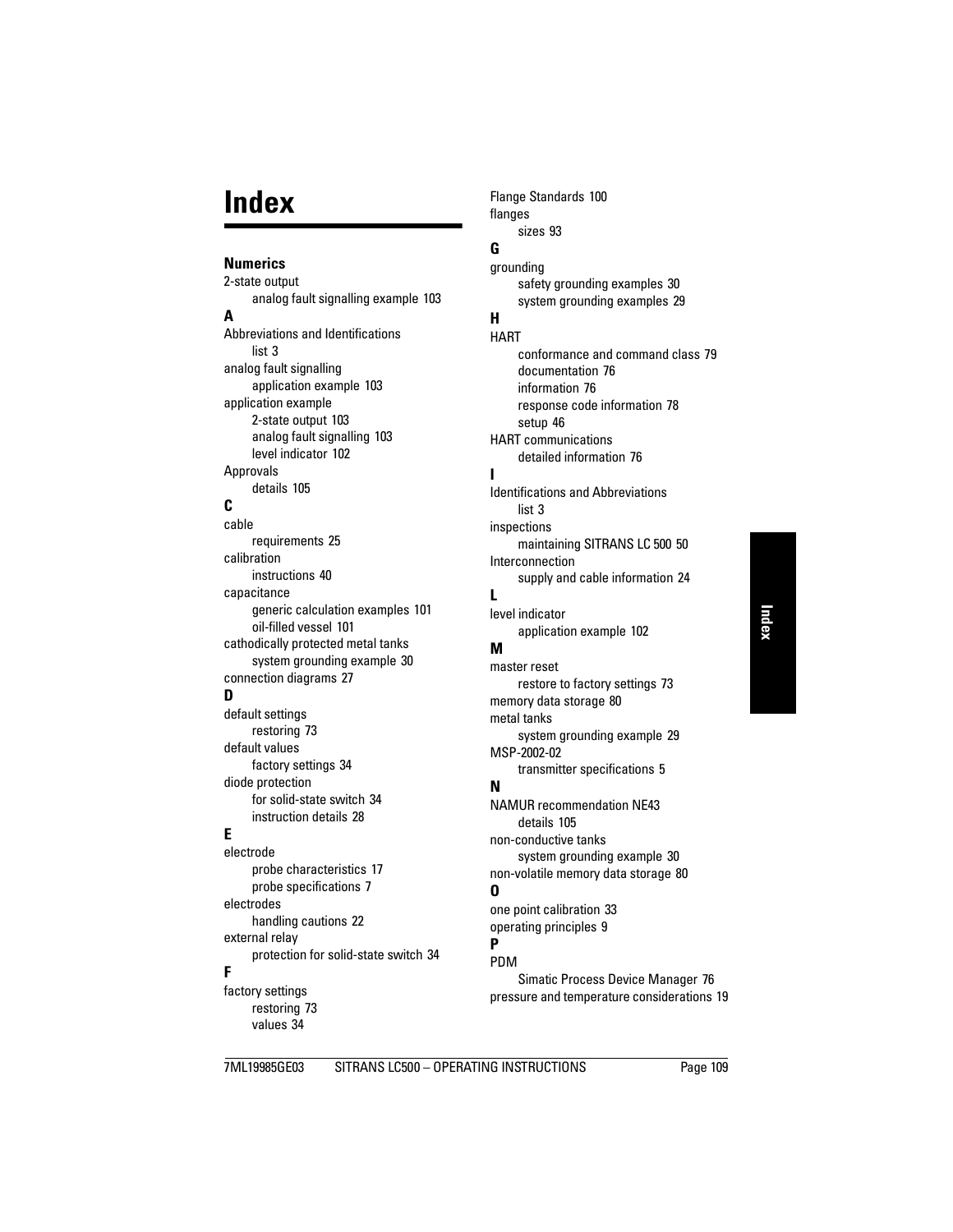probe electrode characteristics [17](#page-22-0) electrode specifications [7](#page-12-0) process connections [18](#page-23-0) protection diodes for solid-state switch [22](#page-27-1) **S** safety grounding examples [30](#page-35-1) seal types [18](#page-23-1) self-testing auto and manual [50](#page-55-1) settings factory default values [34](#page-39-0) setup HART [46](#page-51-0) Simatic Proc[ess Device Manager \(PDM\)](#page-81-4) details 76 solid-state switch diode protection details [28](#page-33-0) solid-state switch protection connect diode [34](#page-39-1) requirement [21](#page-26-0) specifications wetted parts [7](#page-12-1) Standard Level Version features [23](#page-28-0) Standard S-Series Threaded Versions [84](#page-89-0), [88](#page-93-0), [92](#page-97-0) start-up calibration instructions [40](#page-45-0) supply voltage requirements [24](#page-29-1) system grounding referencing [29](#page-34-0) **T** test function details [50](#page-55-1) transmitter damping [80](#page-85-0) operating principles [9](#page-14-1) specifications [5](#page-10-0) transmitter variable selection [43](#page-48-0) **V**

### voltage

power supply requirements [24](#page-29-1)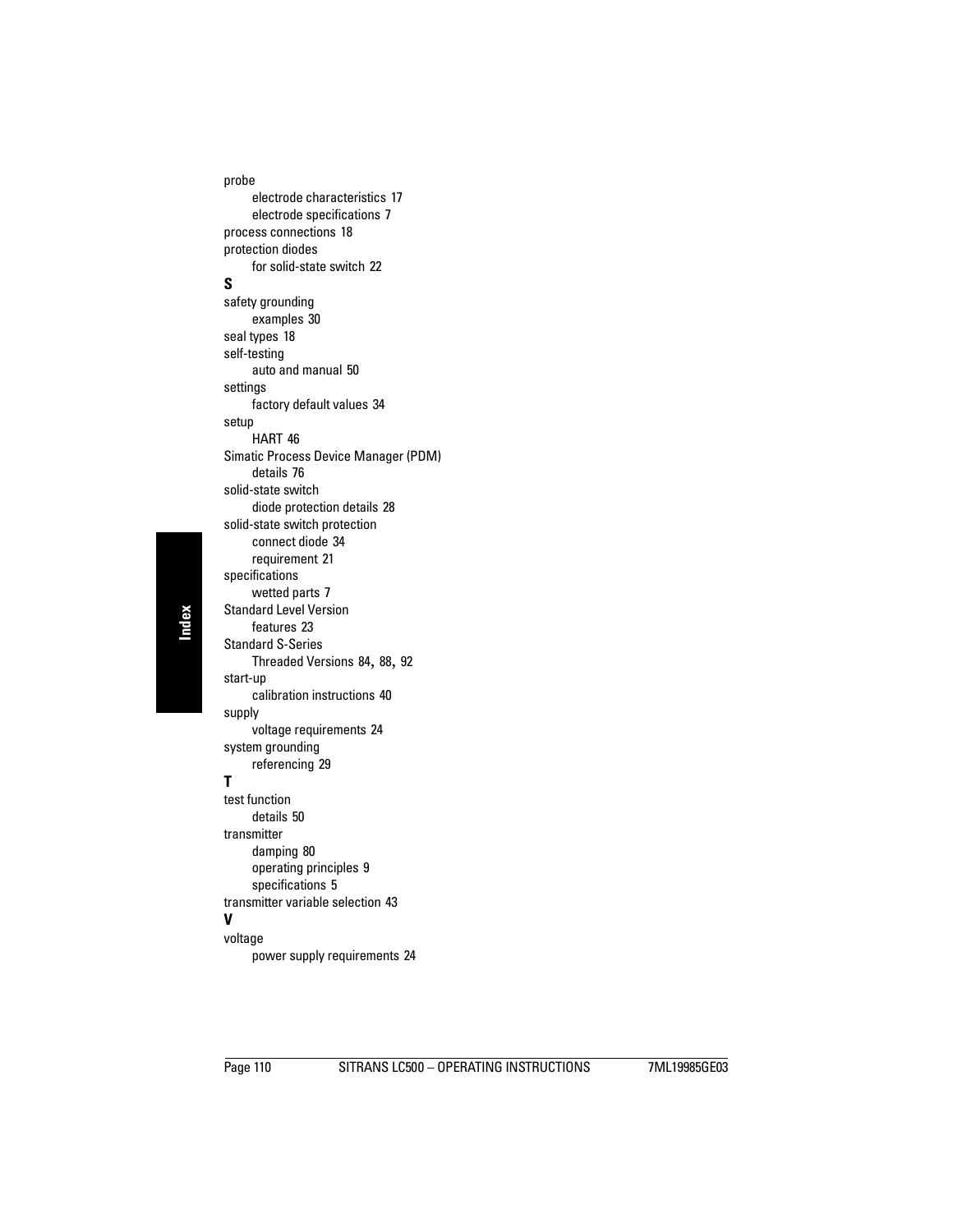# **Quick Reference: SITRANS LC500**

# **Quick Start**

We strongly recommend you read the full manual to use your device to its fullest potential. However, if it is possible to adjust the level of the tank to the 0% and 100% levels, you can use the quick start sequence below to calibrate the instrument and get started.

#### **Notes:**

- Change over from Menu LEVEL 0 to Menu LEVEL 1 is only possible at position 0, from menu item 00 to 10 or vice-versa. (See [page 42](#page-47-0) for detailed instructions.)
- For a table showing all the combinations of rotary switch positions and button presses used to carry out different functions, see next page.
- For a detailed description of each menu item, see [Appendix A: Menu Groups](#page-60-0), [page 55](#page-60-0).

### **Quick Start Sequence**

#### **1 Calibrate the 0% setting (LRV - lower range value): menu 0E**

For instruments without a stilling well, the 0% setting needs to be calibrated after the device is installed, and with the tank/vessel empty. Calibration is also sometimes necessary after installing a SITRANS LC500 fitted with a stilling well, although in most cases the 0% setting is calibrated at the factory.

Set value for 0% (LRV): units must be  $pF$  (Menu 01 must read Pv = 0).

- a Bring the product level to the height that corresponds to 0%.
- b Turn the rotary switch to E (Empty).
- c Press both buttons and hold for about 1 second: the 0% point is now set.

#### **2 Calibrate the 100% setting (URV - upper range value): menu 0F**

Set value for 0% (LRV): units must be  $pF$  (Menu 01 must read Pv = 0).

- a Raise the product level to the height that corresponds to 100%.
- b Turn the rotary switch to F (Full).
- c Press both buttons and hold for about 1 second: the 100% point is now set.

#### **3 View primary variable (PV): menu 00**

Turn the rotary switch to 0. The LCD displays the actual pF reading.

#### **4 SITRANS LC500 is now ready to operate.**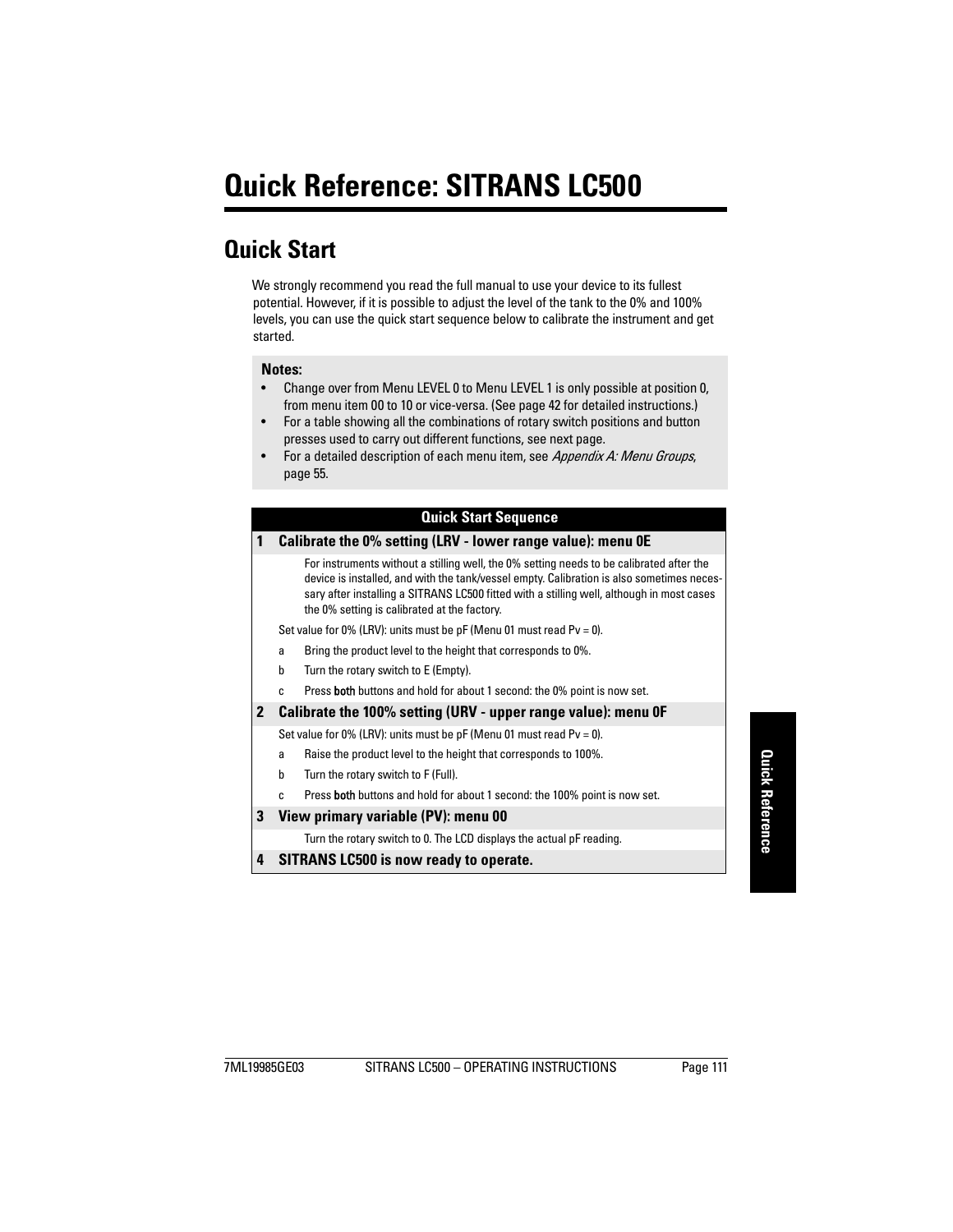Page 112 SITRANS LC500 – OPERATING INSTRUCTIONS 7ML19985GE03 SITRANS LC500 - OPERATING INSTRUCTIONS

Page 112

7ML19985GE03